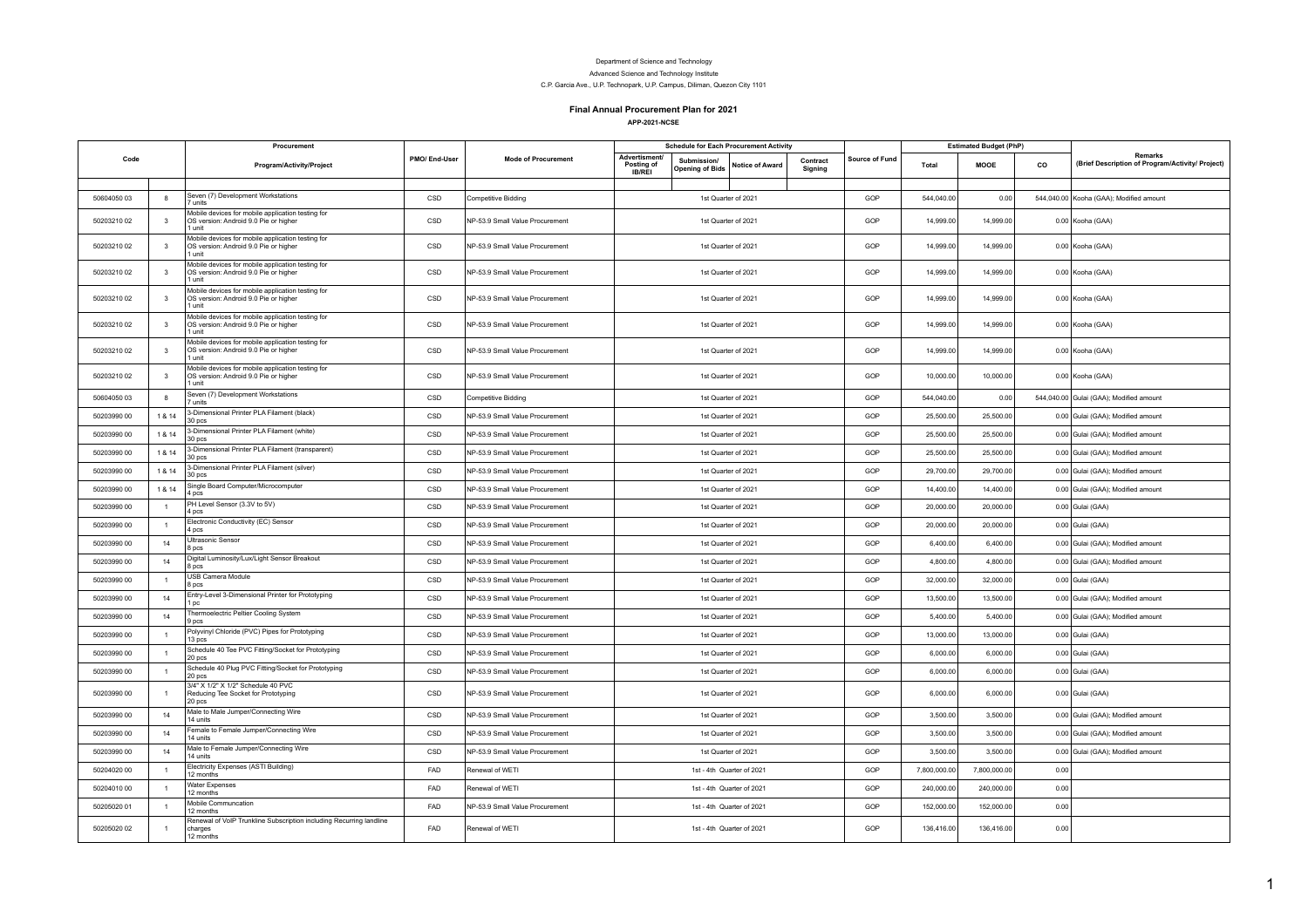| 50205020 02 | $\overline{1}$  | Renewal of Direct Line Subscription including Recurring landline charges<br>12 months                                                                                        | FAD        | Renewal of WETI                                       | 1st - 4th Quarter of 2021 | GOP | 121,584.00    | 121,584.00    | 0.00       |                                          |
|-------------|-----------------|------------------------------------------------------------------------------------------------------------------------------------------------------------------------------|------------|-------------------------------------------------------|---------------------------|-----|---------------|---------------|------------|------------------------------------------|
|             |                 | Laptops<br>Intel Core i7, 1.8GHz, 10th Generation (Equivalent or Better), Windows                                                                                            |            |                                                       |                           |     |               |               |            |                                          |
| 50604050 03 | $\overline{1}$  | Pro (64-Bit) operating system, 13-15.6 inches display, at least 16GB<br>DDR4 memory and extra memory slot for upgrading, at least 512GB M.2<br>NVMe storage drive<br>9 units | FAD        | Competitive Bidding                                   | 1st Quarter of 2021       | GOP | 585,000.00    | 0.00          | 585,000.00 |                                          |
| 50604050 02 | 14 & 18         | Airconditioning Units<br>1 lot                                                                                                                                               | FAD        | Competitive Bidding                                   | 4th Quarter of 2021       | GOP | 3,977,500.00  | 0.00          |            | 3,977,500.00 (GAA); Modified amount      |
| 50604050 12 | 1, 16           | <b>ID/Card Printer</b><br>1 unit                                                                                                                                             | FAD        | NP-53.9 Small Value Procurement                       | 3rd Quarter of 2021       | GOP | 120,000.00    | 0.00          | 120,000.00 |                                          |
| 50604050 02 | 11 & 18         | Customized Steel Ramp<br>(Expenses under Maintenance of Stations)<br>1 Int                                                                                                   | FAD        | NP-53.9 Small Value Procurement                       | 3rd Quarter of 2021       | GOP | 750,000.00    | 0.00          |            | 750,000.00 (GAA); Modified amount        |
| 50604050 03 | $\overline{1}$  | <b>Tablets</b><br>3 units                                                                                                                                                    | FAD        | NP-53.9 Small Value Procurement                       | 1st Quarter of 2021       | GOP | 60,000.00     | 0.00          | 60,000.00  |                                          |
| 50204010 00 | $\overline{1}$  | Purified Drinking Water<br>$1$ lot                                                                                                                                           | FAD        | NP-53.9 Small Value Procurement                       | 2nd Quarter of 2021       | GOP | 41,000.00     | 41,000.00     | 0.00       |                                          |
| 50212020 00 | 6               | Provision of Janitorial Manpower Services with Cleaning Supplies,<br>Materials and Equipment (April to December 2021)<br>1 lot                                               | FAD        | Competitive Bidding                                   | 1st Quarter of 2021       | GOP | 1.940.448.72  | 1,940,448.72  |            | 0.00 Modified description, amount        |
| 50212030 00 | $6\phantom{1}6$ | Provision of Security Services, 8 Security Personnel with Supplies,<br>Materials and Equipment (April to December 2021)<br>1 lot                                             | FAD        | Competitive Bidding                                   | 1st Quarter of 2021       | GOP | 3,481,705.44  | 3,481,705.44  |            | 0.00 Modified description, amount        |
| 50213060 01 | $\overline{1}$  | Preventive Maintenance for Toyota Innova<br>1 lot                                                                                                                            | FAD        | NP-53.9 Small Value Procurement                       | 1st Quarter of 2021       | GOP | 40,000.00     | 40,000.00     | 0.00       |                                          |
| 50213060 01 | $\overline{1}$  | Preventive Maintenance for Nissan Urvan (White)<br>1 lot                                                                                                                     | <b>FAD</b> | NP-53.9 Small Value Procurement                       | 1st Quarter of 2021       | GOP | 40,000.00     | 40,000.00     | 0.00       |                                          |
| 50213060 01 | 15              | Preventive Maintenance for Nissan Urvan (Grey)<br>1 lot                                                                                                                      | FAD        | NP-53.9 Small Value Procurement                       | 1st Quarter of 2021       | GOP | 68,000.00     | 68,000.00     |            | 0.00 (GAA): Modified amount              |
| 5021305002  | 6               | Quarterly Preventive Maintenance for Air-Conditioning Units<br>1 lot                                                                                                         | <b>FAD</b> | NP-53.9 Small Value Procurement                       | 1st Quarter of 2021       | GOP | 171,600.00    | 171,600.00    |            | 0.00 Modified amount                     |
| 50212990 99 | $\overline{1}$  | Pest Control Services<br>1 lot                                                                                                                                               | FAD        | NP-53.9 Small Value Procurement                       | 1st Quarter of 2021       | GOP | 200,000.00    | 200.000.00    | 0.00       |                                          |
| 50211990 00 | $\overline{1}$  | OUTSOURCING OF MANPOWER SERVICES(January 2021 -<br>September 2021)                                                                                                           | FAD        | Competitive Bidding                                   | 1st Quarter of 2021       | GOP | 37,417,616.59 | 37,417,616.59 | 0.00       |                                          |
| 50212020-00 |                 | Extension of Janitorial Services with Cleaning Supplies, Materials and<br>Equipment (January 1-31, 2021)<br>1 lot                                                            | FAD        | Extension of Contract for General Support<br>Services | 1st Quarter of 2021       | GOP | 119,366.55    | 119,366.55    | 0.00       |                                          |
| 50212030-00 | $\overline{1}$  | Extension of Security Services (January 1-31, 2021)<br>1 lot                                                                                                                 | FAD        | Extension of Contract for General Support<br>Services | 1st Quarter of 2021       | GOP | 177,184.33    | 177,184.33    | 0.00       |                                          |
| 50299050-04 | $\overline{1}$  | Extension of Lease of Multifunction Printers only<br>1 lot                                                                                                                   | FAD        | Extension of Contract for General Support<br>Services | 1st Quarter of 2021       | GOP | 83,333.33     | 83,333.33     | 0.00       |                                          |
| 50213050 02 | 6               | Monthly Preventive Maintenance for Generator Sets, including its<br>peripherals (April to December 2021 for 2 ASTI Generator Sets)                                           | FAD        | NP-53.9 Small Value Procurement                       | 2nd - 4th Quarter of 2021 | GOP | 330,000.00    | 330,000.00    |            | 0.00 Modified description, amount        |
| 50213060-01 | $\overline{1}$  | Car Battery for Nissan Urvan<br>1 pc                                                                                                                                         | FAD        | NP-53.9 Small Value Procurement                       | 1st Quarter of 2021       | GOP | 8,700.00      | 8,700.00      | 0.00       |                                          |
| 50213060-01 | $\overline{7}$  | Car Battery for Toyota Innova<br>1 pc                                                                                                                                        | FAD        | NP-53.9 Small Value Procurement                       | 1st Quarter of 2021       | GOP | 7,480.00      | 7,480.00      |            | 0.00 Modified amount                     |
| 50213080-01 | $\overline{1}$  | Waterproofing of ASTI's Roof Deck<br>1 lot                                                                                                                                   | FAD        | <b>Competitive Bidding</b>                            | 1st Quarter of 2021       | GOP | 4,300,000.00  | 4,300,000.00  | 0.00       |                                          |
| 50203990 00 | 1 & 18          | HDMI + VGA to Mini Displayport Adapter<br>3 <sub>ncs</sub>                                                                                                                   | KMD        | NP-53.9 Small Value Procurement                       | 1st Quarter of 2021       | GOP | 3,585.00      | 3,585.00      |            | 0.00 Modified amount                     |
| 50203010 02 | 1 & 18          | Organizing Box 95 liters<br>2 pcs                                                                                                                                            | KMD        | NP-53.9 Small Value Procurement                       | 1st Quarter of 2021       | GOP | 2,390.00      | 2,390.00      |            | 0.00 Modified amount                     |
| 50203010 02 | 1 & 18          | Toolbox, 10-13 inches<br>1 pc                                                                                                                                                | KMD        | NP-53.9 Small Value Procurement                       | 1st Quarter of 2021       | GOP | 695.00        | 695.00        |            | 0.00 Modified amount                     |
| 50203990.00 | 1 & 18          | LAN to USB adapter<br>5 pcs                                                                                                                                                  | <b>KMD</b> | NP-53.9 Small Value Procurement                       | 1st Quarter of 2021       | GOP | 1.975.00      | 1.975.00      |            | 0.00 Modified amount                     |
| 50299070 99 | 8 & 18          | Software maintenance service for existing JIRA server<br>deployment.<br>1 lot                                                                                                | KMD        | NP-53.9 Small Value Procurement                       | 2nd Quarter of 2021       | GOP | 224,888.88    | 224,888.88    |            | 0.00 (GAA); Modified description, amount |
| 50299070 99 | 14              | One (1) year subscription to web-based<br>test case management software<br>1 lot                                                                                             | <b>KMD</b> | NP-53.9 Small Value Procurement                       | 1st Quarter of 2021       | GOP | 216,922.16    | 216,922.16    |            | 0.00 (GAA); Modified amount              |
| 50299070 99 | 1 & 18          | One (1) year subscription to wireframing, rapid prototyping,<br>documentation and specification software tool for desktop and web<br>application<br>1 lot                    | KMD        | NP-53.9 Small Value Procurement                       | 1st Quarter of 2021       | GOP | 75,719.06     | 75.719.06     |            | 0.00 Modified amount                     |
| 50604050 03 | 14              | CCTV System<br>1 lot                                                                                                                                                         | KMD        | NP-53.9 Small Value Procurement                       | 1st Quarter of 2021       | GOP | 566,890.00    | 0.00          |            | 566,890.00 (GAA); Modified amount        |
| 50604050 03 | 14              | CCTV Video Storage Server<br>$1$ lot                                                                                                                                         | KMD        | <b>Competitive Bidding</b>                            | 1st Quarter of 2021       | GOP | 968,833.00    | 0.00          |            | 968,833.00 (GAA); Modified amount        |
| 50604050 03 | 14              | Management Server for Wifi<br>Infrastructure<br>1 lot                                                                                                                        | KMD        | Competitive Bidding                                   | 1st Quarter of 2021       | GOP | 145,539.00    | 0.00          |            | 145,539.00 (GAA); Modified amount        |
| 50211990 00 | 1 & 18          | ISO Certification<br>1 lot                                                                                                                                                   | <b>KMD</b> | NP-53.9 Small Value Procurement                       | 3rd Quarter of 2021       | GOP | 49,420.00     | 49,420.00     |            | 0.00 (GAA); Modified amount              |
| 50203010.01 | $\overline{1}$  | <b>ICT Office Supplies</b><br>1 lot                                                                                                                                          | OD         | NP-53.9 Small Value Procurement                       | 1st Quarter of 2021       | GOP | 10,000.00     | 10,000.00     |            | 0.00 CorpComm (GAA)                      |
| 50203010 02 | $\overline{1}$  | Office Supplies Expenses<br>1 lot                                                                                                                                            | OD         | NP-53.9 Small Value Procurement                       | 1st Quarter of 2021       | GOP | 10,000.00     | 10,000.00     |            | 0.00 CorpComm (GAA)                      |
| 50205010.00 | $\overline{1}$  | Postage and Courier Expenses<br>1 lot                                                                                                                                        | OD         | NP-53.9 Small Value Procurement                       | 2nd Quarter of 2021       | GOP | 10,000.00     | 10,000.00     |            | 0.00 CorpComm (GAA)                      |
| 50205020 01 | $\overline{1}$  | Telephone-Mobile<br>$1$ lot                                                                                                                                                  | OD         | NP-53.9 Small Value Procurement                       | 1st Quarter of 2021       | GOP | 50,000.00     | 50,000.00     |            | 0.00 CorpComm (GAA)                      |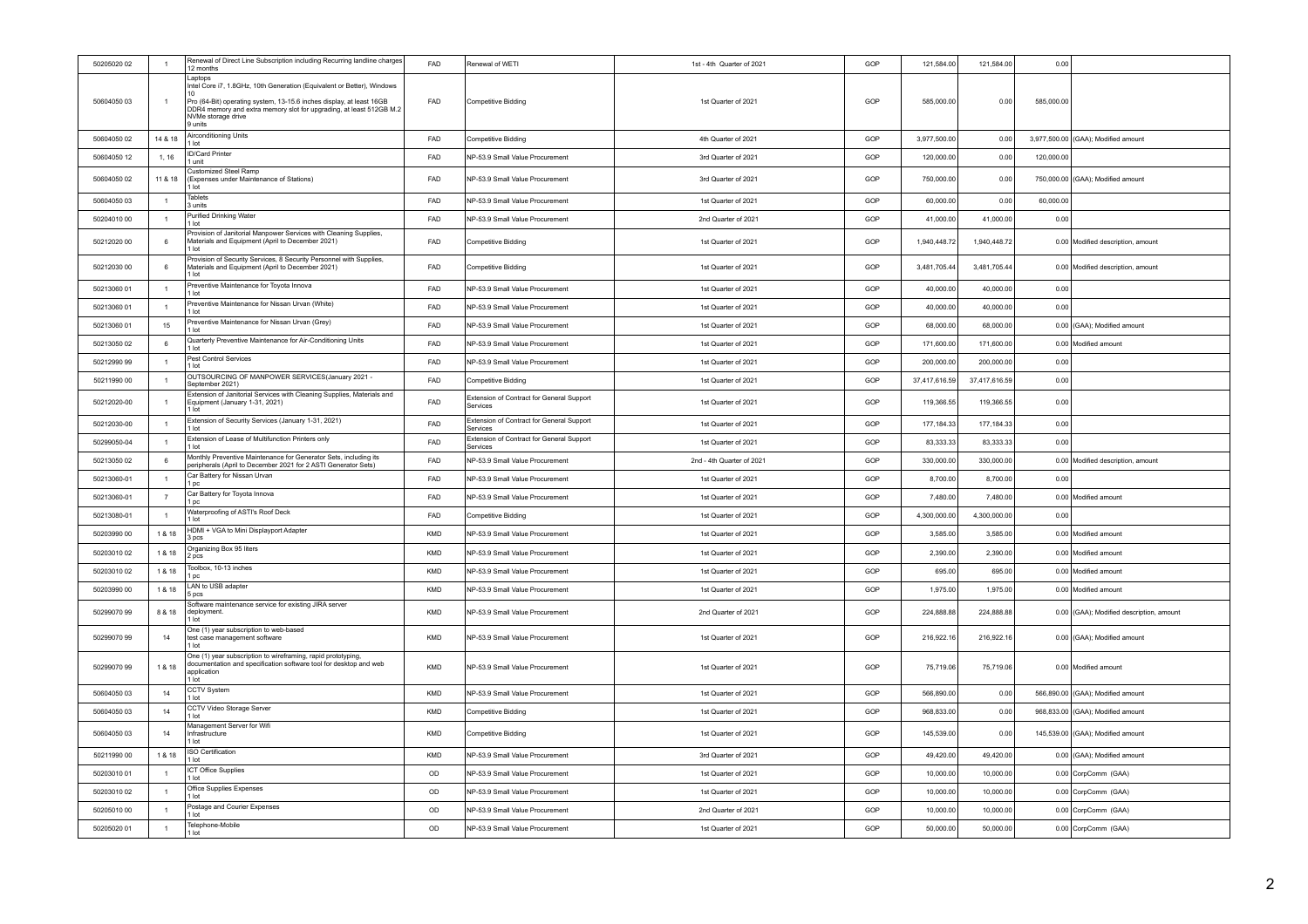| 50206010 01 | $\overline{1}$   | Awards/Rewards Expences<br>1 lot                                                                                                                         | OD         | NP-53.9 Small Value Procurement | 1st Quarter of 2021 | GOP | 15,000.00     | 15,000.00     |            | 0.00 CorpComm (GAA)                                      |
|-------------|------------------|----------------------------------------------------------------------------------------------------------------------------------------------------------|------------|---------------------------------|---------------------|-----|---------------|---------------|------------|----------------------------------------------------------|
| 50206020 00 | $\overline{1}$   | Prizes<br>$1$ lot                                                                                                                                        | OD         | NP-53.9 Small Value Procurement | 1st Quarter of 2021 | GOP | 15,000.00     | 15,000.00     |            | 0.00 CorpComm (GAA)                                      |
| 50213050 03 | $\overline{1}$   | Repairs & Maintenance-Machinery & Equipment-ICT Equipment<br>1 lot                                                                                       | OD         | NP-53.9 Small Value Procurement | 1st Quarter of 2021 | GOP | 15,000.00     | 15,000.00     |            | 0.00 CorpComm (GAA)                                      |
| 50213050 99 | $\overline{1}$   | Repairs & Maintenance-Machinery & Equipment-Other M&E<br>1 lot                                                                                           | OD         | NP-53.9 Small Value Procurement | 1st Quarter of 2021 | GOP | 15,000.00     | 15,000.00     |            | 0.00 CorpComm (GAA)                                      |
| 50604050 03 | 12               | Graphic and Multimedia Design Laptop (Small Display)<br>4 units                                                                                          | OD         | NP-53.9 Small Value Procurement | 2nd Quarter of 2021 | GOP | 554,600.00    | 0.00          |            | 554,600.00 CorpComm (GAA); Modified amount               |
| 50604050 03 | 12               | External Monitor for Graphic Workstation Laptop<br>6 units                                                                                               | OD         | NP-53.9 Small Value Procurement | 2nd Quarter of 2021 | GOP | 84,000.00     | 0.00          |            | 84,000.00 CorpComm (GAA); Modified quantity/size, amount |
| 50604050 03 | 12               | External Graphics Processing Unit (eGPU)<br>1 lot                                                                                                        | OD         | NP-53.9 Small Value Procurement | 2nd Quarter of 2021 | GOP | 87,400.00     | 0.00          |            | 87,400.00 CorpComm (GAA); Modified amount                |
| 50207020 02 | $\boldsymbol{8}$ | Depth Camera<br>2 pcs                                                                                                                                    | <b>RDD</b> | NP-53.9 Small Value Procurement | 1st Quarter of 2021 | GOP | 35,000.00     | 35,000.00     |            | 0.00 AUS (GAA); Modified description, amount             |
| 50207020.02 | 6                | Depth Camera<br>- Note: Component to be used for development and/or prototyping<br>2 pcs                                                                 | <b>RDD</b> | NP-53.9 Small Value Procurement | 1st Quarter of 2021 | GOP | 60,000.00     | 60,000.00     |            | 0.00 AUS (GAA); Modified description, amount             |
| 50207020 02 | 6                | Stereo Camera<br>- Note: Component to be used for development and/or prototyping<br>1 pc                                                                 | <b>RDD</b> | NP-53.9 Small Value Procurement | 1st Quarter of 2021 | GOP | 36,000.00     | 36,000.00     | $0.00$ AUS |                                                          |
| 50207020 02 | $\boldsymbol{8}$ | Mobile Robot Platform - Advanced<br>2 pcs                                                                                                                | <b>RDD</b> | NP-53.9 Small Value Procurement | 1st Quarter of 2021 | GOP | 193,000.00    | 193,000.00    |            | 0.00 AUS (GAA); Modified description, amount             |
| 50203990 00 | $\boldsymbol{8}$ | USB Hacker Cable for Structure Sensor<br>4 pcs                                                                                                           | <b>RDD</b> | NP-53.9 Small Value Procurement | 1st Quarter of 2021 | GOP | 13,800.00     | 13,800.00     |            | 0.00 AUS (GAA); Modified description, amount             |
| 50203990 00 | 8                | Mobile Robot Chassis - Treaded Crawler<br>Note: Component to be used for development and/or prototyping.<br>1 pc                                         | RDD        | NP-53.9 Small Value Procurement | 1st Quarter of 2021 | GOP | 8,500.00      | 8,500.00      |            | 0.00 AUS (GAA); Modified description, quantity, amount   |
| 50203990 00 | 6                | Mobile Robot Chassis - Two Wheel<br>- Note: Component to be used for development and/or prototyping.<br>1 pc                                             | RDD        | NP-53.9 Small Value Procurement | 1st Quarter of 2021 | GOP | 6,000.00      | 6,000.00      |            | 0.00 AUS (GAA); Modified description, quantity, amount   |
| 50203990 00 | $\boldsymbol{8}$ | Motor Control Board - Basic<br>5 pcs                                                                                                                     | <b>RDD</b> | NP-53.9 Small Value Procurement | 1st Quarter of 2021 | GOP | 8,000.00      | 8,000.00      |            | 0.00 AUS (GAA); Modified description, amount             |
| 50203990 00 | 8                | Motor Control Board - Advanced<br>5 pcs                                                                                                                  | <b>RDD</b> | NP-53.9 Small Value Procurement | 1st Quarter of 2021 | GOP | 62,500.00     | 62,500.00     |            | $0.00$ AUS (GAA)                                         |
| 50203990 00 | 6                | IMU Module<br>Note: Electronics component to be used for development. May also be<br>used for prototyping.<br>5 pcs                                      | <b>RDD</b> | NP-53.9 Small Value Procurement | 1st Quarter of 2021 | GOP | 6.750.00      | 6,750.00      |            | 0.00 AUS (GAA); Modified description, quantity, amount   |
| 50203990 00 | $\boldsymbol{8}$ | Charging Module - 18650<br>10 pcs                                                                                                                        | <b>RDD</b> | NP-53.9 Small Value Procurement | 1st Quarter of 2021 | GOP | 450.00        | 450.00        |            | 0.00 AUS (GAA); Modified description, amount             |
| 50203990 00 | $\boldsymbol{8}$ | Battery Management Module - 18650 2S<br>10 <sub>pc</sub>                                                                                                 | RDD        | NP-53.9 Small Value Procurement | 1st Quarter of 2021 | GOP | 1,950.00      | 1,950.00      |            | 0.00 AUS (GAA); Modified description, amount             |
| 50203990 00 | $\boldsymbol{8}$ | MEMS I2S Mic Module<br>5 pcs                                                                                                                             | RDD        | NP-53.9 Small Value Procurement | 1st Quarter of 2021 | GOP | 1,000.00      | 1,000.00      |            | 0.00 AUS (GAA); Modified description, amount             |
| 50203990 00 | $\boldsymbol{8}$ | Voltage Reference - LM4040<br>20 pcs                                                                                                                     | RDD        | NP-53.9 Small Value Procurement | 1st Quarter of 2021 | GOP | 1,900.00      | 1,900.00      |            | 0.00 AUS (GAA)                                           |
| 50203990 00 | $\bf 8$          | Multipurpose Circular Saw<br>1 pc                                                                                                                        | <b>RDD</b> | NP-53.9 Small Value Procurement | 1st Quarter of 2021 | GOP | 9,750.00      | 9,750.00      |            | 0.00 AUS (GAA); Modified description, amount             |
| 50203990 00 | 8                | Battery - LR44<br>20 pcs                                                                                                                                 | <b>RDD</b> | NP-53.9 Small Value Procurement | 1st Quarter of 2021 | GOP | 295.00        | 295.00        |            | $0.00$ AUS (GAA)                                         |
| 50203010 02 | 8                | <b>Thermal Paper Roll</b><br>- 33' long 2.25" width<br>$100$ rolls<br>' Note: Price is inclusive of shipping fee, taxes<br>and other charges<br>10 rolls | RDD        | NP-53.9 Small Value Procurement | 2nd Quarter of 2021 | GOP | 1.950.00      | 1,950.00      |            | 0.00 AESS (GAA); Modified description, quantity, amount  |
| 50203010 02 | $\overline{1}$   | Stainless steel ruler 24"<br>- engraved marking<br>2 pcs                                                                                                 | <b>RDD</b> | NP-53.9 Small Value Procurement | 1st Quarter of 2021 | GOP | 328.00        | 328.00        |            | $0.00$ AESS (GAA)                                        |
| 50203010 02 | $\overline{1}$   | Stainless T-square Ruler 48"<br>2 pcs                                                                                                                    | RDD        | NP-53.9 Small Value Procurement | 1st Quarter of 2021 | GOP | 1,000.00      | 1,000.00      |            | 0.00 AESS (GAA)                                          |
| 50203010 02 | $\overline{1}$   | <b>Adhesive Cover</b><br>60cm x 10m<br>5 rolls                                                                                                           | <b>RDD</b> | NP-53.9 Small Value Procurement | 1st Quarter of 2021 | GOP | 3,700.00      | 3,700.00      |            | $0.00$ AESS (GAA)                                        |
| 50203990.00 | 8                | SD card module<br>Note: Price is inclusive of shipping fee, taxes<br>and other charges<br>10 pieces                                                      | <b>RDD</b> | NP-53.9 Small Value Procurement | 2nd Quarter of 2021 | GOP | 1.170.00      | 1,170.00      |            | 0.00 AESS (GAA); Modified descriiption, quantiy, amount  |
| 50203990 00 | $\overline{1}$   | Pulley V Belt 5mm Bore 304 Stainless Steel Metal<br>5 pcs                                                                                                | <b>RDD</b> | NP-53.9 Small Value Procurement | 1st Quarter of 2021 | GOP | 1,790.00      | 1,790.00      |            | $0.00$ AESS (GAA)                                        |
| 50203990 00 | $\overline{1}$   | Extension Spring Tension Pressure Compression Springs Assortment<br>Set Spring Steels<br>1 pc                                                            | <b>RDD</b> | NP-53.9 Small Value Procurement | 1st Quarter of 2021 | GOP | 520.00        | 520.00        |            | $0.00$ AESS (GAA)                                        |
| 50203210 02 | $\overline{1}$   | High Precision Multi-function Balance Ruler<br>1000mm<br>1 pc                                                                                            | <b>RDD</b> | NP-53.9 Small Value Procurement | 1st Quarter of 2021 | GOP | 1,300.00      | 1,300.00      |            | 0.00 AESS (GAA)                                          |
| 50203990 00 | $\overline{1}$   | Soldering Lead<br>$-1mm$<br>4 rolls                                                                                                                      | RDD        | NP-53.9 Small Value Procurement | 1st Quarter of 2021 | GOP | 1.820.00      | 1,820.00      |            | $0.00$ AESS (GAA)                                        |
| 50203990 00 | $\overline{1}$   | Desoldering pump<br>2 pcs                                                                                                                                | RDD        | NP-53.9 Small Value Procurement | 1st Quarter of 2021 | GOP | 260.00        | 260.00        |            | $0.00$ AESS (GAA)                                        |
| 50203990 00 | $\overline{1}$   | Contact image sensor module<br>8 pcs                                                                                                                     | RDD        | NP-53.9 Small Value Procurement | 1st Quarter of 2021 | GOP | 40,000.00     | 40,000.00     |            | 0.00 AESS (GAA)                                          |
| 50205040 00 | 1 & 18           | Very High Resolution Satellite Images<br>1 lot                                                                                                           | SSED       | <b>Competitive Bidding</b>      | 1st Quarter of 2021 | GOP | 18,789,000.00 | 18,789,000.00 |            | 0.00 SAGAP (GAA); Modified amount                        |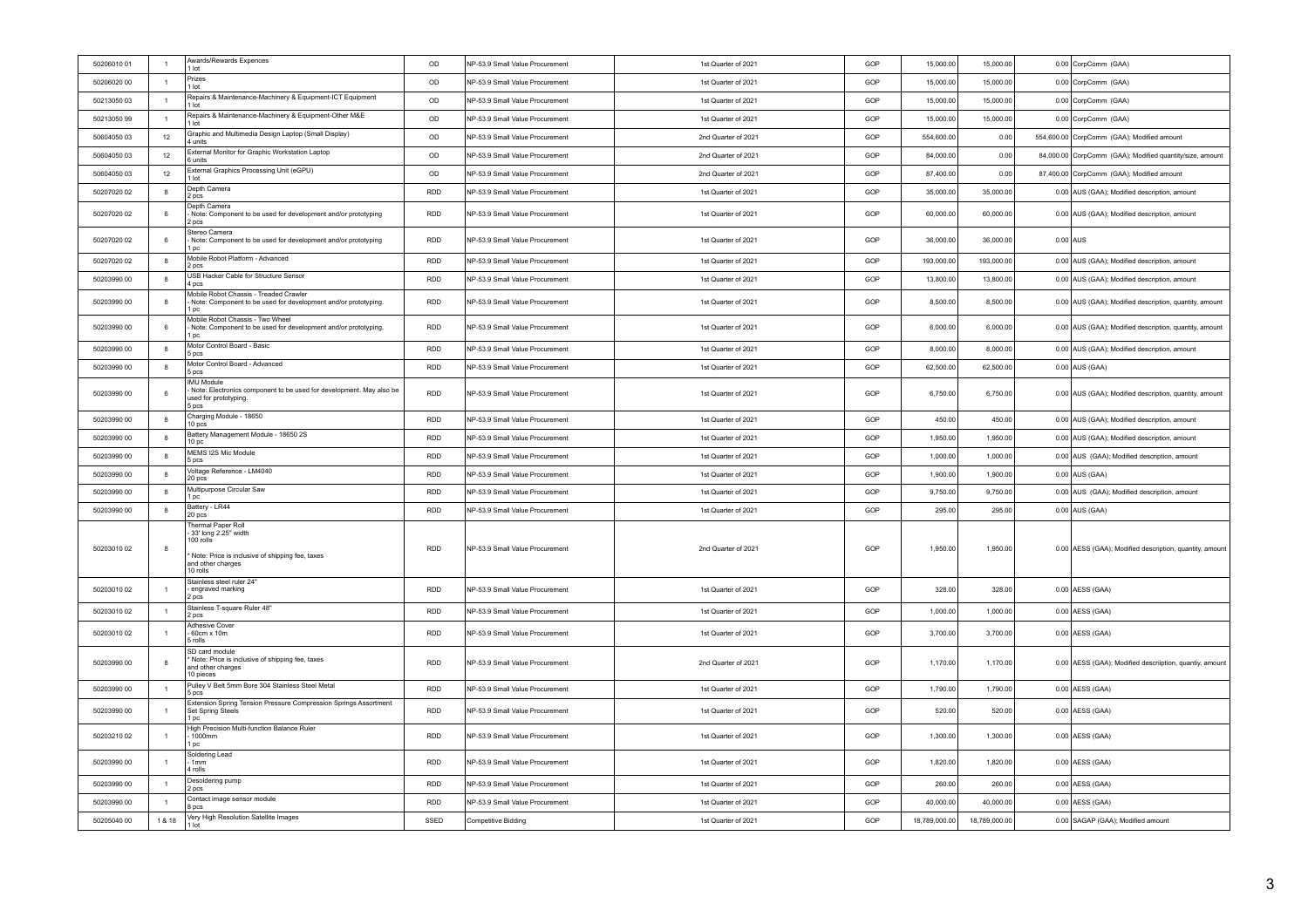|             |                | Programmable Power Supply                                                                                                                                                                                                                                                                                                                                                                                                                                                                                                                                                                   |      |                                 |                           |     |              |              |                                                   |
|-------------|----------------|---------------------------------------------------------------------------------------------------------------------------------------------------------------------------------------------------------------------------------------------------------------------------------------------------------------------------------------------------------------------------------------------------------------------------------------------------------------------------------------------------------------------------------------------------------------------------------------------|------|---------------------------------|---------------------------|-----|--------------|--------------|---------------------------------------------------|
| 50604050 14 | 8              | Type: High performance variable power supply<br>Output Voltage: 0-36<br>1 lot                                                                                                                                                                                                                                                                                                                                                                                                                                                                                                               | SSED | NP-53.9 Small Value Procurement | 2nd Quarter of 2021       | GOP | 314,000.00   | 0.00         | 314,000.00 arQ v2 (GAA); Modified amount          |
| 50604050 14 | 8              | Logic Analyzer and Inspection Equipment<br>A. Logic Analyzer and generator<br>B. Thermal Camera with WiFi<br>1 lot                                                                                                                                                                                                                                                                                                                                                                                                                                                                          | SSED | NP-53.9 Small Value Procurement | 2nd Quarter of 2021       | GOP | 75,000.00    | 0.00         | 75,000.00 arQ v2 (GAA); Modified amount           |
| 50604050 14 | 14             | <b>Battery Simulator</b><br>Output Voltage Range : - 6 to +30 V<br>Output Current : 2.1 A(DC)<br>1 lot                                                                                                                                                                                                                                                                                                                                                                                                                                                                                      | SSED | NP-53.9 Small Value Procurement | 3rd Quarter of 2021       | GOP | 135,000.00   | 0.00         | 135,000.00 arQ v2 (GAA); Modified amount          |
| 50604050 99 | 14             | Hot Air Soldering and Spot Welder Station<br>1 lot                                                                                                                                                                                                                                                                                                                                                                                                                                                                                                                                          | SSED | NP-53.9 Small Value Procurement | 3rd Quarter of 2021       | GOP | 33,850.00    | 0.00         | 33,850.00 arQ v2 (GAA); Modified amount           |
| 50604050 99 | 8              | Digital Modules<br>A. 4-CH Digital IO Module<br>B. 6-CH Digita Input module<br>1 lot                                                                                                                                                                                                                                                                                                                                                                                                                                                                                                        | SSED | NP-53.9 Small Value Procurement | 2nd Quarter of 2021       | GOP | 32,000.00    | 0.00         | 32,000.00 arQ v2 (GAA); Modified amount           |
| 50604050 03 | 14             | Mobile Workstation<br>-Screen 15.6 FHD 144Hz, atleast 9th Gen i7 processor, NVIDIA Geforce<br>RTX 1660Ti, 16GB RAM, 500GB minimum storage<br>5 units                                                                                                                                                                                                                                                                                                                                                                                                                                        | SSED | NP-53.9 Small Value Procurement | 3rd Quarter of 2021       | GOP | 440,000.00   | 0.00         | 440,000.00 arQ v2 (GAA); Modified amount          |
| 50604050 03 | 14             | Mobile Workstation<br>-Screen 15.6 FHD 230Hz, atleast 10th Gen i7 processor, NVIDIA<br>Geforce RTX 2060, 16GB RAM, 500GB minimum storage<br>I unit                                                                                                                                                                                                                                                                                                                                                                                                                                          | SSED | NP-53.9 Small Value Procurement | 3rd Quarter of 2021       | GOP | 115,000.00   | 0.00         | 115,000.00 arQ v2 (GAA); Modified amount          |
| 50606020 00 | 14             | CAD Modelling Software Perpetual Research License for One (1) Seat<br>The license should be compatible with ASTI's existing Solidworks<br>license<br>1 lot                                                                                                                                                                                                                                                                                                                                                                                                                                  | SSED | NP-53.9 Small Value Procurement | 3rd Quarter of 2021       | GOP | 398,000.00   | 0.00         | 398,000.00 arQ v2 (GAA); Modified amount          |
| 50299070 99 | $\overline{1}$ | Renewal of Solidworks Subscription<br>renewal of the current Solidworks Subscription, one year<br>I lot                                                                                                                                                                                                                                                                                                                                                                                                                                                                                     | SSED | NP-53.9 Small Value Procurement | 1st Quarter of 2021       | GOP | 145,000.00   | 145,000.00   | 0.00 arQ v2 (GAA)                                 |
| 50203210 03 | 1 & 18         | <b>LCD Monitor</b><br>5 units                                                                                                                                                                                                                                                                                                                                                                                                                                                                                                                                                               | SSED | NP-53.9 Small Value Procurement | 1st Quarter of 2021       | GOP | 70,000.00    | 70,000.00    | 0.00 arQ v2 (GAA); Modified amount                |
| 50299050 03 | $\overline{4}$ | Vehicle Rental for RuralSync Project: for Survey, Deployment and<br>Retrieval<br>Tentative Locations: any point in Region IV-A<br>Rizal , Cavite, Laguna, Batangas, Quezon<br>8 seater van or 4x 4 (final vehicle to be determined depending on the<br>quantity of equipment to be brought)<br>No. of days: minimum of 1 day per trip (can be multiple locations in 1<br>- Schedule: from April to November 2021, subject to availability of<br>partners,<br>travel restrictions, etc.)<br>Actual Location, schedule and duration to be provided by enduser/<br>Procurement unit<br>$11$ ot | SSED | NP-53.9 Small Value Procurement | 2nd - 4th Quarter of 2021 | GOP | 60,000.00    | 60,000.00    | 0.00 RuralSync (GAA)                              |
| 50211990.00 | 8              | Fabrication and Assembly of PCB Board<br>Delivery; 30 days upon issuance of NTP<br>1 lot                                                                                                                                                                                                                                                                                                                                                                                                                                                                                                    | SSED | NP-53.9 Small Value Procurement | 3rd Quarter of 2021       | GOP | 80,000.00    | 80,000.00    | 0.00 RuralSync (GAA); Modified amount             |
| 50207020 02 | 8 & 17         | UHF TV Transmitter Components<br>Including Modulator, High Power Amplifier, and Antenna<br>Delivery; 30 days upon issuance of NTP<br>I lot                                                                                                                                                                                                                                                                                                                                                                                                                                                  | SSED | NP-53.9 Small Value Procurement | 3rd Quarter of 2021       | GOP | 60,000.00    | 60,000.00    | 0.00 RuralSync (GAA); Modified amount             |
| 50203990 00 | 8 & 17         | <b>TV Receiver Antenna Components</b><br>including LNA, Demodulator, and other Radio Modules<br>Delivery: 30 days upon issuance of NTP<br>I lot                                                                                                                                                                                                                                                                                                                                                                                                                                             | SSED | NP-53.9 Small Value Procurement | 3rd Quarter of 2021       | GOP | 55,000.00    | 55,000.00    | 0.00 RuralSync (GAA); Modified description        |
| 50205030 00 | $\overline{1}$ | Renewal of Local transport DOH 50Mbps from Jan 1 - Dec 31, 2021<br>12 mos                                                                                                                                                                                                                                                                                                                                                                                                                                                                                                                   | SSED | Renewal of WFTI                 | 1st - 4th Quarter of 2021 | GOP | 144,000.00   | 144.000.00   | 0.00 InNOVATE (GAA)                               |
| 50205030 00 | $\overline{1}$ | Renewal of Local transport HoR - Primary 300Mbps from Jan 1 - Dec<br>31, 2021<br>12 mos                                                                                                                                                                                                                                                                                                                                                                                                                                                                                                     | SSED | Renewal of WETI                 | 1st - 4th Quarter of 2021 | GOP | 984,000.00   | 984,000.00   | 0.00 InNOVATE (GAA)                               |
| 50205030 00 | $\overline{1}$ | Renewal of Local transport CA Manila- Primary 50Mbps from Jan 1 -<br>Dec 31, 2021<br>12 mos                                                                                                                                                                                                                                                                                                                                                                                                                                                                                                 | SSED | Renewal of WETI                 | 1st - 4th Quarter of 2021 | GOP | 228,480.00   | 228,480.00   | 0.00 InNOVATE (GAA)                               |
| 50205030 00 | $\overline{1}$ | Renewal of Local transport CA Manila - Secondary 50Mbps from Jan 1 -<br>Dec 31, 2021<br>$12 \text{ mas}$                                                                                                                                                                                                                                                                                                                                                                                                                                                                                    | SSED | Renewal of WETI                 | 1st - 4th Quarter of 2021 | GOP | 300,000.00   | 300,000.00   | 0.00 InNOVATE (GAA)                               |
| 50205030 00 | $\mathbf{1}$   | Renewal of Local transport - CA Cebu 20Mbps from Jan 1 - Dec 31,<br>2021<br>12 mos                                                                                                                                                                                                                                                                                                                                                                                                                                                                                                          | SSED | Renewal of WETI                 | 1st - 4th Quarter of 2021 | GOP | 1,140,000.00 | 1,140,000.00 | 0.00 InNOVATE (GAA)                               |
| 50205030.00 | 8              | Renewal of Local transport - CA CDO 20Mbps from May 4 - Dec 31,<br>2021<br>8 mos                                                                                                                                                                                                                                                                                                                                                                                                                                                                                                            | SSED | Renewal of WETI                 | 2nd - 4th Quarter of 2021 | GOP | 279,104.00   | 279,104.00   | 0.00 InNOVATE (GAA); Modified mode of procurement |
| 50205030 00 | $\overline{1}$ | Renewal of Local Transport - UP Los Banos Link/IRRI (Primary) 1Gbps<br>from Jan 1 - Dec 31, 2021<br>$12 \text{ m}$ os                                                                                                                                                                                                                                                                                                                                                                                                                                                                       | SSED | Renewal of WETI                 | 1st - 4th Quarter of 2021 | GOP | 3,029,376.00 | 3,029,376.00 | 0.00 InNOVATE (GAA)                               |
| 50205030 00 | $\overline{1}$ | Renewal of Local Transport - UP Los Banos Link/IRRI (Secondary)<br>1Gbps from Jan 1 - Dec 31, 2021<br>12 mos                                                                                                                                                                                                                                                                                                                                                                                                                                                                                | SSED | Renewal of WETI                 | 1st - 4th Quarter of 2021 | GOP | 2,016,000.00 | 2,016,000.00 | 0.00 InNOVATE (GAA)                               |
| 50205030 00 | $\overline{1}$ | Renewal of Local Transport - UP Miagao 50Mbps from Jan 1 - Dec 31,<br>2021<br>12 mos                                                                                                                                                                                                                                                                                                                                                                                                                                                                                                        | SSED | Renewal of WETI                 | 1st - 4th Quarter of 2021 | GOP | 665,448.00   | 665,448.00   | 0.00 InNOVATE (GAA)                               |
| 50205030 00 | $\overline{1}$ | Renewal of Local Transport - UP Iloilo 5Mbps from Jan 1 - Dec 31, 2021<br>12 mos                                                                                                                                                                                                                                                                                                                                                                                                                                                                                                            | SSED | Renewal of WETI                 | 1st - 4th Quarter of 2021 | GOP | 338,688.00   | 338,688.00   | 0.00 InNOVATE (GAA)                               |
| 50205030 00 | $\overline{1}$ | Renewal of Local Transport - UP South Road -Cebu 2Mbps from Jan 1<br>Dec 31, 2021<br>12 mos                                                                                                                                                                                                                                                                                                                                                                                                                                                                                                 | SSED | Renewal of WETI                 | 1st - 4th Quarter of 2021 | GOP | 132,000.00   | 132,000.00   | 0.00 InNOVATE (GAA)                               |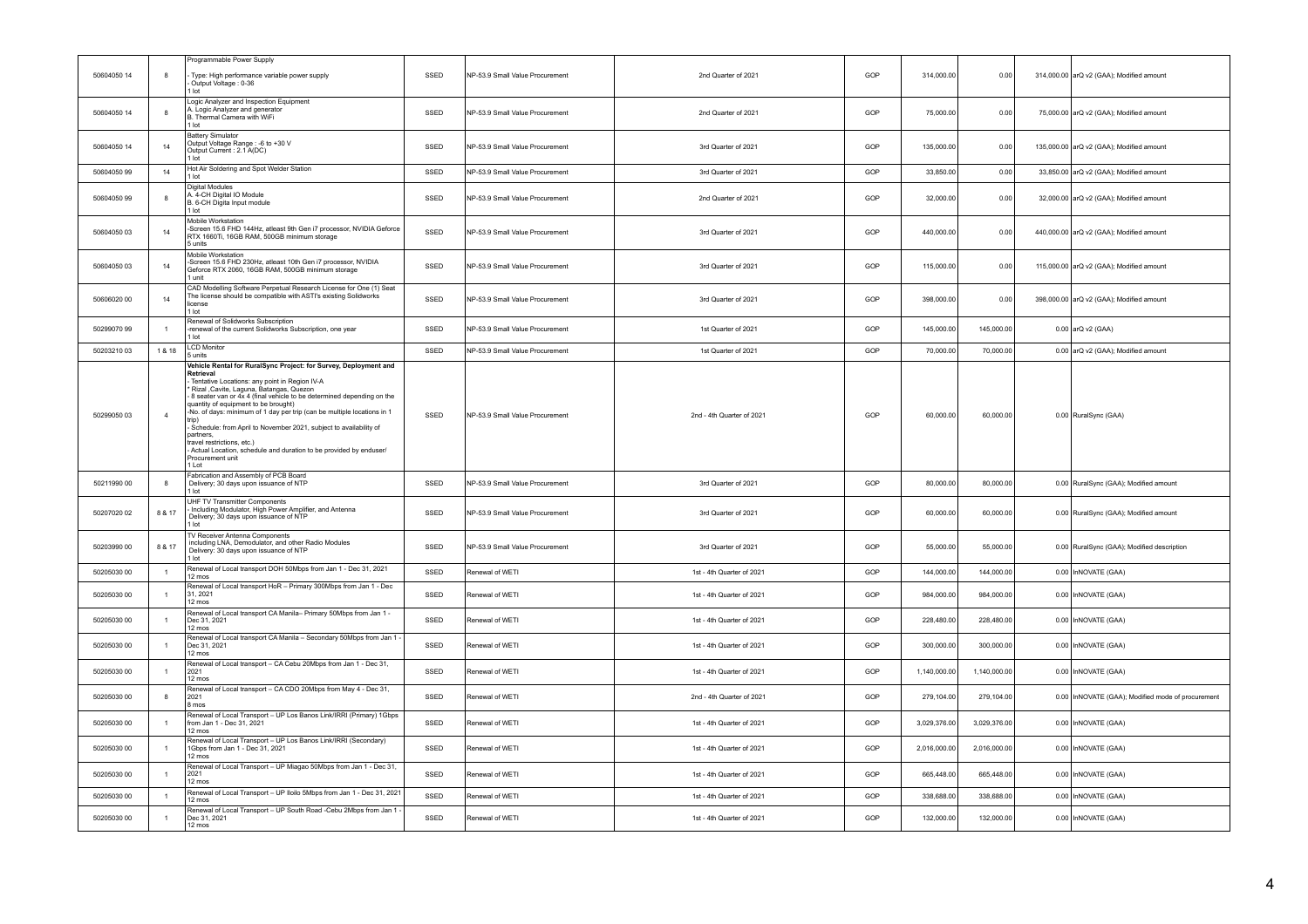| Renewal of Local Transport - UP Mintal, Mindanao 10Mbps from Jan 1<br>50205030 00<br>Dec 31, 2021<br>SSED<br>Renewal of WETI<br>1st - 4th Quarter of 2021<br>GOP<br>214,260.00<br>214,260.00<br>$\overline{1}$<br>12 mos<br>Renewal of Local Transport - UP Pampanga 5Mbps from Jan 1 - Dec<br>154,608.00<br>50205030 00<br>$\overline{1}$<br>31 2021<br>SSED<br>Renewal of WETI<br>1st - 4th Quarter of 2021<br>GOP<br>154,608.00<br>12 mos<br>Renewal of Local Transport-UP BGC 10Mbps from Jan 1 - Dec 31,<br>50205030 00<br>2021<br>SSED<br>Renewal of WETI<br>1st - 4th Quarter of 2021<br>GOP<br>180,000.00<br>180,000.00<br>$\overline{1}$<br>12 mos<br>Renewal of Local Transport - Davao-Primary 1Gbps from Jan 1 - Mar<br>50205030 00<br>31.2021<br>SSED<br>Renewal of WETI<br>1st Quarter of 2021<br>GOP<br>1,950,000.00<br>1,950,000.00<br>$\overline{1}$<br>$3 \text{ mas}$<br>Renewal of Local transport - Manila to Cebu - Secondary 1Gbps from<br>SSED<br>GOP<br>7,001,376.00<br>7,001,376.00<br>50205030 00<br>Jan 1 - Dec 31, 2021<br>Renewal of WETI<br>1st - 4th Quarter of 2021<br>$\overline{1}$<br>12 mos<br>Renewal of Local Transport to Davao, DICT to CAAP 1Gbps from Jan 1<br>50205030 00<br>SSED<br>Renewal of WETI<br>1st - 4th Quarter of 2021<br>GOP<br>5,828,052.00<br>5,828,052.00<br>Dec 31, 2021 | 0.00 InNOVATE (GAA)                                 |
|--------------------------------------------------------------------------------------------------------------------------------------------------------------------------------------------------------------------------------------------------------------------------------------------------------------------------------------------------------------------------------------------------------------------------------------------------------------------------------------------------------------------------------------------------------------------------------------------------------------------------------------------------------------------------------------------------------------------------------------------------------------------------------------------------------------------------------------------------------------------------------------------------------------------------------------------------------------------------------------------------------------------------------------------------------------------------------------------------------------------------------------------------------------------------------------------------------------------------------------------------------------------------------------------------------------------------------------|-----------------------------------------------------|
|                                                                                                                                                                                                                                                                                                                                                                                                                                                                                                                                                                                                                                                                                                                                                                                                                                                                                                                                                                                                                                                                                                                                                                                                                                                                                                                                      |                                                     |
|                                                                                                                                                                                                                                                                                                                                                                                                                                                                                                                                                                                                                                                                                                                                                                                                                                                                                                                                                                                                                                                                                                                                                                                                                                                                                                                                      | 0.00 InNOVATE (GAA)                                 |
|                                                                                                                                                                                                                                                                                                                                                                                                                                                                                                                                                                                                                                                                                                                                                                                                                                                                                                                                                                                                                                                                                                                                                                                                                                                                                                                                      | 0.00 InNOVATE (GAA)                                 |
|                                                                                                                                                                                                                                                                                                                                                                                                                                                                                                                                                                                                                                                                                                                                                                                                                                                                                                                                                                                                                                                                                                                                                                                                                                                                                                                                      | 0.00 InNOVATE (GAA)                                 |
|                                                                                                                                                                                                                                                                                                                                                                                                                                                                                                                                                                                                                                                                                                                                                                                                                                                                                                                                                                                                                                                                                                                                                                                                                                                                                                                                      | 0.00 InNOVATE (GAA)                                 |
| 12 mos                                                                                                                                                                                                                                                                                                                                                                                                                                                                                                                                                                                                                                                                                                                                                                                                                                                                                                                                                                                                                                                                                                                                                                                                                                                                                                                               | 0.00 InNOVATE (GAA)                                 |
| Renewal of Commodity Internet Philippines (Primary) 10Gbps from Jan<br>50205030.00<br>- Dec 31, 2021<br>SSED<br>GOP<br>19 999 992 00<br>19 999 992 00<br>Renewal of WFTI<br>1st - 4th Quarter of 2021<br>$\overline{1}$<br>12 mos                                                                                                                                                                                                                                                                                                                                                                                                                                                                                                                                                                                                                                                                                                                                                                                                                                                                                                                                                                                                                                                                                                    | 0.00 InNOVATE (GAA)                                 |
| Renewal of Commodity Internet Philippines (Secondary) 10Gbps from<br>50205030 00<br>SSED<br>Renewal of WETI<br>1st - 4th Quarter of 2021<br>GOP<br>19,999,999.44<br>19,999,999.44<br>$\overline{1}$<br>Jan 1 - Dec 31, 2021<br>12 mos                                                                                                                                                                                                                                                                                                                                                                                                                                                                                                                                                                                                                                                                                                                                                                                                                                                                                                                                                                                                                                                                                                | 0.00 InNOVATE (GAA)                                 |
| Renewal of IPL Hong Kong 10Gbps from Jan 1 - Dec 31, 2021<br>SSED<br>50205030 00<br>$\overline{1}$<br>Renewal of WETI<br>1st - 4th Quarter of 2021<br>GOP<br>26.790.946.20<br>26.790.946.20<br>12 mos                                                                                                                                                                                                                                                                                                                                                                                                                                                                                                                                                                                                                                                                                                                                                                                                                                                                                                                                                                                                                                                                                                                                | 0.00 InNOVATE (GAA)                                 |
| Renewal of IPL Japan 1Gbps from Jan 1 - Dec 31, 2021<br>50205030 00<br>SSED<br>GOP<br>15,523,756.80<br>15,523,756.80<br>$\overline{1}$<br>Renewal of WETI<br>1st - 4th Quarter of 2021<br>12 mos                                                                                                                                                                                                                                                                                                                                                                                                                                                                                                                                                                                                                                                                                                                                                                                                                                                                                                                                                                                                                                                                                                                                     | 0.00 InNOVATE (GAA)                                 |
| Renewal of Central Luzon State University 1Gbps from Jan 1 - Dec 31,<br>50205030 00<br>2021<br>SSED<br>Renewal of WETI<br>1st - 4th Quarter of 2021<br>GOP<br>2,736,000.00<br>2,736,000.00<br>$\overline{1}$<br>12 mos                                                                                                                                                                                                                                                                                                                                                                                                                                                                                                                                                                                                                                                                                                                                                                                                                                                                                                                                                                                                                                                                                                               | 0.00 InNOVATE (GAA)                                 |
| Renewal of Mindanao State University-IIT 1Gbps from Jan 1 - Dec 31,<br>SSED<br>50205030 00<br>$\overline{1}$<br>2021<br>Renewal of WETI<br>1st - 4th Quarter of 2021<br>GOP<br>5,875,008.00<br>5,875,008.00<br>12 mos                                                                                                                                                                                                                                                                                                                                                                                                                                                                                                                                                                                                                                                                                                                                                                                                                                                                                                                                                                                                                                                                                                                | 0.00 InNOVATE (GAA)                                 |
| Renewal of Mariano Marcos State University - Batac 1Gbps from Jan 1<br>50205030 00<br>SSED<br>Renewal of WETI<br>1st - 4th Quarter of 2021<br>GOP<br>2,916,000.00<br>2,916,000.00<br>Dec 31, 2021<br>$\overline{1}$<br>12 mos                                                                                                                                                                                                                                                                                                                                                                                                                                                                                                                                                                                                                                                                                                                                                                                                                                                                                                                                                                                                                                                                                                        | 0.00 InNOVATE (GAA)                                 |
| Renewal of 5 units of Mobile Internet from Jan 1 - Dec 31, 2021<br>SSED<br>GOP<br>72,000.00<br>50205030 00<br>Renewal of WETI<br>1st - 4th Quarter of 2021<br>72,000.00<br>$\overline{1}$<br>1 lot                                                                                                                                                                                                                                                                                                                                                                                                                                                                                                                                                                                                                                                                                                                                                                                                                                                                                                                                                                                                                                                                                                                                   | 0.00 InNOVATE (GAA)                                 |
| Renewal of Connectivity Subscription (including membership) to APAN<br>50205030 00<br>5<br>from Jan 1 - Dec 31, 2021<br>SSED<br>Renewal of WETI<br>1st - 4th Quarter of 2021<br>GOP<br>235,200.00<br>235,200.00<br>12 mos                                                                                                                                                                                                                                                                                                                                                                                                                                                                                                                                                                                                                                                                                                                                                                                                                                                                                                                                                                                                                                                                                                            | 0.00 InNOVATE (GAA); Modified amount                |
| Renewal of Connectivity Subscription APNIC from Jan 1, 2021 - Dec 31,<br>50205030 00<br>SSED<br>GOP<br>225,000.00<br>225,000.00<br>Renewal of WETI<br>1st - 4th Quarter of 2021<br>$\overline{1}$<br>2021<br>12 mos                                                                                                                                                                                                                                                                                                                                                                                                                                                                                                                                                                                                                                                                                                                                                                                                                                                                                                                                                                                                                                                                                                                  | 0.00 InNOVATE (GAA)                                 |
| Renewal of Connectivity Subscription (including Membership) to TEIN<br>50205030 00<br>network from Jan 1 - Dec 31, 2021<br>SSED<br>Renewal of WETI<br>1st - 4th Quarter of 2021<br>GOP<br>2,700,000.00<br>2,700,000.00<br>$\overline{1}$<br>12 mos                                                                                                                                                                                                                                                                                                                                                                                                                                                                                                                                                                                                                                                                                                                                                                                                                                                                                                                                                                                                                                                                                   | 0.00 InNOVATE (GAA)                                 |
| Renewal of Connectivity Subscription (including Membership) to<br>SingAREN Open Exchange (SOE) from June 1, 2021 - December<br>5020503000<br>13<br>SSED<br>Renewal of WETI<br>2nd - 4th Quarter of 2021<br>GOP<br>262,500.00<br>262,500.00<br>31, 2021<br>7 months                                                                                                                                                                                                                                                                                                                                                                                                                                                                                                                                                                                                                                                                                                                                                                                                                                                                                                                                                                                                                                                                   | 0.00   InNOVATE (GAA); Modified description, amount |
| Renewal of Lease of Room Space in a Data Center Facility and<br>Renewal of Contract of Lease of Real Property<br>50299050 01<br>Services, including Rack cabinet rental from Jan 1 - Sept 31, 2021<br>SSED<br>1st - 3rd Quarter of 2021<br>GOP<br>16,641,000.00<br>16,641,000.00<br>$\overline{1}$<br>per GPPB Resolution 06-2018 dd. 18 May 2018<br>9 mos                                                                                                                                                                                                                                                                                                                                                                                                                                                                                                                                                                                                                                                                                                                                                                                                                                                                                                                                                                           | 0.00 InNOVATE (GAA)                                 |
| Data Center Electricity Expense from Jan 1 - Sept 31, 2021<br>5 & 18<br>SSED<br>2,616,966.08<br>50204020 00<br>Renewal of WETI<br>1st - 3rd Quarter of 2021<br>GOP<br>2,616,966.08<br>9 mos                                                                                                                                                                                                                                                                                                                                                                                                                                                                                                                                                                                                                                                                                                                                                                                                                                                                                                                                                                                                                                                                                                                                          | 0.00 InNOVATE (GAA); Modified amount                |
| Storage and Compute servers (ie, raid controller, SAS drive, UPS,<br>50604050 03<br>SSED<br>1st - 4th Quarter of 2021<br>GOP<br>27,357,838.40<br>Storage, and GPU server)<br>Competitive Bidding<br>0.00<br>$\overline{1}$<br>1 lot                                                                                                                                                                                                                                                                                                                                                                                                                                                                                                                                                                                                                                                                                                                                                                                                                                                                                                                                                                                                                                                                                                  | 27,357,838.40 InNOVATE (GAA)                        |
| Network Equipment (ie. line cards, cpe/edge routers, network switch,<br>50604050 03<br>16<br>network server, and UPS batteries)<br>SSED<br><b>Competitive Bidding</b><br>1st - 4th Quarter of 2021<br>GOP<br>19,336,681.00<br>0.00<br>1 lot                                                                                                                                                                                                                                                                                                                                                                                                                                                                                                                                                                                                                                                                                                                                                                                                                                                                                                                                                                                                                                                                                          | 19,336,681.00   InNOVATE (GAA); Modified amount     |
| Radome Cleaning for Davao GRS<br>50213050 03<br>$\sqrt{5}$<br>SSED<br>NP-53.9 Small Value Procurement<br>1st Quarter of 2021<br>GOP<br>60,000.00<br>60,000.00<br>1 lot                                                                                                                                                                                                                                                                                                                                                                                                                                                                                                                                                                                                                                                                                                                                                                                                                                                                                                                                                                                                                                                                                                                                                               | 0.00 PEDRO (GAA)                                    |
| Daily Optical Satellite Imaging<br>50205040 00<br>1 & 17<br>SSED<br><b>Competitive Bidding</b><br>1st Quarter of 2021<br>GOP<br>36,395,625.00<br>36,395,625.00<br>1 lot                                                                                                                                                                                                                                                                                                                                                                                                                                                                                                                                                                                                                                                                                                                                                                                                                                                                                                                                                                                                                                                                                                                                                              | 0.00 PEDRO (GAA); Modified amount                   |
| Direct Reception High Resolution Satelllite Imaging<br>SSED<br>50205040 00<br>1 & 17<br>1st Quarter of 2021<br>GOP<br>26.320.000.00<br>26.320.000.00<br>Competitive Bidding<br>1 lot                                                                                                                                                                                                                                                                                                                                                                                                                                                                                                                                                                                                                                                                                                                                                                                                                                                                                                                                                                                                                                                                                                                                                 | 0.00 PEDRO (GAA); Modified amount                   |
| Solar Panel<br>-Polycrystalline, 12V 30 Watts,<br>50203990 00<br>SSED<br>NP-53.9 Small Value Procurement<br>1st Quarter of 2021<br>GOP<br>18,000.00<br>18,000.00<br>$\blacksquare$<br>-450mm x540mm Aluminum Frame, 22.1V Voc<br>3 pcs                                                                                                                                                                                                                                                                                                                                                                                                                                                                                                                                                                                                                                                                                                                                                                                                                                                                                                                                                                                                                                                                                               | 0.00 Stations (GAA)                                 |
| <b>Battery for Metbuoy</b><br>-Voltage: 12 Volts<br>50203990 00<br>1 & 18<br>SSED<br>NP-53.9 Small Value Procurement<br>1st Quarter of 2021<br>GOP<br>16,350.00<br>16,350.00<br>-Capacity: 17 Ampere, LWH - 181 x 76 x 166 mm<br>3 pcs                                                                                                                                                                                                                                                                                                                                                                                                                                                                                                                                                                                                                                                                                                                                                                                                                                                                                                                                                                                                                                                                                               | 0.00 Stations (GAA) ; Modified amount               |
| Wind Sensor<br>-Measuring range: 0.01 - 75 m/s<br>50203990 00<br>8 & 18<br>Accuracy: ±2% measured value 5-60m/s<br>SSED<br>NP-53.9 Small Value Procurement<br>2nd Quarter of 2021<br>GOP<br>240,000.00<br>240,000.00<br>Resolution: 0.01<br>1 pc                                                                                                                                                                                                                                                                                                                                                                                                                                                                                                                                                                                                                                                                                                                                                                                                                                                                                                                                                                                                                                                                                     | 0.00 Stations (GAA) ; Modified amount               |
| 72MHz USB-based microcontroller development system<br>-32 bit ARM processor, 72 MHz Cortex-M4, 256kb Flash memory, 64kb<br>50203990 00<br>SSED<br>9,300.00<br>9.300.00<br>1 & 18<br>NP-53.9 Small Value Procurement<br>1st Quarter of 2021<br>GOP<br>RAM, (with pin)<br>6 DCS                                                                                                                                                                                                                                                                                                                                                                                                                                                                                                                                                                                                                                                                                                                                                                                                                                                                                                                                                                                                                                                        | 0.00 Stations (GAA); Modified amount                |
| 600MHz USB-based microcontroller development system<br>-32 bit ARM processor, 600 MHz Cortex-M7, 2048Kb Flash memory,<br>50203990 00<br>SSED<br>NP-53.9 Small Value Procurement<br>1st Quarter of 2021<br>GOP<br>15,600.00<br>15,600.00<br>1 & 18<br>1024Kb RAM, (with pin)<br>6 pcs                                                                                                                                                                                                                                                                                                                                                                                                                                                                                                                                                                                                                                                                                                                                                                                                                                                                                                                                                                                                                                                 | 0.00 Stations (GAA) ; Modified amount               |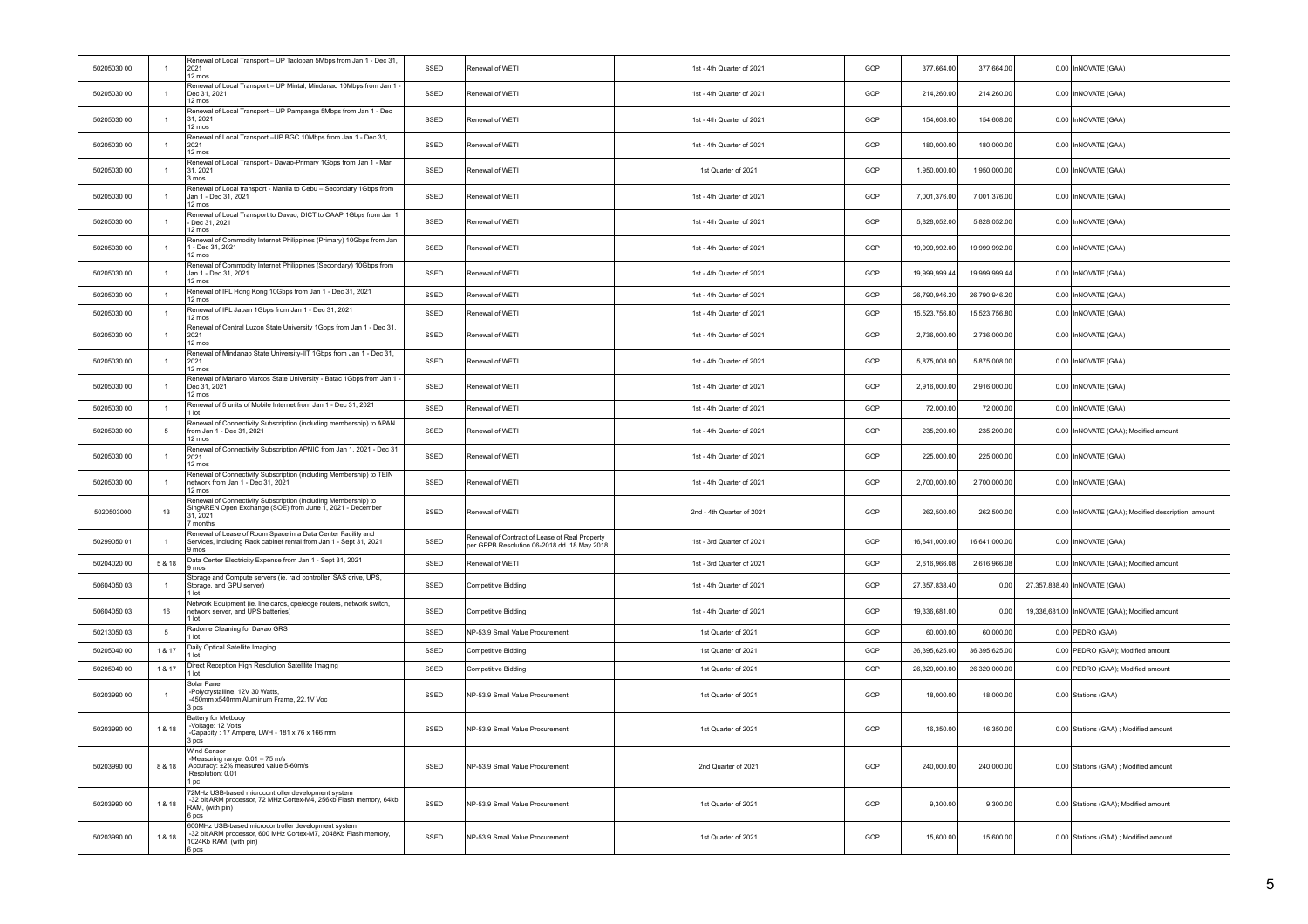| 50203990 00 | 8 & 18         | Ultrasonic Sensor HRXL-MAXSONAR<br>-Frequency: 42kHz, Voltage - Rated: 2.8 V ~ 5.5 V, Beam Angle: 11°<br>3 pcs                                                                                                                                                  | SSED | NP-53.9 Small Value Procurement | 4th Quarter of 2021       | GOP | 40,800.00  | 40,800.00  | 0.00 Stations (GAA) ; Modified amount          |
|-------------|----------------|-----------------------------------------------------------------------------------------------------------------------------------------------------------------------------------------------------------------------------------------------------------------|------|---------------------------------|---------------------------|-----|------------|------------|------------------------------------------------|
| 50203990 00 | 8              | RS422 to TTL Bidirectional Converter<br>Supply Voltage: 3.3V, Full Duplex 422 to Scm Uart Serial Port Level<br>Converter<br>3 pcs                                                                                                                               | SSED | NP-53.9 Small Value Procurement | 2nd Quarter of 2021       | GOP | 4,950.00   | 4,950.00   | 0.00 Stations (GAA) ; Modified amount          |
| 50203990 00 | 1 & 18         | Real Time Clock Module<br>uses the DS1307 chip, includes CR1225 Lithium coin cell battery, I2C<br>protocol<br>3 pcs                                                                                                                                             | SSED | NP-53.9 Small Value Procurement | 1st Quarter of 2021       | GOP | 3,600.00   | 3,600.00   | 0.00 Stations (GAA); Modified amount           |
| 50203990 00 | 1 & 18         | Marine Adhesive Sealant<br>fast curing, Marine-Grade, WHITE, 3OZ, 24 Months Shelf Life<br>5 pcs                                                                                                                                                                 | SSED | NP-53.9 Small Value Procurement | 1st Quarter of 2021       | GOP | 8,250.00   | 8,250.00   | 0.00 Stations (GAA); Modified amount           |
| 50203990 00 | 1 & 18         | Triple Axis Accelerometer Breakout Board<br>-ADXL377 chip, Operating Voltage: 1.8V - 3.6V, Range: ±200g<br>3-axis sensing, Bandwidth adjustment with a single capacitor per axis<br>2 pcs                                                                       | SSED | NP-53.9 Small Value Procurement | 1st Quarter of 2021       | GOP | 3,900.00   | 3,900.00   | 0.00 Stations (GAA); Modified amount           |
| 50203990 00 | 1 & 18         | Marine High Gain Antenna<br>Radiation Pattern: Omni-Directional, Gain: 9 dBi<br>Bandwidth VSWR: < 1.5:1 = 810 - 900 and 1800 - 1990 MHz                                                                                                                         | SSED | NP-53.9 Small Value Procurement | 1st Quarter of 2021       | GOP | 5,150.00   | 5,150.00   | 0.00 Stations (GAA); Modified amount           |
| 50203990 00 | 1 & 18         | SMA to U.fl Cable Assembly<br>Coaxial Cables (RF), Gender: Female to Female, Style: SMA to U.FL<br>1st Connector: SMA Female Jack, 2nd Connector: U.FL, Length:<br>100mm<br>5 pcs                                                                               | SSED | NP-53.9 Small Value Procurement | 1st Quarter of 2021       | GOP | 2,250.00   | 2,250.00   | 0.00 Stations (GAA); Modified amount           |
| 50211990 00 | $\overline{1}$ | Fabrication of Metbuoy Metal Parts<br>-Fabrication of Buoy superstructure, Sensor Holder, Pole mast,<br>-Radar Reflectors, Porximity Sensor Housing<br>1 lot                                                                                                    | SSED | NP-53.9 Small Value Procurement | 1st Quarter of 2021       | GOP | 500,000.00 | 500,000.00 | 0.00 Stations (GAA)                            |
| 50205020 01 | $\overline{1}$ | Renewal of Mobile Communication Plan<br>Unlimited Text to same network, 25 of 105 units @ 199.00<br>Contract Duration:<br>25 units: 01 January 2021 - 31 December 2021<br>Computation: 25 units x Php 199.00 x 12 mos = Php 59,700.00                           | SSED | Renewal of WETI                 | 1st - 4th Quarter of 2021 | GOP | 59,700.00  | 59,700.00  | 0.00 Stations (GAA)                            |
| 50205020 01 | $\overline{1}$ | 1 lot<br>Renewal of Mobile Communication Plan<br>Unlimited Text to same network, 3 of 6 units @ 200.00 for 12 months<br>Contract Duration:<br>3 units: 01 January 2021 - 31 December 2021<br>Computation: 3 units x Php 200.00 x 12 mos = Php 7,200.00<br>1 lot | SSED | Renewal of WETI                 | 1st - 4th Quarter of 2021 | GOP | 7,200.00   | 7.200.00   | 0.00 Stations (GAA)                            |
| 50205020 01 | $\overline{1}$ | Renewal of Mobile Communication Plan<br>300 Local Text, 2 of 25 units @ 100.00<br>Contract Duration:<br>2 units: 01 January 2021 - 31 December 2021<br>Computation: 2 units x Php 100.00 x 12 mos = Php 2,400.00<br>1 lot                                       | SSED | Renewal of WETI                 | 1st - 4th Quarter of 2021 | GOP | 2,400.00   | 2,400.00   | 0.00 Stations (GAA)                            |
| 50205020 01 | $\overline{1}$ | Renewal of Mobile Communication Plan<br>Unlimited Text to same network, 3 of 13 units @ 300.00<br>3 units: 01 January 2021 - 31 December 2021<br>Computation: 3 units x Php 300.00 x 12 mos = Php 10,800.00<br>1 lot                                            | SSED | Renewal of WETI                 | 1st - 4th Quarter of 2021 | GOP | 10,800.00  | 10,800.00  | 0.00 Stations (GAA)                            |
| 50205020 01 | $\overline{1}$ | Renewal of Mobile Communication Plan<br>Unlimited Text to same network, 2 of 300 units @ 190.00<br>Contract Duration:<br>2 units: 01 January 2021 - 31 December 2021<br>Computation: 2 units x Php 190.00 x 12 mos = Php 4,560.00<br>1 lot                      | SSED | Renewal of WETI                 | 1st - 4th Quarter of 2021 | GOP | 4,560.00   | 4,560.00   | 0.00 Stations (GAA)                            |
| 50205020 01 | $\overline{1}$ | Renewal of Mobile Communication Plan<br>Unlimited Text to same network, 4 of 250 units @ 190.00<br>Contract Duration:<br>4 units: 01 January 2021 - 31 December 2021<br>Computation: 4 units x Php 190.00 x 12 mos = Php 9,120.00<br>1 lot                      | SSED | Renewal of WETI                 | 1st - 4th Quarter of 2021 | GOP | 9.120.00   | 9,120.00   | 0.00 Stations (GAA)                            |
| 50205020 01 | $\overline{1}$ | Renewal of Mobile Communication Plan<br>Unlimited Text to same network, 33 of 1,020 units @ 200.00<br><b>Contract Duration:</b><br>33 units: 01 January 2021 - 31 December 2021<br>Computation: 33 units x PhP 200.00 x 12 mos = PhP 79,200.00<br>1 lot         | SSED | Renewal of WETI                 | 1st - 4th Quarter of 2021 | GOP | 79,200.00  | 79,200.00  | 0.00 Stations (GAA)                            |
| 50205020 01 | $\overline{1}$ | Renewal of Mobile Communication Plan<br>Unlimited Text to same network, 37 of 600units @ 200.00<br>Contract Duration:<br>37 units: 01 January 2021 - 31 December 2021<br>Computation: 37 units x PhP 200.00 x 12 mos = PhP 88,800.00<br>1 lot                   | SSED | Renewal of WETI                 | 1st - 4th Quarter of 2021 | GOP | 88,800.00  | 88,800.00  | 0.00 Stations (GAA)                            |
| 50205030 00 | $\overline{1}$ | Renewal of 4 of 5 Mobile Internet @ 1500.00 for 12 months<br>Contract Duration:<br>4 units: 01 January 2021 - 31 December 2021<br>Computation: 4 units x Php 1500 x 12 mos = Php 72,000.00<br>1 lot                                                             | SSED | Renewal of WETI                 | 1st - 4th Quarter of 2021 | GOP | 72,000.00  | 72,000.00  | 0.00 Stations (GAA)                            |
| 50205030 00 | 10             | Mobile Internet<br>Quantiv: 5 units<br>Contract Duration: 01 August 2021 - 31 December 2021<br>Computation: 5 units x Php 999 x 5 mos = Php 24,975.00<br>1 lot                                                                                                  | SSED | NP-53.9 Small Value Procurement | 3rd - 4th Quarter of 2021 | GOP | 24,975.00  | 24,975.00  | 0.00 MASID (GAA); Modified description, amount |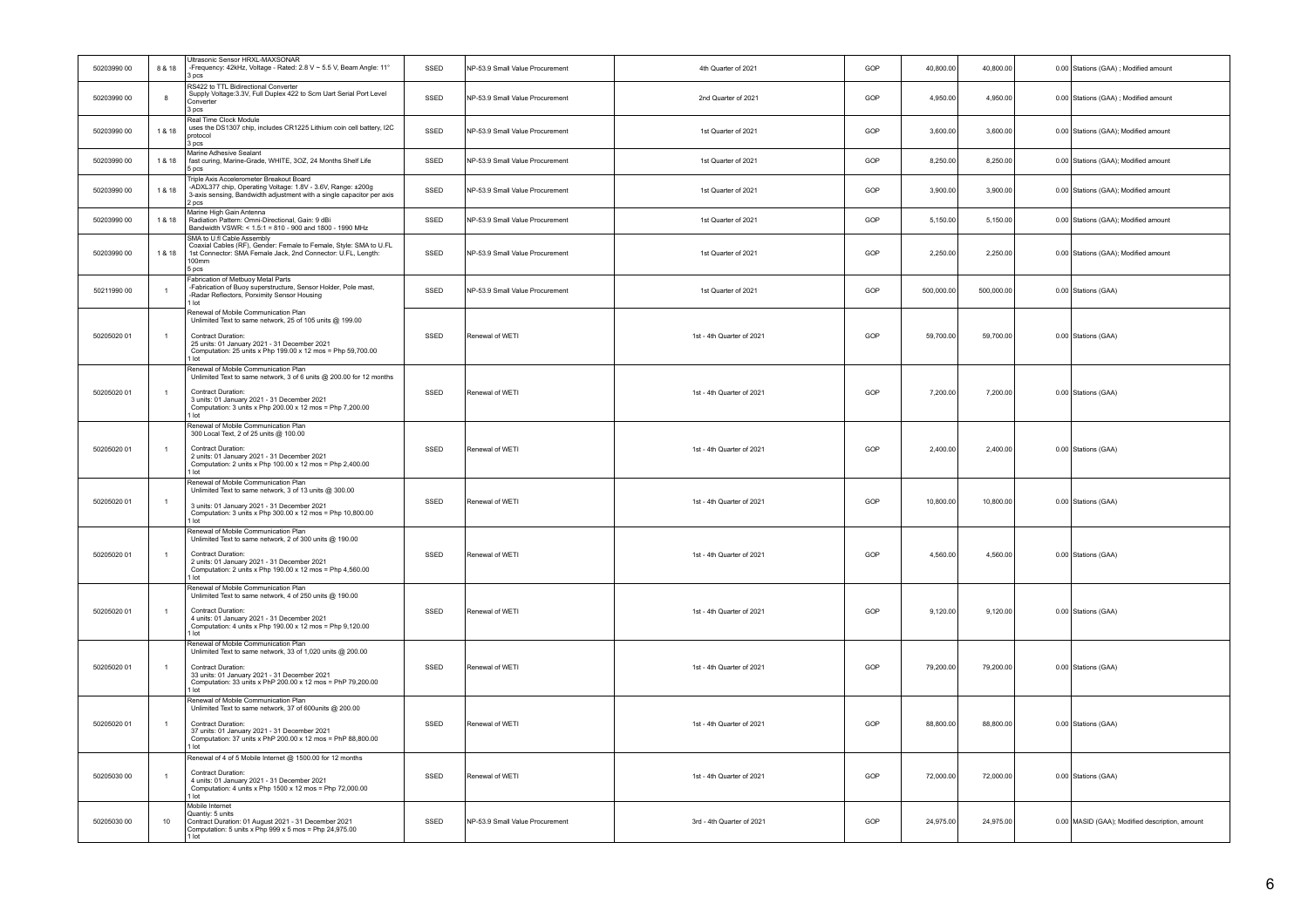| 50205030 00 | $\overline{1}$ | Renewal of IPL Singapore 10Gbps from Oct 12 - Dec 31, 2021<br>1 lot                                                                                                                                                                                                      | SSED       | Renewal of WFTI                                       | 4th Quarter of 2021       | GOP | 5,606,907.60 | 5,606,907.60 |      | 0.00 InNOVATE (GAA)                            |
|-------------|----------------|--------------------------------------------------------------------------------------------------------------------------------------------------------------------------------------------------------------------------------------------------------------------------|------------|-------------------------------------------------------|---------------------------|-----|--------------|--------------|------|------------------------------------------------|
| 50205030 00 | $\overline{1}$ | Renewal of Local transport PAGASA - Baguio 2Mbps from Jan 1 - Dec<br>31, 2021<br>12 months                                                                                                                                                                               | SSED       | Renewal of WETI                                       | 1st - 4th Quarter of 2021 | GOP | 248,989.44   | 248,989.44   |      | 0.00 InNOVATE (GAA)                            |
| 50205030.00 | $\overline{1}$ | Renewal of Local transport PAGASA - Cebu 2Mbps from Jan 1 - Dec<br>31 2021<br>12 months                                                                                                                                                                                  | SSED       | Renewal of WETI                                       | 1st - 4th Quarter of 2021 | GOP | 131,873.28   | 131,873.28   |      | 0.00 InNOVATE (GAA)                            |
| 50205030 00 | $\overline{1}$ | Renewal of Local transport NAMRIA 100Mbps from Jan 1 - Dec 31,<br>2021<br>12 months                                                                                                                                                                                      | SSED       | Renewal of WETI                                       | 1st - 4th Quarter of 2021 | GOP | 576,000.00   | 576,000.00   |      | 0.00 InNOVATE (GAA)                            |
| 50205030 00 | $\overline{1}$ | Renewal of Local Transport - UP SHS Koronadal Cotabato 2Mbps from<br>Jan 1 - Dec 31, 2021<br>12 mos                                                                                                                                                                      | SSED       | Renewal of WETI                                       | 1st - 4th Quarter of 2021 | GOP | 189,984.00   | 189,984.00   |      | 0.00 InNOVATE (GAA)                            |
| 50205030 00 | $\overline{1}$ | Renewal of Local Transport - UP SHS Aurora Baler 2Mbps from Jan 1 -<br>Dec 31, 2021<br>12 months                                                                                                                                                                         | SSED       | Renewal of WETI                                       | 1st - 4th Quarter of 2021 | GOP | 225,792.00   | 225,792.00   |      | 0.00 InNOVATE (GAA)                            |
| 50205030 00 | $\overline{1}$ | Renewal of Local Transport - UP SHS Palo Leyte 2Mbps from Jan 1 -<br>Dec 31, 2021<br>12 mos                                                                                                                                                                              | SSED       | Renewal of WETI                                       | 1st - 4th Quarter of 2021 | GOP | 138,312.00   | 138,312.00   |      | 0.00 InNOVATE (GAA)                            |
| 50205030 00 | $\overline{1}$ | Renewal of Local Transport - DICT Cebu Primary 1Gbps from Jan 1 -<br>Mar 31, 2021<br>3 mos                                                                                                                                                                               | SSED       | Renewal of WETI                                       | 1st Quarter of 2021       | GOP | 1,403,814.00 | 1,403,814.00 |      | 0.00 InNOVATE (GAA)                            |
| 50604050-03 | $\overline{1}$ | Downconverter<br>1 lot                                                                                                                                                                                                                                                   | SSED       | Competitive Bidding                                   | 1st Quarter of 2021       | GOP | 1,500,000.00 | 0.00         |      | 1,500,000.00 GRASPED (GIA)                     |
| 50213050-03 | $\overline{1}$ | 4TB SAS Ent. Hard Disk 3.5" server grade<br>Capacity: 4TB<br>Interface: SAS 512n<br>3 units                                                                                                                                                                              | SSED       | NP-53.9 Small Value Procurement                       | 1st Quarter of 2021       | GOP | 47,700.00    | 47,700.00    |      | $0.00$ PEDRO (GAA)                             |
| 50299040-00 | $\overline{1}$ | Door-to-Door Sea Cargo Shipment of Equipment<br>Origin: DOST-ASTI<br>Destination: NTC Regional Office No.12<br>1 lot                                                                                                                                                     | SSED       | NP-53.9 Small Value Procurement                       | 1st Quarter of 2021       | GOP | 50,000.00    | 50,000.00    |      | 0.00 SSED (GAA)                                |
| 50215030 00 | $\overline{2}$ | Urvan Grey Insurance (one (1) year)<br>-Renewal of Insurance of Nissan Urvan Grey<br>1 lot                                                                                                                                                                               | FAD        | NP-53.5 Agency-to-Agency                              | 1st Quarter of 2021       | GOP | 8,743.82     | 8,743.82     | 0.00 |                                                |
| 50215030 00 | $\overline{2}$ | Innova Insurance (one(1) year)<br>-Renewal of Insurance of Toyota Innova<br>1 lot                                                                                                                                                                                        | FAD        | NP-53.5 Agency-to-Agency                              | 1st Quarter of 2021       | GOP | 4.540.68     | 4.540.68     | 0.00 |                                                |
| 50213060 01 | $\overline{2}$ | Repair of Toyota Innova with Plate No. SJX794<br>$1$ lot                                                                                                                                                                                                                 | FAD        | NP-53.9 Small Value Procurement                       | 1st Quarter of 2021       | GOP | 56,320.00    | 56,320.00    | 0.00 |                                                |
| 50299050 04 | $\overline{2}$ | <b>Managed Print Services</b><br>(March to Dec 2021)<br>1 lot                                                                                                                                                                                                            | FAD        | Competitive Bidding                                   | 1st Quarter of 2021       | GOP | 1,250,000.00 | 1,250,000.00 | 0.00 |                                                |
| 50299050 04 | $\overline{2}$ | Extension of Lease of Multifunction Printers only for February 2021<br>1 lot                                                                                                                                                                                             | <b>FAD</b> | Extension of Contract for General Support<br>Services | 1st Quarter of 2021       | GOP | 83,333.33    | 83,333.33    | 0.00 |                                                |
| 5021202000  | $\overline{2}$ | Extension of Janitorial Services with Cleaning Supplies, Materials and<br>Equipment (February 1-28, 2021)<br>1 lot                                                                                                                                                       | FAD        | Extension of Contract for General Support Service     | 1st Quarter of 2021       | GOP | 119,366.55   | 119,366.55   | 0.00 |                                                |
| 5021203000  | $\overline{2}$ | Extension of Security Services (February 1-28, 2021)<br>1 lot                                                                                                                                                                                                            | FAD        | Extension of Contract for General Support<br>Services | 1st Quarter of 2021       | GOP | 177,184.33   | 177,184.33   | 0.00 |                                                |
| 5020399000  | $\mathbf{3}$   | Plaques<br>8" Total Height<br>2 pcs. 3/16 thick clear glass with photo crystal print mounted on silver<br>mirror and bronze glass<br>60 pcs.                                                                                                                             | FAD/HR     | NP-53.9 Small Value Procurement                       | 1st Quarter of 2021       | GOP | 90,000.00    | 90,000.00    | 0.00 | GAA                                            |
| 50203220-01 | $\mathbf{3}$   | Office Table with 3 side drawer and keyboard shelf<br>Melamine board top w/ centralized locking mechanism and scratched<br>resistance<br>Body is made of quality cold rolled steel<br>Thickness: Gauge 22<br>Color: Light gray<br>Size: W24 x L48 x H30 inches<br>1 unit | FAD        | NP-53.9 Small Value Procurement                       | 1st Quarter of 2021       | GOP | 8,700.00     | 8,700.00     | 0.00 | <b>GAA</b>                                     |
|             |                | Executive Chair<br>Mid Back<br>Material: Leatherette, Chrome Leg<br>Color: Black                                                                                                                                                                                         |            |                                                       |                           |     |              |              |      |                                                |
| 50203220-01 | 16             | 1 unit<br>Antibacterial Disinfecting foot bath stomp sanitazion Mat                                                                                                                                                                                                      | FAD        | NP-53.9 Small Value Procurement                       | 1st Quarter of 2021       | GOP | 4,730.00     | 4,730.00     |      | 0.00 (GAA); Modified amount                    |
| 50203010-02 | $\mathbf{3}$   | foot bath sanitizing mat with Tray<br>15 pcs.<br><b>Bleaching solution</b>                                                                                                                                                                                               | FAD        | NP-53.9 Small Value Procurement                       | 1st Quarter of 2021       | GOP | 15,000.00    | 15,000.00    | 0.00 |                                                |
| 50203010-02 | 3              | Chlorine based<br>12 gal                                                                                                                                                                                                                                                 | FAD        | NP-53.9 Small Value Procurement                       | 1st Quarter of 2021       | GOP | 3,300.00     | 3,300.00     | 0.00 |                                                |
| 50203210-02 | 3              | Manual Knapsack Sprayer<br>Capacity: 16 L<br>-Can also be used as disinfecting tool<br>-Safety Pressure Release valve<br>-Adjustable Spray lance<br>-Suitable for most garden chemicals<br>-Backpack style shoulder straps for easy to use<br>2 pcs.                     | FAD        | NP-53.9 Small Value Procurement                       | 1st Quarter of 2021       | GOP | 5,000.00     | 5,000.00     | 0.00 |                                                |
|             |                | Fire Hose<br>1 1/2 x 100 ft. Single Jacket                                                                                                                                                                                                                               |            |                                                       |                           |     |              |              | 0.00 |                                                |
| 50203210-02 | $\mathbf{3}$   | with male and female coupling<br>3 pcs.                                                                                                                                                                                                                                  | <b>FAD</b> | NP-53.9 Small Value Procurement                       | 1st Quarter of 2021       | GOP | 11,550.00    | 11,550.00    |      |                                                |
| 50211990-00 | 10             | FABRICATION OF ELECTRONIC PANEL GRAPHIC OVERLAY<br>Size: 4.9in x 2.0in<br>Quantity: 30pcs<br>1 lot                                                                                                                                                                       | SSED       | NP-53.9 Small Value Procurement                       | 1st Quarter of 2021       | GOP | 30,000.00    | 30,000.00    |      | 0.00 MASID (GAA); Modified description, amount |
| 50213050-02 | $\Delta$       | Diagnostic Testing using Tool Kit for Synchro Panel and Computer Box<br>1 Lot                                                                                                                                                                                            | FAD        | NP-53.9 Small Value Procurement                       | 1st Quarter of 2021       | GOP | 27,500.00    | 27,500.00    | 0.00 |                                                |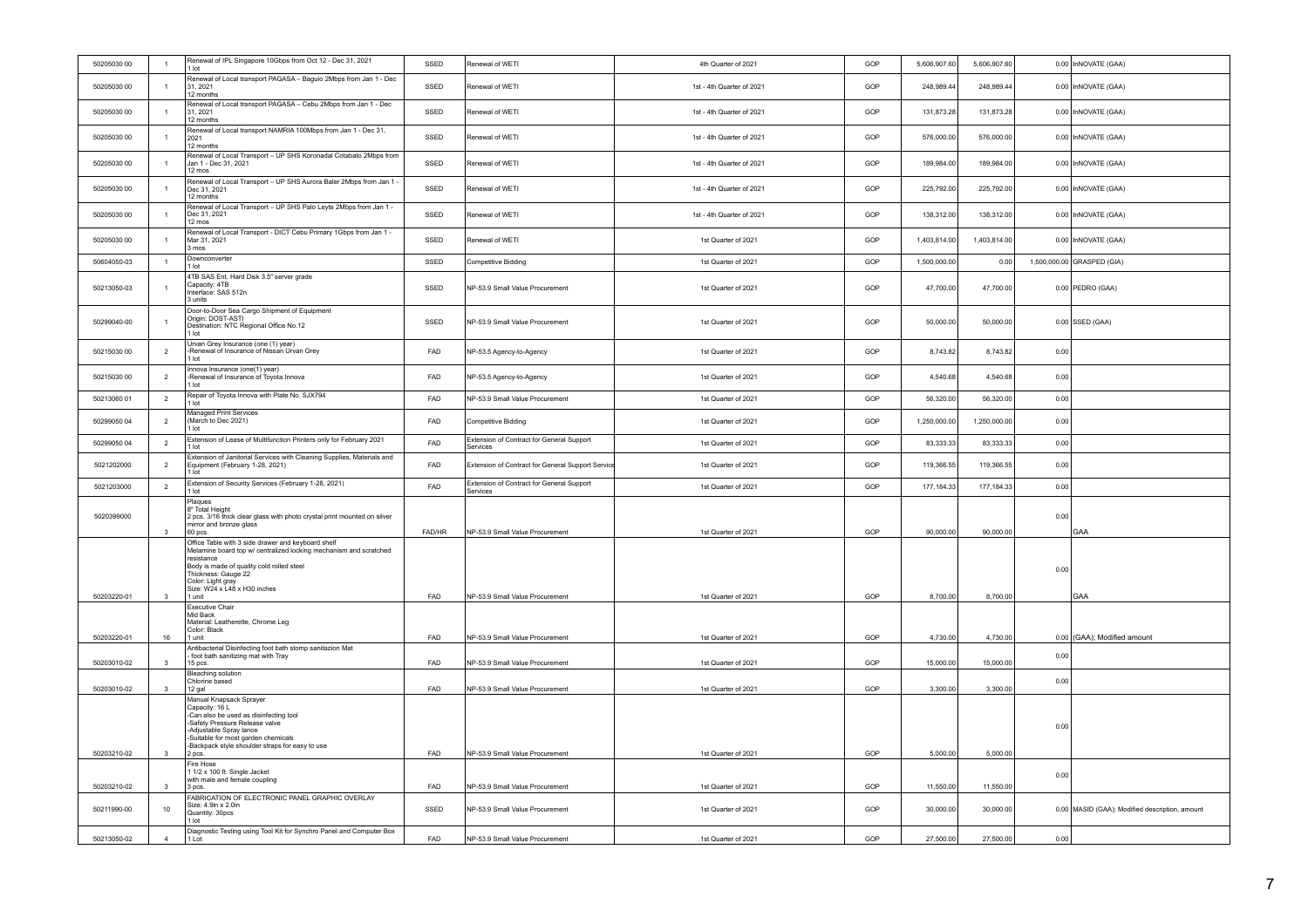| 50203220-01 | 19             | Folding bed<br>3 pcs.                                                                                               | <b>FAD</b> | NP-53.9 Small Value Procurement                                              | 4th Quarter of 2021       | GOP | 13,200.00  | 13,200.00  |      | 0.00 (GAA); Modified amount                             |
|-------------|----------------|---------------------------------------------------------------------------------------------------------------------|------------|------------------------------------------------------------------------------|---------------------------|-----|------------|------------|------|---------------------------------------------------------|
|             |                | Fitted sheet with 2 pillow case<br>Made of poly-cotton                                                              |            |                                                                              |                           |     |            |            |      |                                                         |
|             |                | Fitted sheet measurements: 39 x 75 in.<br>Pillowcase measurements: 20 x 30 in.                                      |            |                                                                              |                           |     |            |            |      |                                                         |
| 5020399000  | $\overline{4}$ | 3 set<br>Pillow                                                                                                     | FAD        | NP-53.9 Small Value Procurement                                              | 1st Quarter of 2021       | GOP | 1,500.00   | 1,500.00   | 0.00 |                                                         |
|             |                | Cotton blend fabric<br>100% fiber filling                                                                           |            |                                                                              |                           |     |            |            |      |                                                         |
|             |                | Firm<br>Lasting plumpness                                                                                           |            |                                                                              |                           |     |            |            |      |                                                         |
|             |                | Hypoallergenic<br>Odorless                                                                                          |            |                                                                              |                           |     |            |            |      |                                                         |
|             |                | Resilient<br>Durable                                                                                                |            |                                                                              |                           |     |            |            |      |                                                         |
|             |                | Machine washable<br>Prevents the development of odor-causing bacteria and moldiness                                 |            |                                                                              |                           |     |            |            |      |                                                         |
| 5020399000  | $\overline{4}$ | Measurements: 19 x 28 in.<br>3 pcs.                                                                                 | FAD        | NP-53.9 Small Value Procurement                                              | 1st Quarter of 2021       | GOP | 1.200.00   | 1,200.00   | 0.00 |                                                         |
|             |                | Fleece Blanket<br>-Size: 50 inches x 60 inches                                                                      |            |                                                                              |                           |     |            |            |      |                                                         |
| 5020399000  | $\overline{4}$ | 180GSM<br>-Color: White / Blue                                                                                      | FAD        | NP-53.9 Small Value Procurement                                              |                           | GOP | 750.00     |            |      |                                                         |
|             |                | 3 pcs.<br>Supply and Delivery of Fabricated Reception Table                                                         |            |                                                                              | 1st Quarter of 2021       |     |            | 750.00     | 0.00 |                                                         |
| 50203220 01 | $\overline{a}$ | 1 Lot<br>Extension of Security Services (March 1-31, 2021)                                                          | FAD        | NP-53.9 Small Value Procurement<br>Extension of Contract for General Support | 2nd Quarter of 2021       | GOP | 50,000.00  | 50,000.00  | 0.00 |                                                         |
| 5021203000  | $\overline{4}$ | $11$ of<br>Extension of Lease of Multifunction Printers only (March 1-31, 2021)                                     | <b>FAD</b> | Services<br>Extension of Contract for General Support                        | 1st Quarter of 2021       | GOP | 177.184.33 | 177,184.33 |      | $0.00$ (GAA)                                            |
| 50299050-04 | $\overline{a}$ | 1 Lot                                                                                                               | FAD        | Services                                                                     | 1st Quarter of 2021       | GOP | 83,333.33  | 83,333.33  |      | $0.00$ (GAA)                                            |
|             |                | Newspaper Posting<br>-Five (5) columns x Nine (9)<br>-Gravscale                                                     |            |                                                                              |                           |     |            |            |      |                                                         |
| 5029901000  | $\overline{4}$ | 5 Lots                                                                                                              | FAD/PMS    | NP-53.9 Small Value Procurement                                              | 1st Quarter of 2021       | GOP | 50,000.00  | 50,000.00  | 0.00 |                                                         |
| 5021202000  | $\overline{4}$ | Extension of Janitorial Services with Cleaning Supplies, Materials and<br>Equipment (March 1-31, 2021)<br>1 Lot     | FAD        | Extension of Contract for General Support<br><b>Services</b>                 | 1st Quarter of 2021       | GOP | 119,366.55 | 119,366.55 | 0.00 | (GAA)                                                   |
| 50203010-02 | 7 & 18         | Duct tape, 2" size, gray color<br>4 rolls                                                                           | FAD        | Shopping (b)                                                                 | 1st Quarter of 2021       | GOP | 392.00     | 392.00     |      | 0.00 (GAA); Modified mode of procurement                |
| 50203010-02 | 7 & 18         | GLUE, Fast bonding, super strength, instant adhesive, 3 grams<br>5 tubes                                            | FAD        | Shopping (b)                                                                 | 1st Quarter of 2021       | GOP | 285.00     | 285.00     |      | 0.00 (GAA): Modified mode of procurement                |
|             |                | PAPER SPECIALTY BOARD, A4 size; high quality Vellum<br>finish board; plain paper boards suitable for calling cards, |            |                                                                              |                           |     |            |            |      |                                                         |
| 50203010-02 | 7 & 18         | invitations, greeting cards, menu etc.; colors: cream<br>only; 10 pieces per pack                                   | FAD        | Shopping (b)                                                                 | 1st Quarter of 2021       | GOP | 930.00     | 930.00     |      | 0.00 (GAA) Modified mode of procurement                 |
|             |                | 30 packs<br>TAPE, MASKING, width: 48mm (±1mm)                                                                       |            |                                                                              |                           |     |            |            |      |                                                         |
| 50203010-02 | $\,6\,$        | 68 rolls                                                                                                            | FAD        | Shopping                                                                     | 1st - 4th Quarter of 2021 | GOP | 2,992.00   | 2,992.00   |      | 0.00 Modified mode of procurement                       |
|             |                |                                                                                                                     |            |                                                                              |                           |     |            |            |      |                                                         |
| 50203010-02 | 6              | GLUE, all purpose, gross weight: 200 grams min<br>29 jars                                                           | FAD        | Shopping                                                                     | 1st Quarter of 2021       | GOP | 2,636.97   | 2.636.97   |      | 0.00 Modified mode of procurement                       |
| 50203010-02 | $\overline{4}$ | MARKER, PERMANENT, bullet type, black<br>59 pcs                                                                     | FAD        | NP-53.9 Small Value Procurement                                              | 1st Quarter of 2021       | GOP | 3,072.13   | 3,072.13   | 0.00 |                                                         |
| 50203010-02 | 7 & 18         | FOLDER REPORT COVER, A4 size, acetate cover,<br>cardboard back cover, expandable with fastener, green               | FAD        | Shopping (b)                                                                 | 1st - 2nd Quarter of 2021 | GOP | 360.00     | 360.00     |      | 0.00 Modified mode of procurement                       |
|             |                | and blue colors<br>20 pcs                                                                                           |            |                                                                              |                           |     |            |            |      |                                                         |
| 50203010-02 | 7 & 18         | Double Sided Tape, 1" size<br>10 rolls                                                                              | FAD        | Shopping (b)                                                                 | 1st Quarter of 2021       | GOP | 240.00     | 240.00     |      | 0.00 Modified mode of procurement                       |
| 50203010-02 | 6              | FACE SHIELD, direct splash protection<br>1000 pcs                                                                   | FAD        | Shopping                                                                     | 1st Quarter of 2021       | GOP | 55,000.00  | 55,000.00  |      | 0.00 Modified mode of procurement                       |
| 50213060-01 | 6              | Tires - Toyota Innova<br>2 pcs                                                                                      | FAD        | NP-53.9 Small Value Procurement                                              | 1st Quarter of 2021       | GOP | 12,200.00  | 12,200.00  |      | 0.00 Modified amount                                    |
| 50213060-01 | 4 & 18         | Tires - Nissan Urvan<br>4 pcs                                                                                       | FAD        | NP-53.9 Small Value Procurement                                              | 1st Quarter of 2021       | GOP | 23,720.00  | 23,720.00  | 0.00 |                                                         |
| 50213060-01 | 4 & 18         | Tires - Ford Eco Sport                                                                                              | FAD        | NP-53.9 Small Value Procurement                                              | 1st Quarter of 2021       | GOP | 10,440.00  | 10,440.00  | 0.00 |                                                         |
| 50203010-02 | 7 & 18         | 2 pcs<br>SOAP, FOR DISHWASHING, 500 ml per bottle                                                                   | FAD        | Shopping (b)                                                                 | 1st - 2nd Quarter of 2021 | GOP | 3,100.00   | 3,100.00   |      | 0.00 Modified mode of procurement                       |
| 50203210-02 | $\overline{4}$ | 32 bottles<br>Label Printer, Brother QL-800                                                                         | FAD        | NP-53.9 Small Value Procurement                                              | 1st Quarter of 2021       | GOP | 11,000.00  | 11,000.00  | 0.00 |                                                         |
|             |                | 1 unit<br>Label Printer Tape                                                                                        |            |                                                                              |                           |     |            |            |      |                                                         |
| 50203010-02 | $\overline{4}$ | 62mm W 30 48 L<br>Compatible to Brother QL-800 Label Printer                                                        | FAD        | NP-53.9 Small Value Procurement                                              | 1st Quarter of 2021       | GOP | 27,000.00  | 27,000.00  | 0.00 |                                                         |
| 50203010-01 | $\overline{4}$ | 30 rolls<br>Wireless Bluetooth Numeric Keypad<br>9 units                                                            | FAD        | NP-53.9 Small Value Procurement                                              | 1st Quarter of 2021       | GOP | 10,800.00  | 10,800.00  | 0.00 |                                                         |
| 50203010-01 | 4 & 18         | Wireless Keyboard                                                                                                   | FAD        | NP-53.9 Small Value Procurement                                              | 4th Quarter of 2021       | GOP | 2,600.00   | 2,600.00   |      | 0.00 (GAA); Modified amount                             |
| 50203010-02 | 6              | 2 units<br>CUTTER BLADE, for heavy duty cutter                                                                      | FAD        | Shopping                                                                     | 1st Quarter of 2021       | GOP | 341.01     | 341.01     |      | 0.00 Modified mode of procurement                       |
| 50203010-02 | 14 & 18        | 3 tubes<br>DATA FOLDER, made of chipboard, taglia lock, horizontal                                                  | FAD        | Shopping (b)                                                                 | 3rd Quarter of 2021       | GOP | 6,785.00   | 6.785.00   |      | 0.00 (GAA); Modified description, quantity/size, amount |
| 50203010-02 | 7 & 18         | 59 pcs<br>Shiny Dater D3                                                                                            | FAD        | Shopping                                                                     | 1st - 3rd Quarter of 2021 | GOP | 665.00     | 665.00     |      | 0.00 Modified mode of procurement                       |
| 5029907001  | $\overline{4}$ | 4 pcs<br>Software License - Subscription - Graphic Design Software Suite<br>12 month license subscription           | OD         | NP-53.9 Small Value Procurement                                              | 1st Quarter of 2021       | GOP | 350,000.00 | 350,000.00 |      | 0.00 CorpComm (GAA)                                     |
| 5029907001  | $\overline{4}$ | 5 licenses<br>Software License - Subscription - Online Meeting Software Platform<br>12 month license subscription   | OD         | NP-53.9 Small Value Procurement                                              | 1st Quarter of 2021       | GOP | 17,000.00  | 17,000.00  |      | 0.00 CorpComm (GAA)                                     |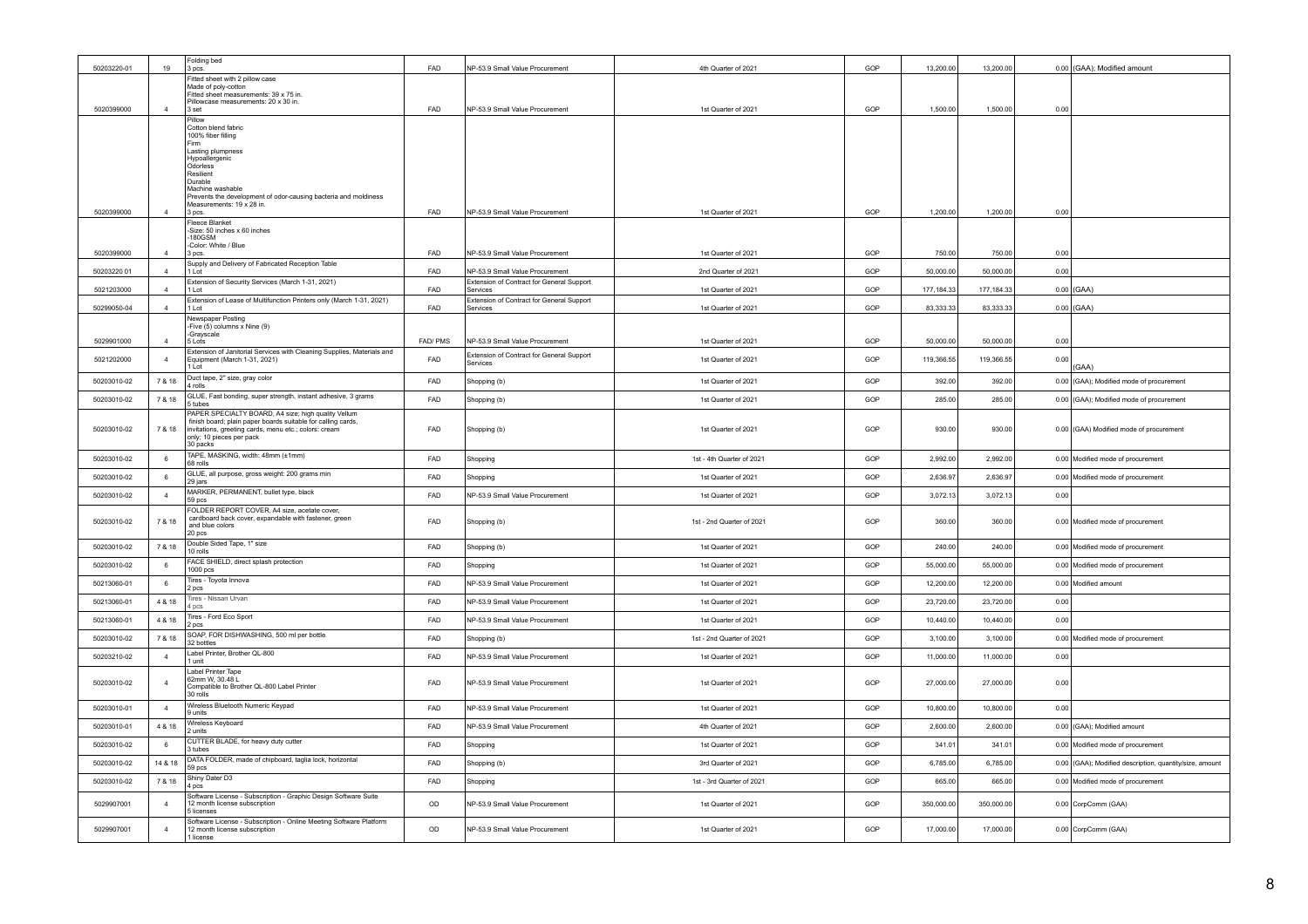| 5029907001  | $\overline{4}$   | Software License - Subscription - Video Webinar Add-on to Online<br>Meeting<br>Software Platform<br>12 month license subscription<br>license | OD         | NP-53.9 Small Value Procurement | 1st Quarter of 2021       | GOP | 36,000.00    | 36,000.00    | 0.00 CorpComm (GAA)                                                 |
|-------------|------------------|----------------------------------------------------------------------------------------------------------------------------------------------|------------|---------------------------------|---------------------------|-----|--------------|--------------|---------------------------------------------------------------------|
| 50205030 00 | 5                | Local transport - Davao-Primary 1Gbps for 7 mos.                                                                                             | SSED       | Competitive Bidding             | 2nd - 4th Quarter of 2021 | GOP | 2,500,000.00 | 2,500,000.00 | 0.00 InNOVATE (GAA); Modified quantity/size, amount,<br>description |
| 50205030 00 | 10               | Mobile Internet 7 units for August 1 to Dec 31, 2021<br>5 mos                                                                                | SSED       | NP-53.9 Small Value Procurement | 3rd - 4th Quarter of 2021 | GOF | 35,000.00    | 35,000.00    | 0.00 InNOVATE (GAA); Modified description,<br>quantity/size, amount |
| 50205030 00 | $5\phantom{.0}$  | Local Transport - DICT Cebu Primary 1Gbps for 7 mos                                                                                          | SSED       | Competitive Bidding             | 2nd - 4th Quarter of 2021 | GOP | 2,352,000.00 | 2,352,000.00 | 0.00 InNOVATE (GAA); Modified description,<br>quantity/size, amount |
| 50213050-03 | 5                | 4TB SAS Ent. Hard Disk 3.5" server grade<br>Capacity: 4TB<br>Interface: SAS 512n<br>(Repair and maintenance)<br>1 unit                       | SSED       | NP-53.9 Small Value Procurement | 1st Quarter of 2021       | GOP | 15,900.00    | 15,900.00    | 0.00 PEDRO (GAA)                                                    |
| 50213050-02 | 5 & 18           | SSD, at least 500gb<br>2 pcs                                                                                                                 | KMD        | NP-53.9 Small Value Procurement | 1st Quarter of 2021       | GOP | 9,980.00     | 9,980.00     | 0.00 Modified amount                                                |
| 50299070 99 | 6 & 18           | One (1) year subscription to PDF editor<br>1 lot                                                                                             | <b>KMD</b> | NP-53.9 Small Value Procurement | 2nd Quarter of 2021       | GOP | 7.995.00     | 7.995.00     | 0.00 Modified amount                                                |
| 5020399000  | 8                | 1Ghz Single Board Computer with headers<br>3 pieces                                                                                          | SSED       | NP-53.9 Small Value Procurement | 3rd Quarter of 2021       | GOP | 3,500.00     | 3,500.00     | 0.00 GRASPED (GIA)                                                  |
| 5020399000  | 8                | GNSS hat compatible with Raspberry Pi Zero<br>3 pieces                                                                                       | SSED       | NP-53.9 Small Value Procurement | 3rd Quarter of 2021       | GOP | 7,700.00     | 7,700.00     | 0.00 GRASPED (GIA)                                                  |
| 50203990-00 | 8 & 18           | 32-Bit Embedded Evaluation Board<br>Features:<br>Microcontroller: STM32H747XI dual Cortex®-M7+M4 32bit low power<br>ARM MCU<br>2 units       | SSED       | NP-53.9 Small Value Procurement | 2nd Quarter of 2021       | GOP | 14,000.00    | 14,000.00    | 0.00 arQ v2 (GAA); Modified amount                                  |
| 50203990 00 | 8                | MEMS I2S Mic Module - SPH0645LM4H<br>5 pcs                                                                                                   | <b>RDD</b> | NP-53.9 Small Value Procurement | 1st Quarter of 2021       | GOP | 2,500.00     | 2,500.00     | 0.00 AUS (GAA)                                                      |
| 50203990 00 | 8                | 60W Adjustable Soldering Iron Kit with Carrying<br>Case<br>4 ncs                                                                             | RDD        | NP-53.9 Small Value Procurement | 1st Quarter of 2021       | GOP | 4,600.00     | 4,600.00     | 0.00 AUS (GAA)                                                      |
| 50203990 00 | 8                | Silicone Soldering Mat<br>4 pcs                                                                                                              | <b>RDD</b> | NP-53.9 Small Value Procurement | 1st Quarter of 2021       | GOP | 1,800.00     | 1,800.00     | 0.00 AUS (GAA); Modified amount                                     |
| 50203990 00 | 8                | 40-Pin Jumper Wire Male to Female - 30cm<br>5 pcs                                                                                            | RDD        | NP-53.9 Small Value Procurement | 1st Quarter of 2021       | GOP | 275.00       | 275.00       | 0.00 AUS (GAA); Modified amount                                     |
| 50203990 00 | $\mathbf{a}$     | 40-Pin Jumper Wire Female to Female - 30cm<br>5 pcs                                                                                          | <b>RDD</b> | NP-53.9 Small Value Procurement | 1st Quarter of 2021       | GOP | 250.00       | 250.00       | 0.00 AUS (GAA); Modified amount                                     |
| 50203990.00 | 8                | 40-Pin Jumper Wire Male to Male - 30cm<br>5 pcs                                                                                              | <b>RDD</b> | NP-53.9 Small Value Procurement | 1st Quarter of 2021       | GOF | 275.00       | 275.00       | 0.00 AUS (GAA); Modified amount                                     |
| 50203990.00 | 8                | 40-Pin Jumper Wire Male to Male - 10cm<br>5 nos                                                                                              | <b>RDD</b> | NP-53.9 Small Value Procurement | 1st Quarter of 2021       | GOP | 200.00       | 200.00       | 0.00 AUS (GAA); Modified amount                                     |
| 50203990 00 | 8                | 40-Pin Jumper Wire Female to Male - 10cm<br>5 pcs                                                                                            | RDD        | NP-53.9 Small Value Procurement | 1st Quarter of 2021       | GOP | 200.00       | 200.00       | 0.00 AUS (GAA); Modified amount                                     |
| 50203990 00 | $\boldsymbol{8}$ | 40-Pin Jumper Wire Female to Female - 10cm<br>5 pcs                                                                                          | RDD        | NP-53.9 Small Value Procurement | 1st Quarter of 2021       | GOP | 175.00       | 175.00       | 0.00 AUS (GAA); Modified amount                                     |
| 50203990 00 | 8                | UVC Light Test Card<br>10 pcs                                                                                                                | <b>RDD</b> | NP-53.9 Small Value Procurement | 1st Quarter of 2021       | GOP | 13,500.00    | 13,500.00    | 0.00 AUS (GAA); Modified amount                                     |
| 50203990 00 | 8                | UV Intensity Test Card<br>20 pcs                                                                                                             | <b>RDD</b> | NP-53.9 Small Value Procurement | 1st Quarter of 2021       | GOP | 1,980.00     | 1,980.00     | 0.00 AUS (GAA); Modified amount                                     |
| 50203990 00 | 8                | Solder Flux<br>5 pcs                                                                                                                         | <b>RDD</b> | NP-53.9 Small Value Procurement | 1st Quarter of 2021       | GOP | 600.00       | 600.00       | 0.00 AUS (GAA); Modified amount                                     |
| 50203990.00 | 8                | Solder Paste<br>2 bottles                                                                                                                    | <b>RDD</b> | NP-53.9 Small Value Procurement | 1st Quarter of 2021       | GOP | 600.00       | 600.00       | 0.00 AUS (GAA); Modified amount                                     |
| 50203990 00 | 8                | Battery Spot Welder<br>1 unit                                                                                                                | <b>RDD</b> | NP-53.9 Small Value Procurement | 1st Quarter of 2021       | GOP | 9,950.00     | 9,950.00     | 0.00 AUS (GAA); Modified amount                                     |
| 50203990 00 | 6                | Nickel Strip<br>- Note: Supply for soldering connections for<br>hatteries<br>5 rolls                                                         | <b>RDD</b> | NP-53.9 Small Value Procurement | 1st Quarter of 2021       | GOP | 925.00       | 925.00       | $0.00$ AUS (GAA)                                                    |
| 50203990 00 | 6                | Nickel Strip - Parallel<br>- Note: Supply for soldering connections for<br>batteries<br>10 pcs                                               | <b>RDD</b> | NP-53.9 Small Value Procurement | 1st Quarter of 2021       | GOP | 1,200.00     | 1,200.00     | $0.00$ AUS (GAA)                                                    |
| 50203990 00 | 8                | 18650 Battery<br>40 pcs                                                                                                                      | RDD        | NP-53.9 Small Value Procurement | 1st Quarter of 2021       | GOP | 10,000.00    | 10,000.00    | 0.00 AUS (GAA); Modified amount                                     |
| 50203990 00 | 6                | 18650 Battery Holder<br>Note: Supply for power module<br>20 packs                                                                            | <b>RDD</b> | NP-53.9 Small Value Procurement | 1st Quarter of 2021       | GOF | 1,700.00     | 1,700.00     | 0.00 AUS (GAA)                                                      |
| 50203990 00 | 8                | 18650 Battery Case - 3S7P<br>2 pcs                                                                                                           | <b>RDD</b> | NP-53.9 Small Value Procurement | 1st Quarter of 2021       | GOP | 1,750.00     | 1,750.00     | 0.00 AUS (GAA); Modified amount                                     |
| 50203990.00 | 8                | 18650 Battery Case - 63pc<br>2 pcs                                                                                                           | <b>RDD</b> | NP-53.9 Small Value Procurement | 1st Quarter of 2021       | GOP | 3,000.00     | 3,000.00     | 0.00 AUS (GAA); Modified amount                                     |
| 50203990.00 | 8                | Battery Management System Board<br>10 pcs                                                                                                    | <b>RDD</b> | NP-53.9 Small Value Procurement | 1st Quarter of 2021       | GOP | 1,300.00     | 1,300.00     | 0.00 AUS (GAA); Modified amount                                     |
| 50203990.00 | 8                | Battery Management System Board - 60A<br>10 pcs                                                                                              | RDD        | NP-53.9 Small Value Procurement | 1st Quarter of 2021       | GOP | 1,650.00     | 1,650.00     | 0.00 AUS (GAA); Modified amount                                     |
| 50203990 00 | 8                | Polyimide Film Tape<br>2 rolls                                                                                                               | <b>RDD</b> | NP-53.9 Small Value Procurement | 1st Quarter of 2021       | GOP | 9,500.00     | 9,500.00     | 0.00 AUS (GAA); Modified amount                                     |
| 50207020 02 | 8                | Robot Arm Development Kit<br>1 set                                                                                                           | <b>RDD</b> | NP-53.9 Small Value Procurement | 1st Quarter of 2021       | GOP | 7,350.00     | 7,350.00     | 0.00 AUS (GAA); Modified amount                                     |
| 50604050-02 | 6                | Laptops<br>Mobile computers<br>5 units                                                                                                       | SSED       | NP-53.9 Small Value Procurement | 2nd Quarter of 2021       | GOP | 300,000.00   | 0.00         | 300,000.00 PEDRO (GAA)                                              |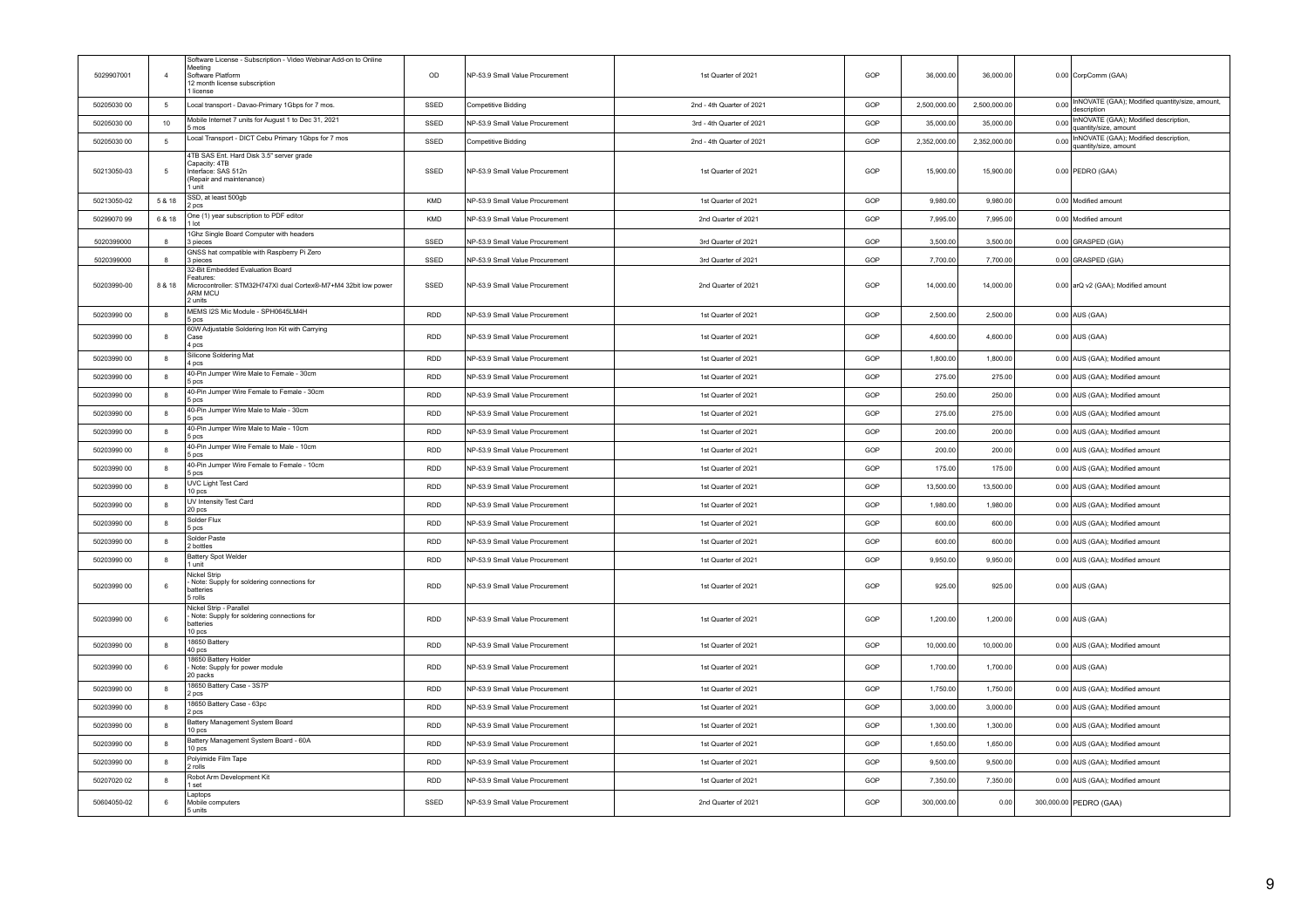| 5021199000  | 10     | PCB Fabrication and Assembly of ASTI-Designed Boards<br>SIM7000e Cellular Daughter Board<br>PCB Specifications:<br>Dimension: 50mm x 38mm<br>1 Int | SSED       | NP-53.9 Small Value Procurement | 2nd Quarter of 2021       | GOP | 37,500.00  | 37,500.00  |      | 0.00 arQ v2 (GAA); Modified quantity/unit, amount                                                                                                                                         |
|-------------|--------|----------------------------------------------------------------------------------------------------------------------------------------------------|------------|---------------------------------|---------------------------|-----|------------|------------|------|-------------------------------------------------------------------------------------------------------------------------------------------------------------------------------------------|
| 50299070-99 | 6      | Project Management Tool<br>1 lot                                                                                                                   | SSED       | NP-53.9 Small Value Procurement | 2nd - 4th Quarter of 2021 | GOP | 120,000.00 | 120,000.00 |      | 0.00 arQ v2 (GAA)                                                                                                                                                                         |
| 50211990-00 | 10     | Fabrication of Various Station Mechanical Mountings<br>- 8 sets Mechanical Mountings for ARG<br>8 sets                                             | SSED       | NP-53.9 Small Value Procurement | 2nd Quarter of 2021       | GOP | 104,000.00 | 104,000.00 |      | MIMAROPA (GIA) - 2 sets<br>LGU Malalag (GIA) - 1 set<br>LGU Tabaco (GIA) - 2 sets<br>0.00 LGU Tiwi (GIA) - 1 set<br>DOST IX (GIA) - 2 sets<br>Modified description, quantity/unit, amount |
| 50203220-01 | 10     | Pedestal Mobile Cabinet<br><b>High Quality</b><br>Dimension: 40W x 56D x 65H cm<br>Off White<br>with file divider & pencil Tray<br>1 pc            | <b>FAD</b> | NP-53.9 Small Value Procurement | 2nd Quarter of 2021       | GOP | 3,600.00   | 3,600.00   |      | 0.00 (GAA); Modified amount                                                                                                                                                               |
| 5020399000  | 6      | <b>Toilet Bowl</b><br>Replacement of Toilet Bowl in Director's office, OD Pantry, 3rd Flr Male<br>CR, GF Female CR<br>4 pcs                        | FAD        | NP-53.9 Small Value Procurement | 2nd Quarter of 2021       | GOP | 36,000.00  | 36,000.00  | 0.00 |                                                                                                                                                                                           |
| 5020399000  | 10     | Slotted angle bar<br>62 pcs                                                                                                                        | FAD        | NP-53.9 Small Value Procurement | 2nd Quarter of 2021       | GOP | 27,900.00  | 27,900.00  |      | 0.00 (GAA); Modified quantity, amount                                                                                                                                                     |
| 5020399000  | 14     | Bolts and nuts (for slotted angle bar)<br>450 pcs                                                                                                  | FAD        | NP-53.9 Small Value Procurement | 3rd Quarter of 2021       | GOP | 2,250.00   | 2,250.00   |      | 0.00 (GAA); Modified quantity/size, amount                                                                                                                                                |
| 5020399000  | 15     | Plyboard 3/4" (4x8)<br>6 pcs                                                                                                                       | FAD        | NP-53.9 Small Value Procurement | 2nd Quarter of 2021       | GOP | 9,174.00   | 9,174.00   |      | 0.00 (GAA); Modified amount                                                                                                                                                               |
| 50203010-02 | 6 & 18 | HAND SANITIZER, 500 ml<br>62 bottles                                                                                                               | FAD        | Shopping                        | 1st - 4th Quarter of 2021 | GOP | 9,388.66   | 9,388.66   |      | 0.00 (GAA); Modified amount                                                                                                                                                               |
| 50203010-02 | 6 & 18 | PAPER, MULTICOPY, 80gsm, size: 210mm x 297mm<br>702 reams                                                                                          | FAD        | Shopping                        | 1st - 4th Quarter of 2021 | GOP | 119,733.12 | 119,733.12 | 0.00 |                                                                                                                                                                                           |
| 50203010-02 | 6 & 18 | PAPER, MULTICOPY, 80gsm, size: 216mm x 330mm<br>545 reams                                                                                          | FAD        | Shopping                        | 1st - 4th Quarter of 2021 | GOP | 98,873.90  | 98,873.90  | 0.00 |                                                                                                                                                                                           |
| 50203010-02 | 6 & 18 | CLIP, BACKFOLD, all metal, clamping: 19mm (-1mm)<br>340 boxes                                                                                      | FAD        | Shopping                        | 1st - 4th Quarter of 2021 | GOP | 2,978.40   | 2,978.40   | 0.00 |                                                                                                                                                                                           |
| 50203010-02 | 6 & 18 | CLIP, BACKFOLD, all metal, clamping: 25mm (-1mm)<br>221 hoxes                                                                                      | FAD        | Shopping                        | 1st - 4th Quarter of 2021 | GOP | 3,363.62   | 3,363.62   | 0.00 |                                                                                                                                                                                           |
| 50203010-02 | 6 & 18 | CLIP, BACKFOLD, all metal, clamping: 32mm (-1mm)<br>165 boxes                                                                                      | FAD        | Shopping                        | 1st - 4th Quarter of 2021 | GOP | 3.689.40   | 3.689.40   | 0.00 |                                                                                                                                                                                           |
| 50203010-02 | 6 & 18 | CLIP, BACKFOLD, all metal, clamping: 50mm (-1mm)<br>121 boxes                                                                                      | FAD        | Shopping                        | 1st - 4th Quarter of 2021 | GOP | 6,606.60   | 6,606.60   | 0.00 |                                                                                                                                                                                           |
| 50203010-02 | 6 & 18 | CORRECTION TAPE, film base type, UL 6m min<br>240 pcs                                                                                              | FAD        | Shopping                        | 1st - 4th Quarter of 2021 | GOP | 3.364.80   | 3.364.80   | 0.00 |                                                                                                                                                                                           |
| 50203010-02 | 6      | DATA FOLDER, made of chipboard, taglia lock<br>370 pcs                                                                                             | FAD        | Shopping                        | 1st - 3rd Quarter of 2021 | GOP | 57,657.10  | 57,657.10  |      | 0.00 Modified mode of procurement                                                                                                                                                         |
| 50203010-02 | 6 & 18 | ENVELOPE, MAILING, white, 80gsm (-5%)<br>6 boxes                                                                                                   | FAD        | Shopping                        | 1st - 3rd Quarter of 2021 | GOP | 2,269.20   | 2.269.20   | 0.00 |                                                                                                                                                                                           |
| 50203010-02 | 6 & 18 | ERASER, FELT, for blackboard/whiteboard<br>l pc                                                                                                    | <b>FAD</b> | Shopping                        | 1st Quarter of 2021       | GOP | 20.00      | 20.00      | 0.00 |                                                                                                                                                                                           |
| 50203010-02 | 6 & 18 | FILE ORGANIZER, expanding, plastic, 12 pockets<br>2 pcs                                                                                            | FAD        | Shopping                        | 1st - 2nd Quarter of 2021 | GOP | 240.00     | 240.00     | 0.00 |                                                                                                                                                                                           |
| 50203010-02 | 6 & 18 | FILE TAB DIVIDER, bristol board, for A4<br>set                                                                                                     | <b>FAD</b> | Shopping                        | 1st - 4th Quarter of 2021 | GOP | 17.00      | 17.00      | 0.00 |                                                                                                                                                                                           |
| 50203010-02 | 6 & 18 | FILE TAB DIVIDER, bristol board, for legal<br>106 sets                                                                                             | FAD        | Shopping                        | 1st - 4th Quarter of 2021 | GOP | 1,508.38   | 1,508.38   | 0.00 |                                                                                                                                                                                           |
| 50203010-02 | 6 & 18 | FOLDER, with TAB, A4<br>pack                                                                                                                       | FAD        | Shopping                        | 1st Quarter of 2021       | GOP | 400.00     | 400.00     | 0.00 |                                                                                                                                                                                           |
| 50203010-02 | 6 & 18 | FOLDER, TAGBOARD, for legal size documents<br>pack                                                                                                 | FAD        | Shopping                        | 1st Quarter of 2021       | GOP | 360.00     | 360.00     | 0.00 |                                                                                                                                                                                           |
| 50203010-02 | 6 & 18 | INDEX TAB, self-adhesive, transparent<br>13 boxes                                                                                                  | FAD        | Shopping                        | 1st - 4th Quarter of 2021 | GOP | 736.84     | 736.84     | 0.00 |                                                                                                                                                                                           |
| 50203010-02 | 6 & 18 | MAGAZINE FILE BOX, LARGE size, made of chipboard<br>l pc                                                                                           | FAD        | Shopping                        | 1st Quarter of 2021       | GOP | 80.00      | 80.00      | 0.00 |                                                                                                                                                                                           |
| 50203010-02 | 6 & 18 | MARKER, FLUORESCENT, 3 assorted colors per set<br>2 set                                                                                            | FAD        | Shopping                        | 1st - 4th Quarter of 2021 | GOP | 967.98     | 967.98     | 0.00 |                                                                                                                                                                                           |
| 50203010-02 | 6 & 18 | MARKER, whiteboard, black, felt tip, bullet type<br>14 pcs                                                                                         | FAD        | Shopping                        | 1st Quarter of 2021       | GOP | 476.00     | 476.00     | 0.00 |                                                                                                                                                                                           |
| 50203010-02 | 6 & 18 | MARKER, whiteboard, blue, felt tip, bullet type<br>11 pcs                                                                                          | FAD        | Shopping                        | 1st - 3rd Quarter of 2021 | GOP | 336.00     | 336.00     | 0.00 |                                                                                                                                                                                           |
| 50203010-02 | 6 & 18 | MARKER, PERMANENT, bullet type, blue<br>10 pcs                                                                                                     | FAD        | Shopping                        | 1st - 4th Quarter of 2021 | GOP | 230.00     | 230.00     | 0.00 |                                                                                                                                                                                           |
| 50203010-02 | 6 & 18 | PAPER CLIP, vinyl/plastic coat, length: 32mm min<br>322 boxes                                                                                      | FAD        | Shopping                        | 1st - 4th Quarter of 2021 | GOP | 2,498.72   | 2,498.72   | 0.00 |                                                                                                                                                                                           |
| 50203010-02 | 6 & 18 | PAPER CLIP, vinyl/plastic coat, length: 48mm min<br>134 boxes                                                                                      | FAD        | Shopping                        | 1st - 4th Quarter of 2021 | GOP | 2,296.76   | 2,296.76   | 0.00 |                                                                                                                                                                                           |
| 50203010-02 | 6 & 18 | PENCIL, lead, w/ eraser, wood cased, hardness: HB<br>47 hoxes                                                                                      | FAD        | Shopping                        | 1st - 4th Quarter of 2021 | GOP | 977.13     | 977.13     | 0.00 |                                                                                                                                                                                           |
| 50203010-02 | 6 & 18 | CUTTER KNIFE, for general purpose<br>4 DCS                                                                                                         | FAD        | Shopping                        | 1st Quarter of 2021       | GOP | 180.00     | 180.00     | 0.00 |                                                                                                                                                                                           |
| 50203010-02 | 6 & 18 | TONER CART, HP CE278A, Black<br>1 cart                                                                                                             | FAD        | Shopping                        | 1st - 4th Quarter of 2021 | GOP | 3,952.00   | 3,952.00   | 0.00 |                                                                                                                                                                                           |
| 50203010-02 | 6 & 18 | TONER CART, HP CE285A (HP85A), Black<br><b>B</b> cart                                                                                              | FAD        | Shopping                        | 1st - 4th Quarter of 2021 | GOP | 27,456.00  | 27,456.00  | 0.00 |                                                                                                                                                                                           |
| 50203010-02 | 6 & 18 | CLEARBOOK, 20 transparent pockets, for A4 size<br>5 pcs                                                                                            | FAD        | Shopping                        | 1st Quarter of 2021       | GOP | 145.00     | 145.00     | 0.00 |                                                                                                                                                                                           |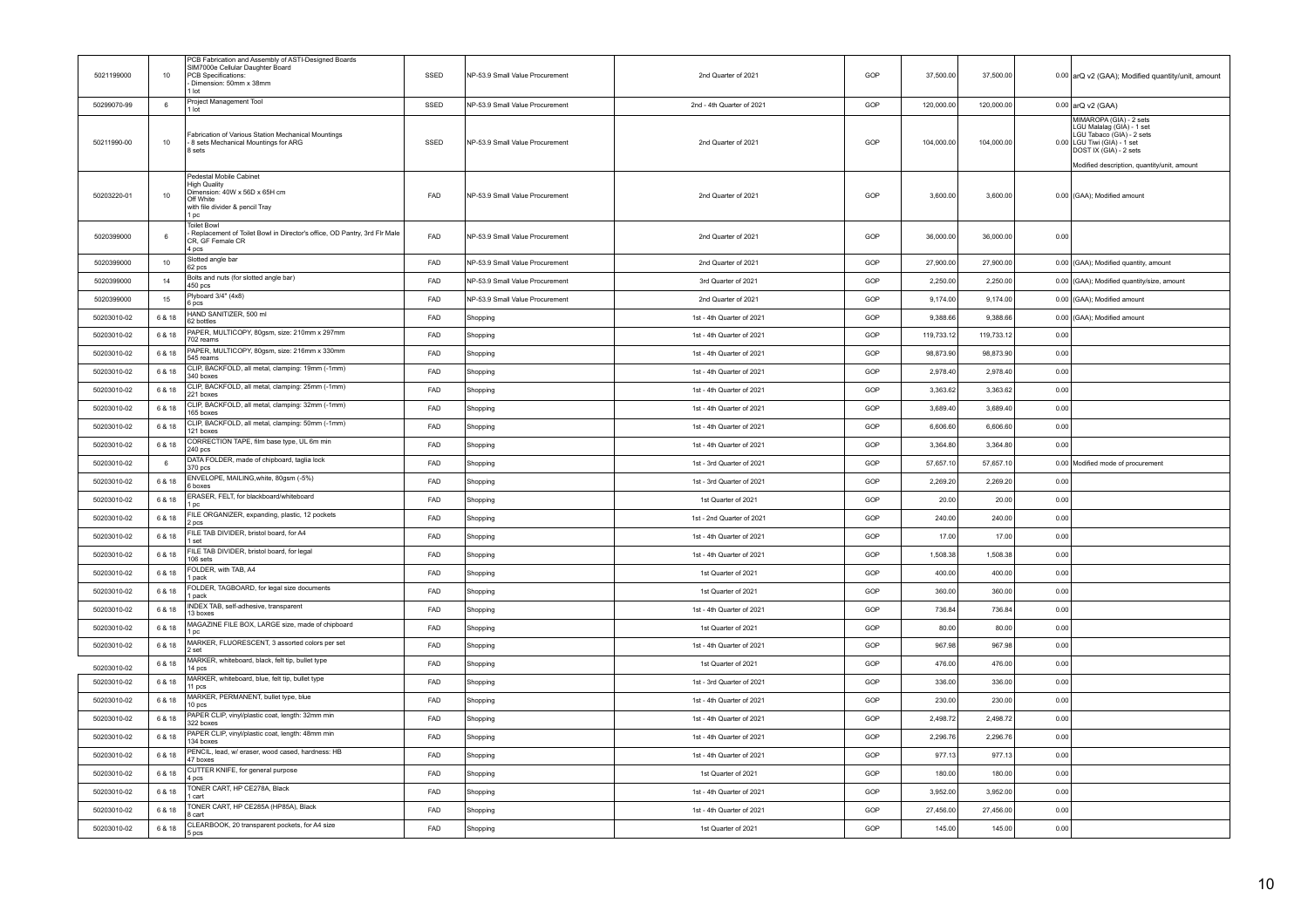| 50203010-02 | 6 & 18         | SIGN PEN, BLACK, liquid/gel ink, 0.5mm needle tip<br>2 pcs                                                                        | FAD        | Shopping                        | 1st - 4th Quarter of 2021 | GOP | 30.00        | 30.00        | 0.00 |                                                     |
|-------------|----------------|-----------------------------------------------------------------------------------------------------------------------------------|------------|---------------------------------|---------------------------|-----|--------------|--------------|------|-----------------------------------------------------|
| 50203010-02 | 6 & 18         | SIGN PEN, BLUE, liquid/gel ink, 0.5mm needle tip<br>301 pcs                                                                       | FAD        | Shopping                        | 1st - 4th Quarter of 2021 | GOP | 7,525.00     | 7,525.00     | 0.00 |                                                     |
| 50203010-02 | 6 & 18         | SIGN PEN, RED, liquid/gel ink, 0.5mm needle tip<br>l pc                                                                           | FAD        | Shopping                        | 1st Quarter of 2021       | GOP | 25.00        | 25.00        | 0.00 |                                                     |
| 50203010-02 | 14 & 18        | INSECTICIDE, aerosol type, net content: 600ml min<br>5 cans                                                                       | FAD        | Shopping (b)                    | 3rd - 4th Quarter of 2021 | GOP | 2,000.00     | 2,000.00     |      | 0.00 (GAA); Modified quantity/size, amount          |
| 50203010-02 | 6 & 18         | BATTERY, dry cell, AA, 2 pieces per blister pack<br>301 packs                                                                     | FAD        | Shopping                        | 1st - 4th Quarter of 2021 | GOP | 34,765.50    | 34,765.50    |      | 0.00 Modified mode of procurement                   |
| 50203010-02 | 6 & 18         | BATTERY, dry cell, AAA, 2 pieces per blister pack<br>324 packs                                                                    | FAD        | Shopping                        | 1st - 4th Quarter of 2021 | GOP | 6,392.52     | 6,392.52     | 0.00 |                                                     |
| 50203010-02 | 6 & 18         | GLUE, all purpose, gross weight: 200 grams min<br>29 jars                                                                         | FAD        | Shopping                        | 1st Quarter of 2021       | GOP | 1,102.00     | 1,102.00     |      | 0.00 Modified amount                                |
| 50203010-02 | 6 & 18         | STAPLE WIRE, for heavy duty staplers, (23/13)<br>20 boxes                                                                         | FAD        | Shopping                        | 1st - 3rd Quarter of 2021 | GOP | 395.20       | 395.20       | 0.00 |                                                     |
| 50203010-02 | 6 & 18         | STAPLE WIRE, STANDARD, (26/6)<br>48 boxes                                                                                         | FAD        | Shopping                        | 1st - 4th Quarter of 2021 | GOP | 1,012.32     | 1,012.32     | 0.00 |                                                     |
| 50203010-02 | 6 & 18         | TAPE, ELECTRICAL, 18mm x 16M min<br>I roll                                                                                        | FAD        | Shopping                        | 1st - 4th Quarter of 2021 | GOP | 32.00        | 32.00        |      | 0.00 (GAA); Modified amount                         |
| 50203010-02 | 6 & 18         | TAPE, MASKING, width: 24mm (±1mm)<br>23 rolls                                                                                     | FAD        | Shopping                        | 1st - 4th Quarter of 2021 | GOP | 1,255.80     | 1,255.80     | 0.00 |                                                     |
| 50203010-02 | 6 & 18         | TAPE, MASKING, width: 48mm (±1mm)<br>68 rolls                                                                                     | FAD        | Shopping                        | 1st - 4th Quarter of 2021 | GOP | 2,992.00     | 2,992.00     |      | 0.00 Modified mode of procurement                   |
| 50203010-02 | 6 & 18         | TAPE, PACKAGING, width 48mm<br>67 rolls                                                                                           | FAD        | Shopping                        | 1st - 4th Quarter of 2021 | GOP | 1,337.99     | 1,337.99     | 0.00 |                                                     |
| 50203010-02 | 6 & 18         | TAPE, TRANSPARENT, width: 24mm (±1mm)<br>98 rolls                                                                                 | FAD        | Shopping                        | 1st - 4th Quarter of 2021 | GOP | 988.82       | 988.82       | 0.00 |                                                     |
| 50203010-02 | 6 & 18         | TAPE, TRANSPARENT, width: 48mm (±1mm)<br>s rolls                                                                                  | FAD        | Shopping                        | 1st - 3rd Quarter of 2021 | GOP | 274.00       | 274.00       |      | 0.00 (GAA); Modified amount                         |
| 50203010-02 | 6 & 18         | RULER, plastic, 450mm (18"), width: 38mm min<br>b pcs                                                                             | FAD        | Shopping                        | 1st Quarter of 2021       | GOP | 170.00       | 170.00       | 0.00 |                                                     |
| 50203010-02 | 6 & 18         | AIR FRESHENER, aerosol, 280ml/150g min<br>3 cans                                                                                  | FAD        | Shopping                        | 1st Quarter of 2021       | GOP | 690.00       | 690.00       |      | 0.00 (GAA); Modified amount                         |
| 50203010-02 | 6 & 18         | DISINFECTANT SPRAY, aerosol type, 400-550 grams<br>834 cans                                                                       | FAD        | Shopping                        | 1st - 3rd Quarter of 2021 | GOP | 107,552.64   | 107,552.64   | 0.00 |                                                     |
| 50203010-02 | 6 & 18         | RAGS, all cotton, 32 pieces per kilogram min<br>27 bundles                                                                        | FAD        | Shopping                        | 1st - 4th Quarter of 2021 | GOP | 1,453.14     | 1,453.14     | 0.00 |                                                     |
| 50203010-02 | 6 & 18         | FACE SHIELD, direct splash protection<br>500 pcs                                                                                  | FAD        | Shopping                        | 1st Quarter of 2021       | GOP | 7,500.00     | 7,500.00     |      | 0.00 Modified amount                                |
| 50203010-02 | 6 & 18         | FOLDER, PRESSBOARD, size: 240mm x 370mm (-5mm)<br>box                                                                             | FAD        | Shopping                        | 1st - 3rd Quarter of 2021 | GOP | 1,300.00     | 1,300.00     | 0.00 |                                                     |
| 50203010-02 | 6 & 18         | CUTTER BLADE, for heavy duty cutter<br>tubes                                                                                      | FAD        | Shopping                        | 1st Quarter of 2021       | GOP | 51.00        | 51.00        |      | 0.00 Modified mode of procurement                   |
| 50203010-02 | 6 & 18         | BATTERY, dry cell, D, 1.5 volts, alkaline<br>41 packs                                                                             | FAD        | Shopping                        | 1st - 3rd Quarter of 2021 | GOP | 3,944.20     | 3,944.20     | 0.00 |                                                     |
| 50203010-02 | 6 & 18         | TWINE, plastic, one (1) kilo per roll<br>rolls                                                                                    | FAD        | Shopping                        | 1st Quarter of 2021       | GOF | 210.00       | 210.00       | 0.00 |                                                     |
| 50203010-02 | 6 & 18         | ENVELOPE, DOCUMENTARY, for legal size document<br>10 boxes                                                                        | FAD        | Shopping                        | 1st - 4th Quarter of 2021 | GOP | 9,271.60     | 9,271.60     | 0.00 |                                                     |
| 50203010-02 | 6 & 18         | CALCULATOR, compact, 12 digits<br>units                                                                                           | FAD        | Shopping                        | 1st Quarter of 2021       | GOP | 1,360.00     | 1,360.00     | 0.00 |                                                     |
| 50203010-01 | 7 & 18         | Wireless Mouse<br>ocs/unit                                                                                                        | FAD        | Shopping (b)                    | 1st Quarter of 2021       | GOP | 5.625.00     | 5.625.00     |      | 0.00 Modified unit, mode of procurement             |
| 50203010-02 | 7 & 18         | Ballpen, color blue, good writing quality<br>53 pcs                                                                               | FAD        | Shopping (b)                    | 1st - 2nd Quarter of 2021 | GOP | 775.00       | 775.00       |      | 0.00 Modified quantity, amount, mode of procurement |
| 50213060-01 | 6 & 18         | Fires - Toyota Innova<br>2 pcs                                                                                                    | FAD        | NP-53.9 Small Value Procurement | 1st Quarter of 2021       | GOP | 8,740.00     | 8,740.00     |      | 0.00 Modified amount                                |
| 50213050.02 | 6              | Quarterly Preventive Maintenance for Air-Conditioning Units<br>lot                                                                | <b>FAD</b> | NP-53.9 Small Value Procurement | 1st Quarter of 2021       | GOP | 171,600.00   | 171,600.00   |      | 0.00 Modified amount                                |
| 5021503000  | 6 & 18         | Fire, Electronics and Engineering Insurance (for Bldg. and Equipment)<br>9 lots                                                   | FAD        | NP-53.5 Agency-to-Agency        |                           |     | 6.510.974.41 | 6.510.974.41 | 0.00 |                                                     |
| 50212020 00 | 6              | Provision of Janitorial Manpower Services with Cleaning Supplies,<br>Materials and Equipment (April to December 2021)<br>1 lot    | FAD        | Competitive Bidding             | 1st Quarter of 2021       | GOP | 1,940,448.72 | 1,940,448.72 |      | 0.00 Modified description, amount                   |
| 50212030 00 | 6              | Provision of Security Services, 8 Security Personnel with Supplies,<br>Materials and Equipment (April to December 2021)<br>1 lot  | FAD        | Competitive Bidding             | 1st Quarter of 2021       | GOP | 3,481,705.44 | 3.481.705.44 |      | 0.00 Modified description, amount                   |
| 50213050-02 | 6              | Repair of ACU in PMDC<br>I lot                                                                                                    | FAD        | NP-53.9 Small Value Procurement |                           | GOP | 30,250.00    | 30,250.00    | 0.00 |                                                     |
| 50213210-03 | 6              | <b>LED Monitor</b><br>Curved monitor<br>- 23" x 24"<br>2 units                                                                    | FAD        | NP-53.9 Small Value Procurement |                           | GOP | 19,000.00    | 19,000.00    | 0.00 |                                                     |
| 50213050 02 | 6              | Contingency Repair of Equipments in RDC<br>l lot                                                                                  | FAD        | Shopping A                      | 2nd Quarter of 2021       | GOP | 40,000.00    | 40,000.00    | 0.00 |                                                     |
| 50213050 02 | 6              | Contingency Repair of ASTI Bldg and office equipments<br>1 lot                                                                    | FAD        | Shopping A                      | 2nd Quarter of 2021       | GOP | 90,000.00    | 90,000.00    | 0.00 |                                                     |
| 5021305002  | $\overline{7}$ | Maintenance of Davao GRS Aircondition Units<br>2 Window Type Coppel 1.5HP Inverter<br>2 Split Type Daikin 2.5HP Inverter<br>1 Int | SSED       | NP-53.9 Small Value Procurement | 2nd Quarter of 2021       | GOP | 10,000.00    | 10,000.00    |      | 0.00 PEDRO (GAA)                                    |
| 5021305002  | 8              | Preventive Maintenance of Davao GRS Generator Set<br>12 KVA Diesel Generating Set<br>I lot                                        | SSED       | NP-53.9 Small Value Procurement | 3rd Quarter of 2021       | GOP | 35 200 00    | 35 200 00    |      | 0.00 PEDRO (GAA); Modified amount                   |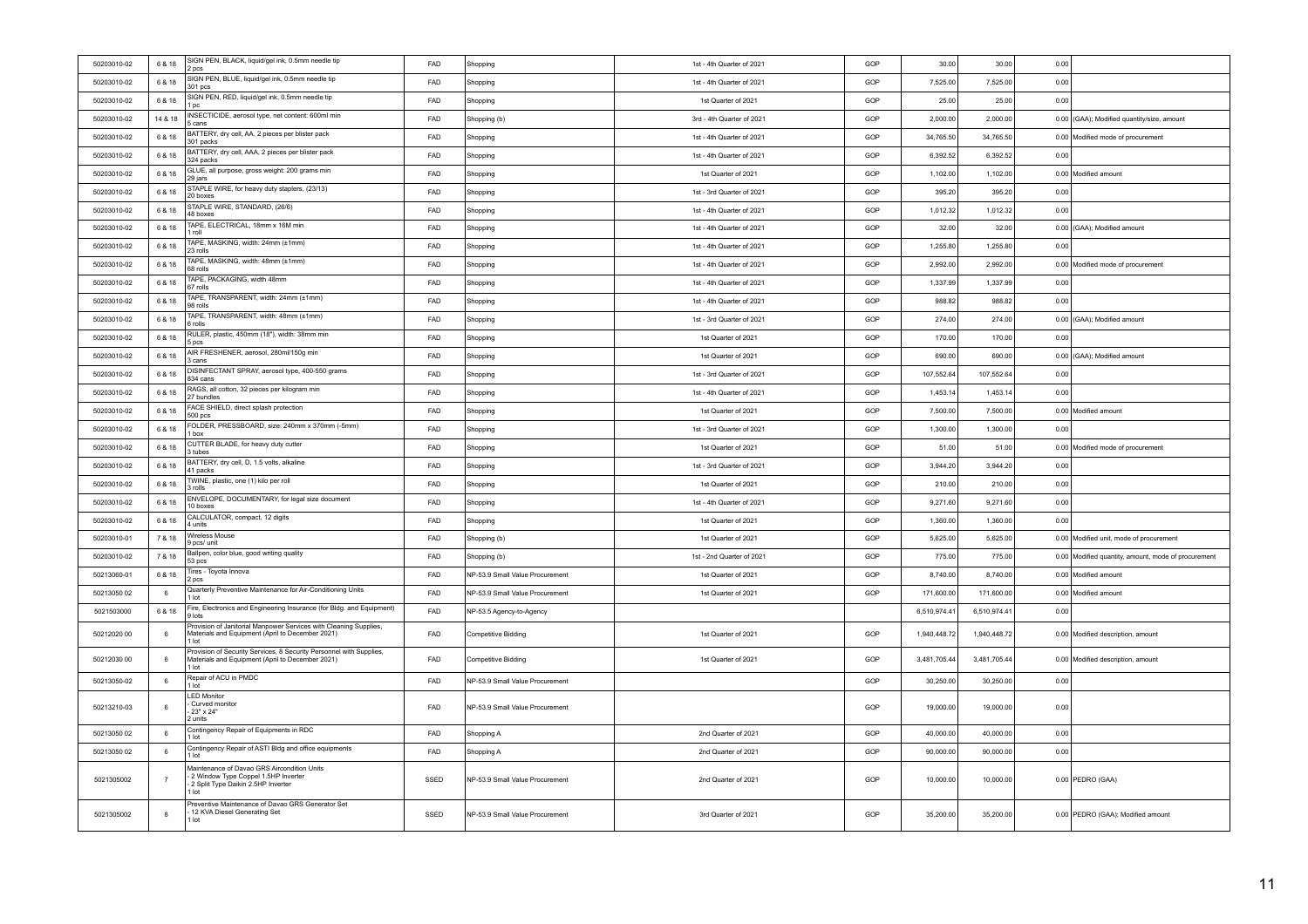| 50213050-03 | $\overline{7}$ | Laptop Screen Replacement Replacement of LCD screen for Acer<br>TravelMate P2510-G2-MGincludes parts and installationwith at least 90<br>days warranty.Note:for Property No. 07-19-605-030-00050End-user:<br>Alexis Almasan<br>1 unit | OD         | NP-53.9 Small Value Procurement | 2nd Quarter of 2021       | GOP | 14,500.00  | 14,500.00  | 0.00 |                                              |
|-------------|----------------|---------------------------------------------------------------------------------------------------------------------------------------------------------------------------------------------------------------------------------------|------------|---------------------------------|---------------------------|-----|------------|------------|------|----------------------------------------------|
| 50203010-02 | 7 & 18         | NOTE PAD, stick on, 50mm x 76mm (2" x 3") min<br>166 pads                                                                                                                                                                             | FAD        | Shopping (b)                    | 1st - 4th Quarter of 2021 | GOP | 6,151.96   | 6,151.96   | 0.00 |                                              |
| 50203010-02 | 7 & 18         | NOTE PAD, stick on, 76mm x 100mm (3" x 4") min<br>136 pads                                                                                                                                                                            | FAD        | Shopping (b)                    | 1st - 4th Quarter of 2021 | GOP | 8,062.08   | 8,062.08   | 0.00 |                                              |
| 50203010-02 | 7 & 18         | NOTE PAD, stick on, 76mm x 76mm (3" x 3") min<br>142 pads                                                                                                                                                                             | <b>FAD</b> | Shopping (b)                    | 1st - 4th Quarter of 2021 | GOP | 6,777.66   | 6,777.66   | 0.00 |                                              |
| 50203010-02 | 7 & 18         | DATA FILE BOX, made of chipboard, with closed ends<br>I piece                                                                                                                                                                         | <b>FAD</b> | Shopping (b)                    | 2nd Quarter of 2021       | GOP | 154.40     | 154.40     | 0.00 |                                              |
| 50203010-02 | 7 & 18         | ENVELOPE, DOCUMENTARY, for A4 size document<br>11 boxes                                                                                                                                                                               | <b>FAD</b> | Shopping (b)                    | 1st - 4th Quarter of 2021 | GOP | 7,403.99   | 7,403.99   | 0.00 |                                              |
| 50203010-02 | 7 & 18         | ENVELOPE, EXPANDING, PLASTIC, 0.50mm thickness min<br>13 pcs                                                                                                                                                                          | FAD        | Shopping (b)                    | 1st - 4th Quarter of 2021 | GOP | 510.00     | 510.00     | 0.00 |                                              |
| 50203010-02 | 7 & 18         | FOLDER, L-TYPE, PLASTIC, for legal size documents<br>7 nacks                                                                                                                                                                          | FAD        | Shopping (b)                    | 1st - 4th Quarter of 2021 | GOP | 1.702.68   | 1.702.68   | 0.00 |                                              |
| 50203010-02 | 7 & 18         | MARKER, PERMANENT, bullet type, black<br>59 pcs                                                                                                                                                                                       | FAD        | Shopping (b)                    | 2nd Quarter of 2021       | GOP | 708.00     | 708.00     | 0.00 |                                              |
| 50203010-02 | 7 & 18         | STAMP PAD, FELT, bed dimension: 60mm x 100mm min<br>B pcs                                                                                                                                                                             | FAD        | Shopping (b)                    | 1st - 4th Quarter of 2021 | GOP | 279.60     | 279.60     | 0.00 |                                              |
| 50203010-02 | 7 & 18         | PHILIPPINE NATIONAL FLAG, 100% polyester<br>2 pcs                                                                                                                                                                                     | FAD        | Shopping (b)                    | 1st - 4th Quarter of 2021 | GOP | 600.00     | 600.00     | 0.00 |                                              |
| 50203010-02 | 7 & 18         | ERASER, PLASTIC/RUBBER, for pencil draft/writing<br>27 pcs                                                                                                                                                                            | FAD        | Shopping (b)                    | 1st - 4th Quarter of 2021 | GOP | 117.99     | 117.99     | 0.00 |                                              |
| 50203010-02 | 7 & 18         | Stick On Flag, SIGN HERE Yellow, 1x1.7 in<br>44 pads                                                                                                                                                                                  | FAD        | Shopping (b)                    | 1st - 4th Quarter of 2021 | GOP | 5,568.00   | 5,568.00   | 0.00 |                                              |
| 50203010-02 | 7 & 18         | Sticky Notes Pad, 3x5in, 100 Sheets<br>117 pads                                                                                                                                                                                       | FAD        | Shopping (b)                    | 1st - 4th Quarter of 2021 | GOP | 12,870.00  | 12,870.00  | 0.00 |                                              |
| 50203010-02 | 7 & 18         | Sticky Notes Pad, 3x3in, 100 Sheets<br>109 pads                                                                                                                                                                                       | FAD        | Shopping (b)                    | 1st - 4th Quarter of 2021 | GOP | 6,812.50   | 6,812.50   | 0.00 |                                              |
| 50203010-02 | 7 & 18         | Special Paper A4 Blue<br>14 reams                                                                                                                                                                                                     | FAD        | Shopping (b)                    | 1st - 4th Quarter of 2021 | GOP | 11,200.00  | 11,200.00  | 0.00 |                                              |
| 50203010-02 | 7 & 18         | Special Paper A4 Pink<br>freams                                                                                                                                                                                                       | FAD        | Shopping (b)                    | 1st - 4th Quarter of 2021 | GOP | 4,000.00   | 4,000.00   | 0.00 |                                              |
| 50203010-02 | 7 & 18         | RULER plastic, 450mm (12"), width: 38mm min<br>17 pcs                                                                                                                                                                                 | <b>FAD</b> | Shopping (b)                    | 1st - 4th Quarter of 2021 | GOP | 340.00     | 340.00     | 0.00 |                                              |
| 50203010-02 | 7 & 18         | Colored Bond/Multicopy Paper, Green, Legal Size, 80 GSM<br>12 reams                                                                                                                                                                   | <b>FAD</b> | Shopping (b)                    | 1st - 4th Quarter of 2021 | GOP | 9,600.00   | 9.600.00   | 0.00 |                                              |
| 50203010-02 | 7 & 18         | Multicolor Paper, Yellow, Legal size<br>4 reams                                                                                                                                                                                       | FAD        | Shopping (b)                    | 1st - 4th Quarter of 2021 | GOP | 3,200.00   | 3,200.00   |      | 0.00 Modified description                    |
| 50203010-02 | 7 & 18         | Micro fiber cloth (chamois)<br>20 pcs                                                                                                                                                                                                 | FAD        | Shopping (b)                    | 1st Quarter of 2021       | GOP | 2,800.00   | 2.800.00   | 0.00 |                                              |
| 50203010-02 | 7 & 18         | MANILA PAPER, 10sheets per pack<br>5 packs                                                                                                                                                                                            | FAD        | Shopping (b)                    | 1st Quarter of 2021       | GOP | 175.00     | 175.00     | 0.00 |                                              |
| 50203010-02 | 7 & 18         | LAMINATING POUCH FILM, 216mm x 303mm (A4), Thickness 125MIC,<br>transparent, laminated materials 20 pieces per pack<br>1 pack                                                                                                         | FAD        | Shopping (b)                    | 1st Quarter of 2021       | GOP | 600.00     | 600.00     | 0.00 |                                              |
| 50203010-02 | 7 & 18         | LAMINATING POUCH FILM, 80mm x 110mm, Thickness 125MIC, 100<br>pieces per box<br>2 boxes                                                                                                                                               | <b>FAD</b> | Shopping (b)                    | 1st - 2nd Quarter of 2021 | GOP | 180.00     | 180.00     | 0.00 |                                              |
| 50203010-02 | 7 & 18         | PAPER, STICKER, for Laserjet Printer, A4 size, Matte or glossy, 20<br>pieces per pack, Neon green (4 packs) and White colors (4 packs)<br>8 packs                                                                                     | FAD        | Shopping (b)                    | 1st - 2nd Quarter of 2021 | GOP | 960.00     | 960.00     | 0.00 |                                              |
| 50203010-02 | 7 & 18         | Certificate Folder, size A4 made of plastic materials. Color Royal Blue<br>11 pcs                                                                                                                                                     | FAD        | Shopping (b)                    | 1st Quarter of 2021       | GOP | 550.00     | 550.00     | 0.00 |                                              |
| 50203010-02 | 7 & 18         | PAPER, STICKER for Laserjet printer, A4 size, Matte or glossy, 20<br>pieces per pack, white color only<br>5 packs                                                                                                                     | FAD        | Shopping (b)                    | 1st Quarter of 2021       | GOP | 300.00     | 300.00     | 0.00 |                                              |
| 50203010-02 | 7 & 18         | PAPER, PHOTO, glossy premium quality, A4 size, 4800dpi, 240 gsm,<br>waterproof, 20 sheets per pack<br>10 packs                                                                                                                        | <b>FAD</b> | Shopping (b)                    | 1st Quarter of 2021       | GOP | 900.00     | 900.00     | 0.00 |                                              |
| 50203010-02 | 7 & 18         | PAPER, STICKER, for Laserjet Printer, A4 size, Matte or glossy, 10<br>pieces per pack, White colors<br>10 packs                                                                                                                       | FAD        | Shopping (b)                    | 1st Quarter of 2021       | GOP | 400.00     | 400.00     | 0.00 |                                              |
| 50203010-02 | 7 & 18         | Stick On Page Markers, 5 Pads per Pack (Minimum), 50 Sheets per Pad<br>(Minimum), 1/2 in x 2 in, Assorted Fluorescent Colors<br>38 pads                                                                                               | FAD        | Shopping (b)                    | 1st - 4th Quarter of 2021 | GOP | 10,013.00  | 10,013.00  | 0.00 |                                              |
| 50203010-02 | 7 & 18         | Envelope, Expanding, Plastic with Push Lock or Snap Button, Clear,<br>Legal Size<br>$300$ pcs                                                                                                                                         | <b>FAD</b> | Shopping (b)                    | 1st - 4th Quarter of 2021 | GOP | 15,000.00  | 15,000.00  | 0.00 |                                              |
| 50203010-02 | 7 & 18         | OVERHEAD PROJECTOR TRANSPARENCY FILM, super fax, for plain<br>paper copier, A4 size, 0.1thickness, 100 sheets/pack<br>box                                                                                                             | <b>FAD</b> | Shopping (b)                    | 1st - 2nd Quarter of 2021 | GOP | 280.00     | 280.00     | 0.00 |                                              |
| 50203010-02 | $7-8.18$       | NOTEBOOK, STENOGRAPHER, spiral, 40 leaves<br>33 pads                                                                                                                                                                                  | FAD        | Shopping (b)                    | 4th Quarter of 2021       | GOP | 397.32     | 397.32     |      | 0.00 (GAA); Modified unit of measure, amount |
| 50203010-02 | $\overline{7}$ | RECORD BOOK, 500 PAGES, size: 214mm x 278mm min<br>15 books                                                                                                                                                                           | FAD        | Shopping (b)                    | 1st - 3rd Quarter of 2021 | GOP | 1,528.80   | 1,528.80   | 0.00 |                                              |
| 50203010-02 | 7 & 18         | TOILET TISSUE PAPER 2-plys sheets, 150 pulls<br>1350 packs                                                                                                                                                                            | FAD        | Shopping (b)                    | 1st - 4th Quarter of 2021 | GOP | 117,234.00 | 117,234.00 | 0.00 |                                              |
| 50604050-03 | 16             | Server<br>Edge Cache Server<br>-Delivery: 30 days upon<br>receipt of NTP<br>1 lot                                                                                                                                                     | RDD        | <b>Competitive Bidding</b>      | 2nd Quarter of 2021       | GOP | 395,000.00 | 0.00       |      | 395,000.00 REIINN (GIA); Modified amount     |
|             |                |                                                                                                                                                                                                                                       |            |                                 |                           |     |            |            |      |                                              |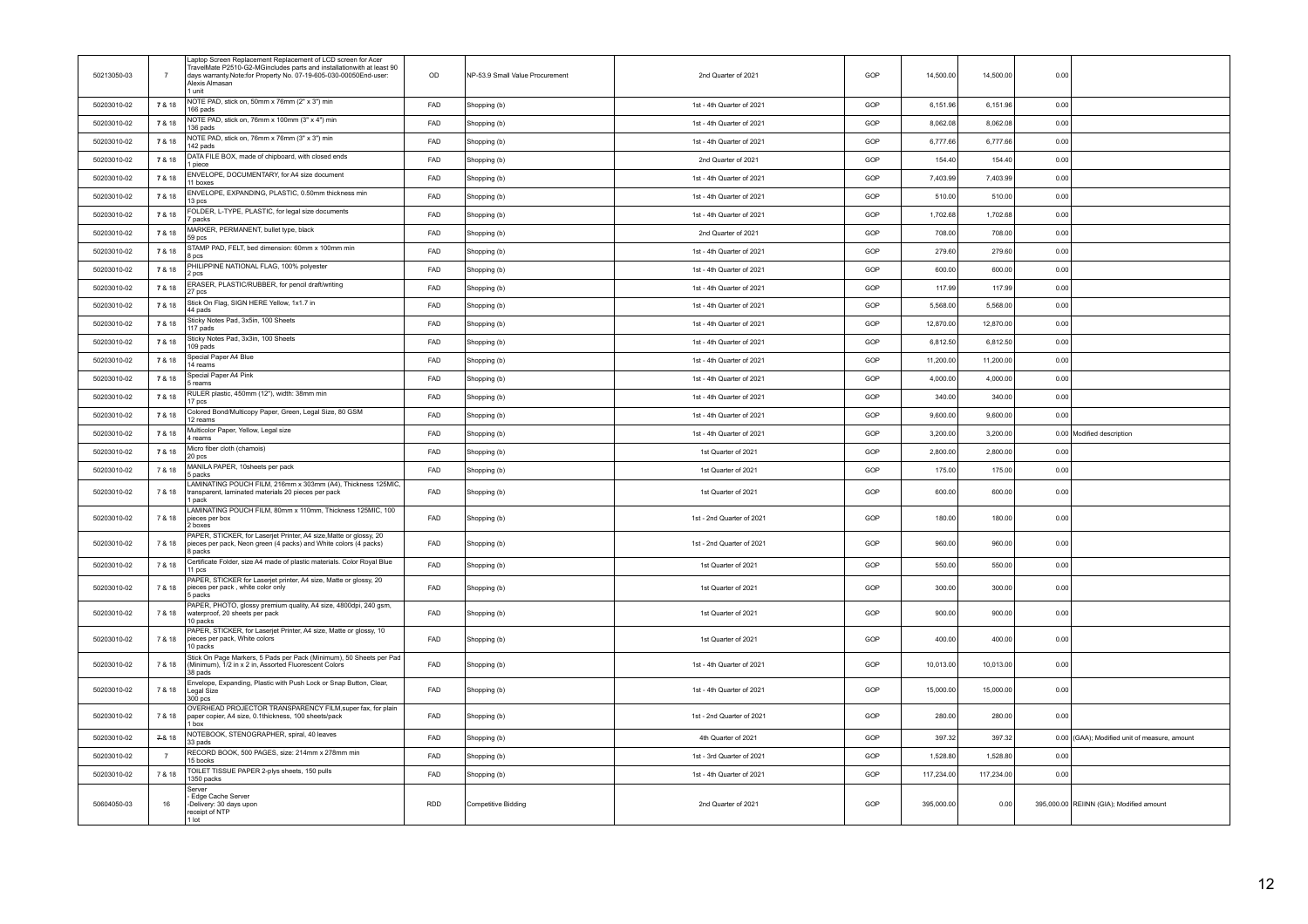| 50604050-03 | $\overline{7}$    | Laptops<br>for research and<br>development use<br>-Delivery: 30 days upon<br>receipt of NTP<br>10 sets                                                                                                                                        | <b>RDD</b> | NP-53.9 Small Value Procurement | 2nd Quarter of 2021 | GOP | 800,000.00 | 0.00      |      | 800,000.00 REIINN (GIA)              |
|-------------|-------------------|-----------------------------------------------------------------------------------------------------------------------------------------------------------------------------------------------------------------------------------------------|------------|---------------------------------|---------------------|-----|------------|-----------|------|--------------------------------------|
| 5020399000  | 14                | 4 port GSM Modem<br>1 lot                                                                                                                                                                                                                     | SSED       | NP-53.9 Small Value Procurement | 3rd Quarter of 2021 | GOP | 21,375.00  | 21,375.00 |      | 0.00 Stations (GAA); Modified amount |
| 5020399000  | 7 & 18            | Water Tolerant 2D Touch Surface Development Kit<br>Function: Human Interface<br>8 Bit Embedded MCU<br>Utilized IC / Part: PIC16F18456<br>2 units                                                                                              | SSED       | NP-53.9 Small Value Procurement | 2nd Quarter of 2021 | GOP | 3,866.00   | 3,866.00  |      | 0.00 arQ v2 (GAA); Modified amount   |
| 5020399000  | 7 & 18            | In-circuit debugger and programmer for the STM8 and STM32<br>microcontrollers<br>In-circuit debugger and programmer for the STM8 and STM32<br>Single-wire interface module (SWIM) and JTAG/serial wire<br>3 units                             | SSED       | NP-53.9 Small Value Procurement | 2nd Quarter of 2021 | GOP | 4,800.00   | 4,800.00  |      | 0.00 arQ v2 (GAA); Modified amount   |
| 5020399000  | 7 & 18            | Ultra-low-power Discovery kit loT node<br>uses Ultra-low-power STM32L4 Series MCU based on Arm® Cortex®-<br>M4 core with 1 Mbyte of Flash memory and 128 Kbytes of SRAM, in<br>LQFP100 package<br>2 units                                     | SSED       | NP-53.9 Small Value Procurement | 2nd Quarter of 2021 | GOP | 7,800.00   | 7,800.00  |      | 0.00 arQ v2 (GAA); Modified amount   |
| 5020399000  | 7 & 18            | Ultra-low-power Discovery kit loT node<br>uses Ultra-low-power STM32L4+ Series STM32L4S5VIT6<br>microcontroller based on the Arm® Cortex®-M4 core with 2 Mbytes of<br>Flash memory and 640 Kbytes of RAM in LQFP100 package<br>2 units        | SSED       | NP-53.9 Small Value Procurement | 2nd Quarter of 2021 | GOP | 7,900.00   | 7,900.00  |      | 0.00 arQ v2 (GAA); Modified amount   |
| 5020399000  | 7 & 18            | Discovery kit with linear touch sensors and E-paper display<br>uses STM32L053C8T6 microcontroller featuring 64 KB of Flash<br>memory, 8 KB RAM in an LQFP48 package<br>2 units                                                                | SSED       | NP-53.9 Small Value Procurement | 2nd Quarter of 2021 | GOP | 3,400.00   | 3,400.00  |      | 0.00 arQ v2 (GAA); Modified amount   |
| 5020399000  | 7 & 18            | Al Sensing Development Kit<br>Development kit which includes<br>Reference Design Board with ff components:<br>1. LSM6DSM always-on 3D accelerometer and 3D gyroscope<br>2. LSM303AGR Ultra-compact high-performance eCompass module<br>1 unit | SSED       | NP-53.9 Small Value Procurement | 2nd Quarter of 2021 | GOP | 5,900.00   | 5,900.00  |      | 0.00 arQ v2 (GAA); Modified amount   |
| 5020399000  | 7 & 18            | Machine Learning Evaluation Kit with add-on low power Inertial<br>Measurement Unit (IMU) sensor board<br>includes SAMD21G18 Arm® Cortex®-M0+ based 32-bit microcontroller<br>(MCU) with on-board debugger (nEDBG)<br>5 units                  | SSED       | NP-53.9 Small Value Procurement | 2nd Quarter of 2021 | GOP | 24,000.00  | 24,000.00 |      | 0.00 arQ v2 (GAA); Modified amount   |
| 5020399000  | 7 & 18            | JTAG to SWD Cable Adapter Board<br>Dimensions with components: 34mm x 24mm x 12mm<br>Weight: 5.7g<br>1 unit                                                                                                                                   | SSED       | NP-53.9 Small Value Procurement | 2nd Quarter of 2021 | GOP | 490.00     | 490.00    |      | 0.00 arQ v2 (GAA); Modified amount   |
| 5020399000  | 7 & 18            | 10-pin 2x5 Socket-Socket SWD Cable<br>$10-$ nin<br>Ribbon Cable Pitch: 0.06mm<br>2 units                                                                                                                                                      | SSED       | NP-53.9 Small Value Procurement | 2nd Quarter of 2021 | GOP | 580.00     | 580.00    |      | 0.00 arQ v2 (GAA); Modified amount   |
| 5020399000  | 7 & 18            | Dual-core MCU 32-Bit Embedded Evaluation Board Discovery Kit<br>uses STM32H747XIH6 Arm®-based microcontroller with 2 Mbytes of<br>Flash memory and 1 Mbyte of RAM in TFBGA240 + 25 package<br>2 units                                         | SSED       | NP-53.9 Small Value Procurement | 2nd Quarter of 2021 | GOP | 14,000.00  | 14,000.00 |      | 0.00 arQ v2 (GAA); Modified amount   |
| 5020399000  | 7 & 18            | Discovery Kit with 32-bit MCU<br>uses STM32F769NIH6 microcontroller featuring 2 Mbytes of Flash<br>memory and 512+16+4 Kbytes of RAM, in BGA216 package<br>2 units                                                                            | SSED       | NP-53.9 Small Value Procurement | 2nd Quarter of 2021 | GOP | 12,500.00  | 12,500.00 |      | 0.00 arQ v2 (GAA); Modified amount   |
| 5020399000  | 7 & 18            | 32-Bit Embedded Development Board Kit<br>uses ATSAME70Q21B Microcontroller<br>Cortex -M7<br>Max Speed: 300MHz<br>Flash: 2048KB<br>RAM: 384KB<br>2 units                                                                                       | SSED       | NP-53.9 Small Value Procurement | 2nd Quarter of 2021 | GOP | 18,200.00  | 18,200.00 |      | 0.00 arQ v2 (GAA); Modified amount   |
| 5020399000  | $\scriptstyle{7}$ | Car charger multi function USB adapter with volt meter/voltage indicator<br>4 pcs                                                                                                                                                             | FAD        | NP-53.9 Small Value Procurement | 2nd Quarter of 2021 | GOP | 6,600.00   | 6,600.00  | 0.00 |                                      |
| 50213060-01 | $\overline{7}$    | Car Battery for Ford EcoSport<br>1 pc                                                                                                                                                                                                         | FAD        | NP-53.9 Small Value Procurement | 2nd Quarter of 2021 | GOP | 7,370.00   | 7,370.00  | 0.00 |                                      |
| 5020399000  | $\overline{7}$    | Roof Paint<br>-water-based, 4 liters per can, color: green<br>2 can                                                                                                                                                                           | FAD        | NP-53.9 Small Value Procurement | 2nd Quarter of 2021 | GOP | 1,420.00   | 1,420.00  | 0.00 |                                      |
| 5020399000  | $\overline{7}$    | Paint Brush<br>size: 4 inches<br>2 pc                                                                                                                                                                                                         | FAD        | NP-53.9 Small Value Procurement | 2nd Quarter of 2021 | GOP | 530.00     | 530.00    | 0.00 |                                      |
| 5020399000  | $\overline{7}$    | Paint Roller<br>size: 4 inches<br>2 pc                                                                                                                                                                                                        | FAD        | NP-53.9 Small Value Procurement | 2nd Quarter of 2021 | GOP | 470.00     | 470.00    | 0.00 |                                      |
| 5020399000  | $\overline{7}$    | Lacquer Thinner<br>1 liter per bottle<br>1 bottle                                                                                                                                                                                             | FAD        | NP-53.9 Small Value Procurement | 2nd Quarter of 2021 | GOP | 165.00     | 165.00    | 0.00 |                                      |
| 50213080-01 | $\overline{7}$    | Ceiling Acoustic Board<br>3 box                                                                                                                                                                                                               | FAD        | NP-53.9 Small Value Procurement | 2nd Quarter of 2021 | GOP | 9,735.00   | 9,735.00  | 0.00 |                                      |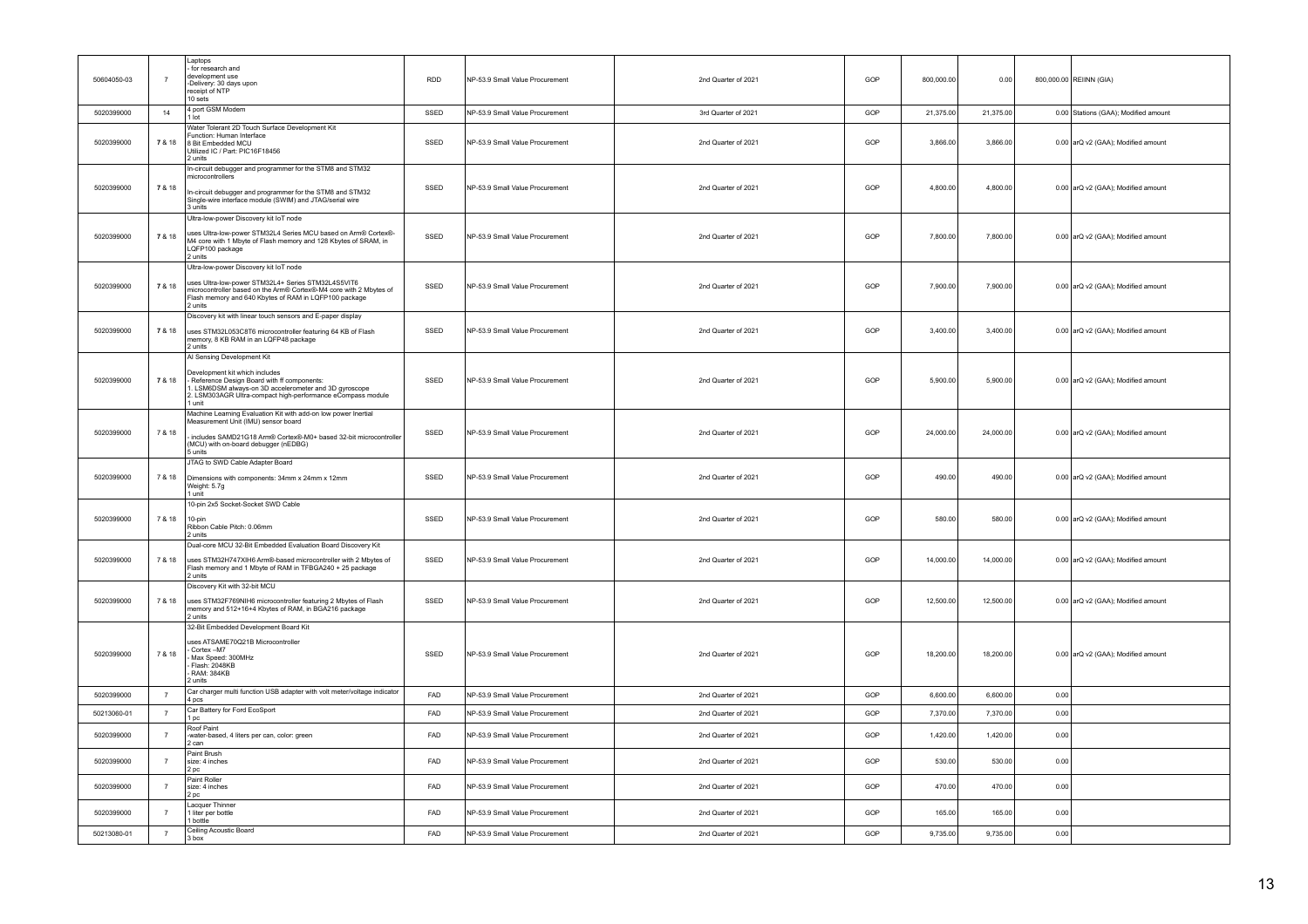| 5020399000  | 7 & 18         | Car Shampoo 1L<br>12 bottles                                                                                  | FAD  | Shopping (b)                    | 2nd Quarter of 2021 | GOP | 4,260.00  | 4,260.00  | 0.00 |                                      |
|-------------|----------------|---------------------------------------------------------------------------------------------------------------|------|---------------------------------|---------------------|-----|-----------|-----------|------|--------------------------------------|
| 50203220-01 | $\overline{7}$ | <b>Door Locker</b><br>l pc.                                                                                   | FAD  | NP-53.9 Small Value Procurement | 2nd Quarter of 2021 | GOP | 14,712.00 | 14,712.00 | 0.00 |                                      |
| 50203220-01 | $\overline{7}$ | 6 Door Locker<br>l pc                                                                                         | FAD  | NP-53.9 Small Value Procurement | 2nd Quarter of 2021 | GOP | 13,805.00 | 13,805.00 | 0.00 |                                      |
| 5020399000  | 8              | PCB Bonnet compatible with Raspberry Pi Zero<br>3 pieces                                                      | SSED | NP-53.9 Small Value Procurement | 3rd Quarter of 2021 | GOP | 1.200.00  | 1,200.00  |      | 0.00 GRASPED (GIA)                   |
| 50203010-01 | 8              | USB OTG Host Cable MicroB OTG male to A female<br>3 pieces                                                    | SSED | NP-53.9 Small Value Procurement | 3rd Quarter of 2021 | GOP | 500.00    | 500.00    |      | 0.00 GRASPED (GIA)                   |
| 5020399000  | 8              | Single Board Computer with Tensor Processing Unit<br>2 pieces                                                 | SSED | NP-53.9 Small Value Procurement | 3rd Quarter of 2021 | GOP | 26,000.00 | 26,000.00 |      | 0.00 GRASPED (GIA)                   |
| 50203210-03 | 8              | 5TB Portable Hard Disk<br>3 pieces                                                                            | SSED | NP-53.9 Small Value Procurement | 3rd Quarter of 2021 | GOP | 39,000.00 | 39,000.00 |      | 0.00 GRASPED (GIA)                   |
| 50203210-03 | 8              | HQ Camera Module Compatible w/ Raspberry Pi<br>1 piece                                                        | SSED | NP-53.9 Small Value Procurement | 3rd Quarter of 2021 | GOP | 5,600.00  | 5,600.00  |      | 0.00 GRASPED (GIA)                   |
| 50203210-03 | 8              | PRO HD Webcam, 1080p (at 30fps)<br>1 piece                                                                    | SSED | NP-53.9 Small Value Procurement | 3rd Quarter of 2021 | GOP | 6.200.00  | 6.200.00  |      | 0.00 GRASPED (GIA)                   |
| 50203210-03 | 8              | 868Mhz LoRaWAN Developer Gateway<br>1 piece                                                                   | SSED | NP-53.9 Small Value Procurement | 3rd Quarter of 2021 | GOP | 9,600.00  | 9,600.00  |      | 0.00 GRASPED (GIA)                   |
| 5020399000  | 8              | High Precision 24 Bit A/D Converter Sensor Module<br>2 pieces                                                 | SSED | NP-53.9 Small Value Procurement | 3rd Quarter of 2021 | GOP | 2.700.00  | 2,700.00  |      | 0.00 GRASPED (GIA)                   |
| 50203010-01 | 8              | USB WiFi (802.11b/g/n) Module with Antenna compatible with Raspberry<br>2 pieces                              | SSED | NP-53.9 Small Value Procurement | 3rd Quarter of 2021 | GOP | 2,700.00  | 2,700.00  |      | 0.00 GRASPED (GIA)                   |
| 5020399000  | 8              | LTE Antenna 175mm Duck SMA Male<br>1 piece                                                                    | SSED | NP-53.9 Small Value Procurement | 3rd Quarter of 2021 | GOP | 900.00    | 900.00    |      | 0.00 GRASPED (GIA)                   |
| 5020399000  | 8              | Interface Cable SMA to U.FL<br>8 pieces                                                                       | SSED | NP-53.9 Small Value Procurement | 3rd Quarter of 2021 | GOP | 2,250.00  | 2,250.00  |      | 0.00 GRASPED (GIA)                   |
| 50203210-13 | 8              | <b>Industrial Multimeter</b><br>1 piece                                                                       | SSED | NP-53.9 Small Value Procurement | 3rd Quarter of 2021 | GOP | 13,200.00 | 13,200.00 |      | 0.00 GRASPED (GIA)                   |
| 5020399000  | 8              | Velco, Black Tape, 20mm x 10m<br>3 pieces                                                                     | SSED | NP-53.9 Small Value Procurement | 3rd Quarter of 2021 | GOP | 4.500.00  | 4,500.00  |      | 0.00 GRASPED (GIA)                   |
| 5020399000  | 8              | 2.4GHz Dipole Swivel Antenna with RP-SMA- 5dBi<br>4 pieces                                                    | SSED | NP-53.9 Small Value Procurement | 3rd Quarter of 2021 | GOP | 2,400.00  | 2,400.00  |      | 0.00 GRASPED (GIA)                   |
| 50203210-02 | 8              | 4 Port USB Power Charger<br>2 lot                                                                             | SSED | NP-53.9 Small Value Procurement | 3rd Quarter of 2021 | GOP | 6,600.00  | 6,600.00  |      | 0.00 GRASPED (GIA)                   |
| 50203010-01 | 8              | 32Gb SD Card<br>10 pieces                                                                                     | SSED | NP-53.9 Small Value Procurement | 3rd Quarter of 2021 | GOP | 3,500.00  | 3.500.00  |      | 0.00 GRASPED (GIA)                   |
| 5020399000  | 8              | AI Hat for Edge Computing<br>2 pieces                                                                         | SSED | NP-53.9 Small Value Procurement | 3rd Quarter of 2021 | GOP | 4,150.00  | 4,150.00  |      | 0.00 GRASPED (GIA)                   |
| 5020399000  | 8              | ReSpeaker 4-Mic Array compatible with Raspberry Pi<br>2 pieces                                                | SSED | NP-53.9 Small Value Procurement | 3rd Quarter of 2021 | GOP | 3,900.00  | 3,900.00  |      | 0.00 GRASPED (GIA)                   |
| 5020399000  | 8              | Doppler Radar 24GHz Transceiver<br>1 piece                                                                    | SSED | NP-53.9 Small Value Procurement | 3rd Quarter of 2021 | GOP | 3,500.00  | 3,500.00  |      | 0.00 GRASPED (GIA)                   |
| 5020399000  | 8              | Embedded board compatible with ATSAMD51<br>2 pieces                                                           | SSED | NP-53.9 Small Value Procurement | 3rd Quarter of 2021 | GOP | 4,900.00  | 4,900.00  |      | 0.00 GRASPED (GIA)                   |
| 5020399000  | 8              | AC Current Sensor Board<br>2 pieces                                                                           | SSED | NP-53.9 Small Value Procurement | 3rd Quarter of 2021 | GOP | 3,500.00  | 3,500.00  |      | 0.00 GRASPED (GIA)                   |
| 5020399000  | 8              | Deep Learning and IOT Development Board<br>2 pieces                                                           | SSED | NP-53.9 Small Value Procurement | 3rd Quarter of 2021 | GOP | 5,100.00  | 5,100.00  |      | 0.00 GRASPED (GIA)                   |
| 5020399000  | 8              | MPPT Solar Charge Controller with MODBUS Communication<br>1 piece                                             | SSED | NP-53.9 Small Value Procurement | 3rd Quarter of 2021 | GOP | 3,600.00  | 3,600.00  |      | 0.00 GRASPED (GIA)                   |
| 5020399000  | 8              | JTAG/SWD Debugger compatible with SEGGER J-Link<br>1 piece                                                    | SSED | NP-53.9 Small Value Procurement | 3rd Quarter of 2021 | GOP | 6,200.00  | 6,200.00  |      | 0.00 GRASPED (GIA)                   |
| 5020399000  | 8              | JTAG (2x10 2.54mm) to SWD (2x5 1.27mm) Cable Adapter Board<br>2 pieces                                        | SSED | NP-53.9 Small Value Procurement | 3rd Quarter of 2021 | GOP | 900.00    | 900.00    |      | 0.00 GRASPED (GIA)                   |
| 5020399000  | 8              | Embedded board compatible with STM32F405<br>2 pieces                                                          | SSED | NP-53.9 Small Value Procurement | 3rd Quarter of 2021 | GOP | 4,400.00  | 4,400.00  |      | 0.00 GRASPED (GIA)                   |
| 5020399000  | 8              | SWD 0.05" Pitch Connector - 10 Pin SMT Box Header<br>4 pieces                                                 | SSED | NP-53.9 Small Value Procurement | 3rd Quarter of 2021 | GOP | 540.00    | 540.00    |      | 0.00 GRASPED (GIA)                   |
| 5020399000  | 8              | 10-pin 2x5 Socket-Socket 1.27mm IDC (SWD) Cable - 150mm long<br>2 pieces                                      | SSED | NP-53.9 Small Value Procurement | 3rd Quarter of 2021 | GOP | 530.00    | 530.00    |      | 0.00 GRASPED (GIA)                   |
| 5020399000  | 8              | Embedded board with Bluetooth Low Energy (BLE) module<br>2 pieces                                             | SSED | NP-53.9 Small Value Procurement | 3rd Quarter of 2021 | GOP | 4,400.00  | 4,400.00  |      | 0.00 GRASPED (GIA)                   |
| 5020399000  | 8              | 5pcs CAN Bus Module Transceiver compatible with TJA1050 Controller<br>1 lot                                   | SSED | NP-53.9 Small Value Procurement | 3rd Quarter of 2021 | GOP | 400.00    | 400.00    |      | 0.00 GRASPED (GIA)                   |
| 5020399000  | 8              | Software Defined Radio kit with multipurpose dipole antenna<br>1 piece                                        | SSED | NP-53.9 Small Value Procurement | 3rd Quarter of 2021 | GOP | 3,285.00  | 3,285.00  |      | 0.00 GRASPED (GIA)                   |
|             |                | Fabrication of Metbuoy Alarm Board<br>Version No.: 03                                                         |      |                                 |                     |     |           |           |      |                                      |
| 5021199000  | 14             | Layers: 4<br>1 lot                                                                                            | SSED | NP-53.9 Small Value Procurement | 3rd Quarter of 2021 | GOP | 42,750.00 | 42,750.00 |      | 0.00 Stations (GAA); Modified amount |
|             |                | Embedded Development Module<br>Specifications:<br>Measurements: 51mm x 23mm x 8mm without headers soldered in |      |                                 |                     |     |           |           |      |                                      |
| 5020399000  | 14             | Weight: 5.8 grams<br>4 units                                                                                  | SSED | NP-53.9 Small Value Procurement | 3rd Quarter of 2021 | GOP | 12,000.00 | 12,000.00 |      | 0.00 Stations (GAA); Modified amount |
|             |                | <b>Embedded Development Module</b><br>Specifications:                                                         |      |                                 |                     |     |           |           |      |                                      |
| 5020399000  | 14             | Measurements: 51mm x 23mm x 8mm without headers soldered in<br>Weight: 5.3 grams<br>4 units                   | SSED | NP-53.9 Small Value Procurement | 3rd Quarter of 2021 | GOP | 6,996.00  | 6,996.00  |      | 0.00 Stations (GAA); Modified amount |
|             |                | LoRa Concentrator                                                                                             |      |                                 |                     |     |           |           |      |                                      |
| 5020399000  | 14             | Features:<br>Frequency: 433MHz<br>2 units                                                                     | SSED | NP-53.9 Small Value Procurement | 3rd Quarter of 2021 | GOP | 20,198.00 | 20,198.00 |      | 0.00 Stations (GAA); Modified amount |
|             |                |                                                                                                               |      |                                 |                     |     |           |           |      |                                      |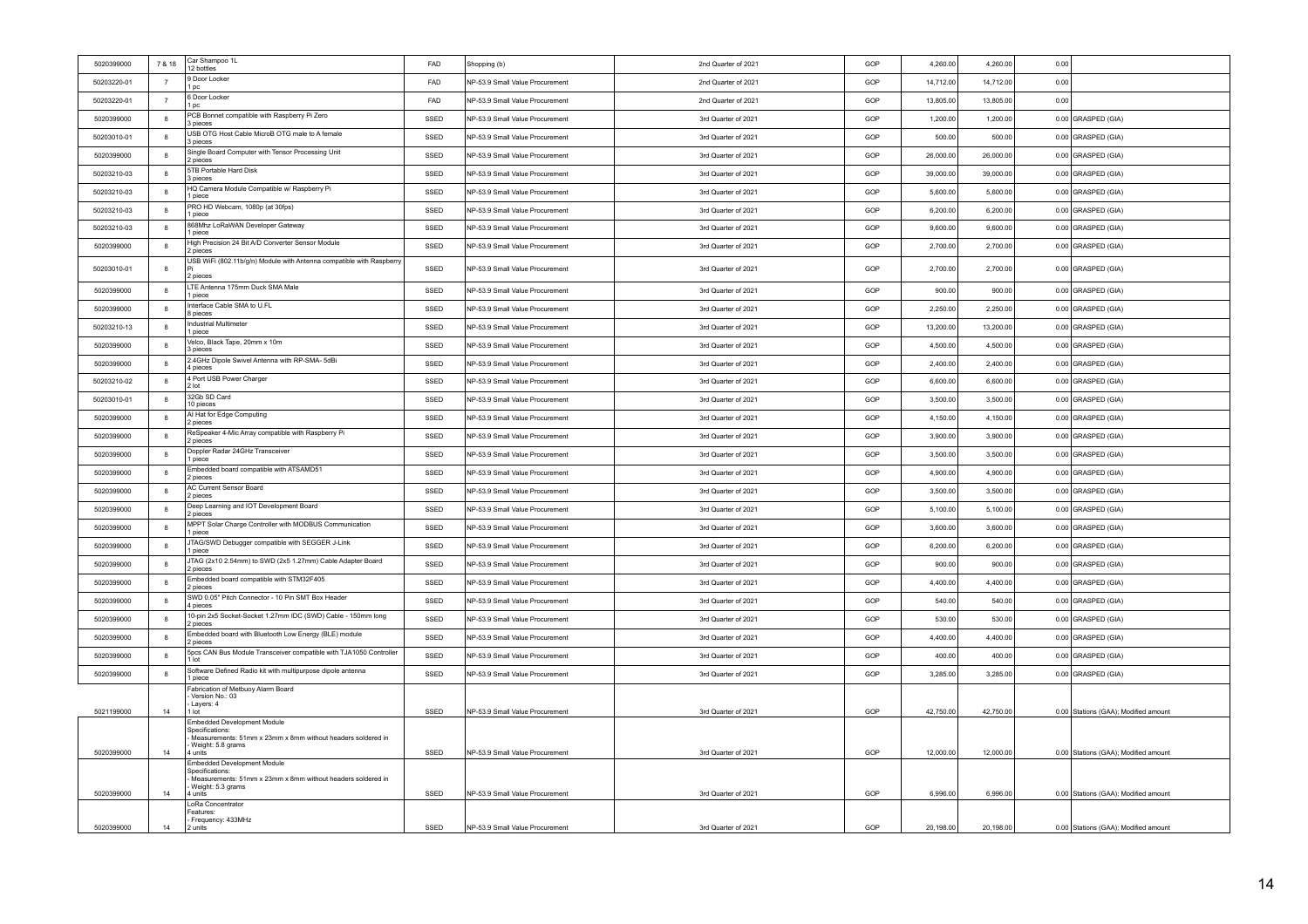|             |              | Enclosure                                                                                        |            |                                 |                     |     |           |           |                                      |
|-------------|--------------|--------------------------------------------------------------------------------------------------|------------|---------------------------------|---------------------|-----|-----------|-----------|--------------------------------------|
|             |              | Features:                                                                                        |            |                                 |                     |     |           |           |                                      |
|             |              | - Body color: Black<br>Material: Aluminum                                                        |            |                                 |                     |     |           |           |                                      |
| 50203210-02 | 14           | 2 units                                                                                          | SSED       | NP-53.9 Small Value Procurement | 3rd Quarter of 2021 | GOP | 6,198.00  | 6.198.00  | 0.00 Stations (GAA): Modified amount |
|             |              | Power Adapter<br>Specifications:                                                                 |            |                                 |                     |     |           |           |                                      |
|             |              | Voltage Rating: 5V                                                                               |            |                                 |                     |     |           |           |                                      |
| 5020399000  | 14           | Current Rating: 2.5A<br>2 units                                                                  | SSED       | NP-53.9 Small Value Procurement | 3rd Quarter of 2021 | GOP | 840.00    | 840.00    | 0.00 Stations (GAA); Modified amount |
|             |              | Antenna                                                                                          |            |                                 |                     |     |           |           |                                      |
|             |              | Specifications:                                                                                  |            |                                 |                     |     |           |           |                                      |
| 5020399000  | 14           | Type: LoRa antenna<br>2 units                                                                    | SSED       | NP-53.9 Small Value Procurement | 3rd Quarter of 2021 | GOP | 2,500.00  | 2,500.00  | 0.00 Stations (GAA); Modified amount |
|             |              | 16GB TF Card                                                                                     |            |                                 |                     |     |           |           |                                      |
|             |              | Specifications:                                                                                  |            |                                 |                     |     |           |           |                                      |
|             |              | Memory Capacity: 16 GB<br>Tvpe: MicroSDHC Card                                                   |            |                                 |                     |     |           |           |                                      |
| 5020399000  | 14           | 5 units                                                                                          | SSED       | NP-53.9 Small Value Procurement | 3rd Quarter of 2021 | GOP | 1,375.00  | 1,375.00  | 0.00 Stations (GAA); Modified amount |
|             |              | Cable Assembly<br>Specification:                                                                 |            |                                 |                     |     |           |           |                                      |
|             |              | Connector A Series: SMA                                                                          |            |                                 |                     |     |           |           |                                      |
| 5020399000  | 14           | 4 sets                                                                                           | SSED       | NP-53.9 Small Value Procurement | 3rd Quarter of 2021 | GOP | 1,900.00  | 1,900.00  | 0.00 Stations (GAA); Modified amount |
|             |              | Antenna<br>Specification:                                                                        |            |                                 |                     |     |           |           |                                      |
|             |              | Type: GPS Antenna                                                                                |            |                                 |                     |     |           |           |                                      |
| 5020399000  | 14           | 1 unit<br>Antenna                                                                                | SSED       | NP-53.9 Small Value Procurement | 3rd Quarter of 2021 | GOP | 975.00    | 975.00    | 0.00 Stations (GAA); Modified amount |
|             |              | Specification:                                                                                   |            |                                 |                     |     |           |           |                                      |
| 5020399000  | 14           | Frequency Range (MHz): 433+/-15<br>1 unit                                                        | SSED       | NP-53.9 Small Value Procurement | 3rd Quarter of 2021 | GOP | 475.00    | 475.00    | 0.00 Stations (GAA); Modified amount |
|             |              | Enclosure                                                                                        |            |                                 |                     |     |           |           |                                      |
|             |              | Specification                                                                                    |            |                                 |                     |     |           |           |                                      |
| 50203210-02 | 14           | Body Color: Gray<br>3 units                                                                      | SSED       | NP-53.9 Small Value Procurement | 3rd Quarter of 2021 | GOP | 31,275.00 | 31,275.00 | 0.00 Stations (GAA); Modified amount |
|             |              | Hardware Debugger Package                                                                        |            |                                 |                     |     |           |           |                                      |
|             |              | Specifications:<br>Supported OS: Microsoft Windows 2000, XP, 2003, Vista, 7 and newer            |            |                                 |                     |     |           |           |                                      |
|             |              | (32 bit and 64 bit                                                                               |            |                                 |                     |     |           |           |                                      |
| 50207020-02 | 8 & 18       | versions), Linux, macOS 10.5 and higher<br>1 lot                                                 | SSED       | NP-53.9 Small Value Procurement | 2nd Quarter of 2021 | GOP | 33,350.00 | 33,350.00 | 0.00 Stations (GAA); Modified amount |
|             |              | Toolbox                                                                                          |            |                                 |                     |     |           |           |                                      |
| 50203210-02 | $\mathbf{R}$ | 4 units                                                                                          | <b>RDD</b> | NP-53.9 Small Value Procurement | 2nd Quarter of 2021 | GOP | 12,000.00 | 12,000.00 | $0.00$ (GAA)                         |
|             |              | 65L Co-Polymer Container with Lid for 3D Printer<br>consumables, 600mm x 460mm x 350mm           |            |                                 |                     |     |           |           |                                      |
| 5020399000  | 8            | 2 pieces                                                                                         | RDD        | NP-53.9 Small Value Procurement | 2nd Quarter of 2021 | GOP | 5,000.00  | 5,000.00  | $0.00$ (GAA)                         |
|             |              | Gallon Storage Zipper Reusable Bags for 3D                                                       |            |                                 |                     |     |           |           |                                      |
|             |              | Printer consumables, 26.8cm X 27.3cm (3.78L),<br>20 bags per pack                                |            |                                 |                     |     |           |           |                                      |
| 5020399000  |              | 5 packs                                                                                          | RDD        | NP-53.9 Small Value Procurement | 2nd Quarter of 2021 | GOP | 2,000.00  | 2,000.00  | $0.00$ (GAA)                         |
|             |              | Nozzles for 3D Printer, 14 pcs per pack (2 each per<br>size = 0.2mm, 0.3mm, 0.4mm, 0.5mm, 0.6mm, |            |                                 |                     |     |           |           |                                      |
|             |              | $0.8$ mm. $1.0$ mm $)$                                                                           |            |                                 |                     |     |           |           |                                      |
| 5020399000  | R            | 6 packs                                                                                          | <b>RDD</b> | NP-53.9 Small Value Procurement | 2nd Quarter of 2021 | GOP | 10,200.00 | 10,200.00 | $0.00$ (GAA)                         |
|             |              | Silica Gel Desiccant Absorber, 5g, 100 pcs per<br>pack                                           |            |                                 |                     |     |           |           |                                      |
| 5020399000  | 8            | 1 pack                                                                                           | RDD        | NP-53.9 Small Value Procurement | 2nd Quarter of 2021 | GOP | 1,000.00  | 1,000.00  | $0.00$ (GAA)                         |
| 5020399000  |              | 1.0 mm Solder Wire Lead Free<br>unit                                                             | <b>RDD</b> | NP-53.9 Small Value Procurement | 2nd Quarter of 2021 | GOP | 5,500.00  | 5,500.00  | $0.00$ (GAA)                         |
|             |              | Electric Handheld Saw Kit                                                                        |            |                                 |                     |     |           |           |                                      |
| 50203210-02 | 8            | 4 units                                                                                          | <b>RDD</b> | NP-53.9 Small Value Procurement | 2nd Quarter of 2021 | GOP | 42,840.00 | 42,840.00 | $0.00$ (GAA)                         |
|             |              | 10-piece Breadboard Jumper Wire Kits:<br>a. 10-piece Breadboard Jumper Wire Kit femalefemale     |            |                                 |                     |     |           |           |                                      |
|             |              | b. 10-piece Breadboard Jumper Wire Kit malemale                                                  |            |                                 |                     |     |           |           |                                      |
| 5020399000  | 8            | c. 10-piece Breadboard Jumper Wire Kit malefemale<br>2 lots                                      | <b>RDD</b> | NP-53.9 Small Value Procurement | 2nd Quarter of 2021 | GOP | 2400.00   | 2,400.00  | $0.00$ (GAA)                         |
|             |              | Black, 0.05 mm <sup>2</sup> Equipment Wire, 100m                                                 |            |                                 |                     |     |           |           |                                      |
| 5020399000  | 8            | 1 unit<br>Red, 0.05 mm <sup>2</sup> Equipment Wire, 100m                                         | <b>RDD</b> | NP-53.9 Small Value Procurement | 2nd Quarter of 2021 | GOP | 5,200.00  | 5,200.00  | $0.00$ (GAA)                         |
| 5020399000  | 8            | 1 unit                                                                                           | RDD        | NP-53.9 Small Value Procurement | 2nd Quarter of 2021 | GOP | 5,200.00  | 5,200.00  | $0.00$ (GAA)                         |
|             |              | Green, 0.05 mm <sup>2</sup> Equipment Wire, 100m                                                 |            |                                 |                     |     |           |           |                                      |
| 5020399000  |              | 1 unit<br>Blue, 0.05 mm <sup>2</sup> Equipment Wire, 100m                                        | RDD        | NP-53.9 Small Value Procurement | 2nd Quarter of 2021 | GOP | 5,200.00  | 5,200.00  | $0.00$ (GAA)                         |
| 5020399000  | 8            | 1 unit                                                                                           | <b>RDD</b> | NP-53.9 Small Value Procurement | 2nd Quarter of 2021 | GOP | 5,200.00  | 5,200.00  | $0.00$ (GAA)                         |
|             |              | 17-pcs Lead-Free Soldering Iron Tip                                                              |            |                                 |                     |     |           |           |                                      |
| 5020399000  |              | 2 units<br>4mm Anti-Static Wrist Strap                                                           | <b>RDD</b> | NP-53.9 Small Value Procurement | 2nd Quarter of 2021 | GOP | 2,700.00  | 2,700.00  | $0.00$ (GAA)                         |
| 5020399000  | 8            | 4 set                                                                                            | <b>RDD</b> | NP-53.9 Small Value Procurement | 2nd Quarter of 2021 | GOP | 10,600.00 | 10,600.00 | $0.00$ (GAA)                         |
|             |              | Blue Table ESD-Safe Mat, 914.4mm x 609.6mm x                                                     |            |                                 |                     |     |           |           |                                      |
| 5020399000  | 8            | 3.43mm<br>2 pieces                                                                               | <b>RDD</b> | NP-53.9 Small Value Procurement | 2nd Quarter of 2021 | GOP | 21,000.00 | 21,000.00 | $0.00$ (GAA)                         |
|             |              | SMD291 10g Syringe Lead Free Solder Flux                                                         |            |                                 |                     |     |           |           |                                      |
| 5020399000  | 8            | 3 pieces                                                                                         | RDD        | NP-53.9 Small Value Procurement | 2nd Quarter of 2021 | GOP | 5,700.00  | 5,700.00  | $0.00$ (GAA)                         |
| 5020399000  | 8            | .5m Desoldering Braid, Width 2.5mm<br>5 pieces                                                   | RDD        | NP-53.9 Small Value Procurement | 2nd Quarter of 2021 | GOP | 2,625.00  | 2,625.00  | $0.00$ (GAA)                         |
|             |              | Breadboard                                                                                       |            |                                 |                     |     |           |           |                                      |
| 5020399000  | 8            | 3 pieces                                                                                         | <b>RDD</b> | NP-53.9 Small Value Procurement | 2nd Quarter of 2021 | GOP | 3,540.00  | 3,540.00  | $0.00$ (GAA)                         |
| 5020399000  |              | Breadboard Prototyping Board 240 x 195 x 21mm<br>2 pieces                                        | <b>RDD</b> | NP-53.9 Small Value Procurement | 2nd Quarter of 2021 | GOP | 10,810.00 | 10,810.00 | $0.00$ (GAA)                         |
|             |              | Metal Film Through Hole 144 Resistor Kit, with                                                   |            |                                 |                     |     |           |           |                                      |
| 5020399000  |              | 3080 pieces, $1 \rightarrow 10M\Omega$<br>1 unit                                                 | <b>RDD</b> | NP-53.9 Small Value Procurement | 2nd Quarter of 2021 | GOP | 24,000.00 | 24,000.00 | $0.00$ (GAA)                         |
|             |              |                                                                                                  |            |                                 |                     |     |           |           |                                      |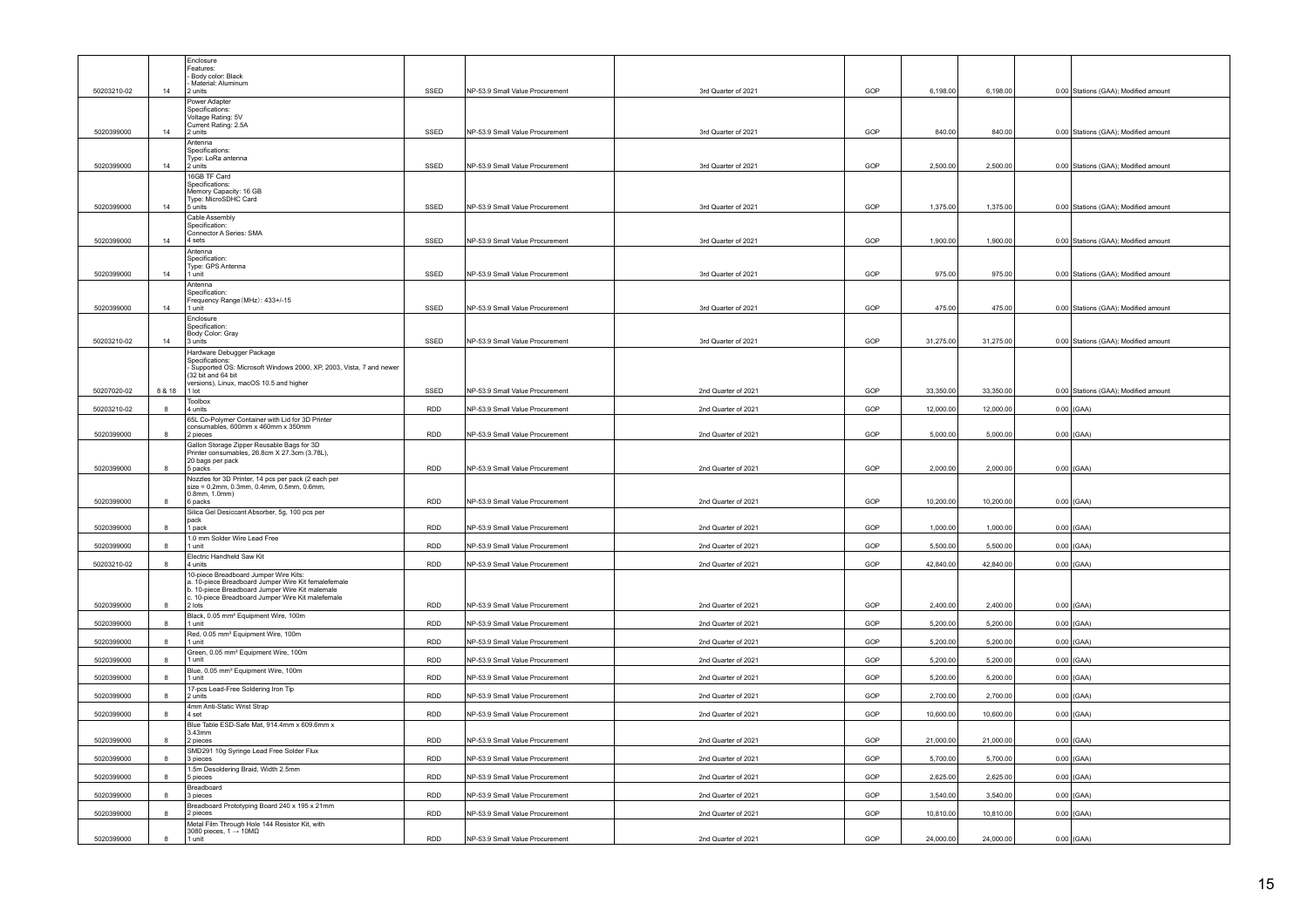|             |              | 0603 Thick Film SMT 120 Resistor Kit, with 18100                                                                                         |            |                                 |                     |     |              |              |                             |
|-------------|--------------|------------------------------------------------------------------------------------------------------------------------------------------|------------|---------------------------------|---------------------|-----|--------------|--------------|-----------------------------|
| 5020399000  | $\mathbf{g}$ | pieces, $10 \rightarrow 1 \text{M}\Omega$<br>1 unit                                                                                      | <b>RDD</b> | NP-53.9 Small Value Procurement | 2nd Quarter of 2021 | GOP | 22,000.00    | 22,000.00    | $0.00$ (GAA)                |
|             |              | 1206 Thick Film SMT 144 Resistor Kit, with 16260                                                                                         |            |                                 |                     |     |              |              |                             |
|             | $\mathbf{R}$ | pieces. $1 \rightarrow 10 \text{M}\Omega$                                                                                                | <b>RDD</b> |                                 |                     |     |              | 31,000.00    |                             |
| 5020399000  |              | 1 unit<br>16GB RAM Module for design workstations                                                                                        |            | NP-53.9 Small Value Procurement | 2nd Quarter of 2021 | GOP | 31,000.00    |              | $0.00$ (GAA)                |
| 50213050-03 | 8            | 14 pieces                                                                                                                                | <b>RDD</b> | NP-53.9 Small Value Procurement | 2nd Quarter of 2021 | GOP | 63,000.00    | 63,000.00    | $0.00$ (GAA)                |
|             |              | PCB Design Tool Software<br>. One (1) lot PCB Designer Software includes:                                                                |            |                                 |                     |     |              |              |                             |
|             |              | A. Licenses:                                                                                                                             |            |                                 |                     |     |              |              |                             |
|             |              | . Fifteen (15) units 14-000-1-C Altium Designer Perpetual Commercial<br>Single Site License with A365 Standard Subscription Plan - Php5, |            |                                 |                     |     |              |              |                             |
|             |              | 073,354.00 (CO-Electronic Design Tools Software)                                                                                         |            |                                 |                     |     |              |              |                             |
|             |              | 1.1. License Type: Private Server<br>1.2. Usage Type: Commercial Single Site                                                             |            |                                 |                     |     |              |              |                             |
|             |              | 1.3. with 12-month (including upgrade, updates and online software                                                                       |            |                                 |                     |     |              |              |                             |
|             |              | supporti<br>2. One (1) unit 19-000-TC Altium Concord Pro Term Based Commercial                                                           |            |                                 |                     |     |              |              |                             |
|             |              | License with A365 Standard Subscription Plan - Php867,240.00<br>(MOOE-Subscription)                                                      |            |                                 |                     |     |              |              |                             |
|             |              | 2.1. License Type: Private Server                                                                                                        |            |                                 |                     |     |              |              |                             |
|             |              | 2.2. Usage Type: Commercial Single Site<br>2.3. Software Subscription: 12-month (including upgrade, updates                              |            |                                 |                     |     |              |              |                             |
|             |              | and online software support)                                                                                                             |            |                                 |                     |     |              |              |                             |
|             |              | B. Online Training for Fifteen (15) personnel: - Php3,045,900.00 (CO-                                                                    |            |                                 |                     |     |              |              |                             |
|             |              | Electronic Design Tools Software)<br>1. Altium Designer Basic Level Online Training (3 days)                                             |            |                                 |                     |     |              |              |                             |
| 50606020-00 | $\mathbf{R}$ | 2. Altium Concord Pro Online Training (1.5 days)                                                                                         |            |                                 |                     |     |              |              |                             |
| 50299070-99 |              | 1 lot<br>Software License for TV Spectrum                                                                                                | RDD        | <b>Competitive Bidding</b>      | 2nd Quarter of 2021 | GOP | 8,986,494.00 | 0.00         | 8,986,494.00 EPIIC Y2 (GIA) |
|             |              | Delivery: 30 days upon issuance of NxTP                                                                                                  |            |                                 |                     |     |              |              |                             |
| 50606020-00 | 8            | 1 lot<br>Radiofrequency, microwave, high speed digital, wireless Electronic                                                              | <b>RDD</b> | <b>Competitive Bidding</b>      | 2nd Quarter of 2021 | GOP | 1,800,000.00 | 0.00         | 1,800,000.00 EPIIC Y2 (GIA) |
|             |              | Design Automation (EDA) and Simulation Software Subscription                                                                             |            |                                 |                     |     |              |              |                             |
|             |              | One (1) unit license with 12-month subscription<br>includes Technical Support                                                            |            |                                 |                     |     |              |              |                             |
| 50299070-99 | 8            | includes Workshop/Training<br>$1$ lot                                                                                                    | <b>RDD</b> | Competitive Bidding             | 2nd Quarter of 2021 | GOP | 3,792,830.31 | 3,792,830.31 | 0.00 EPIIC Y2 (GIA)         |
|             |              | PIC24FJ256GA7 Development Board                                                                                                          |            |                                 |                     |     |              |              |                             |
| 5020399000  | 8            | 5 units                                                                                                                                  | <b>RDD</b> | NP-53.9 Small Value Procurement | 2nd Quarter of 2021 | GOP | 13,750.00    | 13,750.00    | 0.00 EPIIC Y2 (GIA)         |
| 5020399000  | 8            | STM32L562E-DK Discovery Kit<br>5 units                                                                                                   | <b>RDD</b> | NP-53.9 Small Value Procurement | 2nd Quarter of 2021 | GOP | 37,400.00    | 37,400.00    | 0.00 EPIIC Y2 (GIA)         |
|             |              | PIC32MZ EF 2.0 Development Board                                                                                                         |            |                                 |                     |     |              |              |                             |
| 5020399000  | 8            | 5 units<br>Long Nose Pliers                                                                                                              | <b>RDD</b> | NP-53.9 Small Value Procurement | 2nd Quarter of 2021 | GOP | 27,500.00    | 27,500.00    | 0.00 EPIIC Y2 (GIA)         |
|             |              | Size: 130mm                                                                                                                              |            |                                 |                     |     |              |              |                             |
|             |              | Material: High Carbon Steel<br>For precision work with soft wire                                                                         |            |                                 |                     |     |              |              |                             |
| 5020399000  | $\mathbf{g}$ | 3 units                                                                                                                                  | <b>RDD</b> | NP-53.9 Small Value Procurement | 2nd Quarter of 2021 | GOP | 2,557.50     | 2,557.50     | 0.00 EPIIC Y2 (GIA)         |
|             |              | 6PCS Bi-Mat Precision Screwdriver Set<br>1.4mm Slot, 2.0mm Slot, 2.4mm Slot, 3.0mm Slot, 0pt, 1pt                                        |            |                                 |                     |     |              |              |                             |
|             |              | Swivel-head handles<br>Tough, plastic handles with soft cushion grip                                                                     |            |                                 |                     |     |              |              |                             |
|             |              | with plastic storage case                                                                                                                |            |                                 |                     |     |              |              |                             |
| 5020399000  | 8            | 3 units                                                                                                                                  | RDD        | NP-53.9 Small Value Procurement | 2nd Quarter of 2021 | GOP | 1,155.00     | 1,155.00     | 0.00 EPIIC Y2 (GIA)         |
|             |              | Benchtop Fume Extractor<br>Filter Type: Carbon Filter (Replaceable)                                                                      |            |                                 |                     |     |              |              |                             |
|             |              | Noise Level: 42 to 45dB<br>Voltage Rating: 240V                                                                                          |            |                                 |                     |     |              |              |                             |
|             |              | Wattage: 23W                                                                                                                             |            |                                 |                     |     |              |              |                             |
|             |              | Weight: 1.4kg<br>ESD Safe                                                                                                                |            |                                 |                     |     |              |              |                             |
|             |              | Plug Type: Type F - Schuko plug with UK Convertor<br>Dimension (W x H x D): 172 x 250 x 287mm                                            |            |                                 |                     |     |              |              |                             |
|             |              | Extraction Type: Volume                                                                                                                  |            |                                 |                     |     |              |              |                             |
|             |              | Maximum Users: 1<br>Portable                                                                                                             |            |                                 |                     |     |              |              |                             |
|             |              | 80% Noxious fumes absorbed                                                                                                               |            |                                 |                     |     |              |              |                             |
|             |              | Adjustable fan<br>Power cable length: 1.3 m                                                                                              |            |                                 |                     |     |              |              |                             |
| 50203210-13 | 8            | Capacity: 1 m <sup>3</sup> per minute maximum<br>4 units                                                                                 | <b>RDD</b> | NP-53.9 Small Value Procurement | 2nd Quarter of 2021 | GOP | 26,400.00    | 26,400.00    | 0.00 EPIIC Y2 (GIA)         |
|             |              | 560 pc. Transistor Kit with Component Cabinet                                                                                            |            |                                 |                     |     |              |              |                             |
|             |              | 10 pcs each: 2N2222A, 2N2907A, 2N3053, 2N3055, 2N4401, 2N4403,<br>2N5401, 2N7000, MJE3055T, BC547C, MPSA06, MPSA13, TIP31A,              |            |                                 |                     |     |              |              |                             |
|             |              | TIP32A, TIP102, TIP120                                                                                                                   |            |                                 |                     |     |              |              |                             |
| 50203990-00 | $\mathbf{g}$ | 100 pcs each: 2N3904, 2N3906, PN2222, PN2907<br>2 units                                                                                  | RDD        | NP-53.9 Small Value Procurement | 2nd Quarter of 2021 | GOP | 15,400.00    | 15,400.00    | 0.00 EPIIC Y2 (GIA)         |
|             |              | 480 pc. Linear Series Component Kit with Component Cabinet                                                                               |            |                                 |                     |     |              |              |                             |
|             |              | 20 Drawer Component Cabinet<br>20 Clear Dividers                                                                                         |            |                                 |                     |     |              |              |                             |
|             |              | 30 Adhesive Labels for drawers to identify parts in kit, and all the<br>Electronic Components listed in each kit                         |            |                                 |                     |     |              |              |                             |
|             |              | 10 pcs each: TL072PC, TL074CN, TL082CP, TL084CN, MAX232CPE,                                                                              |            |                                 |                     |     |              |              |                             |
|             |              | LM301N, LM308N, LM311N, LM337T, LF353N, LF356N, LM358N,<br>LM386N-1, LM386N-3, LM393N, LF411CN, LF412CN, LMC555CN,                       |            |                                 |                     |     |              |              |                             |
|             |              | LM556N, LM723CN, LM1458N, LM1488N, LM1489N, ULN2003A,<br>ULN2803A, NE5532, 7808T, 78L12CZ, 7815T, 7905T, 7912CT, 7915T                   |            |                                 |                     |     |              |              |                             |
|             |              | - 20 pcs each: LM317T, LM324N, LM339N, LM741CN, LM555CN,                                                                                 |            |                                 |                     |     |              |              |                             |
| 50203990-00 | $\mathbf{R}$ | 7805T. 78L05CZ. 7812T<br>2 units                                                                                                         | <b>RDD</b> | NP-53.9 Small Value Procurement | 2nd Quarter of 2021 | GOP | 39,600.00    | 39,600.00    | 0.00 EPIIC Y2 (GIA)         |
|             |              |                                                                                                                                          |            |                                 |                     |     |              |              |                             |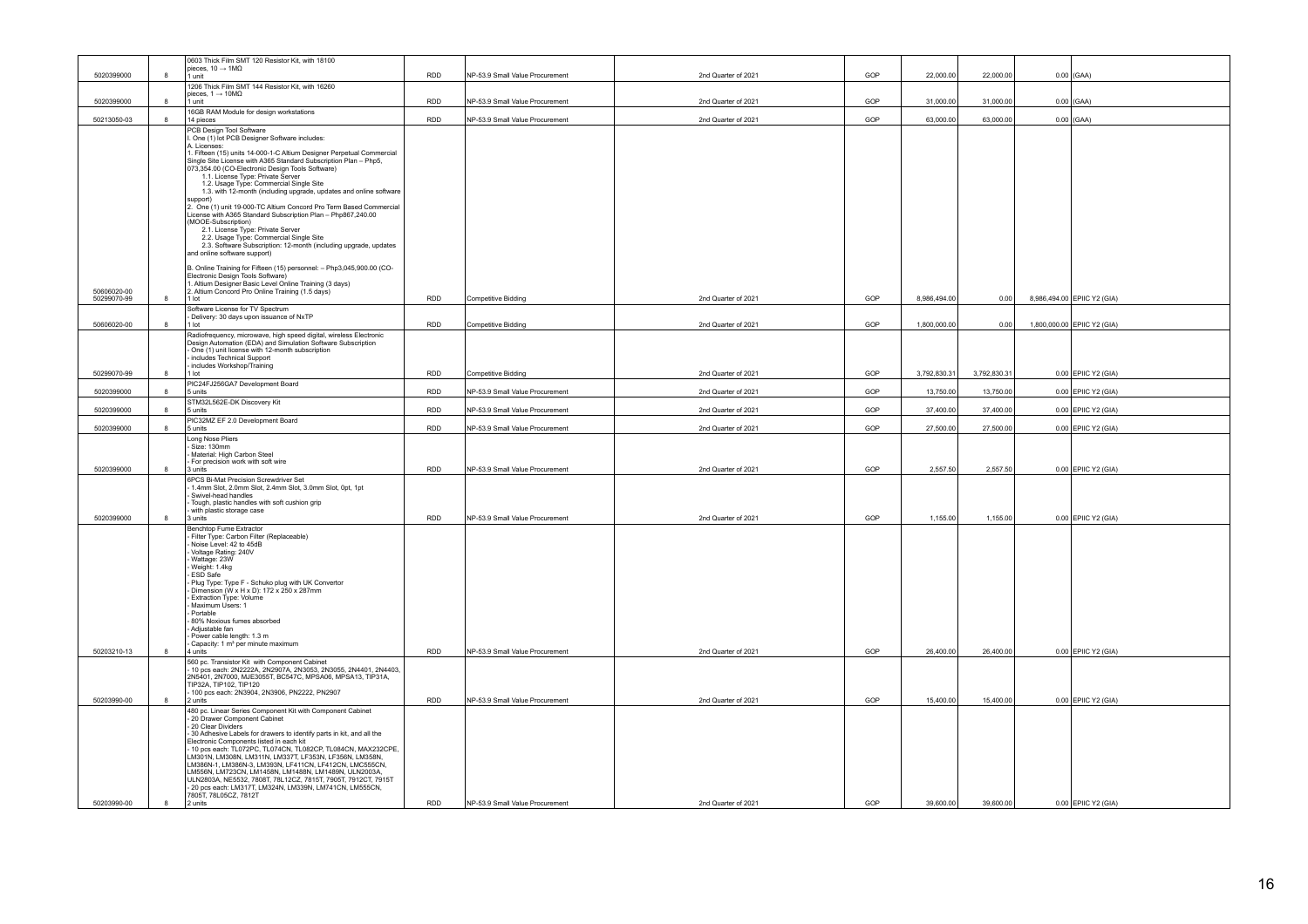|             |              | 300 pc. CD4000 Series CMOS IC Cabinet Kit with Component Cabinet                                                                                                            |            |                                 |                     |     |           |           |                     |  |
|-------------|--------------|-----------------------------------------------------------------------------------------------------------------------------------------------------------------------------|------------|---------------------------------|---------------------|-----|-----------|-----------|---------------------|--|
|             |              | - 20 drawer component cabinet<br>- 20 clear plastic drawers                                                                                                                 |            |                                 |                     |     |           |           |                     |  |
|             |              | 20 clear dividers<br>- 30 adhesive labels for drawers to identify parts in kit, and all the                                                                                 |            |                                 |                     |     |           |           |                     |  |
|             |              | Electronic Components listed in each kit                                                                                                                                    |            |                                 |                     |     |           |           |                     |  |
|             |              | including 300 pcs refill:<br>a. 10 pcs: CD4015, CD4016, CD4017, CD4020, CD4023, CD4024,                                                                                     |            |                                 |                     |     |           |           |                     |  |
|             |              |                                                                                                                                                                             |            |                                 |                     |     |           |           |                     |  |
|             |              | CD4027, CD4040, CD4046, CD4050, CD4051, CD4069, CD4070,<br>CD4071, CD4081, CD4093, CD4511, CD4538, CD4543, CD4584<br>b. 20 pcs each: CD4001, CD4011, CD4013, CD4049, CD4066 |            |                                 |                     |     |           |           |                     |  |
| 50203990-00 | 8            | 2 units<br>10 pc. Needle File Set                                                                                                                                           | <b>RDD</b> | NP-53.9 Small Value Procurement | 2nd Quarter of 2021 | GOP | 19,800.00 | 19,800.00 | 0.00 EPIIC Y2 (GIA) |  |
|             |              | - Set contents (10 pcs): Round; Half Round; Hand; Triangular; Square;                                                                                                       |            |                                 |                     |     |           |           |                     |  |
|             |              | Triangular (Flat Leaf); Oval; Hand (Flat); Crochet; Knife<br>- Length: 160mm                                                                                                |            |                                 |                     |     |           |           |                     |  |
| 50203990-00 | 8            | 2 units                                                                                                                                                                     | RDD        | NP-53.9 Small Value Procurement | 2nd Quarter of 2021 | GOP | 6,380.00  | 6,380.00  | 0.00 EPIIC Y2 (GIA) |  |
|             |              | Two (2) lots 100' 22 AWG Stranded Wire                                                                                                                                      |            |                                 |                     |     |           |           |                     |  |
|             |              | . One (1) unit Red, Black, Orange and Green<br>100' 22 AWG Stranded Type B Electronic Hook Up Wire                                                                          |            |                                 |                     |     |           |           |                     |  |
|             |              | - 0.010" PVC Insulation                                                                                                                                                     |            |                                 |                     |     |           |           |                     |  |
|             |              | Stranded Tinned Copper Wire<br>Size: 22AWG                                                                                                                                  |            |                                 |                     |     |           |           |                     |  |
|             |              | Length: 100 Feet<br>Strands: 19                                                                                                                                             |            |                                 |                     |     |           |           |                     |  |
|             |              | Gauge of Strand: 34                                                                                                                                                         |            |                                 |                     |     |           |           |                     |  |
|             |              | Nom Diameter of Stranded Conductor: 0.032"<br>Nom OD of Wire: 0.051"                                                                                                        |            |                                 |                     |     |           |           |                     |  |
|             |              | Temp Range: -67°F~221°F (-55°C~105°C)                                                                                                                                       |            |                                 |                     |     |           |           |                     |  |
|             |              | Voltage Rating: 600 Volts<br>- Voltage Rating: 600 Volts<br>- Mil Spec: MIL-W-16878/1                                                                                       |            |                                 |                     |     |           |           |                     |  |
| 50203990-00 | 8            | 2 lots                                                                                                                                                                      | <b>RDD</b> | NP-53.9 Small Value Procurement | 2nd Quarter of 2021 | GOP | 11,440.00 | 11,440.00 | 0.00 EPIIC Y2 (GIA) |  |
|             |              | Two (2) lots 100' 30 AWG Wire-Wrapping Wire<br>1. One (1) unit Yellow and Blue                                                                                              |            |                                 |                     |     |           |           |                     |  |
|             |              | 100' 30 AWG Solid<br>0.004" Kynar Insulation                                                                                                                                |            |                                 |                     |     |           |           |                     |  |
|             |              | Solid silver-plated oxygen free copper                                                                                                                                      |            |                                 |                     |     |           |           |                     |  |
|             |              | Size: 30AWG<br>- Length: 100 Feet                                                                                                                                           |            |                                 |                     |     |           |           |                     |  |
|             |              | Strands: 1<br>Gauge of Strand: 30                                                                                                                                           |            |                                 |                     |     |           |           |                     |  |
|             |              | Nom Diameter of Conductor: 0.01"                                                                                                                                            |            |                                 |                     |     |           |           |                     |  |
|             |              | Nom OD of Wire: 0.0195"<br>Voltage Rating: not rated                                                                                                                        |            |                                 |                     |     |           |           |                     |  |
| 50203990-00 | 8            | 2 lots                                                                                                                                                                      | <b>RDD</b> | NP-53.9 Small Value Procurement | 2nd Quarter of 2021 | GOP | 6,105.00  | 6,105.00  | 0.00 EPIIC Y2 (GIA) |  |
|             |              | Vinyl Gloves                                                                                                                                                                |            |                                 |                     |     |           |           |                     |  |
|             |              | Glove Type: Minimal Risk<br>Number of Gloves: 100                                                                                                                           |            |                                 |                     |     |           |           |                     |  |
|             |              | Glove Size: 9.5 to XL<br>Glove Material: Powder-Free Vinyl                                                                                                                  |            |                                 |                     |     |           |           |                     |  |
|             |              | Colour: Blue                                                                                                                                                                |            |                                 |                     |     |           |           |                     |  |
| 50203990-00 | 8            | - Accepted Quality Level (AQL): 1.5<br>5 boxes                                                                                                                              | <b>RDD</b> | NP-53.9 Small Value Procurement | 2nd Quarter of 2021 | GOP | 2,585.00  | 2,585.00  | 0.00 EPIIC Y2 (GIA) |  |
|             |              | Pin Headers                                                                                                                                                                 |            |                                 |                     |     |           |           |                     |  |
|             |              | Pin Style: Square<br>Number of Pins: 40                                                                                                                                     |            |                                 |                     |     |           |           |                     |  |
|             |              | Pin Spacing: 0.1" (2.54 mm)                                                                                                                                                 |            |                                 |                     |     |           |           |                     |  |
| 50203990-00 | 8            | Pin Length: 11.5 mm<br>5 units                                                                                                                                              | RDD        | NP-53.9 Small Value Procurement | 2nd Quarter of 2021 | GOP | 385.00    | 385.00    | 0.00 EPIIC Y2 (GIA) |  |
|             |              | Female Pin Header                                                                                                                                                           |            |                                 |                     |     |           |           |                     |  |
|             |              | - Receptacle Style: Square<br>Number of Pins: 40                                                                                                                            |            |                                 |                     |     |           |           |                     |  |
|             |              | Pin Spacing: 0.1" (2.54 mm)                                                                                                                                                 |            |                                 |                     |     |           |           |                     |  |
| 50203990-00 | 8            | Receptacle Depth: 6 mm<br>5 units                                                                                                                                           | <b>RDD</b> | NP-53.9 Small Value Procurement | 2nd Quarter of 2021 | GOP | 550.00    | 550.00    | 0.00 EPIIC Y2 (GIA) |  |
|             |              | Jumper Wires (M-M, M-F, F-F)                                                                                                                                                |            |                                 |                     |     |           |           |                     |  |
|             |              | - Lenath: 20cm<br>40pcs male to male                                                                                                                                        |            |                                 |                     |     |           |           |                     |  |
|             |              | 40pcs female to female<br>40pcs male to female                                                                                                                              |            |                                 |                     |     |           |           |                     |  |
| 50203990-00 | 8            | 5 units                                                                                                                                                                     | RDD        | NP-53.9 Small Value Procurement | 2nd Quarter of 2021 | GOP | 1,072.50  | 1,072.50  | 0.00 EPIIC Y2 (GIA) |  |
|             |              | <b>Extension Cord</b>                                                                                                                                                       |            |                                 |                     |     |           |           |                     |  |
|             |              | Maximum Current: 6A<br>- Maximum Power: 1500W                                                                                                                               |            |                                 |                     |     |           |           |                     |  |
|             |              | Rated Voltage 127v/220V~250V<br>Frequency: 50/60hz                                                                                                                          |            |                                 |                     |     |           |           |                     |  |
|             |              | Length: 4.5 meter long                                                                                                                                                      |            |                                 |                     |     |           |           |                     |  |
| 50203990-00 | $\mathbf{8}$ | 1 unit                                                                                                                                                                      | RDD        | NP-53.9 Small Value Procurement | 2nd Quarter of 2021 | GOP | 225.50    | 225.50    | 0.00 EPIIC Y2 (GIA) |  |
|             |              | Universal Socket Adapter<br>Voltage Rating: 250VAC                                                                                                                          |            |                                 |                     |     |           |           |                     |  |
| 50203990-00 | 8            | Current Rating: 10A<br>5 units                                                                                                                                              | RDD        | NP-53.9 Small Value Procurement | 2nd Quarter of 2021 | GOP | 357.50    | 357.50    | 0.00 EPIIC Y2 (GIA) |  |
|             |              | 32GB Micro SD                                                                                                                                                               |            |                                 |                     |     |           |           |                     |  |
|             |              | Memory Capacity: 32GB<br>Type: MicroSDHC Card                                                                                                                               |            |                                 |                     |     |           |           |                     |  |
|             |              | Class: Class 10                                                                                                                                                             |            |                                 |                     |     |           |           |                     |  |
|             |              | Transfer Rate: 48MB/s<br>Waternroof                                                                                                                                         |            |                                 |                     |     |           |           |                     |  |
|             |              | - Shockproof                                                                                                                                                                |            |                                 |                     |     |           |           |                     |  |
| 5020310-01  | 8            | 5 units<br>0201 Ceramic Capacitor Kit 100V                                                                                                                                  | <b>RDD</b> | NP-53.9 Small Value Procurement | 2nd Quarter of 2021 | GOP | 1,512.50  | 1,512.50  | 0.00 EPIIC Y2 (GIA) |  |
|             |              | - High Q 100V Series                                                                                                                                                        |            |                                 |                     |     |           |           |                     |  |
| 50203990-00 |              | RF, Microwave, High Frequency applications<br>1 unit                                                                                                                        | RDD        | NP-53.9 Small Value Procurement | 2nd Quarter of 2021 | GOP | 9,103.18  | 9,103.18  | 0.00 EPIIC Y2 (GIA) |  |
|             |              | 0402 Ceramic Capacitor Kit 5.1pF ~ 47pF 50V                                                                                                                                 |            |                                 |                     |     |           |           |                     |  |
|             |              | High Q 50V Series<br>- MLCC                                                                                                                                                 |            |                                 |                     |     |           |           |                     |  |
| 50203990-00 | $\mathbf{g}$ | 1 unit                                                                                                                                                                      | <b>RDD</b> | NP-53.9 Small Value Procurement | 2nd Quarter of 2021 | GOP | 10.749.08 | 10.749.08 | 0.00 EPIIC Y2 (GIA) |  |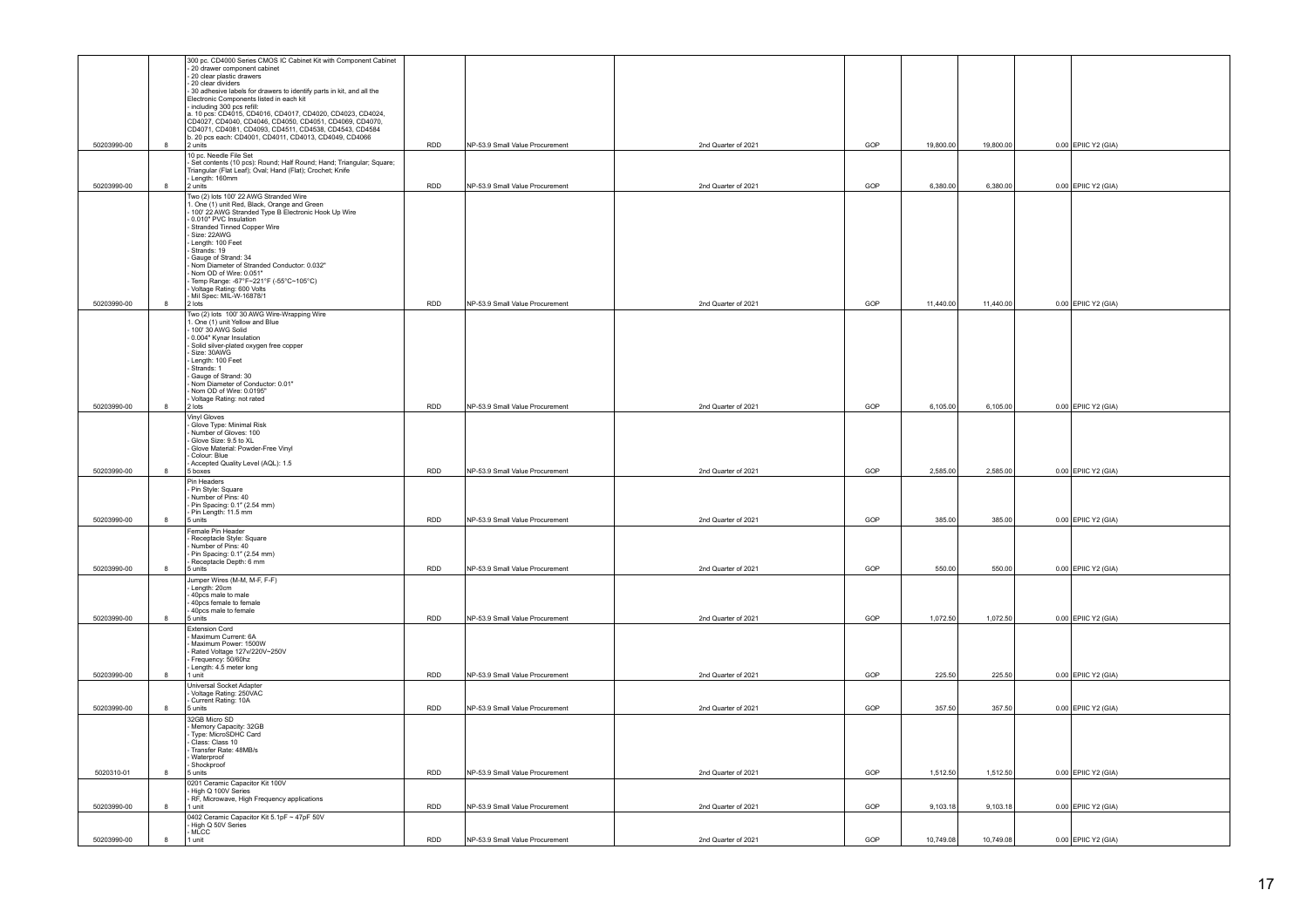|             |              | 0805~1210 Ceramic Capacitor Kit 100µF ~ 330µF 2.5 ~ 6.3V                                    |            |                                 |                     |     |            |            |                                                   |
|-------------|--------------|---------------------------------------------------------------------------------------------|------------|---------------------------------|---------------------|-----|------------|------------|---------------------------------------------------|
| 50203990-00 |              | MLCC<br>I unit                                                                              | <b>RDD</b> | NP-53.9 Small Value Procurement | 2nd Quarter of 2021 | GOP | 14,430.98  | 14,430.98  | 0.00 EPIIC Y2 (GIA)                               |
|             |              | 0204~1206 Ceramic Capacitor Kit                                                             |            |                                 |                     |     |            |            |                                                   |
|             |              | General Purpose, Bypass, Decoupling<br>Low ESL (Multi-Terminal), Low ESL (Reverse Geometry) |            |                                 |                     |     |            |            |                                                   |
| 50203990-00 | 8            | 1 unit                                                                                      | <b>RDD</b> | NP-53.9 Small Value Procurement | 2nd Quarter of 2021 | GOP | 3.059.45   | 3,059.45   | 0.00 EPIIC Y2 (GIA)                               |
|             |              | Carbon Film Resistor Kit 1 ~ 1M Ohm ±5% 1/4W<br>Through Hole                                |            |                                 |                     |     |            |            |                                                   |
| 50203990-00 | 8            | 1 unit                                                                                      | <b>RDD</b> | NP-53.9 Small Value Procurement | 2nd Quarter of 2021 | GOP | 2,703.19   | 2,703.19   | 0.00 EPIIC Y2 (GIA)                               |
|             |              | Carbon Film Resistor Kit 1 ~ 1M Ohm ±5% 1/2W<br>Through Hole                                |            |                                 |                     |     |            |            |                                                   |
| 50203990-00 |              | I unit                                                                                      | <b>RDD</b> | NP-53.9 Small Value Procurement | 2nd Quarter of 2021 | GOP | 2,802.75   | 2,802.75   | 0.00 EPIIC Y2 (GIA)                               |
|             |              | 22AWG Jumper Wire Kit<br>Pre-Formed for Breadboard                                          |            |                                 |                     |     |            |            |                                                   |
| 50203990-00 | 8            | 1 unit                                                                                      | <b>RDD</b> | NP-53.9 Small Value Procurement | 2nd Quarter of 2021 | GOP | 3.930.49   | 3,930.49   | 0.00 EPIIC Y2 (GIA)                               |
|             |              | Frimmer Potentiometer Kit 500 ~ 100k Ohm<br>±10% 1/4W, 1/2W, 3/4W                           |            |                                 |                     |     |            |            |                                                   |
| 50203990-00 |              | I unit                                                                                      | <b>RDD</b> | NP-53.9 Small Value Procurement | 2nd Quarter of 2021 | GOP | 2,095.64   | 2,095.64   | 0.00 EPIIC Y2 (GIA)                               |
| 50203990-00 |              | LED KIT 5MM Multi color<br>2 units                                                          | <b>RDD</b> | NP-53.9 Small Value Procurement | 2nd Quarter of 2021 | GOP | 6,014.60   | 6,014.60   | 0.00 EPIIC Y2 (GIA)                               |
|             |              | LORA-E5 DEVELOPMENT KIT - BASED                                                             |            |                                 |                     |     |            |            |                                                   |
|             |              | STM32WLE5JC - Transceiver:<br>LoRa® (LoRaWAN™) Evaluation Board                             |            |                                 |                     |     |            |            |                                                   |
| 50203990-00 |              | 4 units                                                                                     | <b>RDD</b> | NP-53.9 Small Value Procurement | 2nd Quarter of 2021 | GOP | 6,746.12   | 6,746.12   | 0.00 EPIIC Y2 (GIA)                               |
|             |              | <b>DEV KIT FOR NRE5340</b><br>nRF5340 - Transceiver                                         |            |                                 |                     |     |            |            |                                                   |
|             |              | 802.15.4 (Thread, ZigBee)                                                                   |            |                                 |                     |     |            |            |                                                   |
| 50203990-00 | 8            | Bluetooth 5 Evaluation Board<br>4 units                                                     | <b>RDD</b> | NP-53.9 Small Value Procurement | 2nd Quarter of 2021 | GOP | 13,275.48  | 13,275.48  | 0.00 EPIIC Y2 (GIA)                               |
|             |              | 3.5 Inch Raspberry Pi 4 Model B Touch Screen                                                |            |                                 |                     |     |            |            |                                                   |
|             |              | 480*320 Lcd Display Touch Pen Dual Use<br>with Abs Case sBox Shell For Raspberry Pi 4       |            |                                 |                     |     |            |            |                                                   |
| 50203990-00 |              | 6 unit                                                                                      | <b>RDD</b> | NP-53.9 Small Value Procurement | 2nd Quarter of 2021 | GOP | 12,591.60  | 12,591.60  | 0.00 EPIIC Y2 (GIA)                               |
|             |              | MPLAB ICD 4 In-Circuit Debugger<br>In Circuit/ In System                                    |            |                                 |                     |     |            |            |                                                   |
| 50207020-02 | 8            | 4 units                                                                                     | <b>RDD</b> | NP-53.9 Small Value Procurement | 2nd Quarter of 2021 | GOP | 81.004.80  | 81,004.80  | 0.00 EPIIC Y2 (GIA)                               |
|             |              | SENSECAP LORAWAN GATEWAY - US915<br>Ethernet, RJ-45 interface                               |            |                                 |                     |     |            |            |                                                   |
|             |              | 136 5dBm sensitivity                                                                        |            |                                 |                     |     |            |            |                                                   |
| 50207020-02 |              | 16dBm Power Output<br>4 units                                                               | <b>RDD</b> | NP-53.9 Small Value Procurement | 2nd Quarter of 2021 | GOP | 108,100.28 | 108,100.28 | 0.00 EPIIC Y2 (GIA)                               |
|             |              | HP Ink Cartridge, Tri-Colour 678, compatible with HP printer Deskjet                        |            |                                 |                     |     |            |            |                                                   |
| 50203010-02 | 9            | 25 pieces<br>HP Ink Cartridge, Black 678, compatible with HP printer Deskjet                | <b>RDD</b> | Shopping (b)                    | 2nd Quarter of 2021 | GOP | 14,437.50  | 14,437.50  | 0.00 EPIIC Y2 (GIA)                               |
| 50203010-02 |              | 15 pieces                                                                                   | <b>RDD</b> | Shopping (b)                    | 2nd Quarter of 2021 | GOP | 8,662.50   | 8,662.50   | 0.00 EPIIC Y2 (GIA); Modified mode of procurement |
| 50203010-02 | $\mathbf{Q}$ | EPSON Bottle Ink, Cyan 664, (70ml), compatible with Epson Printer<br>20 pieces              | <b>RDD</b> |                                 | 2nd Quarter of 2021 | GOP | 7,205.00   | 7,205.00   | 0.00 EPIIC Y2 (GIA); Modified mode of procurement |
|             |              | EPSON Bottle Ink, Black 664, (70ml), compatible with Epson Printer                          |            | Shopping (b)                    |                     |     |            |            |                                                   |
| 50203010-02 | 9            | 20 pieces                                                                                   | <b>RDD</b> | Shopping (b)                    | 2nd Quarter of 2021 | GOP | 7.535.00   | 7,535.00   | 0.00 EPIIC Y2 (GIA); Modified mode of procurement |
| 50203010-02 | 9            | EPSON Bottle Ink, Yellow 664, (70ml), compatible with Epson Printer<br>20 pieces            | <b>RDD</b> | Shopping (b)                    | 2nd Quarter of 2021 | GOP | 7,205.00   | 7,205.00   | 0.00 EPIIC Y2 (GIA); Modified mode of procurement |
|             |              | EPSON Bottle Ink, Magenta 664, (70ml), compatible with Epson Printer                        |            |                                 |                     |     |            |            |                                                   |
| 50203010-02 | $\mathbf{Q}$ | 20 pieces                                                                                   | <b>RDD</b> | Shopping (b)                    | 2nd Quarter of 2021 | GOP | 7,205.00   | 7,205.00   | 0.00 EPIIC Y2 (GIA); Modified mode of procurement |
| 50203010-02 | $\mathbf{g}$ | Correction Tape, 5mm x 8m<br>10 pieces                                                      | <b>RDD</b> | Shopping (b)                    | 2nd Quarter of 2021 | GOP | 484.00     | 484.00     | 0.00 EPIIC Y2 (GIA); Modified mode of procurement |
|             |              | 1.5" D Type 3 Ring Binder A4 Size- For standard EMC Testing                                 |            |                                 |                     |     |            |            |                                                   |
| 50203010-02 |              | 10 pieces<br>Petty Cash Voucher for EPDC, A6, 14cm x 10.9cm                                 | <b>RDD</b> | Shopping (b)                    | 2nd Quarter of 2021 | GOP | 1,265.00   | 1,265.00   | 0.00 EPIIC Y2 (GIA); Modified mode of procurement |
| 50203010-02 |              | 2 pieces                                                                                    | <b>RDD</b> | Shopping (b)                    | 2nd Quarter of 2021 | GOP | 18.70      | 18.70      | 0.00 EPIIC Y2 (GIA); Modified mode of procurement |
| 50203010-02 | $\mathbf{q}$ | Copy Paper, A4, 80gsm<br>50 reams                                                           | <b>RDD</b> |                                 | 2nd Quarter of 2021 | GOP | 12,100.00  | 12,100.00  | 0.00 EPIIC Y2 (GIA); Modified mode of procurement |
|             |              | Tape, Transparent, 24mm (±1mm), 50m                                                         |            | Shopping (b)                    |                     |     |            |            |                                                   |
| 50203010-02 | $\alpha$     | 20 rolls                                                                                    | <b>RDD</b> | Shopping (b)                    | 2nd Quarter of 2021 | GOP | 379.50     | 379.50     | 0.00 EPIIC Y2 (GIA); Modified mode of procurement |
| 50203010-02 | $\alpha$     | Tape, Packing, 48mm (±1mm), 50m<br>20 rolls                                                 | <b>RDD</b> | Shopping (b)                    | 2nd Quarter of 2021 | GOP | 418.00     | 418.00     | 0.00 EPIIC Y2 (GIA); Modified mode of procurement |
|             |              | Sign Pen, blue, liquid gel, 0.5mm needle tip                                                |            |                                 |                     |     |            |            |                                                   |
| 50203010-02 | $\alpha$     | 30 pieces                                                                                   | <b>RDD</b> | Shopping (b)                    | 2nd Quarter of 2021 | GOP | 2,871.00   | 2.871.00   | 0.00 EPIIC Y2 (GIA); Modified mode of procurement |
| 50203010-02 | 9            | Whiteboard Marker, Blue<br>10 pieces                                                        | <b>RDD</b> | Shopping (b)                    | 2nd Quarter of 2021 | GOP | 599.50     | 599.5      | 0.00 EPIIC Y2 (GIA); Modified mode of procurement |
|             |              | Envelope, Brown, A4, 50 pcs per box                                                         |            |                                 |                     |     |            |            |                                                   |
| 50203010-02 | 9            | box<br>Envelope, Brown, Legal, 500 pcs per box                                              | <b>RDD</b> | Shopping (b)                    | 2nd Quarter of 2021 | GOP | 962.50     | 962.50     | 0.00 EPIIC Y2 (GIA); Modified mode of procurement |
| 50203010-02 | 9            | 1 box                                                                                       | <b>RDD</b> | Shopping (b)                    | 2nd Quarter of 2021 | GOP | 1,210.00   | 1,210.00   | 0.00 EPIIC Y2 (GIA); Modified mode of procurement |
| 50203010-02 | 9            | Envelope, Mailing, White, 500 pcs per box<br>box                                            | <b>RDD</b> |                                 | 2nd Quarter of 2021 | GOP | 440.00     | 440.00     | 0.00 EPIIC Y2 (GIA); Modified mode of procurement |
|             |              | Envelope, Expanding, Plastic, with elestic strap for closing or binding,                    |            | Shopping (b)                    |                     |     |            |            |                                                   |
|             | 9            | 380 mm x 260 mm                                                                             |            |                                 |                     |     |            |            |                                                   |
| 50203010-02 |              | 20 pieces<br>Folder, Brown, A4, 100 pcs per pack                                            | <b>RDD</b> | Shopping (b)                    | 2nd Quarter of 2021 | GOP | 2,310.00   | 2,310.00   | 0.00 EPIIC Y2 (GIA); Modified mode of procurement |
| 50203010-02 | $\mathbf{Q}$ | 1 pack                                                                                      | <b>RDD</b> | Shopping (b)                    | 2nd Quarter of 2021 | GOP | 308.00     | 308.00     | 0.00 EPIIC Y2 (GIA); Modified mode of procurement |
| 50203010-02 | $\mathbf{Q}$ | Folder, Brown, Legal, 100 pcs per pack<br>1 pack                                            | <b>RDD</b> | Shopping (b)                    | 2nd Quarter of 2021 | GOP | 423.50     | 423.50     | 0.00 EPIIC Y2 (GIA); Modified mode of procurement |
|             |              | Fastener, Plastic, 50 pcs per box                                                           |            |                                 |                     |     |            |            |                                                   |
| 50203010-02 | 9            | 3 hoxes                                                                                     | <b>RDD</b> | Shopping (b)                    | 2nd Quarter of 2021 | GOP | 107.25     | 107.25     | 0.00 EPIIC Y2 (GIA): Modified mode of procurement |
| 50203010-02 |              | Staple Wire, Standard (No. 35), 26/6 (5000 pcs)<br>20 boxes                                 | <b>RDD</b> | Shopping (b)                    | 2nd Quarter of 2021 | GOP | 1,078.00   | 1,078.00   | 0.00 EPIIC Y2 (GIA); Modified mode of procurement |
|             |              | Paper Clip, vinyl/plastic coated, length: 33mm, assorted colors, 100                        |            |                                 |                     |     |            |            |                                                   |
| 50203010-02 | 9            | pieces per box<br>20 boxes                                                                  | RDD        | Shopping (b)                    | 2nd Quarter of 2021 | GOP | 231.00     | 231.00     | 0.00 EPIIC Y2 (GIA); Modified mode of procurement |
|             |              |                                                                                             |            |                                 |                     |     |            |            |                                                   |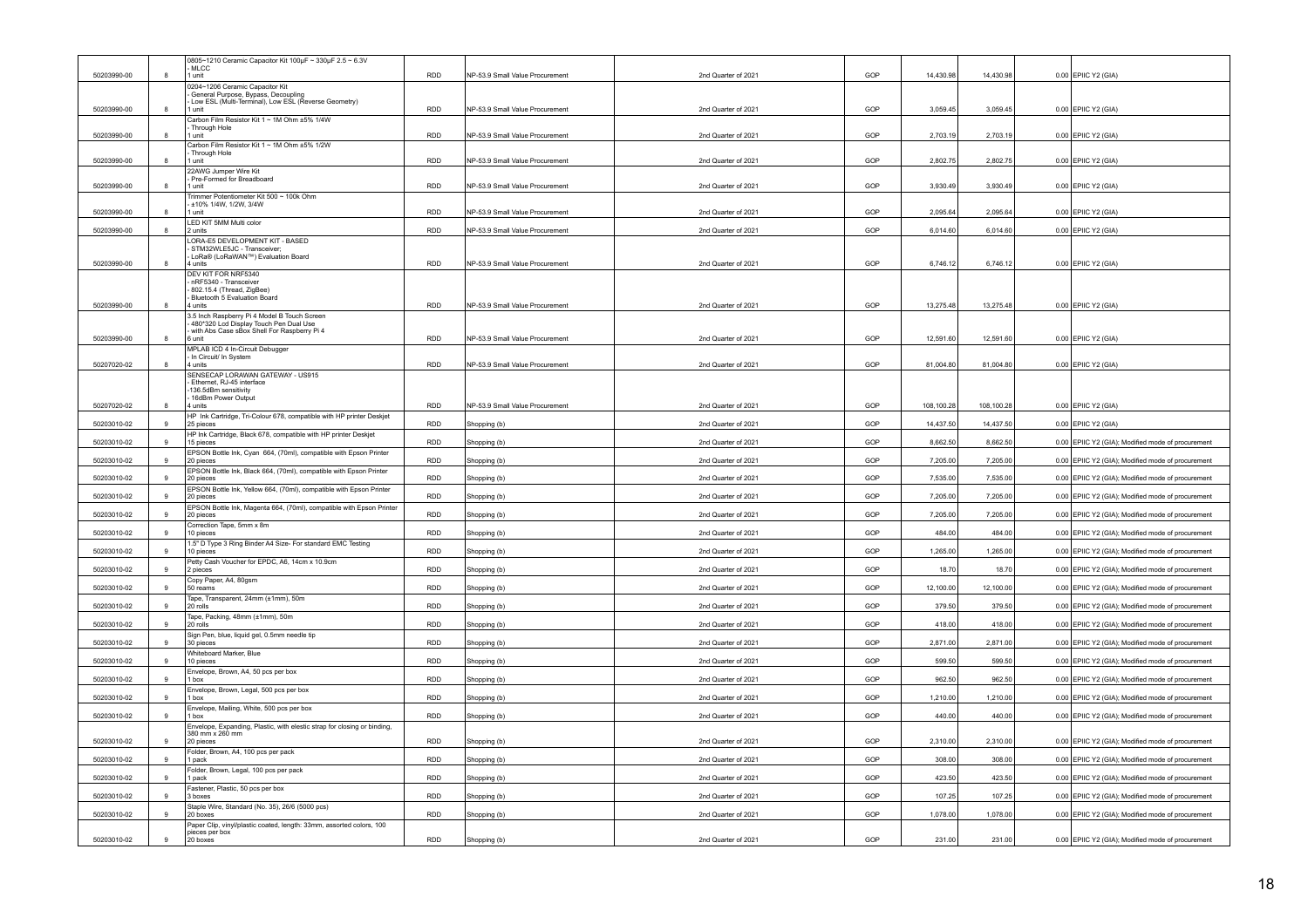| 50203010-02 | Clear Sheet Refill, A4, 10 sheets, 11 holes<br>10 packs<br>9                                                                                                                                                                                                                              | <b>RDD</b> | Shopping (b)                    | 2nd Quarter of 2021 | GOP | 649.00    | 649.00    | 0.00 EPIIC Y2 (GIA); Modified mode of procurement |
|-------------|-------------------------------------------------------------------------------------------------------------------------------------------------------------------------------------------------------------------------------------------------------------------------------------------|------------|---------------------------------|---------------------|-----|-----------|-----------|---------------------------------------------------|
| 50203010-02 | Clear Sheet Refill, Long, 10 sheets, 11 holes<br>9<br>5 packs                                                                                                                                                                                                                             | <b>RDD</b> | Shopping (b)                    | 2nd Quarter of 2021 | GOP | 354.75    | 354.75    | 0.00 EPIIC Y2 (GIA); Modified mode of procurement |
| 50203010-02 | Stapler, Heavy Duty (Binder Type)<br>9<br>3 units                                                                                                                                                                                                                                         | <b>RDD</b> | Shopping (b)                    | 2nd Quarter of 2021 | GOP | 4.950.00  | 4,950.00  | 0.00 EPIIC Y2 (GIA); Modified mode of procurement |
| 50203010-02 | Staple Wires, Heavy Duty, 23/13 1/2", 1000 pcs per box<br>9<br>20 boxes                                                                                                                                                                                                                   | <b>RDD</b> | Shopping (b)                    | 2nd Quarter of 2021 | GOP | 1,265.00  | 1,265.00  | 0.00 EPIIC Y2 (GIA); Modified mode of procurement |
| 50203010-02 | Staple Wires, 23/15 5/8", 1000 pcs x 10 packs<br>2 boxes<br>9                                                                                                                                                                                                                             | RDD        | Shopping (b)                    | 2nd Quarter of 2021 | GOP | 764.50    | 764.50    | 0.00 EPIIC Y2 (GIA); Modified mode of procurement |
|             | Staple Wires, 23/17 11/16", 1000 pcs x 10 packs                                                                                                                                                                                                                                           |            |                                 |                     |     |           |           |                                                   |
| 50203010-02 | $\alpha$<br>2 boxes<br>Wireless Optical Mouse, Black, 2.4GHz, 1000 DPI, 3 Buttons, 10-15m                                                                                                                                                                                                 | <b>RDD</b> | Shopping (b)                    | 2nd Quarter of 2021 | GOP | 830.50    | 830.50    | 0.00 EPIIC Y2 (GIA); Modified mode of procurement |
| 50203010-01 | wireless connection, Nano USB Receiver, battery operated<br>9<br>10 units                                                                                                                                                                                                                 | RDD        | Shopping (b)                    | 2nd Quarter of 2021 | GOP | 6,022.50  | 6,022.50  | 0.00 EPIIC Y2 (GIA); Modified mode of procurement |
|             | Wireless Trackball Mouse for product design and prototyping, Black, 2.4<br>GHz, 512-2048 DPI, 8 Buttons, 10m wireless connection, Unifying USB                                                                                                                                            |            |                                 |                     |     |           |           |                                                   |
| 50203210-03 | Receiver, operates with rechargeable battery<br>9<br>6 units                                                                                                                                                                                                                              | RDD        | Shopping (b)                    | 2nd Quarter of 2021 | GOP | 43,626.00 | 43,626.00 | 0.00 EPIIC Y2 (GIA); Modified mode of procurement |
| 50203010-02 | Folder<br>Legal<br>- Brown or white<br>* Note: Price is inclusive of shipping fee, taxes<br>and other charges<br>30 pieces<br>8                                                                                                                                                           | <b>RDD</b> | NP-53.9 Small Value Procurement | 2nd Quarter of 2021 | GOP | 780.00    | 780.00    | $0.00$ AESS (GAA)                                 |
|             | Paper Roll                                                                                                                                                                                                                                                                                |            |                                 |                     |     |           |           |                                                   |
| 50203010-02 | - 50 pcs<br>- 3 inch x 165 ft<br>for EPSON TM-U220D<br>Note: Price is inclusive of shipping fee, taxes<br>and other charges<br>8<br>3 set                                                                                                                                                 | <b>RDD</b> | NP-53.9 Small Value Procurement | 2nd Quarter of 2021 | GOP | 6,000.00  | 6,000.00  | 0.00 AESS (GAA)                                   |
|             | Foldable Shopping Push Cart Trolley                                                                                                                                                                                                                                                       |            |                                 |                     |     |           |           |                                                   |
|             | - Easy to expand and contract<br>Max weight: 15Kg<br>Unfold size: 30 x 33 x 85cm<br>Folded size: 30 x 21 x 48 cm<br>Item weight: 1.5 Kg<br>* Note: Price is inclusive of shipping fee, taxes<br>and other charges                                                                         |            |                                 |                     |     |           |           |                                                   |
| 50203210-02 | 8<br>2 pieces                                                                                                                                                                                                                                                                             | <b>RDD</b> | NP-53.9 Small Value Procurement | 2nd Quarter of 2021 | GOP | 776.00    | 776.00    | $0.00$ AESS (GAA)                                 |
|             | Heavy duty glue gun<br>- Uses .28" (7mm) diameter glue sticks<br>15Watts temperature range<br>Convenient fold down stand<br>- Uses dual temperature or hot melt glue<br>sticks<br>- DualMelt function- High & Low<br>Note: Price is inclusive of shipping fee, taxes<br>and other charges |            |                                 |                     |     |           |           |                                                   |
| 50203010-02 | 8<br>1 piece                                                                                                                                                                                                                                                                              | <b>RDD</b> | NP-53.9 Small Value Procurement | 2nd Quarter of 2021 | GOP | 650.00    | 650.00    | $0.00$ AESS (GAA)                                 |
| 50203010-02 | Glue stick 7mm<br>Transparent White Glue Stick<br>Size: 190 x 7mm<br>30pcs per pack/bundle<br>Note: Price is inclusive of shipping fee,<br>taxes and other charges<br>8<br>1 pack                                                                                                         | <b>RDD</b> | NP-53.9 Small Value Procurement | 2nd Quarter of 2021 | GOP | 130.00    | 130.00    | $0.00$ AESS (GAA)                                 |
|             | GT2 Idle Pulley                                                                                                                                                                                                                                                                           |            |                                 |                     |     |           |           |                                                   |
|             | Number of Teeth: 20<br>Pitch: 2mm<br>Width: 6mm<br>Bore: 5mm<br>Note: Price is inclusive of shipping fee, taxes<br>and other charges                                                                                                                                                      |            |                                 |                     |     |           |           |                                                   |
| 5020399000  | 19<br>8 pieces<br>Smartcard Card with Reader                                                                                                                                                                                                                                              | <b>RDD</b> | NP-53.9 Small Value Procurement | 2nd Quarter of 2021 | GOP | 720.00    | 720.00    | 0.00 AESS (GAA); Modified amount                  |
| 5020399000  | * Note: Price is inclusive of shipping fee, taxes<br>and other charges<br>8<br>4 nieces<br>3D Printable Filaments (PLA+)                                                                                                                                                                  | <b>RDD</b> | NP-53.9 Small Value Procurement | 2nd Quarter of 2021 | GOP | 7.540.00  | 7.540.00  | 0.00 AESS (GAA)                                   |
|             | Stable melting point<br>Good round shape<br>Uniform diameter tolerance<br>- Consistent Colors Diameter: 1.75mm Net<br>weight: 1kg Gross weight: 1.3kg<br>- 1.75mm (Accuracy: 1.7-1.8mm)<br>Note: Price is inclusive of shipping fee, taxes<br>and other charges                           |            |                                 |                     |     |           |           |                                                   |
| 5020399000  | 8<br>1 piece<br>SRC.                                                                                                                                                                                                                                                                      | RDD        | NP-53.9 Small Value Procurement | 2nd Quarter of 2021 | GOP | 975.00    | 975.00    | 0.00 AESS (GAA)                                   |
|             | x86 architecture<br>- CPU: Intel Celeron N3160 Up to 2.24 GHZ<br>GPU: Intel HD Graphics 400 Up to 640 Mhz<br>RAM: at least 4 GB DDR3L<br>Note: Price is inclusive of shipping fee, taxes<br>and other charges                                                                             |            |                                 |                     |     |           |           |                                                   |
| 5020399000  | $\mathbf{R}$<br>1 piece                                                                                                                                                                                                                                                                   | RDD        | NP-53.9 Small Value Procurement | 2nd Quarter of 2021 | GOP | 18,475.00 | 18,475.00 | $0.00$ AESS (GAA)                                 |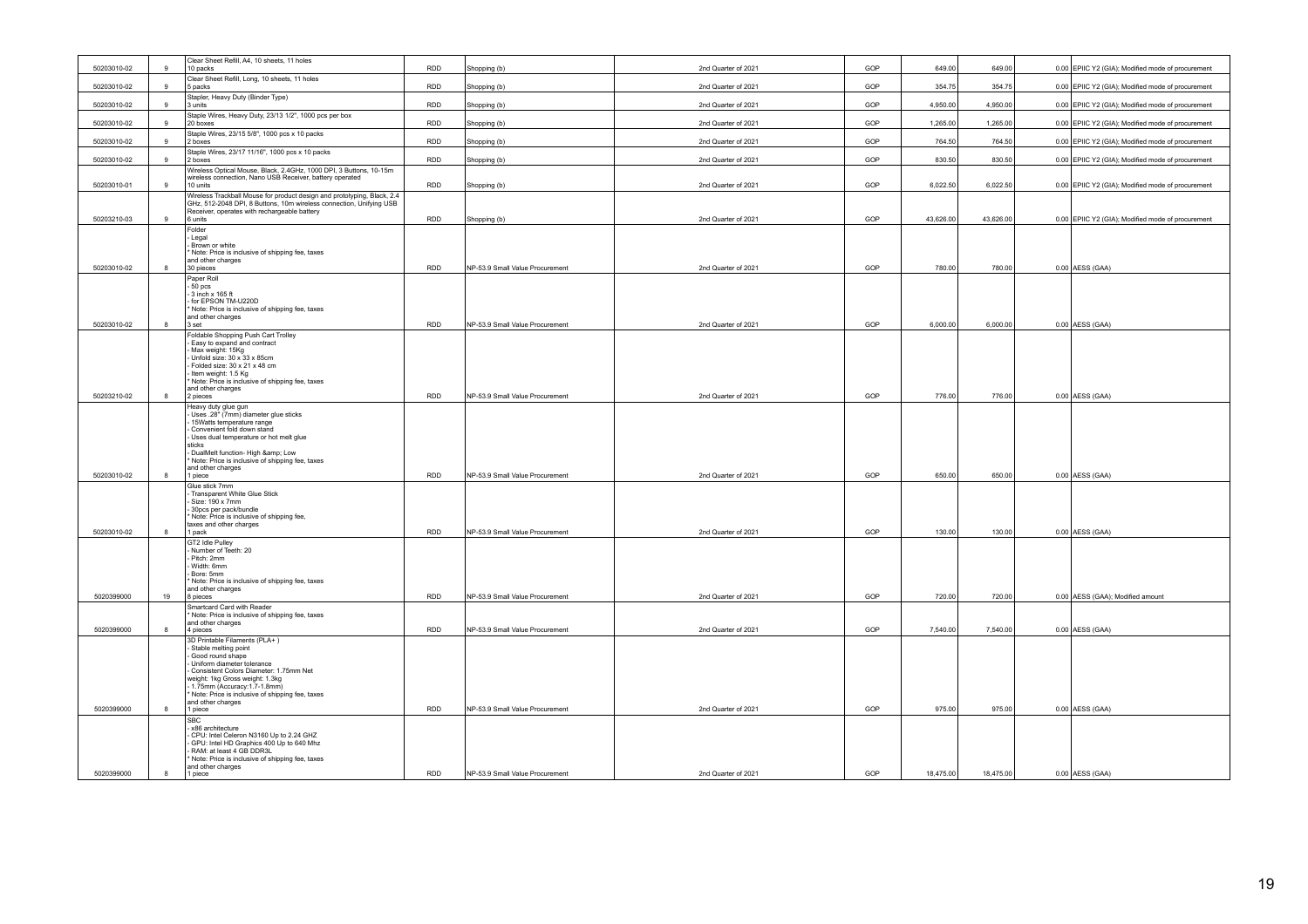|             |        | RAM<br>4gb DDR3L 1600MHz SODIMM 1.35V compatible to Lenovo G40-80                                                                          |            |                                 |                           |     |            |            |                                                    |
|-------------|--------|--------------------------------------------------------------------------------------------------------------------------------------------|------------|---------------------------------|---------------------------|-----|------------|------------|----------------------------------------------------|
|             |        | installation not included<br>Delivery Term: 30 calendar days upon NTP issuance                                                             |            |                                 |                           |     |            |            |                                                    |
|             |        | Note<br>End-Users:                                                                                                                         |            |                                 |                           |     |            |            |                                                    |
|             |        | Rowena Aleiaga - Serial No. PFODLZTE<br>Alejandro Petilla - Property No. MITHI-024<br>Berna Thea Cruz - Property No. MITHI-018             |            |                                 |                           |     |            |            |                                                    |
|             |        | Hazel Beleganio - Property No. MITHI-021                                                                                                   |            |                                 |                           |     |            |            |                                                    |
| 50213050-03 | 8 & 18 | 4 pieces<br>Laptop Battery                                                                                                                 | <b>KMD</b> | NP-53.9 Small Value Procurement | 3rd Quarter of 2021       | GOP | 4,160.00   | 4,160.00   | 0.00 (GAA); Modified amount                        |
|             |        | Rechargeable li-ion battery<br>41Wh at least 2800 mAh                                                                                      |            |                                 |                           |     |            |            |                                                    |
|             |        | compatible to Lenovo G40-80<br>Battery Model: L12S4E01 genuine                                                                             |            |                                 |                           |     |            |            |                                                    |
|             |        | Delivery Terms: 30 calendar days upon NTP issuance<br>Note:<br>End-users:                                                                  |            |                                 |                           |     |            |            |                                                    |
|             |        | Alejandro Petilla - Property No. MITHI-024<br>Camille Larios - Property No. MITHI-028                                                      |            |                                 |                           |     |            |            |                                                    |
| 50213050-03 |        | 8 & 18 2 pieces<br>Laptop keyboard                                                                                                         | <b>KMD</b> | NP-53.9 Small Value Procurement | 3rd Quarter of 2021       | GOP | 7,280.00   | 7.280.00   | 0.00 (GAA); Modified amount                        |
|             |        | compatible to Lenova G40-80<br>US English keyboard layout, Black                                                                           |            |                                 |                           |     |            |            |                                                    |
|             |        | installation not included<br>Delivery Term: 30 calendar days upon NTP issuance                                                             |            |                                 |                           |     |            |            |                                                    |
|             |        | Note:<br>End-users:                                                                                                                        |            |                                 |                           |     |            |            |                                                    |
|             |        | Khatlyn Rabago - Property No. MITHI-025<br>Rowena Alejaga - Property No. Serial No. PF0DLZTE<br>Berna Thea Cruz - Property No. MITHI-018   |            |                                 |                           |     |            |            |                                                    |
|             |        | Hazel Beleganio - Property No. MITHI-021<br>Jenlyn delos Reyes - Serial No. PF0DALFC                                                       |            |                                 |                           |     |            |            |                                                    |
| 50213050-03 |        | 8 & 18 5 pieces<br>Laptop battery                                                                                                          | KMD        | NP-53.9 Small Value Procurement | 3rd Quarter of 2021       | GOP | 19,000.00  | 19,000.00  | 0.00 (GAA); Modified amount                        |
|             |        | Compatible to Lenovo X240<br>6-cell Lithium-ion                                                                                            |            |                                 |                           |     |            |            |                                                    |
|             |        | Battery energy: 72Wh<br>Genuine                                                                                                            |            |                                 |                           |     |            |            |                                                    |
|             |        | Delivery Term: 30 calendar days upon NTP issuance<br>Note:<br>End-User                                                                     |            |                                 |                           |     |            |            |                                                    |
| 50213050-03 |        | Rene Mendoza - Property No. CoARE-050<br>8 & 18   1 piece                                                                                  | KMD        | NP-53.9 Small Value Procurement | 3rd Quarter of 2021       | GOP | 4,550.00   | 4,550.00   | 0.00 (GAA); Modified amount                        |
|             |        | Laptop Charger<br>Model No. ADLX45NDC3AOEM                                                                                                 |            |                                 |                           |     |            |            |                                                    |
|             |        | compatible to Lenovo G40-80<br>Delivery Term: 30 calendar days upon NTP issuance                                                           |            |                                 |                           |     |            |            |                                                    |
|             |        | Note:<br>End-user                                                                                                                          |            |                                 |                           |     |            |            |                                                    |
| 50213050-03 |        | Camille Larios - Property No. MITHI-028<br>8 & 18 1 piece                                                                                  | <b>KMD</b> | NP-53.9 Small Value Procurement | 3rd Quarter of 2021       | GOP | 1,800.00   | 1,800.00   | 0.00 (GAA); Modified amount                        |
|             |        | Laptop Palmrest + Touchpad<br>compatible to Lenovo g40-80                                                                                  |            |                                 |                           |     |            |            |                                                    |
| 50213050-03 | 8 & 18 | Delivery Term: 30 calendar days upon NTP issuance<br>End-user: Berna Thea Cruz<br>1 piece                                                  | KMD        | NP-53.9 Small Value Procurement | 3rd Quarter of 2021       | GOP | 1,210.00   | 1,210.00   | 0.00 (GAA); Modified amount                        |
|             |        | Miscellaneous Expenses<br>*Petty expenses other than Fuel, Repair and Supplies & Materials                                                 |            |                                 |                           |     |            |            |                                                    |
| 5020000000  | 8      | 12 months<br>Miscellaneous Expenses                                                                                                        | FAD        | NP-53.9 Small Value Procurement | 1st - 4th Quarter of 2021 | GOP | 240,000.00 | 240,000.00 | $0.00$ (GAA)                                       |
| 5020309000  | 8      | *Fuel, Repair and Supplies & Materials<br>12 months                                                                                        | FAD        | NP-53.9 Small Value Procurement | 1st - 4th Quarter of 2021 | GOP | 636,000.00 | 636,000.00 | $0.00$ (GAA)                                       |
|             |        | Transportation and Delivery<br>1 unit of laptop from ASTI Bldg., UP Technology Park Complex, CP                                            |            |                                 |                           |     |            |            |                                                    |
|             |        | Garcia Avenue, Diliman Quezon City to #54 Leones East, Tubao, La<br>Union                                                                  |            |                                 |                           |     |            |            |                                                    |
| 5029904000  | 8      | $1$ lot<br>Transportation and Delivery                                                                                                     | FAD        | NP-53.9 Small Value Procurement | 2nd Quarter of 2021       | GOP | 2,750.00   | 2,750.00   | $0.00$ (GAA)                                       |
|             |        | 1 unit of laptop from #54 Leones East, Tubao, La Union to ASTI Bldg.,<br>UP Technology Park Complex, CP Garcia Avenue, Diliman Quezon City |            |                                 |                           |     |            |            |                                                    |
| 5029904000  | 8      | 1 lot<br>Laptop stand with fan                                                                                                             | FAD        | NP-53.9 Small Value Procurement | 2nd Quarter of 2021       | GOP | 2,750.00   | 2,750.00   | $0.00$ (GAA)                                       |
| 5020301001  | 8      | *Compatible For: 11 - 17 inch Laptop<br>20 pieces                                                                                          | FAD        | NP-53.9 Small Value Procurement | 2nd Quarter of 2021       | GOP | 14,000.00  | 14,000.00  | $0.00$ (GAA)                                       |
| 5020399000  | 8      | Connector Plug and Receptacle<br>M12 6 pin connector plug                                                                                  | SSED       | NP-53.9 Small Value Procurement | 2nd Quarter of 2021       | GOP | 50,400.00  | 50,400.00  | 0.00 MASID (GAA)                                   |
|             |        | M12 6 pin connector receptacle<br>70 sets                                                                                                  |            |                                 |                           |     |            |            |                                                    |
| 5020399000  | 14     | Multi Variable Power Supply for Prototyping<br>1 unit                                                                                      | CSD        | NP-53.9 Small Value Procurement | 2nd Quarter of 2021       | GOP | 14,841.00  | 14,841.00  | 0.00 Gulai (GAA); Modified amount                  |
| 5020399000  | 14     | Dissolved Oxygen Sensor for Prototyping<br>1 unit                                                                                          | CSD        | NP-53.9 Small Value Procurement | 2nd Quarter of 2021       | GOP | 12,500.00  | 12,500.00  | 0.00 Gulai (GAA); Modified amount                  |
| 5020399000  | 15     | Hydrophonics Nutrient Solution Set<br>10 units                                                                                             | CSD        | NP-53.9 Small Value Procurement | 3rd Quarter of 2021       | GOP | 11,000.00  | 11,000.00  | 0.00 Gulai (GAA); Modified amount; unit of measure |
| 5020399000  | 14     | Solenoid Valve for prototyping<br>10 units                                                                                                 | CSD        | NP-53.9 Small Value Procurement | 2nd Quarter of 2021       | GOP | 2,650.00   | 2,650.00   | 0.00 Gulai (GAA); Modified amount                  |
| 5020399000  | 14     | Programmable Water Pump for Prototyping<br>10 units                                                                                        | CSD        | NP-53.9 Small Value Procurement | 2nd Quarter of 2021       | GOP | 1,700.00   | 1,700.00   | 0.00 Gulai (GAA); Modified amount                  |
| 5020399000  | 14     | Water Misting System with Brass Type Nozzle for Prototyping<br>3 units                                                                     | CSD        | NP-53.9 Small Value Procurement | 2nd Quarter of 2021       | GOP | 2,310.00   | 2,310.00   | 0.00 Gulai (GAA); Modified amount                  |
| 5020399000  | 14     | Motor Driver for Prototyping<br>10 units                                                                                                   | CSD        | NP-53.9 Small Value Procurement | 2nd Quarter of 2021       | GOP | 1,500.00   | 1,500.00   | 0.00 Gulai (GAA); Modified amount                  |
| 5020399000  | 8      | pH Level Four(4) Buffer Calibration Solution for Prototyping<br>1 gallon                                                                   | CSD        | NP-53.9 Small Value Procurement | 2nd Quarter of 2021       | GOP | 2,700.00   | 2,700.00   | 0.00 Gulai (GAA)                                   |
|             |        |                                                                                                                                            |            |                                 |                           |     |            |            |                                                    |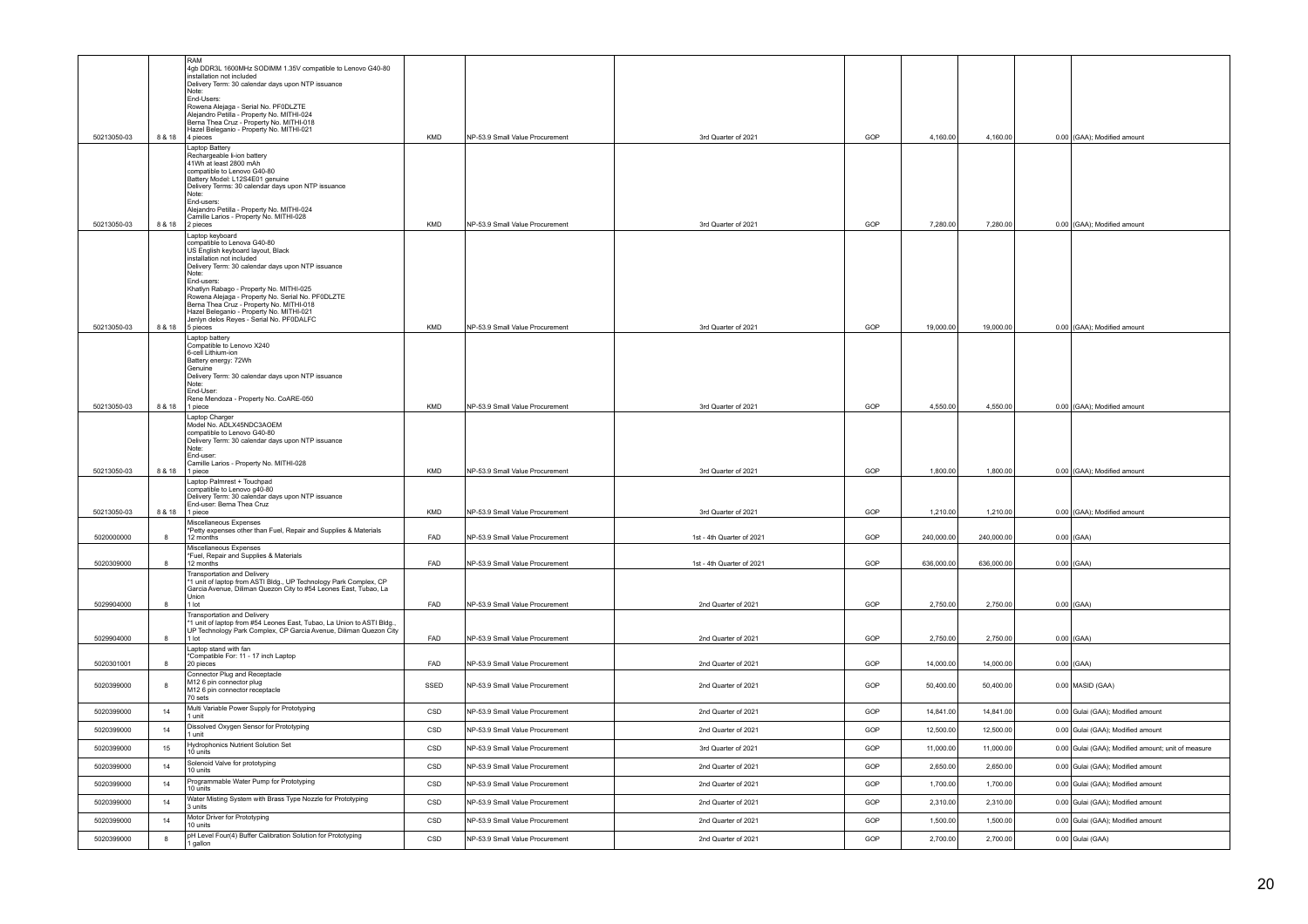| 5020399000  | 8                | pH Level Seven(7) Buffer Calibration Solution for Prototyping<br>I gallon                                                                                                                                                                                           | CSD        | NP-53.9 Small Value Procurement | 2nd Quarter of 2021 | GOP | 2,700.00    | 2,700.00  | 0.00 Gulai (GAA)                  |
|-------------|------------------|---------------------------------------------------------------------------------------------------------------------------------------------------------------------------------------------------------------------------------------------------------------------|------------|---------------------------------|---------------------|-----|-------------|-----------|-----------------------------------|
| 5020399000  | $\boldsymbol{8}$ | pH Level Ten(10) Buffer Calibration Solution for Prototyping<br>I gallon                                                                                                                                                                                            | CSD        | NP-53.9 Small Value Procurement | 2nd Quarter of 2021 | GOP | 2,700.00    | 2,700.00  | 0.00 Gulai (GAA)                  |
| 5020399000  | $\boldsymbol{8}$ | Thermoeletric Peltier Cooler for Prototyping<br>50 units                                                                                                                                                                                                            | CSD        | NP-53.9 Small Value Procurement | 2nd Quarter of 2021 | GOP | 6,000.00    | 6,000.00  | 0.00 Gulai (GAA)                  |
| 50203010-01 | 14               | Headphone<br>5 units                                                                                                                                                                                                                                                | CSD        | NP-53.9 Small Value Procurement | 2nd Quarter of 2021 | GOP | 39,995.00   | 39,995.00 | 0.00 Gulai (GAA); Modified amount |
| 50203010-01 | 14               | Detachable camera for Laptop/Webcam<br>1 unit                                                                                                                                                                                                                       | CSD        | NP-53.9 Small Value Procurement | 3rd Quarter of 2021 | GOP | 6,000.00    | 6,000.00  | 0.00 Gulai (GAA); Modified amount |
| 50604050-03 | $\boldsymbol{8}$ | Large Scale and High Throughput 3D Printer for Prototyping<br>1 unit                                                                                                                                                                                                | CSD        | NP-53.9 Small Value Procurement | 2nd Quarter of 2021 | GOP | 50,000.00   | 0.00      | 50,000.00 Gulai (GAA)             |
| 50203220-02 | 14               | Technical Book: Artificial Intelligence for IoT Cookbook: Over 70 recipes<br>for building AI solutions for smart homes, industrial IoT, and smart cities<br>Editor: Michael Roshak,<br>ISBN-10: 1838981985ISBN-13: 978-1838981983<br>1 piece                        | CSD        | NP-53.9 Small Value Procurement | 2nd Quarter of 2021 | GOP | 4,280.00    | 4,280.00  | 0.00 Gulai (GAA); Modified amount |
| 50203220-02 | 14               | Technical Book: Hands-On Artificial Intelligence for IoT: Expert machine<br>learning and deep learning techniques for developing smarter IoT<br>systems, Editor: Amita Kapoor, ISBN-10: 1788836065<br>ISBN-13: 978-1788836067<br>1 piece                            | CSD        | NP-53.9 Small Value Procurement | 2nd Quarter of 2021 | GOP | 4 9 9 5 0 0 | 4.995.00  | 0.00 Gulai (GAA); Modified amount |
| 50203220-02 | 8                | Technical Book: IoT and Edge Computing for Architects: Implementing<br>edge and IoT systems from sensors to clouds with communication<br>systems, analytics, and security, 2nd Edition, Editor: Perry Lea, ISBN-10<br>1839214805<br>ISBN-13:978-1839214806<br>piece | CSD        | NP-53.9 Small Value Procurement | 2nd Quarter of 2021 | GOP | 6.100.00    | 6.100.00  | 0.00 Gulai (GAA)                  |
| 50203220-02 | 14               | Technical Book: The Art of Agile ProductOwnership: A Guide for Product<br>Managers, Business Analysts, and Entrepreneurs, Editor: Kelly, 2019,<br>ISBN: 9781484251676<br>1 piece                                                                                    | CSD        | NP-53.9 Small Value Procurement | 2nd Quarter of 2021 | GOP | 3,445.00    | 3,445.00  | 0.00 Gulai (GAA); Modified amount |
| 50207020-02 | 11               | Depth Camera<br>1 piece                                                                                                                                                                                                                                             | <b>RDD</b> | NP-53.9 Small Value Procurement | 2nd Quarter of 2021 | GOP | 15,500.00   | 15,500.00 | 0.00 AUS (GAA); Modified amount   |
| 50207020-02 | 11               | Depth Camera - Global Shutter<br>1 piece                                                                                                                                                                                                                            | <b>RDD</b> | NP-53.9 Small Value Procurement | 2nd Quarter of 2021 | GOP | 17,550.00   | 17,550.00 | 0.00 AUS (GAA); Modified amount   |
| 50207020-02 | 11               | Stereo Camera<br>1 piece                                                                                                                                                                                                                                            | <b>RDD</b> | NP-53.9 Small Value Procurement | 2nd Quarter of 2021 | GOP | 35,800.00   | 35,800.00 | 0.00 AUS (GAA); Modified amount   |
| 5020399000  | 11               | UVC Replacement Bulb - 58W<br>Note: Component to be used for development and/or prototyping<br>1 piece                                                                                                                                                              | RDD        | NP-53.9 Small Value Procurement | 2nd Quarter of 2021 | GOP | 1,350.00    | 1,350.00  | 0.00 AUS (GAA); Modified amount   |
| 5020399000  | 11               | UVC Replacement Bulb - 60W<br>Note: Component to be used for development and/or prototyping.<br>1 niece                                                                                                                                                             | <b>RDD</b> | NP-53.9 Small Value Procurement | 2nd Quarter of 2021 | GOP | 1,350.00    | 1,350.00  | 0.00 AUS (GAA); Modified amount   |
| 5020399000  | 11               | Relay Module - 16-channel<br>Note: Component to be used for development and/or prototyping.<br>2 pieces                                                                                                                                                             | <b>RDD</b> | NP-53.9 Small Value Procurement | 2nd Quarter of 2021 | GOP | 1,000.00    | 1,000.00  | 0.00 AUS (GAA); Modified amount   |
| 5020399000  | 11               | Relay Module - 8-channel<br>Note: Component to be used for development and/or prototyping.<br>2 pieces                                                                                                                                                              | <b>RDD</b> | NP-53.9 Small Value Procurement | 2nd Quarter of 2021 | GOP | 600.00      | 600.00    | 0.00 AUS (GAA); Modified amount   |
| 5020399000  | 11               | Relay Module - 4-channel<br>Note: Component to be used for development and/or prototyping<br>4 pieces                                                                                                                                                               | RDD        | NP-53.9 Small Value Procurement | 2nd Quarter of 2021 | GOP | 720.00      | 720.00    | 0.00 AUS (GAA); Modified amount   |
| 5020399000  | 11               | Power Inverter<br>Note: Component to be used for development and/or prototyping.<br>2 pieces                                                                                                                                                                        | <b>RDD</b> | NP-53.9 Small Value Procurement | 2nd Quarter of 2021 | GOP | 10,898.00   | 10,898.00 | 0.00 AUS (GAA); Modified amount   |
| 5020399000  | 11               | Universal Windshield Washer Kit<br>Note: Component to be used for development and/or prototyping.<br>3 pieces                                                                                                                                                       | RDD        | NP-53.9 Small Value Procurement | 2nd Quarter of 2021 | GOP | 2,460.00    | 2,460.00  | 0.00 AUS (GAA); Modified amount   |
| 5020399000  | 11               | Adjustable Nozzle - 5-Head<br>Note: Component to be used for development and/or prototyping.<br>4 pieces                                                                                                                                                            | <b>RDD</b> | NP-53.9 Small Value Procurement | 2nd Quarter of 2021 | GOP | 960.00      | 960.00    | 0.00 AUS (GAA); Modified amount   |
| 5020399000  | 11               | Windshield Washer Check Valve<br>Note: Component to be used for development and/or prototyping.<br>4 pieces                                                                                                                                                         | <b>RDD</b> | NP-53.9 Small Value Procurement | 2nd Quarter of 2021 | GOP | 2,300.00    | 2,300.00  | 0.00 AUS (GAA); Modified amount   |
| 5020399000  | $\boldsymbol{8}$ | Windshield Washer Hose<br>Note: Component to be used for development and/or prototyping.<br>piece                                                                                                                                                                   | <b>RDD</b> | NP-53.9 Small Value Procurement | 2nd Quarter of 2021 | GOP | 1,450.00    | 1,450.00  | 0.00 AUS (GAA)                    |
| 5020399000  | 11               | Windshield Washer Connector<br>Note: Component to be used for development and/or prototyping.<br>2 packs                                                                                                                                                            | <b>RDD</b> | NP-53.9 Small Value Procurement | 2nd Quarter of 2021 | GOP | 276.00      | 276.00    | 0.00 AUS (GAA); Modified amount   |
| 5020399000  | 11               | Liquid Level Sensor - Analog<br>Note: Component to be used for development and/or prototyping.<br>2 pieces                                                                                                                                                          | <b>RDD</b> | NP-53.9 Small Value Procurement | 2nd Quarter of 2021 | GOP | 356.00      | 356.00    | 0.00 AUS (GAA); Modified amount   |
| 5020399000  | 11               | Liquid Level Sensor - Digital<br>Note: Component to be used for development and/or prototyping.<br>2 pieces                                                                                                                                                         | <b>RDD</b> | NP-53.9 Small Value Procurement | 2nd Quarter of 2021 | GOP | 2,000.00    | 2,000.00  | 0.00 AUS (GAA); Modified amount   |
| 5020399000  | 11               | Gas Soldering Iron<br>Note: Tool for soldering connections<br>1 piece                                                                                                                                                                                               | <b>RDD</b> | NP-53.9 Small Value Procurement | 2nd Quarter of 2021 | GOP | 3,000.00    | 3,000.00  | 0.00 AUS (GAA); Modified amount   |
| 5020399000  | 11               | Latching Button - Emergency Stop<br>Note: Component to be used for development and/or prototyping.<br>4 pieces                                                                                                                                                      | <b>RDD</b> | NP-53.9 Small Value Procurement | 2nd Quarter of 2021 | GOP | 540.00      | 540.00    | 0.00 AUS (GAA); Modified amount   |
| 5020399000  | 11               | Limit Switch<br>Note: Component to be used for development and/or prototyping.<br>3 packs                                                                                                                                                                           | <b>RDD</b> | NP-53.9 Small Value Procurement | 2nd Quarter of 2021 | GOP | 360.00      | 360.00    | 0.00 AUS (GAA); Modified amount   |
| 50604050 03 | 8                | Mobile devices for mobile application testing for OS version: Android<br>11.0 Pie or higher<br>I unit                                                                                                                                                               | CSD        | NP-53.9 Small Value Procurement | 2nd Quarter of 2021 | GOP | 35,000.00   | 0.00      | 35,000.00 Kooha (GAA)             |
| 50604050 03 | 8                | Mobile devices for mobile application testing for OS version: Android<br>11.0 Pie or higher<br>1 unit                                                                                                                                                               | CSD        | NP-53.9 Small Value Procurement | 2nd Quarter of 2021 | GOP | 27,000.00   | 0.00      | 27,000.00 Kooha (GAA)             |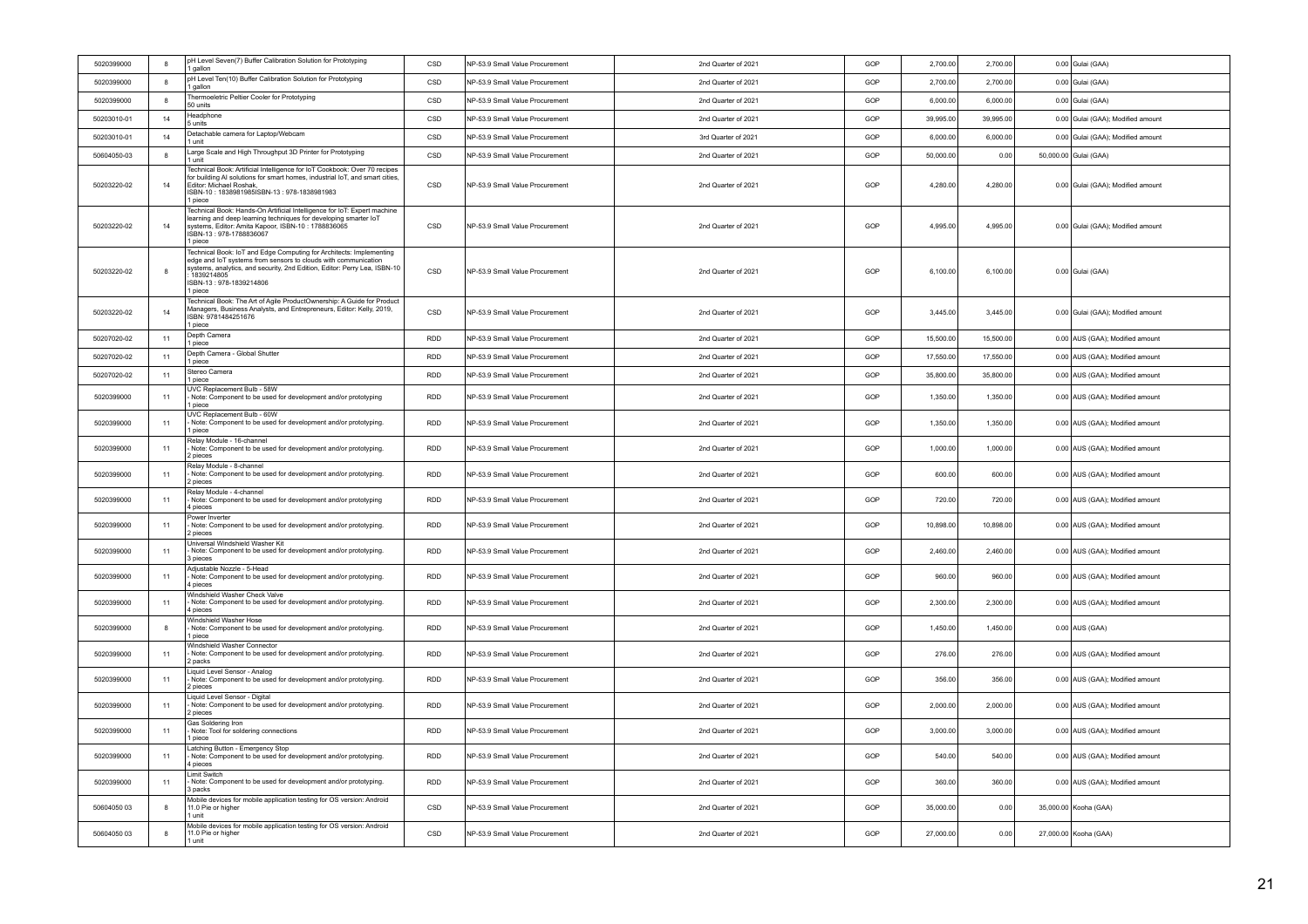| 50604050 03 | 8        | Mobile devices for mobile application testing for OS version: Android<br>10.0 Pie or higher<br>1 unit | CSD        | NP-53.9 Small Value Procurement | 2nd Quarter of 2021       | GOP | 28,000.00    | 0.00         | 28,000.00 Kooha (GAA)                             |
|-------------|----------|-------------------------------------------------------------------------------------------------------|------------|---------------------------------|---------------------------|-----|--------------|--------------|---------------------------------------------------|
| 50604050 03 | 8        | Mobile devices for mobile application testing for OS version: Android<br>10.0 Pie or higher<br>l unit | CSD        | NP-53.9 Small Value Procuremen  | 2nd Quarter of 2021       | GOP | 20,960.00    | 0.00         | 20,960.00 Kooha (GAA)                             |
| 50203010-01 | 8        | Laptop Stand with cooling fan<br>12 units                                                             | CSD        | NP-53.9 Small Value Procurement | 2nd Quarter of 2021       | GOP | 19,200.00    | 19,200.00    | 0.00 Kooha (GAA)                                  |
| 50203010-01 | 8        | Laptop Power Bank<br>2 units                                                                          | CSD        | NP-53.9 Small Value Procurement | 2nd Quarter of 2021       | GOP | 5,000.00     | 5,000.00     | 0.00 Kooha (GAA)                                  |
| 50203010-01 | 8        | Wireless Laptop Keyboard<br>12 units                                                                  | CSD        | NP-53.9 Small Value Procurement | 2nd Quarter of 2021       | GOP | 31,260.00    | 31,260.00    | 0.00 Kooha (GAA)                                  |
| 5020503000  | 8        | Renewal of Local transport - Davao-Primary 1Gbps from April 01<br>December 31, 2021<br>9 months       | SSED       | Renewal of WETI                 | 2nd - 4th Quarter of 2021 | GOP | 5,850,000.00 | 5,850,000.00 | 0.00 InNOVATE (GAA)                               |
| 5020503000  | 8        | Renewal of Local Transport - DICT Cebu Primary 1Gbps from<br>April 01 - December 31, 2021<br>9 months | SSED       | Renewal of WETI                 | 2nd - 4th Quarter of 2021 | GOP | 4,211,442.00 | 4,211,442.00 | 0.00 InNOVATE (GAA)                               |
| 50203010-02 | 9        | INSECTICIDE, aerosol type, net content: 600ml min<br>20 cans                                          | FAD        | Shopping (b)                    | 2nd Quarter of 2021       | GOP | 8,000.00     | 8,000.00     | 0.00 SAR Y3 (GIA)                                 |
| 50203010-02 | 9        | ALCOHOL, ethyl, 68%-72%, scented, 3.785 liters<br>50 gals                                             | FAD        | Shopping (b)                    | 2nd Quarter of 2021       | GOP | 22,275.00    | 22,275.00    | 0.00 SAR Y3 (GIA)                                 |
| 50203990-00 | 9        | SURGICAL MASK, 3-ply, 50pcs/box<br>12 boxes                                                           | FAD        | Shopping (b)                    | 2nd Quarter of 2021       | GOP | 1,500.00     | 1,500.00     | 0.00 SAR Y3 (GIA)                                 |
| 50203010-02 | 9        | PAPER, MULTICOPY, 80 gsm, size: 210mm x 297mm<br>50 reams                                             | <b>FAD</b> | Shopping (b)                    | 2nd Quarter of 2021       | GOP | 11.110.00    | 11.110.00    | 0.00 SAR Y3 (GIA)                                 |
| 50203010-02 | 9        | PAPER, MULTICOPY, 80 gsm, size: 216mm x 330mm<br>50 reams                                             | FAD        | Shopping (b)                    | 2nd Quarter of 2021       | GOP | 12,375.00    | 12,375.00    | 0.00 SAR Y3 (GIA)                                 |
| 50203010-02 | 9        | TOILET TISSUE PAPER 2-plys sheets, 150 pulls, 12 rolls/pack<br>40 packs                               | FAD        | Shopping (b)                    | 2nd Quarter of 2021       | GOP | 5,300.00     | 5,300.00     | 0.00 SAR Y3 (GIA)                                 |
| 50203010-02 | 9        | DISINFECTANT SPRAY, aerosol type, 400-550 grams<br>60 cans                                            | FAD        | Shopping (b)                    | 2nd Quarter of 2021       | GOP | 30,360.00    | 30,360.00    | 0.00 SAR Y3 (GIA)                                 |
| 50203010-02 | $9\,$    | DATA FOLDER, made of chipboard, taglia lock<br>50 pieces                                              | FAD        | Shopping (b)                    | 2nd Quarter of 2021       | GOP | 9,080.00     | 9,080.00     | 0.00 SAR Y3 (GIA)                                 |
| 50203010-02 | $\alpha$ | HP Ink Cartridge, Tri-Colour 678, compatible with HP printer Deskjet<br>25 pieces                     | <b>RDD</b> | Shopping (b)                    | 2nd Quarter of 2021       | GOP | 14,437.50    | 14,437.50    | 0.00 EPIIC Y2 (GIA); Modified mode of procurement |
| 50203010-02 | $\alpha$ | HP Ink Cartridge, Black 678, compatible with HP printer Deskjet<br>15 nieces                          | <b>RDD</b> | Shopping (b)                    | 2nd Quarter of 2021       | GOP | 8,662.50     | 8.662.50     | 0.00 FPIIC Y2 (GIA): Modified mode of procurement |
| 50203010-02 | 9        | EPSON Bottle Ink, Cyan 664, (70ml), compatible with Epson Printer<br>20 pieces                        | RDD        | Shopping (b)                    | 2nd Quarter of 2021       | GOP | 7,205.00     | 7,205.00     | 0.00 EPIIC Y2 (GIA); Modified mode of procurement |
| 50203010-02 | 9        | EPSON Bottle Ink, Black 664, (70ml), compatible with Epson Printer<br>20 pieces                       | RDD        | Shopping (b)                    | 2nd Quarter of 2021       | GOP | 7,535.00     | 7,535.00     | 0.00 EPIIC Y2 (GIA); Modified mode of procurement |
|             |          | EPSON Bottle Ink, Yellow 664, (70ml), compatible with Epson Printer                                   |            |                                 |                           |     |              |              |                                                   |
| 50203010-02 |          | 20 pieces<br>EPSON Bottle Ink, Magenta 664, (70ml), compatible with Epson Printer                     | RDD        | Shopping (b)                    | 2nd Quarter of 2021       | GOP | 7,205.00     | 7,205.00     | 0.00 EPIIC Y2 (GIA); Modified mode of procurement |
| 50203010-02 | $\alpha$ | 20 pieces<br>Correction Tape, 5mm x 8m                                                                | <b>RDD</b> | Shopping (b)                    | 2nd Quarter of 2021       | GOP | 7,205.00     | 7,205.00     | 0.00 EPIIC Y2 (GIA); Modified mode of procurement |
| 50203010-02 | 9        | 10 pieces<br>1.5" D Type 3 Ring Binder A4 Size- For standard EMC Testing                              | <b>RDD</b> | Shopping (b)                    | 2nd Quarter of 2021       | GOP | 484.00       | 484.00       | 0.00 EPIIC Y2 (GIA); Modified mode of procurement |
| 50203010-02 | $\alpha$ | 10 pieces<br>Petty Cash Voucher for EPDC, A6, 14cm x 10.9cm                                           | <b>RDD</b> | Shopping (b)                    | 2nd Quarter of 2021       | GOP | 1,265.00     | 1,265.00     | 0.00 EPIIC Y2 (GIA); Modified mode of procurement |
| 50203010-02 | 9        | 2 pieces<br>Copy Paper, A4, 80gsm                                                                     | RDD        | Shopping (b)                    | 2nd Quarter of 2021       | GOP | 18.70        | 18.70        | 0.00 EPIIC Y2 (GIA); Modified mode of procurement |
| 50203010-02 | 9        | 50 reams<br>Tape, Transparent, 24mm (±1mm), 50m                                                       | <b>RDD</b> | Shopping (b)                    | 2nd Quarter of 2021       | GOP | 12,100.00    | 12,100.00    | 0.00 EPIIC Y2 (GIA); Modified mode of procurement |
| 50203010-02 |          | 20 rolls<br>Tape, Packing, 48mm (±1mm), 50m                                                           | RDD        | Shopping (b)                    | 2nd Quarter of 2021       | GOP | 379.50       | 379.50       | 0.00 EPIIC Y2 (GIA); Modified mode of procurement |
| 50203010-02 | 9        | 20 rolls<br>Sign Pen, blue, liquid gel, 0.5mm needle tip                                              | <b>RDD</b> | Shopping (b)                    | 2nd Quarter of 2021       | GOP | 418.00       | 418.00       | 0.00 EPIIC Y2 (GIA); Modified mode of procurement |
| 50203010-02 | $\alpha$ | 30 pieces                                                                                             | <b>RDD</b> | Shopping (b)                    | 2nd Quarter of 2021       | GOP | 2.871.00     | 2.871.00     | 0.00 EPIIC Y2 (GIA); Modified mode of procurement |
| 50203010-02 | $\alpha$ | Whiteboard Marker, Blue<br>10 pieces                                                                  | <b>RDD</b> | Shopping (b)                    | 2nd Quarter of 2021       | GOP | 599.50       | 599.50       | 0.00 EPIIC Y2 (GIA); Modified mode of procurement |
| 50203010-02 | $\alpha$ | Envelope, Brown, A4, 50 pcs per box<br>1 hox                                                          | <b>RDD</b> | Shopping (b)                    | 2nd Quarter of 2021       | GOP | 962.50       | 962.50       | 0.00 EPIIC Y2 (GIA); Modified mode of procurement |
| 50203010-02 | 9        | Envelope, Brown, Legal, 500 pcs per box<br>1 box                                                      | <b>RDD</b> | Shopping (b)                    | 2nd Quarter of 2021       | GOP | 1,210.00     | 1,210.00     | 0.00 EPIIC Y2 (GIA); Modified mode of procurement |
| 50203010-02 | 9        | Envelope, Mailing, White, 500 pcs per box<br>1 box                                                    | RDD        | Shopping (b)                    | 2nd Quarter of 2021       | GOP | 440.00       | 440.00       | 0.00 EPIIC Y2 (GIA); Modified mode of procurement |
|             |          | Envelope, Expanding, Plastic, with elestic strap for closing or binding,<br>380 mm x 260 mm           |            |                                 |                           |     |              |              |                                                   |
| 50203010-02 |          | 20 pieces<br>Folder, Brown, A4, 100 pcs per pack                                                      | RDD        | Shopping (b)                    | 2nd Quarter of 2021       | GOP | 2,310.00     | 2,310.00     | 0.00 EPIIC Y2 (GIA); Modified mode of procurement |
| 50203010-02 | 9        | 1 pack<br>Folder, Brown, Legal, 100 pcs per pack                                                      | <b>RDD</b> | Shopping (b)                    | 2nd Quarter of 2021       | GOP | 308.00       | 308.00       | 0.00 EPIIC Y2 (GIA); Modified mode of procurement |
| 50203010-02 | 9        | 1 pack<br>Fastener, Plastic, 50 pcs per box                                                           | <b>RDD</b> | Shopping (b)                    | 2nd Quarter of 2021       | GOP | 423.50       | 423.50       | 0.00 EPIIC Y2 (GIA); Modified mode of procurement |
| 50203010-02 | 9        | 3 boxes<br>Staple Wire, Standard (No. 35), 26/6 (5000 pcs)                                            | <b>RDD</b> | Shopping (b)                    | 2nd Quarter of 2021       | GOP | 107.25       | 107.25       | 0.00 EPIIC Y2 (GIA): Modified mode of procurement |
| 50203010-02 | $_{9}$   | 20 boxes<br>Paper Clip, vinyl/plastic coated, length: 33mm, assorted colors, 100                      | RDD        | Shopping (b)                    | 2nd Quarter of 2021       | GOP | 1,078.00     | 1,078.00     | 0.00 EPIIC Y2 (GIA); Modified mode of procurement |
| 50203010-02 | 9        | pieces per box<br>20 boxes                                                                            | RDD        | Shopping (b)                    | 2nd Quarter of 2021       | GOP | 231.00       | 231.00       | 0.00 EPIIC Y2 (GIA); Modified mode of procurement |
| 50203010-02 | $\alpha$ | Clear Sheet Refill, A4, 10 sheets, 11 holes<br>10 packs                                               | RDD        | Shopping (b)                    | 2nd Quarter of 2021       | GOP | 649.00       | 649.00       | 0.00 EPIIC Y2 (GIA); Modified mode of procurement |
| 50203010-02 | $\alpha$ | Clear Sheet Refill, Long, 10 sheets, 11 holes<br>5 packs                                              | <b>RDD</b> | Shopping (b)                    | 2nd Quarter of 2021       | GOP | 354.75       | 354.75       | 0.00 EPIIC Y2 (GIA); Modified mode of procurement |
| 50203010-02 | $_{9}$   | Stapler, Heavy Duty (Binder Type)<br>3 units                                                          | <b>RDD</b> | Shopping (b)                    | 2nd Quarter of 2021       | GOP | 4,950.00     | 4,950.00     | 0.00 EPIIC Y2 (GIA); Modified mode of procurement |
|             |          |                                                                                                       |            |                                 |                           |     |              |              |                                                   |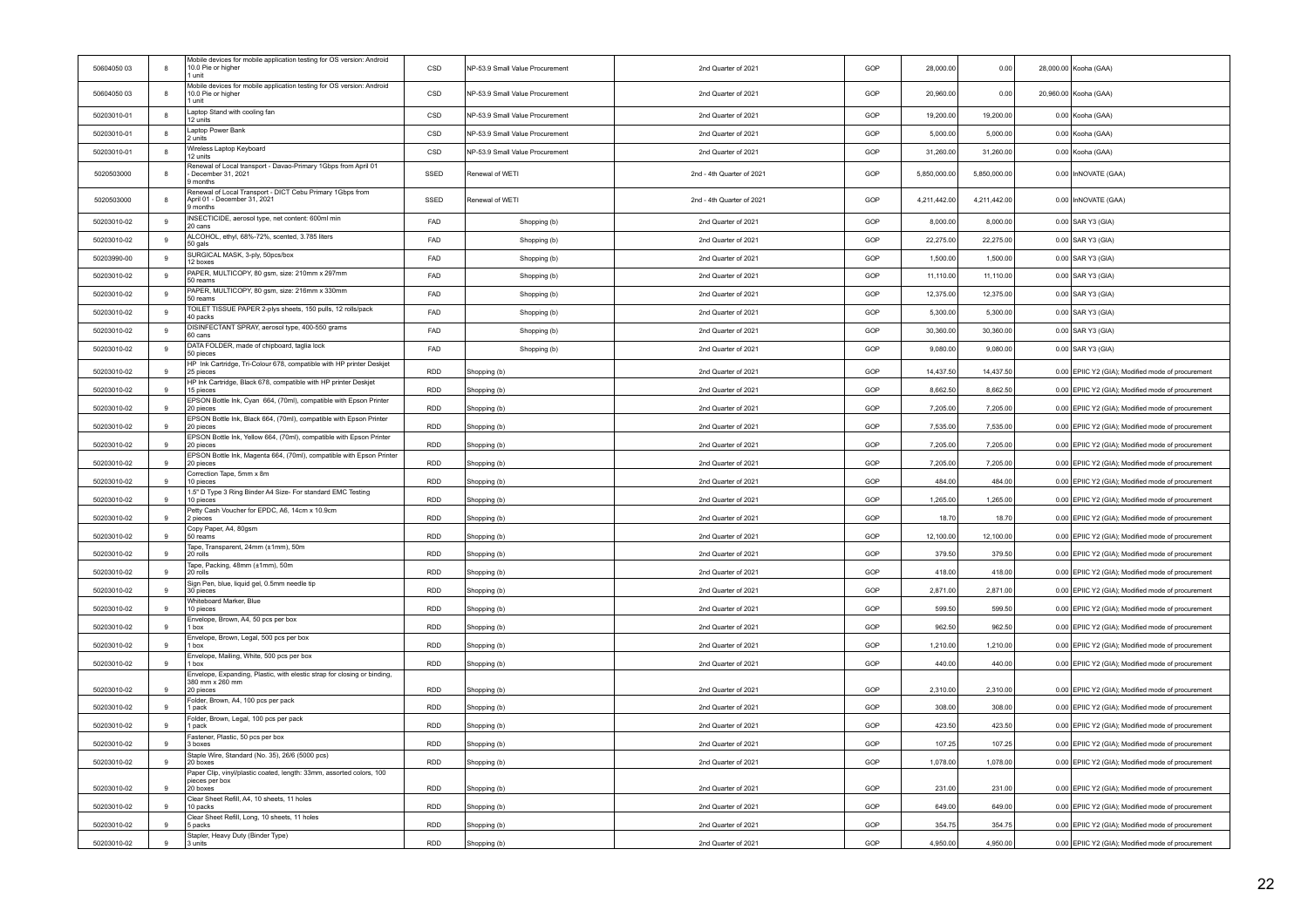| 50203010-02 | $\mathbf{Q}$   | Staple Wires, Heavy Duty, 23/13 1/2", 1000 pcs per box<br>20 boxes                                                                                                                          | <b>RDD</b> | Shopping (b)                    | 2nd Quarter of 2021       | GOP | 1,265.00      | 1,265.00      |                 | 0.00 EPIIC Y2 (GIA); Modified mode of procurement                                     |
|-------------|----------------|---------------------------------------------------------------------------------------------------------------------------------------------------------------------------------------------|------------|---------------------------------|---------------------------|-----|---------------|---------------|-----------------|---------------------------------------------------------------------------------------|
| 50203010-02 | $\overline{9}$ | Staple Wires, 23/15 5/8", 1000 pcs x 10 packs<br>2 boxes                                                                                                                                    | <b>RDD</b> | Shopping (b)                    | 2nd Quarter of 2021       | GOP | 764.50        | 764.50        |                 | 0.00 EPIIC Y2 (GIA): Modified mode of procurement                                     |
| 50203010-02 | $\mathbf{g}$   | Staple Wires, 23/17 11/16", 1000 pcs x 10 packs<br>2 boxes                                                                                                                                  | <b>RDD</b> | Shopping (b)                    | 2nd Quarter of 2021       | GOP | 830.50        | 830.50        |                 | 0.00 EPIIC Y2 (GIA); Modified mode of procurement                                     |
|             |                | Wireless Optical Mouse, Black, 2.4GHz, 1000 DPI, 3 Buttons, 10-15m<br>wireless connection, Nano USB Receiver, battery operated                                                              |            |                                 |                           |     |               |               |                 |                                                                                       |
| 50203010-01 | $\mathbf{g}$   | 10 units<br>Wireless Trackball Mouse for product design and prototyping, Black, 2.4                                                                                                         | RDD        | Shopping (b)                    | 2nd Quarter of 2021       | GOP | 6,022.50      | 6,022.50      |                 | 0.00 EPIIC Y2 (GIA); Modified mode of procurement                                     |
| 50203210-03 | 9              | GHz, 512-2048 DPI, 8 Buttons, 10m wireless connection, Unifying USB<br>Receiver, operates with rechargeable battery<br>6 units                                                              | <b>RDD</b> |                                 | 2nd Quarter of 2021       | GOP | 43,626.00     | 43,626.00     |                 | 0.00 EPIIC Y2 (GIA); Modified mode of procurement                                     |
|             |                | Remote Sensing Network Processing Based Subscription                                                                                                                                        |            | Shopping (b)                    |                           |     |               |               |                 |                                                                                       |
| 50299070-01 | 10             | Note: 2 licenses<br>Duration: At least two months<br>1 lot                                                                                                                                  | SSED       | Competitive Bidding             | 3rd Quarter of 2021       | GOP | 1,411,600.00  | 1,411,600.00  |                 | 0.00 PEDRO (GAA)                                                                      |
| 50299070-01 | 10             | Subscription Upgrade for Remote Sensing Processing Network<br>Note: 2 Licenses<br>Duration: At least two months<br>1 lot                                                                    | SSED       | Competitive Bidding             | 3rd Quarter of 2021       | GOP | 1,103,600.00  | 1,103,600.00  |                 | 0.00 PEDRO (GAA)                                                                      |
| 50299070-01 | 10             | Remote Sensing Network Processing Based Subscription<br>Note: 2 licenses<br>Duration: At least three months<br>1 lot                                                                        | SSED       | <b>Competitive Bidding</b>      | 4th Quarter of 2021       | GOP | 2,117,500.00  | 2,117,500.00  |                 | 0.00 PEDRO (GAA)                                                                      |
| 50299070-01 | 10             | Subscription Upgrade for Remote Sensing Processing Network<br>Note: 2 Licenses<br>Duration: At least three months<br>I lot                                                                  | SSED       | <b>Competitive Bidding</b>      | 4th Quarter of 2021       | GOP | 1,655,500.00  | 1,655,500.00  |                 | 0.00 PEDRO (GAA)                                                                      |
| 50211990-00 | 10             | Fabrication of Various Station Mechanical Mountings<br>- 4 sets Mechanical Mountings for WLMS<br>4 sets                                                                                     | SSED       | NP-53.9 Small Value Procurement | 2nd - 3rd Quarter of 2021 | GOP | 52,000.00     | 52,000.00     |                 | MIMAROPA (GIA) - 1 set<br>0.00 LGU Malalag (GIA) - 1 set<br>LGU Tabaco (GIA) - 2 sets |
| 50211990-00 | 10             | Fabrication of Various Station Mechanical Mountings<br>- 4 sets Mechanical Mountings for Alerting Station<br>4 sets                                                                         | SSED       | NP-53.9 Small Value Procurement | 2nd - 3rd Quarter of 2021 | GOP | 60,000.00     | 60,000.00     | 0.00            | LGU Tabaco (GIA) - 2 sets<br>LGU Lebak (GIA) - 2 set                                  |
| 50211990-00 | 10             | Fabrication of Various Station Mechanical Mountings<br>- 1 set Mechanical Mountings for Tandem<br>I set                                                                                     | SSED       | NP-53.9 Small Value Procurement | 2nd - 3rd Quarter of 2021 | GOP | 13,600.00     | 13,600.00     |                 | $0.00$ DOST IX (GIA)                                                                  |
| 50211990-00 | 10             | Fabrication of Various Station Mechanical Mountings<br>1 set Mechanical Mountings for Agromet Station<br>I set                                                                              | SSED       | NP-53.9 Small Value Procurement | 2nd - 3rd Quarter of 2021 | GOP | 13,000.00     | 13,000.00     |                 | 0.00 Apayao State College (GIA)                                                       |
| 50203990-00 | 10             | Multiparameter Weather Sensor<br>compact all-in-one weather sensor with measurement of temperature,<br>relative humidity, air pressure, wind direction, wind speed, and radiation<br>1 unit | SSED       | NP-53.9 Small Value Procurement | 2nd Quarter of 2021       | GOP | 246,000.00    | 246,000.00    |                 | 0.00 Apayao State College (GIA)                                                       |
| 50203990-00 | 10             | Soil Moisture Sensor<br>water content, electrical conductivity (EC), and temperature<br>2 units                                                                                             | SSED       | NP-53.9 Small Value Procurement | 2nd Quarter of 2021       | GOP | 56,000.00     | 56,000.00     |                 | 0.00 Apayao State College (GIA)                                                       |
| 50203990-00 | 10             | Controller Box with Solar Panels<br>datalogger function with solar panels<br>2 sets                                                                                                         | SSED       | NP-53.9 Small Value Procurement | 2nd Quarter of 2021       | GOP | 110,000.00    | 110,000.00    |                 | 0.00 LGU Lebak (GIA)                                                                  |
| 50203990-00 | 10             | Siren<br>user defined voice messages, low current consumption, recordable<br>alarm sounder<br>12 sets                                                                                       | SSED       | NP-53.9 Small Value Procurement | 2nd - 3rd Quarter of 2021 | GOP | 174,000.00    | 174,000.00    | 0.00            | LGU Lebak (GIA) - 6 sets<br>LGU Tabaco (GIA) - 6 sets                                 |
| 50203990-00 | 10             | Beacon<br>Material: polycarbonate base and dome<br>70 FPM pulse, 8 flash patterns<br>4 sets                                                                                                 | SSED       | NP-53.9 Small Value Procurement | 2nd - 3rd Quarter of 2021 | GOP | 28,000.00     | 28,000.00     | 0.00            | LGU Lebak (GIA) - 2 sets<br>LGU Tabaco (GIA) - 2 sets                                 |
| 50203220-02 | 10             | Technical Book: Acceptability of Electronic Assemblies<br>ISBN: 978-1-951577-61-2<br>1 unit                                                                                                 | SSED       | NP-53.9 Small Value Procurement | 3rd Quarter of 2021       | GOP | 14,990.00     | 14,990.00     |                 | 0.00 arQ v2 (GAA)                                                                     |
| 50203220-02 | 10             | Technical Book: Requirements for Soldered Electrical and Electronic<br>Assemblies<br>ISBN: 978-1-951577-70-4<br>1 unit                                                                      | SSED       | NP-53.9 Small Value Procurement | 3rd Quarter of 2021       | GOP | 14,990.00     | 14,990.00     |                 | 0.00 arQ v2 (GAA)                                                                     |
| 50203220-02 | 10             | Technical Book: Requirements and Acceptance for Cable and Wire<br><b>Harness Assemblies</b><br>ISBN: 978-1-951577-07-0<br>1 unit                                                            | SSED       | NP-53.9 Small Value Procurement | 3rd Quarter of 2021       | GOP | 14,990.00     | 14,990.00     |                 | 0.00 arQ v2 (GAA)                                                                     |
| 50203990-00 | 10             | Personal Protective Equipment for deployment<br>1 lot                                                                                                                                       | SSED       | NP-53.9 Small Value Procurement | 3rd Quarter of 2021       | GOP | 25,000.00     | 25,000.00     |                 | 0.00 MASID (GAA)                                                                      |
| 50203990-00 | 10 & 18        | Personal Protective Equipment for deployment<br>1 lot                                                                                                                                       | SSED       | NP-53.9 Small Value Procurement | 3rd Quarter of 2021       | GOP | 19,500.00     | 19,500.00     |                 | 0.00 InNOVATE (GAA); Modified amount                                                  |
| 5021199000  | $12\,$         | OUTSOURCING OF MANPOWER SERVICES<br>(October - December 2021)<br>1 lot                                                                                                                      | FAD        | <b>Competitive Bidding</b>      | 4th Quarter of 2021       | GOP | 12,695,000.00 | 12,695,000.00 |                 | 0.00 (GAA); Modified amount                                                           |
| 50604070-01 | 13             | Sofa Set with Center and Side Table<br>1 lot                                                                                                                                                | CSD        | NP-53.9 Small Value Procurement | 2nd Quarter of 2021       | GOP | 153,000.00    | 0.00          |                 | 153,000.00 (GAA); Modified description, amount                                        |
| 50213050-02 | 10             | Various Air conditioning units for Repair (6 units of Aircon)<br>1 lot                                                                                                                      | FAD        | NP-53.9 Small Value Procurement | 2nd Quarter of 2021       | GOP | 66,400.00     | 66,400.00     |                 | $0.00$ (GAA)                                                                          |
| 50213050-02 | 10             | Repair for Generator Sets (as contingency plan)<br>1 lot                                                                                                                                    | FAD        | Shopping A                      | 3rd Quarter of 2021       | GOP | 50,000.00     | 50,000.00     |                 | 0.00 InNOVATE (GAA)                                                                   |
| 5021503000  | 10             | Renewal of GSIS Insurance for ULAT Equipment<br>Duration Coverage: January 1, 2021 to December 31, 2021<br>1 lot                                                                            | SSED       | NP-53.9 Small Value Procurement | 2nd - 4th Quarter of 2021 | GOP | 445,248.79    | 445,248.79    |                 | $0.00$ ULAT (GIA)                                                                     |
| 50604050 02 | 11             | Guard's Reception Table/Fabricated<br>1 piece                                                                                                                                               | <b>FAD</b> | NP-53.9 Small Value Procurement | 3rd Quarter of 2021       | GOP | 50,000.00     | 0.00          | 50,000.00 (GAA) |                                                                                       |
| 50203010-02 | 11             | INSECTICIDE, aerosol type, net content: 600ml min<br>20 cans                                                                                                                                | FAD        | Shopping (b)                    | 2nd Quarter of 2021       | GOP | 7,560.00      | 7,560.00      |                 | $0.00$ 3rd SAT (GIA)                                                                  |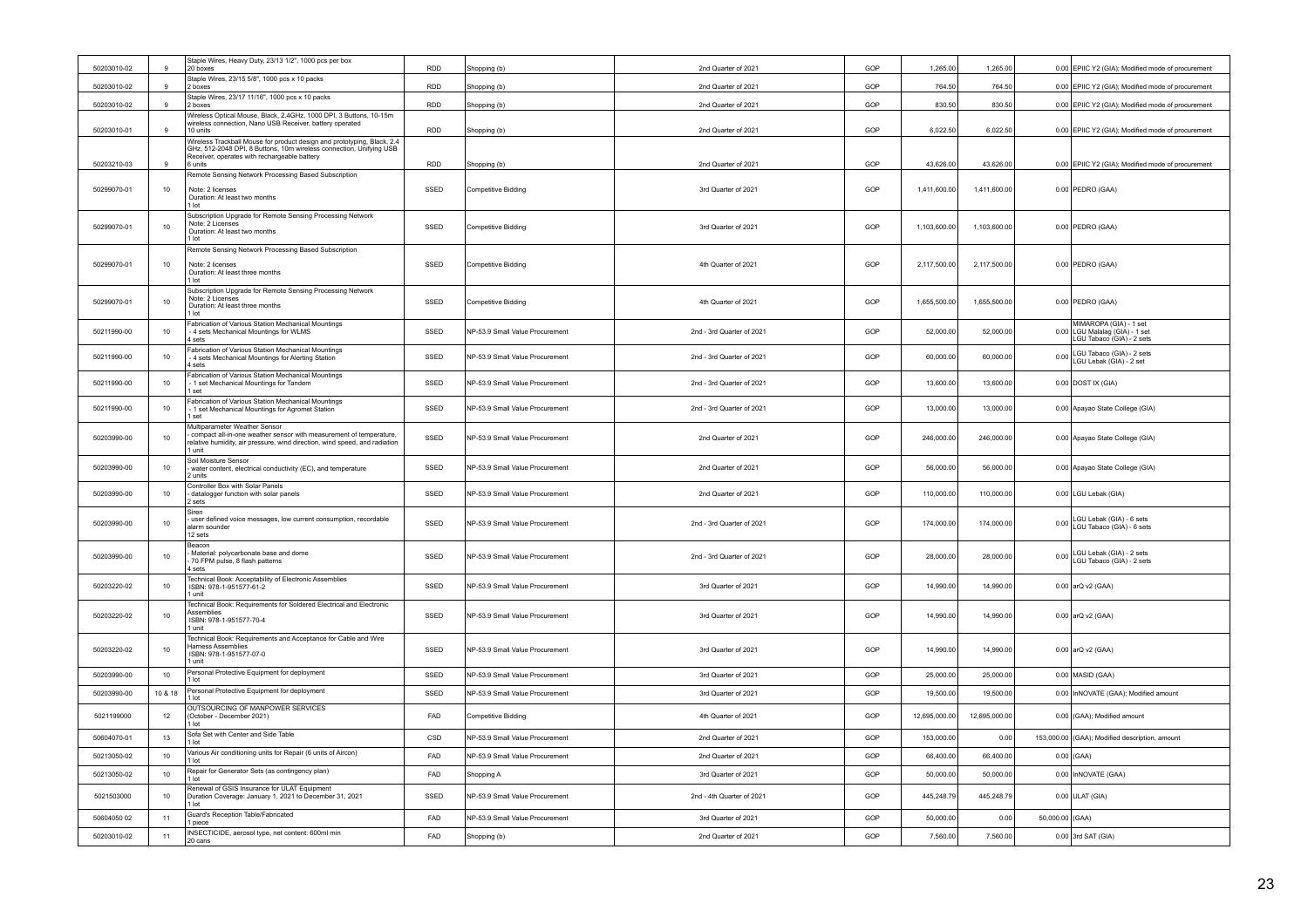| 50203010-02 | 11 | ALCOHOL, ethyl, 68%-72%, scented, 3.785 liters<br>52 gals                                                                | <b>FAD</b> | Shopping (b)                    | 2nd Quarter of 2021 | GOP | 22,600.00 | 22,600.00 | $0.00$ 3rd SAT (GIA)             |
|-------------|----|--------------------------------------------------------------------------------------------------------------------------|------------|---------------------------------|---------------------|-----|-----------|-----------|----------------------------------|
| 50203990-00 | 11 | SURGICAL MASK, 3-ply, 50pcs/box<br>10 boxes                                                                              | FAD        | Shopping (b)                    | 2nd Quarter of 2021 | GOP | 1,300.00  | 1,300.00  | $0.00$ 3rd SAT (GIA)             |
| 50203010-02 | 11 | PAPER, MULTICOPY, 80gsm, size: 210mm x 297mm<br>50 reams                                                                 | FAD        | Shopping (b)                    | 2nd Quarter of 2021 | GOP | 11,000.00 | 11,000.00 | $0.00$ 3rd SAT (GIA)             |
| 50203010-02 | 11 | PAPER, MULTICOPY, 80gsm, size: 216mm x 330mm<br>50 reams                                                                 | <b>FAD</b> | Shopping (b)                    | 2nd Quarter of 2021 | GOP | 12,290.00 | 12,290.00 | $0.00$ 3rd SAT (GIA)             |
| 50203010-02 | 11 | TOILET TISSUE PAPER 2-plys sheets, 150 pulls, 12 rolls/pack<br>50 packs                                                  | FAD        | Shopping (b)                    | 2nd Quarter of 2021 | GOP | 6,490.00  | 6,490.00  | $0.00$ 3rd SAT (GIA)             |
| 50203010-02 | 11 | DISINFECTANT SPRAY, aerosol type, 400-550 grams<br>60 cans                                                               | FAD        | Shopping (b)                    | 2nd Quarter of 2021 | GOP | 30,360.00 | 30,360.00 | $0.00$ 3rd SAT (GIA)             |
| 50203010-02 | 11 | DATA FOLDER, made of chipboard, taglia lock, horizontal<br>50 pieces                                                     | FAD        | Shopping (b)                    | 2nd Quarter of 2021 | GOP | 8,400.00  | 8,400.00  | $0.00$ 3rd SAT (GIA)             |
| 5020399000  | 11 | Stepper Motor<br>8 pcs                                                                                                   | <b>RDD</b> | NP-53.9 Small Value Procurement | 2nd Quarter of 2021 | GOP | 4,874.00  | 4,874.00  | 0.00 AESS (GAA)                  |
| 5020399000  | 11 | Stepper Motor Driver<br>2 sets                                                                                           | <b>RDD</b> | NP-53.9 Small Value Procurement | 2nd Quarter of 2021 | GOP | 3,247.24  | 3,247.24  | 0.00 AESS (GAA)                  |
| 5020399000  | 11 | <b>Timing Belt</b><br>4 pcs                                                                                              | <b>RDD</b> | NP-53.9 Small Value Procurement | 2nd Quarter of 2021 | GOP | 498.88    | 498.88    | 0.00 AESS (GAA)                  |
| 5020399000  | 11 | Mounted Ball Bearing Bore 8mm<br>8 pcs                                                                                   | <b>RDD</b> | NP-53.9 Small Value Procurement | 2nd Quarter of 2021 | GOP | 883.44    | 883.44    | 0.00 AESS (GAA)                  |
| 5020399000  | 19 | Steel springs<br>set included 200pcs springs<br>1 set                                                                    | <b>RDD</b> | NP-53.9 Small Value Procurement | 2nd Quarter of 2021 | GOP | 550.00    | 550.00    | 0.00 AESS (GAA); Modified amount |
| 5020399000  | 11 | GT2 Bearing<br>8 pcs                                                                                                     | <b>RDD</b> | NP-53.9 Small Value Procurement | 2nd Quarter of 2021 | GOP | 436.48    | 436.48    | $0.00$ AESS (GAA)                |
| 5020399000  | 19 | Metal Rods<br>8 pcs                                                                                                      | <b>RDD</b> | NP-53.9 Small Value Procurement | 2nd Quarter of 2021 | GOP | 2,720.00  | 2.720.00  | 0.00 AESS (GAA); Modified amount |
| 5020399000  | 11 | PETG Filament<br>3 rolls                                                                                                 | <b>RDD</b> | NP-53.9 Small Value Procurement | 2nd Quarter of 2021 | GOP | 3,312.84  | 3,312.84  | $0.00$ AESS (GAA)                |
| 5020399000  | 11 | Assorted screws, nuts, washers<br>1 set                                                                                  | <b>RDD</b> | NP-53.9 Small Value Procurement | 2nd Quarter of 2021 | GOP | 1,630.00  | 1,630.00  | $0.00$ AESS (GAA)                |
| 5020399000  | 11 | Nylon Filament<br>3 rolls                                                                                                | RDD        | NP-53.9 Small Value Procurement | 2nd Quarter of 2021 | GOP | 4,676.97  | 4,676.97  | $0.00$ AESS (GAA)                |
| 5020399000  | 11 | <b>PLA Filament</b><br>4 rolls                                                                                           | <b>RDD</b> | NP-53.9 Small Value Procurement | 2nd Quarter of 2021 | GOP | 3,896.16  | 3,896.16  | 0.00 AESS (GAA)                  |
| 5020399000  | 11 | TPU Filament<br>3 rolls                                                                                                  | <b>RDD</b> | NP-53.9 Small Value Procurement | 2nd Quarter of 2021 | GOP | 4,676.97  | 4,676.97  | 0.00 AESS (GAA)                  |
| 5020399000  | 11 | <b>Digital Multimeter</b><br>2 pcs                                                                                       | RDD        | NP-53.9 Small Value Procurement | 2nd Quarter of 2021 | GOP | 3,896.82  | 3,896.82  | 0.00 AESS (GAA)                  |
| 50203210-02 | 11 | Portable Soldering Iron<br>2 sets                                                                                        | <b>RDD</b> | NP-53.9 Small Value Procurement | 2nd Quarter of 2021 | GOP | 9,093.44  | 9,093.44  | $0.00$ AESS (GAA)                |
| 5020399000  | 19 | Adiustable Power Adapter<br>6 pcs                                                                                        | <b>RDD</b> | NP-53.9 Small Value Procurement | 2nd Quarter of 2021 | GOP | 4,500.00  | 4,500.00  | 0.00 AESS (GAA); Modified amount |
| 5020399000  | 19 | Soldering PCB Holder Tool<br>1 pc                                                                                        | <b>RDD</b> | NP-53.9 Small Value Procurement | 2nd Quarter of 2021 | GOP | 4,650.00  | 4,650.00  | 0.00 AESS (GAA); Modified amount |
| 5020399000  | 19 | Countersink Drill & Drive Bit<br>Set 20 pieces<br>1 set                                                                  | <b>RDD</b> | NP-53.9 Small Value Procurement | 2nd Quarter of 2021 | GOP | 1,550.00  | 1,550.00  | 0.00 AESS (GAA); Modified amount |
| 5020399000  | 11 | Soldering Iron Tips<br>2 sets                                                                                            | <b>RDD</b> | NP-53.9 Small Value Procurement | 2nd Quarter of 2021 | GOP | 1,298.50  | 1,298.50  | 0.00 AESS (GAA)                  |
| 5020399000  | 11 | Soldering Iron Tip Cleaner<br>2 pcs                                                                                      | <b>RDD</b> | NP-53.9 Small Value Procurement | 2nd Quarter of 2021 | GOP | 389.74    | 389.74    | 0.00 AESS (GAA)                  |
| 50203210-02 | 11 | Digital Caliper<br>2 pcs                                                                                                 | <b>RDD</b> | NP-53.9 Small Value Procurement | 2nd Quarter of 2021 | GOP | 3,507.72  | 3,507.72  | 0.00 AESS (GAA)                  |
| 5020399000  | 11 | USB Logic Analyzer<br>2 pcs                                                                                              | <b>RDD</b> | NP-53.9 Small Value Procurement | 2nd Quarter of 2021 | GOP | 1,168.58  | 1,168.58  | 0.00 AESS (GAA)                  |
| 5020399000  | 19 | USB Type C Adapter<br>- 5V 3A<br>4 pcs                                                                                   | <b>RDD</b> | NP-53.9 Small Value Procurement | 2nd Quarter of 2021 | GOP | 1,580.00  | 1,580.00  | 0.00 AESS (GAA); Modified amount |
| 5020399000  | 11 | Sand paper<br>Grit #150<br>10pcs/ Grit<br>Note: Price is inclusive of shipping fee,<br>taxes and other charges<br>10 pcs | RDD        | NP-53.9 Small Value Procurement | 2nd Quarter of 2021 | GOP | 259.80    | 259.80    | $0.00$ AESS (GAA)                |
| 5020399000  | 19 | <b>Stranded Wires</b><br>3 sets                                                                                          | <b>RDD</b> | NP-53.9 Small Value Procurement | 2nd Quarter of 2021 | GOP | 1,200.00  | 1,200.00  | 0.00 AESS (GAA); Modified amount |
| 5020399000  | 19 | Solid Wires<br>3 sets                                                                                                    | <b>RDD</b> | NP-53.9 Small Value Procurement | 2nd Quarter of 2021 | GOP | 1,410.00  | 1,410.00  | 0.00 AESS (GAA); Modified amount |
| 5020399000  | 11 | 4"x6" Presensitized PCB<br>5 pcs                                                                                         | RDD        | NP-53.9 Small Value Procurement | 2nd Quarter of 2021 | GOP | 810.00    | 810.00    | 0.00 AESS (GAA)                  |
| 5020399000  | 11 | 6"x10" Presensitized PCB<br>Note: Price is inclusive of shipping fee,<br>taxes and other charges<br>5 pcs                | <b>RDD</b> | NP-53.9 Small Value Procurement | 2nd Quarter of 2021 | GOP | 1,490.00  | 1,490.00  | 0.00 AESS (GAA)                  |
| 5020399000  | 19 | <b>Electronic Components Kits</b><br>1 set                                                                               | <b>RDD</b> | NP-53.9 Small Value Procurement | 2nd Quarter of 2021 | GOP | 1,150.00  | 1.150.00  | 0.00 AESS (GAA); Modified amount |
| 5020399000  | 11 | Assorted Fuse<br>1 set                                                                                                   | <b>RDD</b> | NP-53.9 Small Value Procurement | 2nd Quarter of 2021 | GOP | 472.89    | 472.89    | $0.00$ AESS (GAA)                |
| 5020399000  | 11 | <b>Heat Shrink Tube</b><br>1 set                                                                                         | <b>RDD</b> | NP-53.9 Small Value Procurement | 2nd Quarter of 2021 | GOP | 466.40    | 466.40    | $0.00$ AESS (GAA)                |
| 5020399000  | 11 | Assorted Jumper Wires<br>3 sets                                                                                          | <b>RDD</b> | NP-53.9 Small Value Procurement | 2nd Quarter of 2021 | GOP | 721.02    | 721.02    | 0.00 AESS (GAA)                  |
| 5020399000  | 11 | Temperature, Humidity, Pressure and Gas<br>Sensor<br>4 pcs                                                               | RDD        | NP-53.9 Small Value Procurement | 2nd Quarter of 2021 | GOP | 8,053.48  | 8,053.48  | $0.00$ AESS (GAA)                |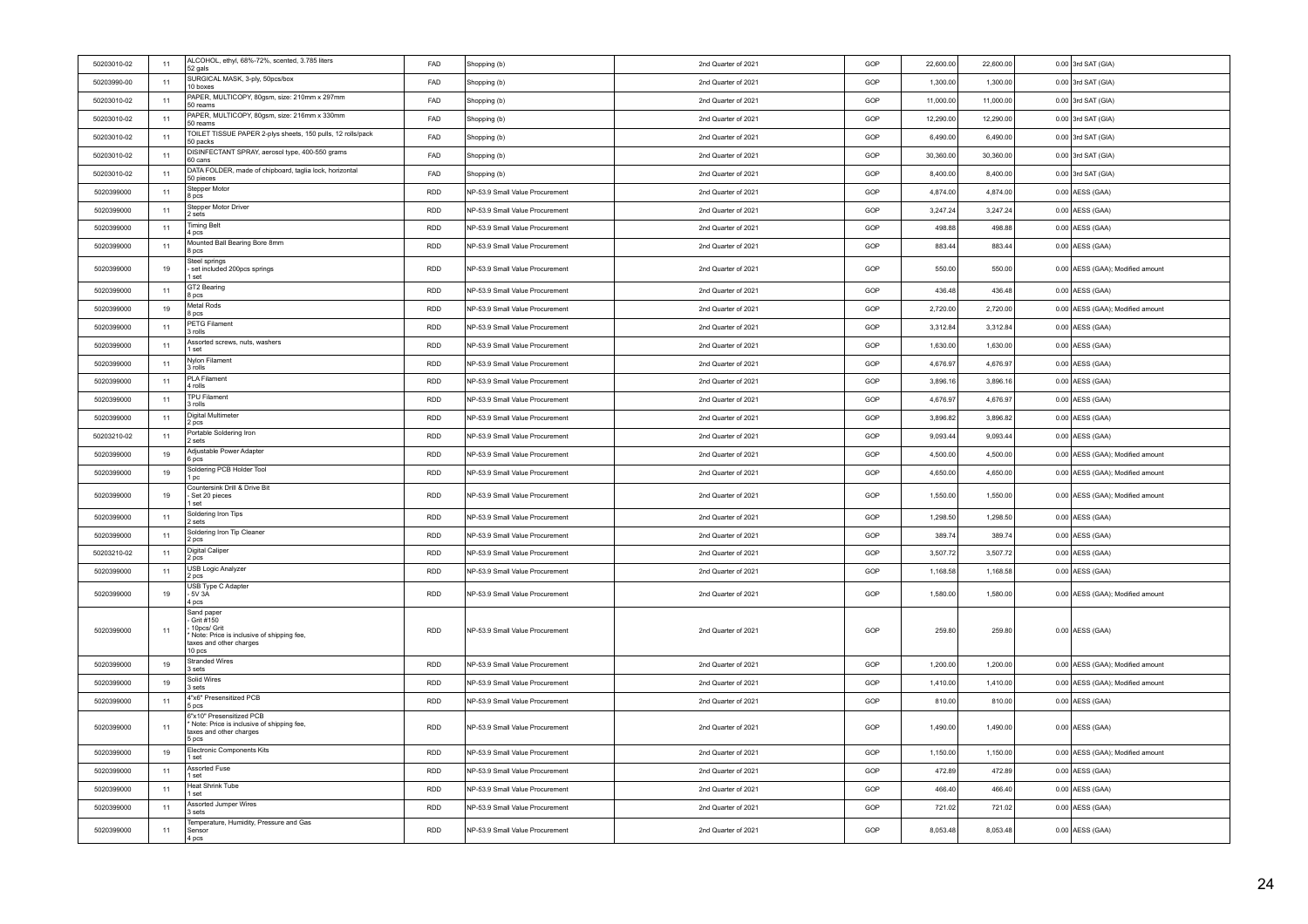| 5020399000  | 11 | Vibration Sensor<br>4 units                                                   | <b>RDD</b> | NP-53.9 Small Value Procurement | 2nd Quarter of 2021 | GOP | 674.28    | 674.28    | $0.00$ AESS (GAA)                |
|-------------|----|-------------------------------------------------------------------------------|------------|---------------------------------|---------------------|-----|-----------|-----------|----------------------------------|
| 5020399000  | 19 | Dust and Smoke Sensor<br>4 units                                              | <b>RDD</b> | NP-53.9 Small Value Procurement | 2nd Quarter of 2021 | GOP | 2,000.00  | 2,000.00  | 0.00 AESS (GAA); Modified amount |
| 5020399000  | 11 | <b>GPS Module</b><br>4 units                                                  | <b>RDD</b> | NP-53.9 Small Value Procurement | 2nd Quarter of 2021 | GOP | 11,614.44 | 11,614.44 | $0.00$ AESS (GAA)                |
| 5020399000  | 19 | GPS Active Antenna<br>4 units                                                 | <b>RDD</b> | NP-53.9 Small Value Procurement | 2nd Quarter of 2021 | GOP | 680.00    | 680.00    | 0.00 AESS (GAA); Modified amount |
| 5020399000  | 11 | SMA Female to uFL/u.FL/IPX/IPEX RF<br>Adapter Cable<br>units                  | RDD        | NP-53.9 Small Value Procurement | 2nd Quarter of 2021 | GOP | 778.20    | 778.20    | $0.00$ AESS (GAA)                |
| 5020399000  | 11 | Microphone Amplifier<br>4 units                                               | <b>RDD</b> | NP-53.9 Small Value Procurement | 2nd Quarter of 2021 | GOP | 2,597.00  | 2,597.00  | $0.00$ AESS (GAA)                |
| 5020399000  | 11 | Microcomputer<br>Raspberry Pi 4 Model B 4GB<br>4 units                        | RDD        | NP-53.9 Small Value Procurement | 2nd Quarter of 2021 | GOP | 16,889.00 | 16,889.00 | 0.00 AESS (GAA)                  |
| 5020399000  | 11 | FPGA LCMX02 Breakout Board<br>4 pcs                                           | <b>RDD</b> | NP-53.9 Small Value Procurement | 2nd Quarter of 2021 | GOP | 3,232.00  | 3,232.00  | 0.00 AESS (GAA)                  |
| 5020399000  | 19 | Programmer Breakout Kit<br>4 pcs                                              | <b>RDD</b> | NP-53.9 Small Value Procurement | 2nd Quarter of 2021 | GOP | 4,600.00  | 4,600.00  | 0.00 AESS (GAA); Modified amount |
| 5020399000  | 19 | SD/MMC Card Breakout Board<br>10 pcs                                          | <b>RDD</b> | NP-53.9 Small Value Procurement | 2nd Quarter of 2021 | GOP | 900.00    | 900.00    | 0.00 AESS (GAA); Modified amount |
| 5020399000  | 11 | SD Card (256Gb)<br>16 pcs                                                     | <b>RDD</b> | NP-53.9 Small Value Procurement | 2nd Quarter of 2021 | GOP | 33,793.44 | 33,793.44 | $0.00$ AESS (GAA)                |
| 5020399000  | 11 | Power Supply 12V 33.3A<br>4 units                                             | <b>RDD</b> | NP-53.9 Small Value Procurement | 2nd Quarter of 2021 | GOP | 5,818.92  | 5,818.92  | $0.00$ AESS (GAA)                |
| 5020399000  | 11 | Power Supply 24V 16.7A<br>4 units                                             | <b>RDD</b> | NP-53.9 Small Value Procurement | 2nd Quarter of 2021 | GOP | 5,818.92  | 5,818.92  | $0.00$ AESS (GAA)                |
| 5020399000  | 11 | 18650 Li-ion Batteries 3000mah<br>160 pcs                                     | <b>RDD</b> | NP-53.9 Small Value Procurement | 2nd Quarter of 2021 | GOP | 47,756.80 | 47,756.80 | $0.00$ AESS (GAA)                |
| 5020399000  | 11 | 4-Cell 18650 Battery Holder Series-Parallel<br>1 pcs                          | <b>RDD</b> | NP-53.9 Small Value Procurement | 2nd Quarter of 2021 | GOP | 518.36    | 518.36    | $0.00$ AESS (GAA)                |
| 5020399000  | 19 | 5S BMS Li-ion with Balancer<br>pcs                                            | <b>RDD</b> | NP-53.9 Small Value Procurement | 2nd Quarter of 2021 | GOP | 1,280.00  | 1,280.00  | 0.00 AESS (GAA); Modified amount |
| 5020399000  | 11 | Assorted AWG Wires<br>f pcs                                                   | <b>RDD</b> | NP-53.9 Small Value Procurement | 2nd Quarter of 2021 | GOP | 2.208.56  | 2.208.56  | $0.00$ AESS (GAA)                |
| 5020399000  | 19 | XT60 Connector<br>4 pcs                                                       | <b>RDD</b> | NP-53.9 Small Value Procurement | 2nd Quarter of 2021 | GOP | 420.00    | 420.00    | 0.00 AESS (GAA); Modified amount |
| 5020399000  | 19 | 3G/4G LTE USB dongle<br>1 pcs                                                 | <b>RDD</b> | NP-53.9 Small Value Procurement | 2nd Quarter of 2021 | GOP | 8,600.00  | 8,600.00  | 0.00 AESS (GAA); Modified amount |
| 5020399000  | 11 | Network Switch<br>4 pcs                                                       | <b>RDD</b> | NP-53.9 Small Value Procurement | 2nd Quarter of 2021 | GOP | 5.965.72  | 5 965 72  | $0.00$ AESS (GAA)                |
| 5020399000  | 19 | HDMI Port Male to 2 Female 1 In 2 Out<br>Splitter Cable Converter<br>1 pcs    | RDD        | NP-53.9 Small Value Procurement | 2nd Quarter of 2021 | GOP | 480.00    | 480.00    | 0.00 AESS (GAA); Modified amount |
| 5020399000  | 11 | HDMI + Micro-HDMI Adapter<br>4 pcs                                            | <b>RDD</b> | NP-53.9 Small Value Procurement | 2nd Quarter of 2021 | GOP | 571.64    | 571.64    | $0.00$ AESS (GAA)                |
| 5020399000  | 11 | Fingerprint Scanner<br>4 pcs                                                  | RDD        | NP-53.9 Small Value Procurement | 2nd Quarter of 2021 | GOP | 9,795.64  | 9,795.64  | $0.00$ AESS (GAA)                |
| 5020399000  | 19 | <b>Barcode Scanner</b><br>1D/2D/QR<br>Auto-sensing<br>Linux compatible<br>pcs | RDD        | NP-53.9 Small Value Procurement | 2nd Quarter of 2021 | GOP | 5,200.00  | 5,200.00  | 0.00 AESS (GAA); Modified amount |
| 50203010-01 | 19 | Keyboard with smartcard reader<br>4 pcs                                       | <b>RDD</b> | NP-53.9 Small Value Procurement | 2nd Quarter of 2021 | GOP | 14,000.00 | 14,000.00 | 0.00 AESS (GAA); Modified amount |
| 50203210-02 | 19 | 45L Plastic Storage box<br>5 pcs                                              | RDD        | NP-53.9 Small Value Procurement | 2nd Quarter of 2021 | GOP | 5,750.00  | 5,750.00  | 0.00 AESS (GAA); Modified amount |
| 50203210-02 | 19 | 65L Plastic Storage box<br>4 pcs                                              | <b>RDD</b> | NP-53.9 Small Value Procurement | 2nd Quarter of 2021 | GOP | 8,400.00  | 8,400.00  | 0.00 AESS (GAA); Modified amount |
| 50203210-02 | 11 | Utility cart/ trolley<br>l pc                                                 | <b>RDD</b> | NP-53.9 Small Value Procurement | 2nd Quarter of 2021 | GOP | 2,598.31  | 2,598.31  | $0.00$ AESS (GAA)                |
| 50203210-02 | 19 | Extension Cord Rain-proof<br>4 pcs                                            | <b>RDD</b> | NP-53.9 Small Value Procurement | 2nd Quarter of 2021 | GOP | 4,600.00  | 4,600.00  | 0.00 AESS (GAA)                  |
| 50203210-02 | 19 | Extension Cord 6-gang<br>l pcs                                                | <b>RDD</b> | NP-53.9 Small Value Procurement | 2nd Quarter of 2021 | GOP | 3,200.00  | 3,200.00  | 0.00 AESS (GAA)                  |
| 50203210-02 | 19 | Electronic components storage organizer<br>8 pcs                              | <b>RDD</b> | NP-53.9 Small Value Procurement | 2nd Quarter of 2021 | GOP | 6,000.00  | 6,000.00  | 0.00 AESS (GAA)                  |
| 5020399000  | 19 | Spray Paint<br>6 cans                                                         | RDD        | NP-53.9 Small Value Procurement | 2nd Quarter of 2021 | GOP | 900.00    | 900.00    | $0.00$ AESS (GAA)                |
| 5020399000  | 11 | Paint brush set<br>2 sets                                                     | <b>RDD</b> | NP-53.9 Small Value Procurement | 2nd Quarter of 2021 | GOP | 519.66    | 519.66    | 0.00 AESS (GAA)                  |
| 5020399000  | 19 | Paint roller<br>2 sets                                                        | <b>RDD</b> | NP-53.9 Small Value Procurement | 2nd Quarter of 2021 | GOP | 700.00    | 700.00    | 0.00 AESS (GAA); Modified amount |
| 5020399000  | 11 | Thinner/Paint Remover<br>2 pcs                                                | RDD        | NP-53.9 Small Value Procurement | 2nd Quarter of 2021 | GOP | 779.50    | 779.50    | $0.00$ AESS (GAA)                |
| 5020399000  | 11 | Contact Image Sensor (CIS) Module<br>l units                                  | <b>RDD</b> | NP-53.9 Small Value Procurement | 2nd Quarter of 2021 | GOP | 33,778.04 | 33,778.04 | 0.00 AESS (GAA)                  |
| 5020399000  | 11 | Long-range IR Sensors<br>15 pcs                                               | <b>RDD</b> | NP-53.9 Small Value Procurement | 2nd Quarter of 2021 | GOP | 5,456.40  | 5,456.40  | $0.00$ AESS (GAA)                |
| 5020399000  | 11 | Step Down Buck Converter<br>4 pcs                                             | RDD        | NP-53.9 Small Value Procurement | 2nd Quarter of 2021 | GOP | 805.48    | 805.48    | $0.00$ AESS (GAA)                |
| 5020399000  | 11 | Step Up (Boost) Converter<br>5 pcs                                            | <b>RDD</b> | NP-53.9 Small Value Procurement | 2nd Quarter of 2021 | GOP | 810.35    | 810.35    | 0.00 AESS (GAA)                  |
| 50207020-02 | 11 | x86-based Single-board Computer<br>3 pcs                                      | <b>RDD</b> | NP-53.9 Small Value Procurement | 2nd Quarter of 2021 | GOP | 69,000.00 | 69,000.00 | 0.00 AESS (GAA)                  |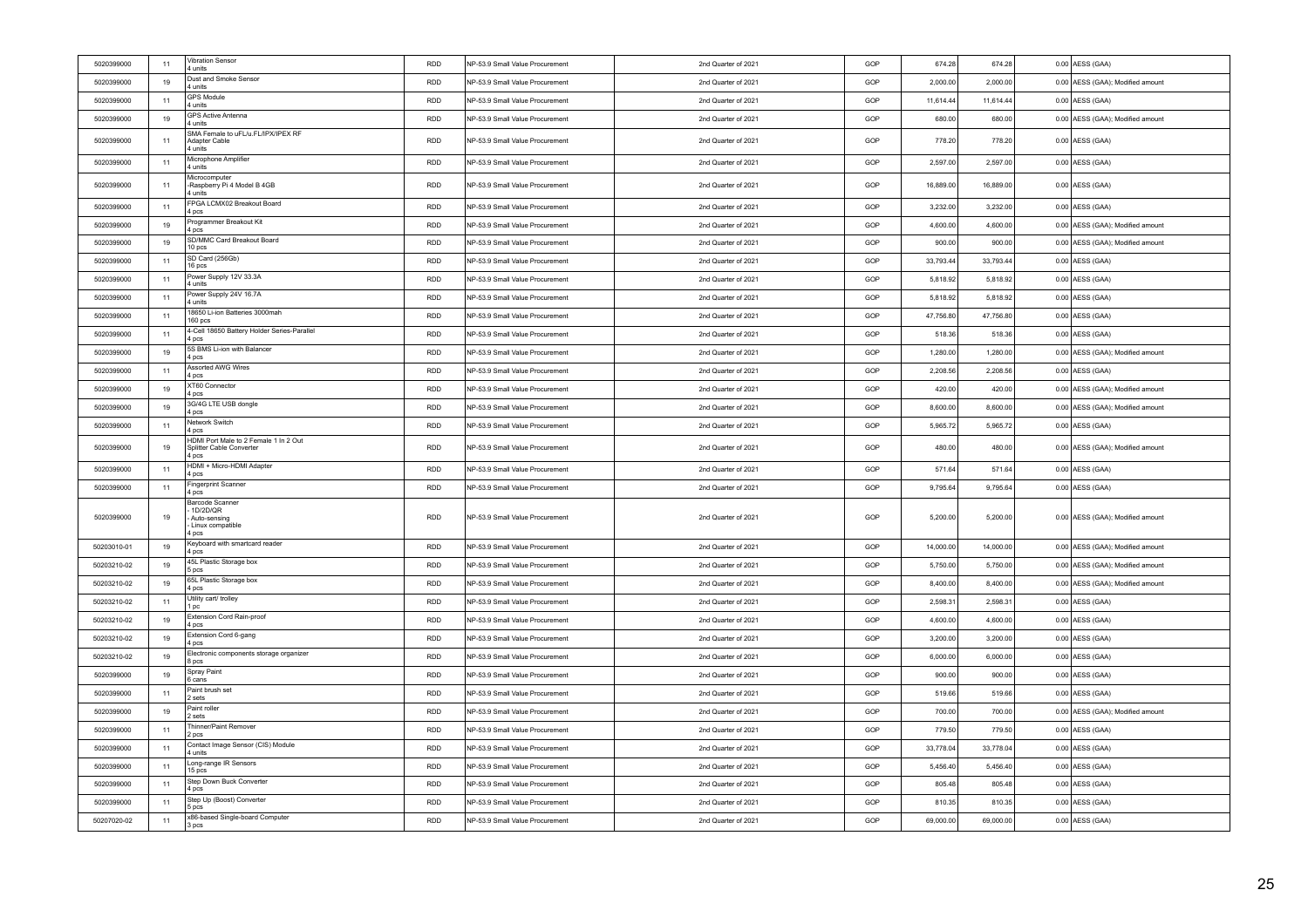| 5021199000  | 11      | Firmware Development and Design<br>Fabrication<br>1 lot                                                                                                                                                                                                                                                                                                                                                           | <b>RDD</b> | NP-53.9 Small Value Procurement | 2nd Quarter of 2021       | GOP | 500,000.00   | 500,000.00  | 0.00 AESS (GAA)                                                 |
|-------------|---------|-------------------------------------------------------------------------------------------------------------------------------------------------------------------------------------------------------------------------------------------------------------------------------------------------------------------------------------------------------------------------------------------------------------------|------------|---------------------------------|---------------------------|-----|--------------|-------------|-----------------------------------------------------------------|
| 50299070-99 | 12      | One (1) year subscription to Microsoft Office 365<br>$1$ lot                                                                                                                                                                                                                                                                                                                                                      | KMD        | NP-53.5 Agency-to-Agency        | 2nd Quarter of 2021       | GOP | 2.629.230.12 | 2.629.230.1 | 0.00 (GAA); Modified mode of procurement                        |
| 50299070-99 | 12      | Subscription to Microsoft Office 365<br>Enterprise 3 for 30 users for nine (9) months<br>Has Access to Microsoft Office Tools including Outlook, Word,<br>Powerpoint, Excel, Onedrive, etc.<br>With support during the entire duration of the subscription<br>1 lot                                                                                                                                               | KMD        | NP-53.5 Agency-to-Agency        | 3rd Quarter of 2021       | GOP | 257,445.00   | 257,445.00  | 0.00 (GAA); Modified mode of procurement                        |
| 50299070-99 | 12 & 18 | One (1) year subscription to Wildcard SSL Certificate<br>Should be able to secure unlimited subdomains on a single<br>certificate<br>Works for organization-validated certificates (OrganizationalSSL)<br>RSA 2048+ or ECC 256, 384 bit keys supported<br>Has Phone, Email and Live Chat Support for the entire duration of<br>the subscription<br>Compatible with all major browsers and mobile devices<br>1 lot | KMD        | NP-53.9 Small Value Procurement | 3rd Quarter of 2021       | GOP | 50,400.00    | 50,400.00   | 0.00 (GAA); Modified mode of procurement                        |
| 5021199000  | 11 & 18 | Professional Services for Freedom to Operate<br>(FTO) services<br>$1$ lot                                                                                                                                                                                                                                                                                                                                         | OD         | NP-53.9 Small Value Procurement | 4th Quarter of 2021       | GOP | 50,000.00    | 50,000.00   | 0.00 TLO (GAA); Modified amount                                 |
| 5029907001  | 18      | ICT Software Subscription for virtual meetings<br>and online events (for 12 months)<br>1 piece                                                                                                                                                                                                                                                                                                                    | OD         | NP-53.9 Small Value Procurement | 4th Quarter of 2021       | GOP | 62,700.00    | 62,700.00   | 0.00 TLO (GAA); Modified description, amount                    |
| 5020101000  | 11      | Roundtrip Airfare for official travel to Davao City (February 8-19, 2021)<br>for two lots/pax @ P 7,261.10 each<br>2 lots                                                                                                                                                                                                                                                                                         | SSED       | POL                             | 2nd Quarter of 2021       | GOP | 14,522.20    | 14,522.20   | 0.00 SAR with AIS (GIA); Modified description,<br>quantity/size |
| 5029999099  | 11      | <b>RT-PCR Tests</b><br>2 lots                                                                                                                                                                                                                                                                                                                                                                                     | SSED       | NP-53.9 Small Value Procurement | 2nd Quarter of 2021       | GOP | 9,386.67     | 9,386.67    | 0.00 SAR with AIS (GIA); Modified description,<br>quantity/size |
| 5020101000  | 11      | One-way airfare to Manila from official travel (February 19, 2021)<br>-for two lots/pax @ P 6,130.68 each<br>2 lots                                                                                                                                                                                                                                                                                               | SSED       | POL                             | 2nd Quarter of 2021       | GOP | 12.261.36    | 12,261.36   | 0.00 SAR with AIS (GIA); Modified description,<br>quantity/size |
| 50202010-02 | 11      | Provision of meals for the 2021 ASTI Midyear Planning (for on-site<br>participants)<br>1 lot                                                                                                                                                                                                                                                                                                                      | OD         | NP-53.9 Small Value Procurement | 3rd Quarter of 2021       | GOP | 40,000.00    | 40,000.00   | $0.00$ (GAA)                                                    |
| 50202010-02 | 11      | Provision of meals for the 2021 ASTI Yearend Planning (for on-site<br>participants)<br>1 lot                                                                                                                                                                                                                                                                                                                      | OD         | NP-53.9 Small Value Procurement | 4th Quarter of 2021       | GOP | 40.000.00    | 40,000.00   | $0.00$ (GAA)                                                    |
| 5020402000  | 11      | Electricity - EPDC Building (2 months)<br>- Apr 16 to May 15 (P128, 134.04)<br>- May 16 to Jun 15 (P128, 134.04)<br>1 lot                                                                                                                                                                                                                                                                                         | <b>RDD</b> | Renewal of WETI                 | 2nd Quarter of 2021       | GOP | 273,134.04   | 273,134.04  | 0.00 EPIC Project 2 (GIA)                                       |
| 5020401000  | 11      | Water - EPDC Building (4 months)<br>- Jan 16 to Feb 15 (P2,260.87)<br>Feb 16 to Mar 15 (P2,192.39)<br>- Apr 16 to May 15 (P2,745.13)<br>May 16 to Jun 15 (P2,801.61)<br>1 lot                                                                                                                                                                                                                                     | <b>RDD</b> | Renewal of WFTI                 | 1st - 2nd Quarter of 2021 | GOP | 10,000.00    | 10,000.00   | 0.00 EPIC Project 2 (GIA)                                       |
| 50207020-02 | 16      | Mobile Robot Platform - Advanced<br>1 piece                                                                                                                                                                                                                                                                                                                                                                       | <b>RDD</b> | NP-53.9 Small Value Procurement | 3rd Quarter of 2021       | GOP | 103,000.00   | 103,000.00  | 0.00 AUS (GAA); Modified amount                                 |
| 50207020-02 | 16      | 2D 360 Degree Laser Range Finder - 18M<br>2 pieces                                                                                                                                                                                                                                                                                                                                                                | <b>RDD</b> | NP-53.9 Small Value Procurement | 3rd Quarter of 2021       | GOP | 52,000.00    | 52,000.00   | 0.00 AUS (GAA); Modified amount                                 |
| 5020399000  | 16      | Power Inverter<br>- Note: Component to be used for development and/or prototyping.<br>3 pieces                                                                                                                                                                                                                                                                                                                    | <b>RDD</b> | NP-53.9 Small Value Procurement | 3rd Quarter of 2021       | GOP | 15,897.00    | 15,897.00   | 0.00 AUS (GAA); Modified amount                                 |
| 5020399000  | 16      | Universal Windshield Washer Kit<br>Note: Component to be used for development and/or prototyping.<br>bieces                                                                                                                                                                                                                                                                                                       | <b>RDD</b> | NP-53.9 Small Value Procurement | 3rd Quarter of 2021       | GOP | 2,475.00     | 2,475.00    | 0.00 AUS (GAA); Modified amount                                 |
| 5020399000  | 16      | Adjustable Nozzle - 5-Head<br>- Note: Component to be used for development and/or prototyping.<br>4 nieces                                                                                                                                                                                                                                                                                                        | <b>RDD</b> | NP-53.9 Small Value Procurement | 3rd Quarter of 2021       | GOP | 1.500.00     | 1,500.00    | 0.00 AUS (GAA); Modified amount                                 |
| 5020399000  | 16      | Windshield Washer Check Valve<br>Note: Component to be used for development and/or prototyping.<br>4 pieces                                                                                                                                                                                                                                                                                                       | <b>RDD</b> | NP-53.9 Small Value Procurement | 3rd Quarter of 2021       | GOP | 2,200.00     | 2,200.00    | 0.00 AUS (GAA); Modified amount                                 |
| 5020399000  | $16\,$  | Windshield Washer Connector<br>- Note: Component to be used for development and/or prototyping.<br>2 packs                                                                                                                                                                                                                                                                                                        | <b>RDD</b> | NP-53.9 Small Value Procurement | 3rd Quarter of 2021       | GOP | 300.00       | 300.00      | 0.00 AUS (GAA); Modified amount                                 |
| 5020399000  | 16      | Liquid Level Sensor - Analog<br>- Note: Component to be used for development and/or prototyping.<br>2 pieces                                                                                                                                                                                                                                                                                                      | <b>RDD</b> | NP-53.9 Small Value Procurement | 3rd Quarter of 2021       | GOP | 350.00       | 350.00      | 0.00 AUS (GAA); Modified amount                                 |
| 5020399000  | 16      | Liguid Level Sensor - Digital<br>Note: Component to be used for development and/or prototyping.<br>2 pieces                                                                                                                                                                                                                                                                                                       | <b>RDD</b> | NP-53.9 Small Value Procurement | 3rd Quarter of 2021       | GOP | 2,000.00     | 2,000.00    | 0.00 AUS (GAA); Modified amount                                 |
| 5020399000  | 16      | 2G11 Socket<br>Note: Component to be used for development and/or prototyping<br>10 pieces                                                                                                                                                                                                                                                                                                                         | <b>RDD</b> | NP-53.9 Small Value Procurement | 3rd Quarter of 2021       | GOP | 1,750.00     | 1,750.00    | 0.00 AUS (GAA); Modified amount                                 |
| 5020399000  | 16      | Motherboard for Ender 3<br>- Note: Component to be used for development<br>1 piece                                                                                                                                                                                                                                                                                                                                | <b>RDD</b> | NP-53.9 Small Value Procurement | 3rd Quarter of 2021       | GOP | 2.600.00     | 2,600.00    | 0.00 AUS (GAA); Modified amount                                 |
| 5020399000  | 16      | All-metal Hotend for Ender 3<br>Note: Component to be used for development<br>1 piece                                                                                                                                                                                                                                                                                                                             | <b>RDD</b> | NP-53.9 Small Value Procurement | 3rd Quarter of 2021       | GOP | 1,800.00     | 1,800.00    | 0.00 AUS (GAA); Modified amount                                 |
| 5020399000  | 16      | Level Spring for Ender 3<br>Note: Component to be used for development<br>pieces                                                                                                                                                                                                                                                                                                                                  | <b>RDD</b> | NP-53.9 Small Value Procurement | 3rd Quarter of 2021       | GOP | 375.00       | 375.00      | 0.00 AUS (GAA); Modified amount                                 |
| 5021199000  | 16      | Layout and Installation of Cable/Conduit and LED Lamps<br>1 lot                                                                                                                                                                                                                                                                                                                                                   | <b>RDD</b> | NP-53.9 Small Value Procurement | 4th Quarter of 2021       | GOP | 29,500.00    | 29,500.00   | 0.00 AUS (GAA); Modified amount                                 |
| 5029904000  | 11      | Transportation and Delivery of 1 unit Laptop from ASTI Bldg., U.P<br>Technology Park Complex, CP Garcia Ave., Diliman Quezon City to<br>Purok 1 Barangay Mabini, Llanera, Nueva Ecija<br>1 lot                                                                                                                                                                                                                    | CSD        | NP-53.9 Small Value Procurement | 3rd Quarter of 2021       | GOP | 3,000.00     | 3,000.00    | 0.00 Gulai (GAA)                                                |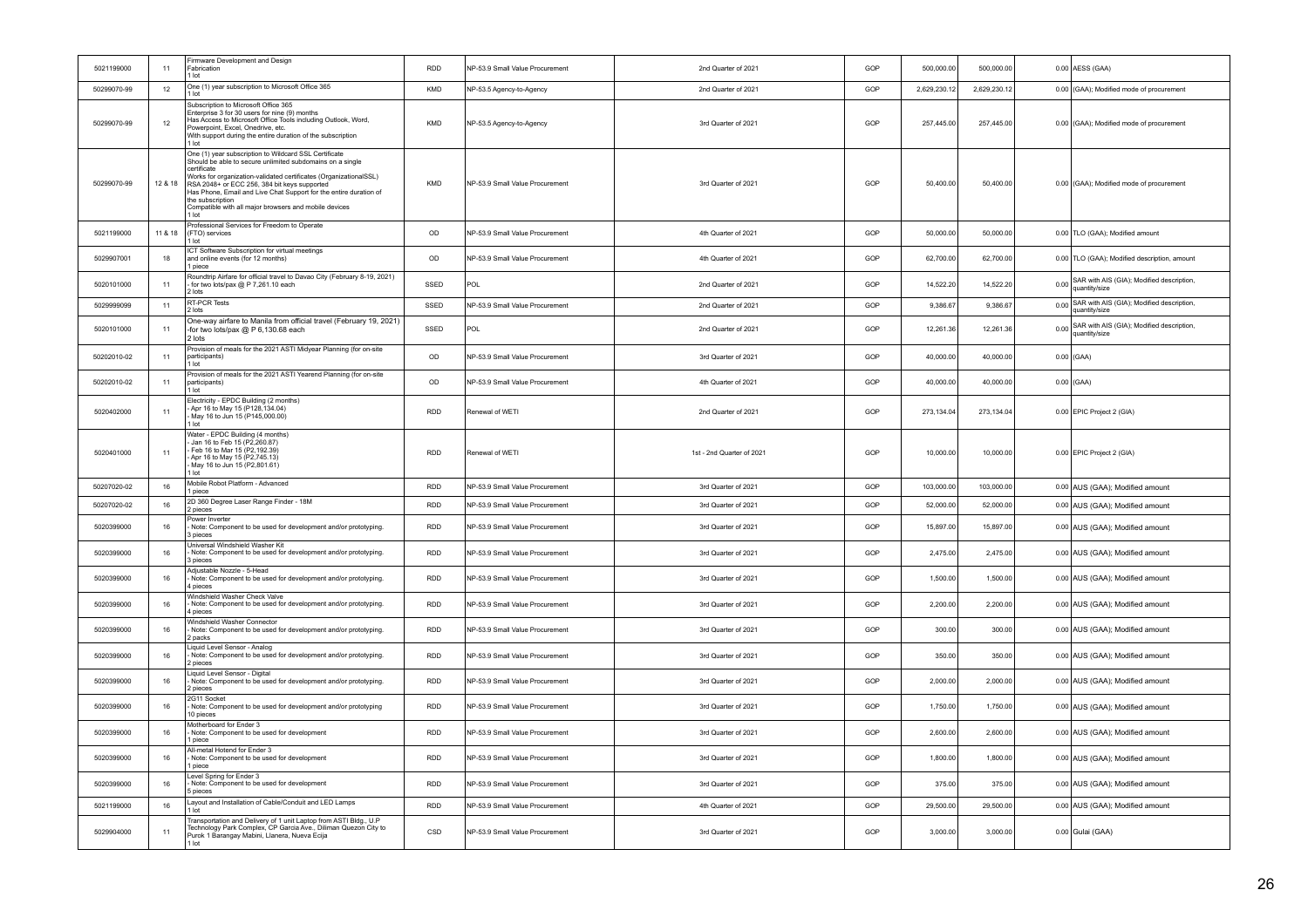| 5020399000  | 12     | Long Nose Pliers<br>1 piece                                                                                                                                   | RDD        | NP-53.9 Small Value Procurement | 4th Quarter of 2021 | GOP | 852.00    | 852.00    | $0.00$ (GAA)                             |
|-------------|--------|---------------------------------------------------------------------------------------------------------------------------------------------------------------|------------|---------------------------------|---------------------|-----|-----------|-----------|------------------------------------------|
| 5020399000  | 12     | 6-PCS Bi-Mat Precision Screwdriver Set<br>1 set                                                                                                               | <b>RDD</b> | NP-53.9 Small Value Procurement | 4th Quarter of 2021 | GOP | 385.00    | 385.00    | $0.00$ (GAA)                             |
| 50203210-02 | 12     | Benchtop Fume Extractor (468ESD)<br>2 piece                                                                                                                   | <b>RDD</b> | NP-53.9 Small Value Procurement | 4th Quarter of 2021 | GOP | 13,200.00 | 13,200.00 | $0.00$ (GAA)                             |
| 5020399000  | 12     | 560 pc. Transistor Kit with Component<br>1 set                                                                                                                | <b>RDD</b> | NP-53.9 Small Value Procurement | 4th Quarter of 2021 | GOP | 7,700.00  | 7,700.00  | $0.00$ (GAA)                             |
| 5020399000  | 12     | 300 pc. CD4000 Series CMOS IC Cabinet Kit<br>with Component Cabinet<br>1 set                                                                                  | <b>RDD</b> | NP-53.9 Small Value Procurement | 4th Quarter of 2021 | GOP | 9,900.00  | 9,900.00  | $0.00$ (GAA)                             |
| 5020399000  | 12     | 10-PCS Needle File Set (160mm)<br>1 set                                                                                                                       | <b>RDD</b> | NP-53.9 Small Value Procurement | 4th Quarter of 2021 | GOP | 9,900.00  | 9,900.00  | $0.00$ (GAA)                             |
| 5020399000  | 12     | 22 AWG Stranded Wire<br>1 lot                                                                                                                                 | <b>RDD</b> | NP-53.9 Small Value Procurement | 4th Quarter of 2021 | GOP | 4,400.00  | 4,400.00  | $0.00$ (GAA)                             |
| 5020399000  | 12     | 30 AWG Wire-Wrapping Wire<br>1 lot                                                                                                                            | <b>RDD</b> | NP-53.9 Small Value Procurement | 4th Quarter of 2021 | GOP | 2.750.00  | 2.750.00  | $0.00$ (GAA)                             |
| 5020399000  | 12     | Pin Headers<br>2 pieces                                                                                                                                       | <b>RDD</b> | NP-53.9 Small Value Procurement | 4th Quarter of 2021 | GOP | 44.00     | 44.00     | $0.00$ (GAA)                             |
| 5020399000  | 12     | Female Pin Header<br>2 pieces                                                                                                                                 | <b>RDD</b> | NP-53.9 Small Value Procurement | 4th Quarter of 2021 | GOP | 55.00     | 55.00     | $0.00$ (GAA)                             |
| 5020399000  | 12     | Jumper Wires (M-M, M-F, F-F)<br>2 pieces                                                                                                                      | <b>RDD</b> | NP-53.9 Small Value Procurement | 4th Quarter of 2021 | GOP | 286.00    | 286.00    | $0.00$ (GAA)                             |
| 5020399000  | 12     | Universal Socket Adapter<br>5 pieces                                                                                                                          | <b>RDD</b> | NP-53.9 Small Value Procurement | 4th Quarter of 2021 | GOP | 357.50    | 357.50    | $0.00$ (GAA)                             |
| 5020399000  | 12     | 0201 Ceramic Capacitor Kit 100V<br>1 set                                                                                                                      | <b>RDD</b> | NP-53.9 Small Value Procurement | 4th Quarter of 2021 | GOP | 12,485.00 | 12 485 00 | $0.00$ (GAA)                             |
| 5020399000  | 12     | 0402 Ceramic Capacitor Kit 5.1pF ~ 47pF 50V<br>1 set                                                                                                          | <b>RDD</b> | NP-53.9 Small Value Procurement | 4th Quarter of 2021 | GOP | 14,850.00 | 14,850.00 | $0.00$ (GAA)                             |
| 5020399000  | 12     | 0204~1206 Ceramic Capacitor Kit<br>1 set                                                                                                                      | RDD        | NP-53.9 Small Value Procurement | 4th Quarter of 2021 | GOP | 4,125.00  | 4,125.00  | $0.00$ (GAA)                             |
| 5020399000  | 12     | Carbon Film Resistor Kit 1 ~ 1M Ohm ±5%<br>1 set                                                                                                              | <b>RDD</b> | NP-53.9 Small Value Procurement | 4th Quarter of 2021 | GOP | 3,575.00  | 3,575.00  | $0.00$ (GAA)                             |
| 5020399000  | 12     | Carbon Film Resistor Kit 1 ~ 1M Ohm ±5%<br>1 set                                                                                                              | RDD        | NP-53.9 Small Value Procurement | 4th Quarter of 2021 | GOP | 3,520.00  | 3,520.00  | $0.00$ (GAA)                             |
| 5020399000  | 12     | 22 AWG Jumper Wire Kit<br>1 set                                                                                                                               | <b>RDD</b> | NP-53.9 Small Value Procurement | 4th Quarter of 2021 | GOP | 4.950.00  | 4,950.00  | $0.00$ (GAA)                             |
| 5020399000  | 12     | Trimmer Potentiometer Kit 500 ~ 100k Ohm<br>1 set                                                                                                             | <b>RDD</b> | NP-53.9 Small Value Procurement | 4th Quarter of 2021 | GOP | 2,750.00  | 2,750.00  | $0.00$ (GAA)                             |
| 5020399000  | 12     | LED KIT 5MM Multi color<br>1 set                                                                                                                              | <b>RDD</b> | NP-53.9 Small Value Procurement | 4th Quarter of 2021 | GOP | 3,960.00  | 3,960.00  | $0.00$ (GAA)                             |
| 5020399000  | 12     | LoRa-E5 Development Kit - Based<br>2 pieces                                                                                                                   | <b>RDD</b> | NP-53.9 Small Value Procurement | 4th Quarter of 2021 | GOP | 4,620.00  | 4,620.00  | $0.00$ (GAA)                             |
| 5020399000  | 12     | Dev Kit for NRF5340<br>2 pieces                                                                                                                               | <b>RDD</b> | NP-53.9 Small Value Procurement | 4th Quarter of 2021 | GOP | 8,800.00  | 8,800.00  | $0.00$ (GAA)                             |
| 5020399000  | 12     | 3.5" Small Form Factor Single Board<br>Computer Touch Screen<br>480x320 LCD Display Touch Pen Dual Use<br>with ABS Case Box Shell for Raspberry Pi 4<br>3 set | <b>RDD</b> | NP-53.9 Small Value Procurement | 4th Quarter of 2021 | GOP | 8,250.00  | 8,250.00  | $0.00$ (GAA)                             |
| 5020399000  | 12     | PIC24FJ256GA7 Development Board<br>5 pieces                                                                                                                   | RDD        | NP-53.9 Small Value Procurement | 4th Quarter of 2021 | GOP | 13,750.00 | 13,750.00 | $0.00$ (GAA)                             |
| 5020399000  | 12     | STM32L562E-DK Discovery Kit<br>5 pieces                                                                                                                       | <b>RDD</b> | NP-53.9 Small Value Procurement | 4th Quarter of 2021 | GOP | 37,400.00 | 37,400.00 | $0.00$ (GAA)                             |
| 5020399000  | 12     | PIC32MZ EF 2.0 Development Board<br>5 pieces                                                                                                                  | <b>RDD</b> | NP-53.9 Small Value Procurement | 4th Quarter of 2021 | GOP | 27,500.00 | 27,500.00 | $0.00$ (GAA)                             |
| 5020399000  | 12     | Cable for Solar Panel<br>B pieces                                                                                                                             | <b>RDD</b> | NP-53.9 Small Value Procurement | 4th Quarter of 2021 | GOP | 66,400.00 | 66,400.00 | $0.00$ (GAA)                             |
| 5020399000  | 15     | Flexible Electrical Conduit<br>10 pieces                                                                                                                      | <b>RDD</b> | NP-53.9 Small Value Procurement | 4th Quarter of 2021 | GOP | 12,100.00 | 12,100.00 | 0.00 EPIIC GARAGE (GAA); Modified amount |
| 5020399000  | 12     | Flexible Conduit Clamp<br>1 piece                                                                                                                             | <b>RDD</b> | NP-53.9 Small Value Procurement | 4th Quarter of 2021 | GOP | 300.00    | 300.00    | $0.00$ (GAA)                             |
| 50203210-02 | 12     | Waterproof Control Box<br>5 pieces                                                                                                                            | <b>RDD</b> | NP-53.9 Small Value Procurement | 4th Quarter of 2021 | GOP | 15,000.00 | 15,000.00 | $0.00$ (GAA)                             |
| 5020399000  | 12     | Cable Gland - M18<br>20 pieces                                                                                                                                | <b>RDD</b> | NP-53.9 Small Value Procurement | 4th Quarter of 2021 | GOP | 1,000.00  | 1,000.00  | $0.00$ (GAA)                             |
| 5020399000  | 12     | Cable Gland - M16<br>20 pieces                                                                                                                                | <b>RDD</b> | NP-53.9 Small Value Procurement | 4th Quarter of 2021 | GOP | 800.00    | 800.00    | $0.00$ (GAA)                             |
| 5020399000  | 12     | Cable Gland - M12<br>20 pieces                                                                                                                                | <b>RDD</b> | NP-53.9 Small Value Procurement | 4th Quarter of 2021 | GOP | 600.00    | 600.00    | $0.00$ (GAA)                             |
| 50203210-02 | 12     | Charge Controller<br>4 pieces                                                                                                                                 | <b>RDD</b> | NP-53.9 Small Value Procurement | 4th Quarter of 2021 | GOP | 14,000.00 | 14,000.00 | $0.00$ (GAA)                             |
| 5020399000  | 12     | GPU Development Kit - Basic - Jetson Nano<br>4 pieces                                                                                                         | <b>RDD</b> | NP-53.9 Small Value Procurement | 4th Quarter of 2021 | GOP | 40,000.00 | 40,000.00 | $0.00$ (GAA)                             |
| 5020399000  | 12     | Wifi USB Dongle<br>4 pieces                                                                                                                                   | <b>RDD</b> | NP-53.9 Small Value Procurement | 4th Quarter of 2021 | GOP | 6,000.00  | 6,000.00  | $0.00$ (GAA)                             |
| 5020399000  | 12     | Wifi Module<br>2 pieces                                                                                                                                       | <b>RDD</b> | NP-53.9 Small Value Procurement | 4th Quarter of 2021 | GOP | 4,000.00  | 4.000.00  | $0.00$ (GAA)                             |
| 5020399000  | 12     | Dual Band Antenna<br>2 pieces                                                                                                                                 | <b>RDD</b> | NP-53.9 Small Value Procurement | 4th Quarter of 2021 | GOP | 1.400.00  | 1,400.00  | $0.00$ (GAA)                             |
| 5020399000  | 12     | Micro SD Card<br>10 pieces                                                                                                                                    | <b>RDD</b> | NP-53.9 Small Value Procurement | 4th Quarter of 2021 | GOP | 4,000.00  | 4.000.00  | $0.00$ (GAA)                             |
| 5020399000  | 12     | Micro USB Power Supply<br>4 pieces                                                                                                                            | <b>RDD</b> | NP-53.9 Small Value Procurement | 4th Quarter of 2021 | GOP | 2,000.00  | 2,000.00  | $0.00$ (GAA)                             |
| 5020399000  | $12\,$ | 32-bit Development Board - 4MB Flash<br>3 pieces                                                                                                              | RDD        | NP-53.9 Small Value Procurement | 4th Quarter of 2021 | GOP | 2,400.00  | 2,400.00  | $0.00$ (GAA)                             |
| 5020399000  | 12     | 32-bit Development Kit<br>2 pieces                                                                                                                            | <b>RDD</b> | NP-53.9 Small Value Procurement | 4th Quarter of 2021 | GOP | 6,000.00  | 6,000.00  | $0.00$ (GAA)                             |
|             |        |                                                                                                                                                               |            |                                 |                     |     |           |           |                                          |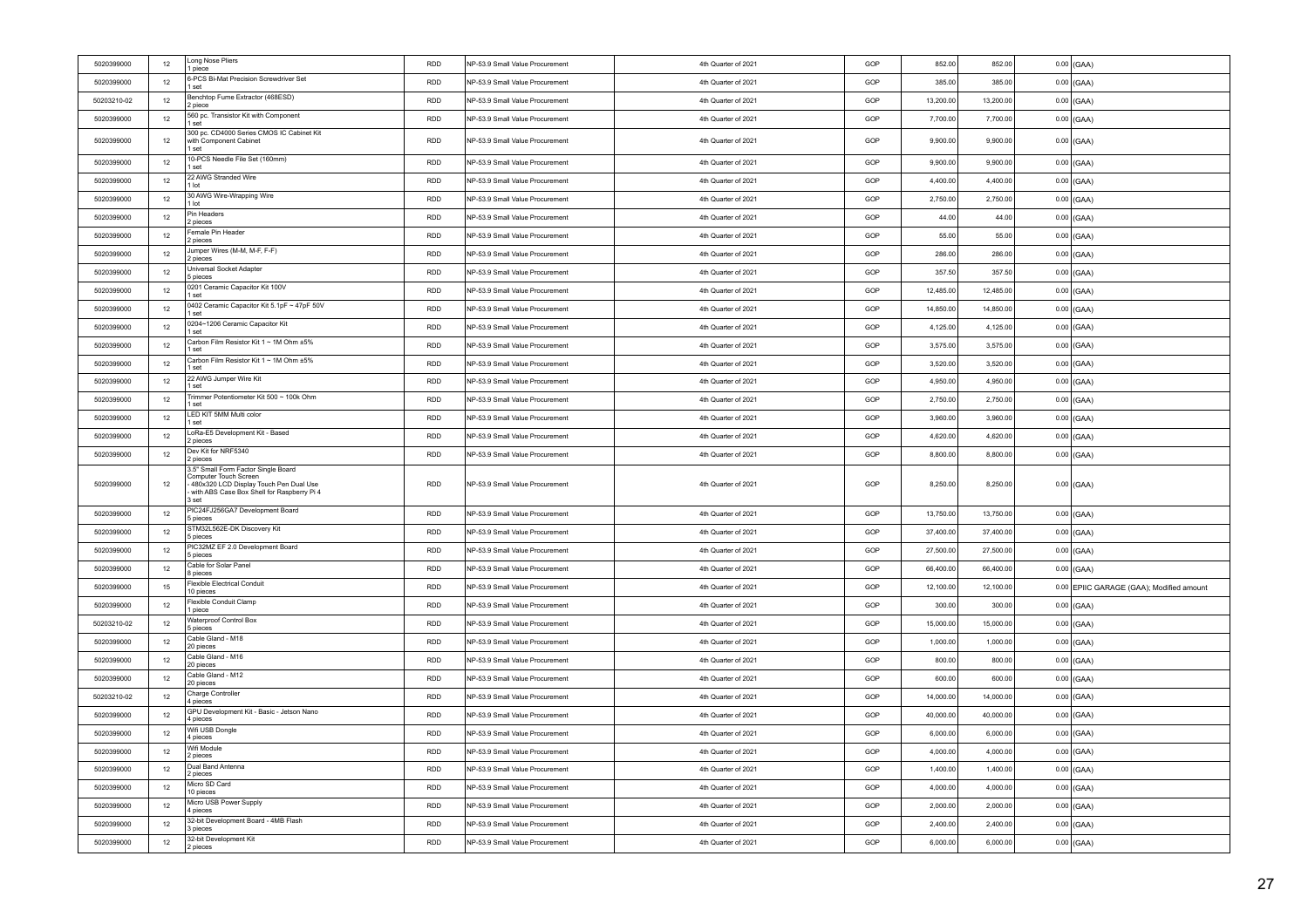| 5020399000  | 12 | 32-bit Development Board - 8MB Flash<br>3 pieces              | <b>RDD</b> | NP-53.9 Small Value Procurement | 4th Quarter of 2021 | GOP | 3,000.00  | 3,000.00  | $0.00$ (GAA)                             |
|-------------|----|---------------------------------------------------------------|------------|---------------------------------|---------------------|-----|-----------|-----------|------------------------------------------|
| 5020399000  | 12 | Touchscreen - 7"<br>2 pieces                                  | <b>RDD</b> | NP-53.9 Small Value Procurement | 4th Quarter of 2021 | GOP | 9,000.00  | 9,000.00  | $0.00$ (GAA)                             |
| 5020399000  | 15 | Touchscreen - 3.5"<br>2 pieces                                | <b>RDD</b> | NP-53.9 Small Value Procurement | 4th Quarter of 2021 | GOP | 2,073.84  | 2,073.84  | 0.00 EPIIC GARAGE (GAA); Modified amount |
| 5020399000  | 12 | <b>Digital Attenuator</b><br>2 nieces                         | RDD        | NP-53.9 Small Value Procurement | 4th Quarter of 2021 | GOP | 15,216.78 | 15,216.78 | $0.00$ (GAA)                             |
| 5020399000  | 12 | 5 inch SMA cable<br>15 pieces                                 | RDD        | NP-53.9 Small Value Procurement | 4th Quarter of 2021 | GOP | 12,172.35 | 12,172.35 | $0.00$ (GAA)                             |
| 5020399000  | 12 | SMA Adapter F-F<br>15 pieces                                  | <b>RDD</b> | NP-53.9 Small Value Procurement | 4th Quarter of 2021 | GOP | 6,469.50  | 6,469.50  | $0.00$ (GAA)                             |
| 5020399000  | 12 | SMA Adapter Right M-F<br>12 pieces                            | <b>RDD</b> | NP-53.9 Small Value Procurement | 4th Quarter of 2021 | GOP | 8,582.28  | 8,582.28  | $0.00$ (GAA)                             |
| 5020399000  | 12 | 20cm Jumper Wires Zipwire Kit<br>1 piece                      | <b>RDD</b> | NP-53.9 Small Value Procurement | 4th Quarter of 2021 | GOP | 1.042.50  | 1,042.50  | $0.00$ (GAA)                             |
| 5020399000  | 12 | 10cm Jumper Wires Zipwire Kit<br>1 piece                      | <b>RDD</b> | NP-53.9 Small Value Procurement | 4th Quarter of 2021 | GOP | 882.00    | 882.00    | $0.00$ (GAA)                             |
| 5020399000  | 12 | Microcontroller Board<br>2 pieces                             | <b>RDD</b> | NP-53.9 Small Value Procurement | 4th Quarter of 2021 | GOP | 4.200.00  | 4.200.00  | $0.00$ (GAA)                             |
| 5020399000  | 12 | Microntroller Board<br>1 piece                                | <b>RDD</b> | NP-53.9 Small Value Procurement | 4th Quarter of 2021 | GOP | 2.640.00  | 2,640.00  | $0.00$ (GAA)                             |
| 5020399000  | 12 | Heat Shrink Kit<br>2 pieces                                   | RDD        | NP-53.9 Small Value Procurement | 4th Quarter of 2021 | GOP | 720.00    | 720.00    | $0.00$ (GAA)                             |
| 5020399000  | 12 | Soldering Iron Kit<br>2 pieces                                | <b>RDD</b> | NP-53.9 Small Value Procurement | 4th Quarter of 2021 | GOP | 2,759.40  | 2,759.40  | $0.00$ (GAA)                             |
| 5020399000  | 12 | Soldering Lead - 0.6mm, 60/40 Rosin Core<br>1 piece           | <b>RDD</b> | NP-53.9 Small Value Procurement | 4th Quarter of 2021 | GOP | 330.00    | 330.00    | $0.00$ $(GAA)$                           |
| 5020399000  | 12 | Soldering Lead - 1.0mm, 60/40 Rosin Core<br>1 piece           | RDD        | NP-53.9 Small Value Procurement | 4th Quarter of 2021 | GOP | 329.70    | 329.70    | $0.00$ (GAA)                             |
| 5020399000  | 12 | Solder Wick<br>1 piece                                        | <b>RDD</b> | NP-53.9 Small Value Procurement | 4th Quarter of 2021 | GOP | 120.00    | 120.00    | $0.00$ (GAA)                             |
| 50203210-02 | 12 | Digital Microscope<br>1 piece                                 | <b>RDD</b> | NP-53.9 Small Value Procurement | 4th Quarter of 2021 | GOP | 5,683.20  | 5,683.20  | $0.00$ (GAA)                             |
| 5020399000  | 15 | SMD Tweezers - Straight<br>1 piece                            | <b>RDD</b> | NP-53.9 Small Value Procurement | 4th Quarter of 2021 | GOP | 209.16    | 209.16    | 0.00 EPIIC GARAGE (GAA); Modified amount |
| 5020399000  | 15 | SMD Tweezers - Angled<br>1 piece                              | <b>RDD</b> | NP-53.9 Small Value Procurement | 4th Quarter of 2021 | GOP | 211.46    | 211.46    | 0.00 EPIIC GARAGE (GAA); Modified amount |
| 5020399000  | 12 | SMD Tweezers - Flat Squared<br>1 piece                        | <b>RDD</b> | NP-53.9 Small Value Procurement | 4th Quarter of 2021 | GOP | 1,848.54  | 1,848.54  | $0.00$ (GAA)                             |
| 5020399000  | 12 | Soldering Helping Hand Kit<br>1 piece                         | <b>RDD</b> | NP-53.9 Small Value Procurement | 4th Quarter of 2021 | GOP | 2,250.00  | 2,250.00  | $0.00$ (GAA)                             |
| 5020399000  | 15 | 20W Attenuator<br>1 piece                                     | RDD        | NP-53.9 Small Value Procurement | 4th Quarter of 2021 | GOP | 11,507.52 | 11,507.52 | 0.00 EPIIC GARAGE (GAA); Modified amount |
| 50203210-02 | 12 | Component Organizer Unit<br>3 pieces                          | <b>RDD</b> | NP-53.9 Small Value Procurement | 4th Quarter of 2021 | GOP | 10,350.00 | 10,350.00 | $0.00$ (GAA)                             |
| 5020399000  | 12 | KC Series Adult Cuffed Ventilator Tubing - 6"<br>5 pieces     | <b>RDD</b> | NP-53.9 Small Value Procurement | 4th Quarter of 2021 | GOP | 5,250.00  | 5,250.00  | $0.00$ (GAA)                             |
| 5020399000  | 12 | KC Series Adult Cuffed Ventilator Tubing -<br>12"<br>5 pieces | RDD        | NP-53.9 Small Value Procurement | 4th Quarter of 2021 | GOP | 5,550.00  | 5,550.00  | $0.00$ (GAA)                             |
| 5020399000  | 12 | KC Series Adult Cuffed Ventilator Tubing -<br>24"<br>5 pieces | RDD        | NP-53.9 Small Value Procurement | 4th Quarter of 2021 | GOP | 6,075.00  | 6,075.00  | $0.00$ (GAA)                             |
| 5020399000  | 12 | Ventilator Pressure Adapter<br>3 pieces                       | <b>RDD</b> | NP-53.9 Small Value Procurement | 4th Quarter of 2021 | GOP | 2,565.00  | 2,565.00  | $0.00$ (GAA)                             |
| 5020399000  | 12 | Patient Wye Connector<br>3 pieces                             | RDD        | NP-53.9 Small Value Procurement | 4th Quarter of 2021 | GOP | 1,530.00  | 1,530.00  | $0.00$ (GAA)                             |
| 5020399000  | 12 | <b>Tee Adapter</b><br>3 pieces                                | RDD        | NP-53.9 Small Value Procurement | 4th Quarter of 2021 | GOP | 1,350.00  | 1,350.00  | $0.00$ (GAA)                             |
| 5020399000  | 12 | Adult General Adapter<br>1 piece                              | RDD        | NP-53.9 Small Value Procurement | 4th Quarter of 2021 | GOP | 4,725.00  | 4,725.00  | $0.00$ (GAA)                             |
| 5020399000  | 12 | Molded Rubber Bellows<br>3 pieces                             | <b>RDD</b> | NP-53.9 Small Value Procurement | 4th Quarter of 2021 | GOP | 19,239.75 | 19,239.75 | $0.00$ (GAA)                             |
| 50203210-02 | 12 | VHF/UHF Amateur Radio Transceiver - Fixed<br>2 pieces         | RDD        | NP-53.9 Small Value Procurement | 4th Quarter of 2021 | GOP | 19,200.00 | 19,200.00 | $0.00$ (GAA)                             |
| 50203210-02 | 12 | VHF/UHF Amateur Radio Transceiver - Handheld<br>5 pieces      | <b>RDD</b> | NP-53.9 Small Value Procurement | 4th Quarter of 2021 | GOP | 67,500.00 | 67,500.00 | $0.00$ (GAA)                             |
| 50203210-02 | 12 | Backup Battery<br>2 pieces                                    | <b>RDD</b> | NP-53.9 Small Value Procurement | 4th Quarter of 2021 | GOP | 22,800.00 | 22,800.00 | $0.00$ (GAA)                             |
| 5020399000  | 12 | PL-259 RF Connector<br>5 pieces                               | <b>RDD</b> | NP-53.9 Small Value Procurement | 4th Quarter of 2021 | GOP | 3,177.75  | 3.177.75  | $0.00$ (GAA)                             |
| 5020399000  | 15 | VHF Yagi-Uda Antenna<br>5 pieces                              | <b>RDD</b> | NP-53.9 Small Value Procurement | 4th Quarter of 2021 | GOP | 15,000.00 | 15,000.00 | 0.00 EPIIC GARAGE (GAA); Modified amount |
| 50203210-02 | 12 | Network Cabinet<br>5 pieces                                   | <b>RDD</b> | NP-53.9 Small Value Procurement | 4th Quarter of 2021 | GOP | 74,502.00 | 74.502.00 | $0.00$ (GAA)                             |
| 5020399000  | 15 | Portable Antenna Telescoping Mast<br>5 pieces                 | <b>RDD</b> | NP-53.9 Small Value Procurement | 4th Quarter of 2021 | GOP | 32,500.00 | 32,500.00 | 0.00 EPIIC GARAGE (GAA); Modified amount |
| 50203210-02 | 12 | <b>VSWR Meter</b><br>1 piece                                  | <b>RDD</b> | NP-53.9 Small Value Procurement | 4th Quarter of 2021 | GOP | 6,000.00  | 6,000.00  | $0.00$ (GAA)                             |
| 5020399000  | 12 | SMA Male to S0239 Adapter<br>10 pieces                        | <b>RDD</b> | NP-53.9 Small Value Procurement | 4th Quarter of 2021 | GOP | 13,500.00 | 13,500.00 | $0.00$ (GAA)                             |
| 5020399000  | 12 | Single-Board Computer w/ Power Supply<br>5 pieces             | <b>RDD</b> | NP-53.9 Small Value Procurement | 4th Quarter of 2021 | GOP | 16,380.00 | 16,380.00 | $0.00$ (GAA)                             |
| 5020399000  | 12 | <b>Electrical Tapes</b><br>3 pieces                           | RDD        | NP-53.9 Small Value Procurement | 4th Quarter of 2021 | GOP | 3,228.42  | 3,228.42  | $0.00$ (GAA)                             |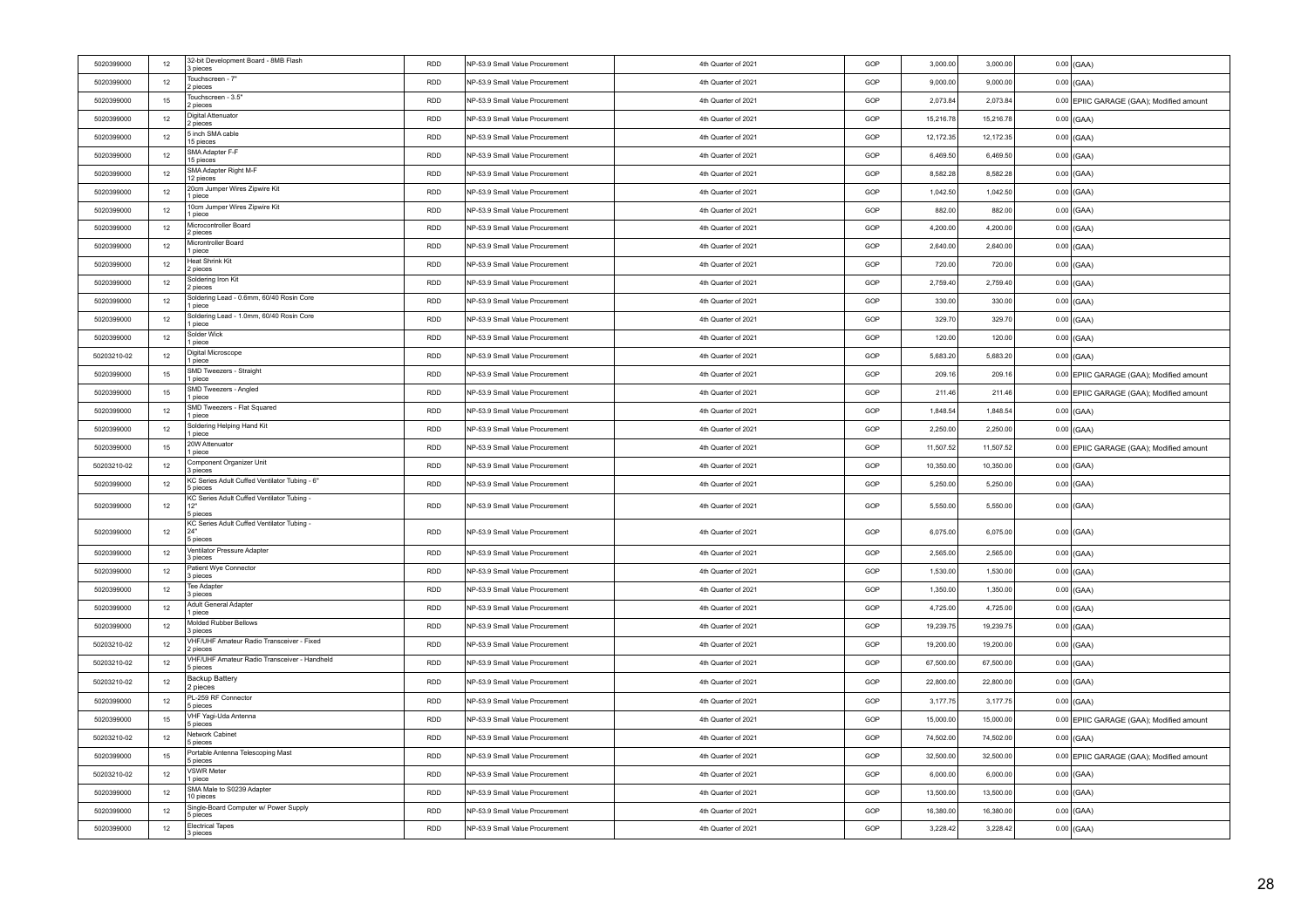| Cable Tie (4 inch), 1000pcs per pack<br>5020399000<br>12<br><b>RDD</b><br>GOP<br>1.293.3<br>1.293.31<br>$0.00$ (GAA)<br>NP-53.9 Small Value Procurement<br>4th Quarter of 2021<br>1 pack<br>480 pc. Linear Series Component Kit with<br>50207020-02<br>12<br><b>RDD</b><br>19,800.00<br>19,800.00<br>$0.00$ (GAA)<br>Component Cabinet<br>NP-53.9 Small Value Procurement<br>4th Quarter of 2021<br>GOP<br>1 set<br>0805~1210 Ceramic Capacitor Kit 100µF ~<br>$0.00$ (GAA)<br>50207020-02<br>12<br><b>RDD</b><br>NP-53.9 Small Value Procurement<br>4th Quarter of 2021<br>GOP<br>19,800.00<br>19,800.00<br>330uF 2.5 ~ 6.3V<br>1 set<br>MPLAB ICD 4 In-Circuit Debugger<br>50207020-02<br>12<br><b>RDD</b><br>NP-53.9 Small Value Procurement<br>4th Quarter of 2021<br>GOP<br>105,600.00<br>105,600.00<br>$0.00$ (GAA)<br>4 pieces<br>Sensecap LoRaWAN Gateway - US915<br>50207020-02<br>12<br><b>RDD</b><br>NP-53.9 Small Value Procurement<br>4th Quarter of 2021<br>GOP<br>127,600.00<br>127,600.00<br>$0.00$ (GAA)<br>4 pieces<br>GPU Development Kit - Advanced<br>50207020-02<br>$12\,$<br><b>RDD</b><br>NP-53.9 Small Value Procurement<br>4th Quarter of 2021<br>GOP<br>38,000.00<br>38,000.00<br>$0.00$ (GAA)<br>1 piece<br>100W Attenuator<br>50207020-02<br>12<br><b>RDD</b><br>NP-53.9 Small Value Procurement<br>4th Quarter of 2021<br>GOP<br>20,550.00<br>20,550.00<br>$0.00$ (GAA)<br>1 piece<br>Hand Tap Set<br>15,900.00<br>50207020-02<br>$12\,$<br><b>RDD</b><br>4th Quarter of 2021<br>GOP<br>15,900.00<br>NP-53.9 Small Value Procurement<br>$0.00$ (GAA)<br>1 piece<br>B71 Duplexer<br>50207020-02<br><b>RDD</b><br>GOP<br>90,000.00<br>12<br>NP-53.9 Small Value Procurement<br>4th Quarter of 2021<br>90,000.00<br>$0.00$ (GAA)<br>pieces<br>Regulated Linear Power Supply w/ Battery<br><b>RDD</b><br>GOP<br>36,000.00<br>36,000.00<br>50207020-02<br>12<br>NP-53.9 Small Value Procurement<br>4th Quarter of 2021<br>$0.00$ (GAA)<br>Backup<br>2 pieces<br>Coaxial Cable (25 meters)<br>50207020-02<br>12<br><b>RDD</b><br>NP-53.9 Small Value Procurement<br>4th Quarter of 2021<br>GOP<br>279,371.25<br>279,371.25<br>$0.00$ (GAA)<br>15 pieces<br>PCB Prototyping<br><b>RDD</b><br>GOP<br>25,000.00<br>25,000.00<br>5021199000<br>12<br>NP-53.9 Small Value Procurement<br>4th Quarter of 2021<br>$0.00$ (GAA)<br>I lot<br>3D Enclosure Prototyping<br>50201199000<br>12<br><b>RDD</b><br>NP-53.9 Small Value Procurement<br>4th Quarter of 2021<br>GOP<br>25,000.00<br>25,000.00<br>$0.00$ (GAA)<br>1 lot<br>Product Safety and EMC Testing<br>50201199000<br>12<br><b>RDD</b><br>NP-53.9 Small Value Procurement<br>4th Quarter of 2021<br>GOP<br>50,000.00<br>50,000.00<br>$0.00$ (GAA)<br>1 lot<br><b>Registration Fees</b><br>50215010-01<br>12<br><b>RDD</b><br>NP-53.5 Agency-to-Agency<br>4th Quarter of 2021<br>GOP<br>23,824.80<br>23,824.80<br>$0.00$ (GAA)<br>$1$ Int<br>Permit to Purchase/Possess - Purchase Fee<br>2,860.00<br>$0.00$ (GAA)<br>50215010-01<br>12<br>per Radio<br><b>RDD</b><br>NP-53.5 Agency-to-Agency<br>4th Quarter of 2021<br>GOP<br>2,860.00<br>52 lot<br>Permit to Purchase/Possess - Filing Fee<br>50215010-01<br>12<br><b>RDD</b><br>4th Quarter of 2021<br>GOP<br>3,432.00<br>3,432.00<br>$0.00$ (GAA)<br>NP-53.5 Agency-to-Agency<br>52 lot<br>Permit to Purchase/Possess - DST<br>RDD<br>1,716.00<br>50215010-01<br>12<br>NP-53.5 Agency-to-Agency<br>4th Quarter of 2021<br>GOP<br>1,716.00<br>$0.00$ (GAA)<br>52 lot<br>Permit to Purchase/Possess - Possess Fee<br>per Radio<br><b>RDD</b><br>GOP<br>2,860.00<br>2,860.00<br>$0.00$ (GAA)<br>50215010-01<br>12<br>4th Quarter of 2021<br>NP-53.5 Agency-to-Agency<br>52 lot<br>Radio Station License-Filling Fee<br><b>RDD</b><br>396.00<br>50215010-01<br>12<br>4th Quarter of 2021<br>GOP<br>396.00<br>$0.00$ (GAA)<br>NP-53.5 Agency-to-Agency<br>6 lot<br>Radio Station License-License Fee<br>50215010-01<br>12<br><b>RDD</b><br>GOP<br>792.00<br>792.00<br>$0.00$ (GAA)<br>4th Quarter of 2021<br>NP-53.5 Agency-to-Agency<br>6 lot<br>Radio Station License-Certificate Fee<br>50215010-01<br><b>RDD</b><br>4th Quarter of 2021<br>GOP<br>396.00<br>396.00<br>12<br>NP-53.5 Agency-to-Agency<br>$0.00$ (GAA)<br>6 lot<br>Radio Station License-DST<br>50215010-01<br>12<br><b>RDD</b><br>NP-53.5 Agency-to-Agency<br>4th Quarter of 2021<br>GOP<br>66.00<br>66.00<br>$0.00$ (GAA)<br>2 lot<br>Special Permit-Special Event Callsign-Special<br>50215010-01<br>12<br>Permit Fee<br><b>RDD</b><br>4th Quarter of 2021<br>GOP<br>6,600.00<br>6,600.00<br>$0.00$ (GAA)<br>NP-53.5 Agency-to-Agency<br>50 lot<br>Special Permit-Special Event Callsign-Special<br>$0.00$ (GAA)<br>50215010-01<br>12<br>Permit Fee<br><b>RDD</b><br>NP-53.5 Agency-to-Agency<br>4th Quarter of 2021<br>GOP<br>1,650.00<br>1,650.00<br>50 lot<br>Mobile Development Workstation<br>50604050-03<br>12<br><b>RDD</b><br>NP-53.9 Small Value Procurement<br>3rd Quarter of 2021<br>GOP<br>700,000.00<br>0.00<br>700,000.00 ROAMER (GIA)<br>7 units<br>Pick and Place<br>12<br><b>RDD</b><br>223,976.55 EPDC (GAA)<br>5060405014<br>NP-53.9 Small Value Procurement<br>3rd - 4th Quarter of 2021<br>GOP<br>223.976.55<br>0.00<br>1 unit<br>Soldering Station<br><b>RDD</b><br>GOP<br>77,469.86<br>77,469.86 EPDC (GAA)<br>5060405014<br>12<br>NP-53.9 Small Value Procurement<br>3rd - 4th Quarter of 2021<br>0.00<br>2 units<br><b>Hot Air Station</b><br>5060405014<br>12<br><b>RDD</b><br>NP-53.9 Small Value Procurement<br>3rd - 4th Quarter of 2021<br>GOP<br>80,303.64<br>0.00<br>80,303.64 EPDC (GAA)<br>1 unit<br>LED Magnifying Lamp, 3 dioptre, 5 diaoptre,<br>32.552.54<br>32,552.54 EPDC (GAA)<br>5060405002<br><b>RDD</b><br>NP-53.9 Small Value Procurement<br>3rd - 4th Quarter of 2021<br>GOP<br>0.00<br>12<br>Table Clamp Mount, 9W, 125mm lens<br>2 piece<br>Epson L6190 Wi-Fi Duplex All-in-One Ink<br>5060405002<br>12<br>Tank Printer with ADF<br><b>RDD</b><br>NP-53.9 Small Value Procurement<br>3rd - 4th Quarter of 2021<br>GOP<br>25,492.50<br>0.00<br>25,492.50 EPDC (GAA)<br>1 unit<br>Ventilation Fan with Flexible Duct, 12"<br>5020321002<br>12<br><b>RDD</b><br>NP-53.9 Small Value Procurement<br>3rd - 4th Quarter of 2021<br>GOP<br>15,306.00<br>15,306.00<br>$0.00$ EPDC (GAA)<br>2 units<br>Office Workstation Table for 4 pax, 2400 x<br>1200 x 750mm (LxWxH) includes:<br>- 2 pcs Screen panel (LxWxH): 1100 x 25 x<br><b>RDD</b><br>5020321002<br>NP-53.9 Small Value Procurement<br>3rd - 4th Quarter of 2021<br>GOP<br>55,000.00<br>55,000.00<br>$0.00$ EPDC (GAA)<br>12<br>300mm<br>- 4 pcs Wiretraygood<br>I set<br>Laboratory Heavy Duty Table (750 mm x<br>1500 mm x 840mm)<br><b>RDD</b><br>12,705.00<br>12,705.00<br>0.00 EPDC (GAA); Modified amount<br>5020321002<br>15<br>NP-53.9 Small Value Procurement<br>3rd - 4th Quarter of 2021<br>GOP<br>1 unit<br>Swivel Chair<br>12<br><b>RDD</b><br>$0.00$ EPDC (GAA)<br>5020321002<br>NP-53.9 Small Value Procurement<br>3rd - 4th Quarter of 2021<br>GOP<br>24,200.00<br>24.200.00<br>4 units<br>Mobile Cabinet (pedestal)<br><b>RDD</b><br>19,800.00<br>$0.00$ EPDC (GAA)<br>5020321002<br>$12\,$<br>3rd - 4th Quarter of 2021<br>GOP<br>19,800.00<br>NP-53.9 Small Value Procurement<br>4 units | 5020399000 | 12 | Cable Tie (12 inch), 100pcs per pack<br>1 pack | <b>RDD</b> | NP-53.9 Small Value Procurement | 4th Quarter of 2021       | GOP | 1,035.54  | 1,035.54  | $0.00$ (GAA) |
|--------------------------------------------------------------------------------------------------------------------------------------------------------------------------------------------------------------------------------------------------------------------------------------------------------------------------------------------------------------------------------------------------------------------------------------------------------------------------------------------------------------------------------------------------------------------------------------------------------------------------------------------------------------------------------------------------------------------------------------------------------------------------------------------------------------------------------------------------------------------------------------------------------------------------------------------------------------------------------------------------------------------------------------------------------------------------------------------------------------------------------------------------------------------------------------------------------------------------------------------------------------------------------------------------------------------------------------------------------------------------------------------------------------------------------------------------------------------------------------------------------------------------------------------------------------------------------------------------------------------------------------------------------------------------------------------------------------------------------------------------------------------------------------------------------------------------------------------------------------------------------------------------------------------------------------------------------------------------------------------------------------------------------------------------------------------------------------------------------------------------------------------------------------------------------------------------------------------------------------------------------------------------------------------------------------------------------------------------------------------------------------------------------------------------------------------------------------------------------------------------------------------------------------------------------------------------------------------------------------------------------------------------------------------------------------------------------------------------------------------------------------------------------------------------------------------------------------------------------------------------------------------------------------------------------------------------------------------------------------------------------------------------------------------------------------------------------------------------------------------------------------------------------------------------------------------------------------------------------------------------------------------------------------------------------------------------------------------------------------------------------------------------------------------------------------------------------------------------------------------------------------------------------------------------------------------------------------------------------------------------------------------------------------------------------------------------------------------------------------------------------------------------------------------------------------------------------------------------------------------------------------------------------------------------------------------------------------------------------------------------------------------------------------------------------------------------------------------------------------------------------------------------------------------------------------------------------------------------------------------------------------------------------------------------------------------------------------------------------------------------------------------------------------------------------------------------------------------------------------------------------------------------------------------------------------------------------------------------------------------------------------------------------------------------------------------------------------------------------------------------------------------------------------------------------------------------------------------------------------------------------------------------------------------------------------------------------------------------------------------------------------------------------------------------------------------------------------------------------------------------------------------------------------------------------------------------------------------------------------------------------------------------------------------------------------------------------------------------------------------------------------------------------------------------------------------------------------------------------------------------------------------------------------------------------------------------------------------------------------------------------------------------------------------------------------------------------------------------------------------------------------------------------------------------------------------------------------------------------------------------------------------------------------------------------------------------------------------------------------------------------------------------------------------------------------------------------------------------------------------------------------------------------------------------------------------------------------------------------------------------------------------------------------------------------------------------------------------------------------------------------------------------------------------------------------------------------------------------------------------------------------------------------------------------------------------------------------------------------------------------------------------------------------------------------------------------------------------------------------------------------------------------------------------------------------------------------------------------------------------------------------------------------------------------------------------------------------------------------------------------------------------------------------------------------------------------------------------------------------------------------------------------------------------------------------------------------------------------------------------------------------------------------------------------------------|------------|----|------------------------------------------------|------------|---------------------------------|---------------------------|-----|-----------|-----------|--------------|
|                                                                                                                                                                                                                                                                                                                                                                                                                                                                                                                                                                                                                                                                                                                                                                                                                                                                                                                                                                                                                                                                                                                                                                                                                                                                                                                                                                                                                                                                                                                                                                                                                                                                                                                                                                                                                                                                                                                                                                                                                                                                                                                                                                                                                                                                                                                                                                                                                                                                                                                                                                                                                                                                                                                                                                                                                                                                                                                                                                                                                                                                                                                                                                                                                                                                                                                                                                                                                                                                                                                                                                                                                                                                                                                                                                                                                                                                                                                                                                                                                                                                                                                                                                                                                                                                                                                                                                                                                                                                                                                                                                                                                                                                                                                                                                                                                                                                                                                                                                                                                                                                                                                                                                                                                                                                                                                                                                                                                                                                                                                                                                                                                                                                                                                                                                                                                                                                                                                                                                                                                                                                                                                                                                                                                                                                                                                                                                                                                                                                                                                                                                                                                                                                                                                                                                                                                                                                                                                                                                                                                                                                                                                                                                                                                                                                                                              |            |    |                                                |            |                                 |                           |     |           |           |              |
|                                                                                                                                                                                                                                                                                                                                                                                                                                                                                                                                                                                                                                                                                                                                                                                                                                                                                                                                                                                                                                                                                                                                                                                                                                                                                                                                                                                                                                                                                                                                                                                                                                                                                                                                                                                                                                                                                                                                                                                                                                                                                                                                                                                                                                                                                                                                                                                                                                                                                                                                                                                                                                                                                                                                                                                                                                                                                                                                                                                                                                                                                                                                                                                                                                                                                                                                                                                                                                                                                                                                                                                                                                                                                                                                                                                                                                                                                                                                                                                                                                                                                                                                                                                                                                                                                                                                                                                                                                                                                                                                                                                                                                                                                                                                                                                                                                                                                                                                                                                                                                                                                                                                                                                                                                                                                                                                                                                                                                                                                                                                                                                                                                                                                                                                                                                                                                                                                                                                                                                                                                                                                                                                                                                                                                                                                                                                                                                                                                                                                                                                                                                                                                                                                                                                                                                                                                                                                                                                                                                                                                                                                                                                                                                                                                                                                                              |            |    |                                                |            |                                 |                           |     |           |           |              |
|                                                                                                                                                                                                                                                                                                                                                                                                                                                                                                                                                                                                                                                                                                                                                                                                                                                                                                                                                                                                                                                                                                                                                                                                                                                                                                                                                                                                                                                                                                                                                                                                                                                                                                                                                                                                                                                                                                                                                                                                                                                                                                                                                                                                                                                                                                                                                                                                                                                                                                                                                                                                                                                                                                                                                                                                                                                                                                                                                                                                                                                                                                                                                                                                                                                                                                                                                                                                                                                                                                                                                                                                                                                                                                                                                                                                                                                                                                                                                                                                                                                                                                                                                                                                                                                                                                                                                                                                                                                                                                                                                                                                                                                                                                                                                                                                                                                                                                                                                                                                                                                                                                                                                                                                                                                                                                                                                                                                                                                                                                                                                                                                                                                                                                                                                                                                                                                                                                                                                                                                                                                                                                                                                                                                                                                                                                                                                                                                                                                                                                                                                                                                                                                                                                                                                                                                                                                                                                                                                                                                                                                                                                                                                                                                                                                                                                              |            |    |                                                |            |                                 |                           |     |           |           |              |
|                                                                                                                                                                                                                                                                                                                                                                                                                                                                                                                                                                                                                                                                                                                                                                                                                                                                                                                                                                                                                                                                                                                                                                                                                                                                                                                                                                                                                                                                                                                                                                                                                                                                                                                                                                                                                                                                                                                                                                                                                                                                                                                                                                                                                                                                                                                                                                                                                                                                                                                                                                                                                                                                                                                                                                                                                                                                                                                                                                                                                                                                                                                                                                                                                                                                                                                                                                                                                                                                                                                                                                                                                                                                                                                                                                                                                                                                                                                                                                                                                                                                                                                                                                                                                                                                                                                                                                                                                                                                                                                                                                                                                                                                                                                                                                                                                                                                                                                                                                                                                                                                                                                                                                                                                                                                                                                                                                                                                                                                                                                                                                                                                                                                                                                                                                                                                                                                                                                                                                                                                                                                                                                                                                                                                                                                                                                                                                                                                                                                                                                                                                                                                                                                                                                                                                                                                                                                                                                                                                                                                                                                                                                                                                                                                                                                                                              |            |    |                                                |            |                                 |                           |     |           |           |              |
|                                                                                                                                                                                                                                                                                                                                                                                                                                                                                                                                                                                                                                                                                                                                                                                                                                                                                                                                                                                                                                                                                                                                                                                                                                                                                                                                                                                                                                                                                                                                                                                                                                                                                                                                                                                                                                                                                                                                                                                                                                                                                                                                                                                                                                                                                                                                                                                                                                                                                                                                                                                                                                                                                                                                                                                                                                                                                                                                                                                                                                                                                                                                                                                                                                                                                                                                                                                                                                                                                                                                                                                                                                                                                                                                                                                                                                                                                                                                                                                                                                                                                                                                                                                                                                                                                                                                                                                                                                                                                                                                                                                                                                                                                                                                                                                                                                                                                                                                                                                                                                                                                                                                                                                                                                                                                                                                                                                                                                                                                                                                                                                                                                                                                                                                                                                                                                                                                                                                                                                                                                                                                                                                                                                                                                                                                                                                                                                                                                                                                                                                                                                                                                                                                                                                                                                                                                                                                                                                                                                                                                                                                                                                                                                                                                                                                                              |            |    |                                                |            |                                 |                           |     |           |           |              |
|                                                                                                                                                                                                                                                                                                                                                                                                                                                                                                                                                                                                                                                                                                                                                                                                                                                                                                                                                                                                                                                                                                                                                                                                                                                                                                                                                                                                                                                                                                                                                                                                                                                                                                                                                                                                                                                                                                                                                                                                                                                                                                                                                                                                                                                                                                                                                                                                                                                                                                                                                                                                                                                                                                                                                                                                                                                                                                                                                                                                                                                                                                                                                                                                                                                                                                                                                                                                                                                                                                                                                                                                                                                                                                                                                                                                                                                                                                                                                                                                                                                                                                                                                                                                                                                                                                                                                                                                                                                                                                                                                                                                                                                                                                                                                                                                                                                                                                                                                                                                                                                                                                                                                                                                                                                                                                                                                                                                                                                                                                                                                                                                                                                                                                                                                                                                                                                                                                                                                                                                                                                                                                                                                                                                                                                                                                                                                                                                                                                                                                                                                                                                                                                                                                                                                                                                                                                                                                                                                                                                                                                                                                                                                                                                                                                                                                              |            |    |                                                |            |                                 |                           |     |           |           |              |
|                                                                                                                                                                                                                                                                                                                                                                                                                                                                                                                                                                                                                                                                                                                                                                                                                                                                                                                                                                                                                                                                                                                                                                                                                                                                                                                                                                                                                                                                                                                                                                                                                                                                                                                                                                                                                                                                                                                                                                                                                                                                                                                                                                                                                                                                                                                                                                                                                                                                                                                                                                                                                                                                                                                                                                                                                                                                                                                                                                                                                                                                                                                                                                                                                                                                                                                                                                                                                                                                                                                                                                                                                                                                                                                                                                                                                                                                                                                                                                                                                                                                                                                                                                                                                                                                                                                                                                                                                                                                                                                                                                                                                                                                                                                                                                                                                                                                                                                                                                                                                                                                                                                                                                                                                                                                                                                                                                                                                                                                                                                                                                                                                                                                                                                                                                                                                                                                                                                                                                                                                                                                                                                                                                                                                                                                                                                                                                                                                                                                                                                                                                                                                                                                                                                                                                                                                                                                                                                                                                                                                                                                                                                                                                                                                                                                                                              |            |    |                                                |            |                                 |                           |     |           |           |              |
|                                                                                                                                                                                                                                                                                                                                                                                                                                                                                                                                                                                                                                                                                                                                                                                                                                                                                                                                                                                                                                                                                                                                                                                                                                                                                                                                                                                                                                                                                                                                                                                                                                                                                                                                                                                                                                                                                                                                                                                                                                                                                                                                                                                                                                                                                                                                                                                                                                                                                                                                                                                                                                                                                                                                                                                                                                                                                                                                                                                                                                                                                                                                                                                                                                                                                                                                                                                                                                                                                                                                                                                                                                                                                                                                                                                                                                                                                                                                                                                                                                                                                                                                                                                                                                                                                                                                                                                                                                                                                                                                                                                                                                                                                                                                                                                                                                                                                                                                                                                                                                                                                                                                                                                                                                                                                                                                                                                                                                                                                                                                                                                                                                                                                                                                                                                                                                                                                                                                                                                                                                                                                                                                                                                                                                                                                                                                                                                                                                                                                                                                                                                                                                                                                                                                                                                                                                                                                                                                                                                                                                                                                                                                                                                                                                                                                                              |            |    |                                                |            |                                 |                           |     |           |           |              |
|                                                                                                                                                                                                                                                                                                                                                                                                                                                                                                                                                                                                                                                                                                                                                                                                                                                                                                                                                                                                                                                                                                                                                                                                                                                                                                                                                                                                                                                                                                                                                                                                                                                                                                                                                                                                                                                                                                                                                                                                                                                                                                                                                                                                                                                                                                                                                                                                                                                                                                                                                                                                                                                                                                                                                                                                                                                                                                                                                                                                                                                                                                                                                                                                                                                                                                                                                                                                                                                                                                                                                                                                                                                                                                                                                                                                                                                                                                                                                                                                                                                                                                                                                                                                                                                                                                                                                                                                                                                                                                                                                                                                                                                                                                                                                                                                                                                                                                                                                                                                                                                                                                                                                                                                                                                                                                                                                                                                                                                                                                                                                                                                                                                                                                                                                                                                                                                                                                                                                                                                                                                                                                                                                                                                                                                                                                                                                                                                                                                                                                                                                                                                                                                                                                                                                                                                                                                                                                                                                                                                                                                                                                                                                                                                                                                                                                              |            |    |                                                |            |                                 |                           |     |           |           |              |
|                                                                                                                                                                                                                                                                                                                                                                                                                                                                                                                                                                                                                                                                                                                                                                                                                                                                                                                                                                                                                                                                                                                                                                                                                                                                                                                                                                                                                                                                                                                                                                                                                                                                                                                                                                                                                                                                                                                                                                                                                                                                                                                                                                                                                                                                                                                                                                                                                                                                                                                                                                                                                                                                                                                                                                                                                                                                                                                                                                                                                                                                                                                                                                                                                                                                                                                                                                                                                                                                                                                                                                                                                                                                                                                                                                                                                                                                                                                                                                                                                                                                                                                                                                                                                                                                                                                                                                                                                                                                                                                                                                                                                                                                                                                                                                                                                                                                                                                                                                                                                                                                                                                                                                                                                                                                                                                                                                                                                                                                                                                                                                                                                                                                                                                                                                                                                                                                                                                                                                                                                                                                                                                                                                                                                                                                                                                                                                                                                                                                                                                                                                                                                                                                                                                                                                                                                                                                                                                                                                                                                                                                                                                                                                                                                                                                                                              |            |    |                                                |            |                                 |                           |     |           |           |              |
|                                                                                                                                                                                                                                                                                                                                                                                                                                                                                                                                                                                                                                                                                                                                                                                                                                                                                                                                                                                                                                                                                                                                                                                                                                                                                                                                                                                                                                                                                                                                                                                                                                                                                                                                                                                                                                                                                                                                                                                                                                                                                                                                                                                                                                                                                                                                                                                                                                                                                                                                                                                                                                                                                                                                                                                                                                                                                                                                                                                                                                                                                                                                                                                                                                                                                                                                                                                                                                                                                                                                                                                                                                                                                                                                                                                                                                                                                                                                                                                                                                                                                                                                                                                                                                                                                                                                                                                                                                                                                                                                                                                                                                                                                                                                                                                                                                                                                                                                                                                                                                                                                                                                                                                                                                                                                                                                                                                                                                                                                                                                                                                                                                                                                                                                                                                                                                                                                                                                                                                                                                                                                                                                                                                                                                                                                                                                                                                                                                                                                                                                                                                                                                                                                                                                                                                                                                                                                                                                                                                                                                                                                                                                                                                                                                                                                                              |            |    |                                                |            |                                 |                           |     |           |           |              |
|                                                                                                                                                                                                                                                                                                                                                                                                                                                                                                                                                                                                                                                                                                                                                                                                                                                                                                                                                                                                                                                                                                                                                                                                                                                                                                                                                                                                                                                                                                                                                                                                                                                                                                                                                                                                                                                                                                                                                                                                                                                                                                                                                                                                                                                                                                                                                                                                                                                                                                                                                                                                                                                                                                                                                                                                                                                                                                                                                                                                                                                                                                                                                                                                                                                                                                                                                                                                                                                                                                                                                                                                                                                                                                                                                                                                                                                                                                                                                                                                                                                                                                                                                                                                                                                                                                                                                                                                                                                                                                                                                                                                                                                                                                                                                                                                                                                                                                                                                                                                                                                                                                                                                                                                                                                                                                                                                                                                                                                                                                                                                                                                                                                                                                                                                                                                                                                                                                                                                                                                                                                                                                                                                                                                                                                                                                                                                                                                                                                                                                                                                                                                                                                                                                                                                                                                                                                                                                                                                                                                                                                                                                                                                                                                                                                                                                              |            |    |                                                |            |                                 |                           |     |           |           |              |
|                                                                                                                                                                                                                                                                                                                                                                                                                                                                                                                                                                                                                                                                                                                                                                                                                                                                                                                                                                                                                                                                                                                                                                                                                                                                                                                                                                                                                                                                                                                                                                                                                                                                                                                                                                                                                                                                                                                                                                                                                                                                                                                                                                                                                                                                                                                                                                                                                                                                                                                                                                                                                                                                                                                                                                                                                                                                                                                                                                                                                                                                                                                                                                                                                                                                                                                                                                                                                                                                                                                                                                                                                                                                                                                                                                                                                                                                                                                                                                                                                                                                                                                                                                                                                                                                                                                                                                                                                                                                                                                                                                                                                                                                                                                                                                                                                                                                                                                                                                                                                                                                                                                                                                                                                                                                                                                                                                                                                                                                                                                                                                                                                                                                                                                                                                                                                                                                                                                                                                                                                                                                                                                                                                                                                                                                                                                                                                                                                                                                                                                                                                                                                                                                                                                                                                                                                                                                                                                                                                                                                                                                                                                                                                                                                                                                                                              |            |    |                                                |            |                                 |                           |     |           |           |              |
|                                                                                                                                                                                                                                                                                                                                                                                                                                                                                                                                                                                                                                                                                                                                                                                                                                                                                                                                                                                                                                                                                                                                                                                                                                                                                                                                                                                                                                                                                                                                                                                                                                                                                                                                                                                                                                                                                                                                                                                                                                                                                                                                                                                                                                                                                                                                                                                                                                                                                                                                                                                                                                                                                                                                                                                                                                                                                                                                                                                                                                                                                                                                                                                                                                                                                                                                                                                                                                                                                                                                                                                                                                                                                                                                                                                                                                                                                                                                                                                                                                                                                                                                                                                                                                                                                                                                                                                                                                                                                                                                                                                                                                                                                                                                                                                                                                                                                                                                                                                                                                                                                                                                                                                                                                                                                                                                                                                                                                                                                                                                                                                                                                                                                                                                                                                                                                                                                                                                                                                                                                                                                                                                                                                                                                                                                                                                                                                                                                                                                                                                                                                                                                                                                                                                                                                                                                                                                                                                                                                                                                                                                                                                                                                                                                                                                                              |            |    |                                                |            |                                 |                           |     |           |           |              |
|                                                                                                                                                                                                                                                                                                                                                                                                                                                                                                                                                                                                                                                                                                                                                                                                                                                                                                                                                                                                                                                                                                                                                                                                                                                                                                                                                                                                                                                                                                                                                                                                                                                                                                                                                                                                                                                                                                                                                                                                                                                                                                                                                                                                                                                                                                                                                                                                                                                                                                                                                                                                                                                                                                                                                                                                                                                                                                                                                                                                                                                                                                                                                                                                                                                                                                                                                                                                                                                                                                                                                                                                                                                                                                                                                                                                                                                                                                                                                                                                                                                                                                                                                                                                                                                                                                                                                                                                                                                                                                                                                                                                                                                                                                                                                                                                                                                                                                                                                                                                                                                                                                                                                                                                                                                                                                                                                                                                                                                                                                                                                                                                                                                                                                                                                                                                                                                                                                                                                                                                                                                                                                                                                                                                                                                                                                                                                                                                                                                                                                                                                                                                                                                                                                                                                                                                                                                                                                                                                                                                                                                                                                                                                                                                                                                                                                              |            |    |                                                |            |                                 |                           |     |           |           |              |
|                                                                                                                                                                                                                                                                                                                                                                                                                                                                                                                                                                                                                                                                                                                                                                                                                                                                                                                                                                                                                                                                                                                                                                                                                                                                                                                                                                                                                                                                                                                                                                                                                                                                                                                                                                                                                                                                                                                                                                                                                                                                                                                                                                                                                                                                                                                                                                                                                                                                                                                                                                                                                                                                                                                                                                                                                                                                                                                                                                                                                                                                                                                                                                                                                                                                                                                                                                                                                                                                                                                                                                                                                                                                                                                                                                                                                                                                                                                                                                                                                                                                                                                                                                                                                                                                                                                                                                                                                                                                                                                                                                                                                                                                                                                                                                                                                                                                                                                                                                                                                                                                                                                                                                                                                                                                                                                                                                                                                                                                                                                                                                                                                                                                                                                                                                                                                                                                                                                                                                                                                                                                                                                                                                                                                                                                                                                                                                                                                                                                                                                                                                                                                                                                                                                                                                                                                                                                                                                                                                                                                                                                                                                                                                                                                                                                                                              |            |    |                                                |            |                                 |                           |     |           |           |              |
|                                                                                                                                                                                                                                                                                                                                                                                                                                                                                                                                                                                                                                                                                                                                                                                                                                                                                                                                                                                                                                                                                                                                                                                                                                                                                                                                                                                                                                                                                                                                                                                                                                                                                                                                                                                                                                                                                                                                                                                                                                                                                                                                                                                                                                                                                                                                                                                                                                                                                                                                                                                                                                                                                                                                                                                                                                                                                                                                                                                                                                                                                                                                                                                                                                                                                                                                                                                                                                                                                                                                                                                                                                                                                                                                                                                                                                                                                                                                                                                                                                                                                                                                                                                                                                                                                                                                                                                                                                                                                                                                                                                                                                                                                                                                                                                                                                                                                                                                                                                                                                                                                                                                                                                                                                                                                                                                                                                                                                                                                                                                                                                                                                                                                                                                                                                                                                                                                                                                                                                                                                                                                                                                                                                                                                                                                                                                                                                                                                                                                                                                                                                                                                                                                                                                                                                                                                                                                                                                                                                                                                                                                                                                                                                                                                                                                                              |            |    |                                                |            |                                 |                           |     |           |           |              |
|                                                                                                                                                                                                                                                                                                                                                                                                                                                                                                                                                                                                                                                                                                                                                                                                                                                                                                                                                                                                                                                                                                                                                                                                                                                                                                                                                                                                                                                                                                                                                                                                                                                                                                                                                                                                                                                                                                                                                                                                                                                                                                                                                                                                                                                                                                                                                                                                                                                                                                                                                                                                                                                                                                                                                                                                                                                                                                                                                                                                                                                                                                                                                                                                                                                                                                                                                                                                                                                                                                                                                                                                                                                                                                                                                                                                                                                                                                                                                                                                                                                                                                                                                                                                                                                                                                                                                                                                                                                                                                                                                                                                                                                                                                                                                                                                                                                                                                                                                                                                                                                                                                                                                                                                                                                                                                                                                                                                                                                                                                                                                                                                                                                                                                                                                                                                                                                                                                                                                                                                                                                                                                                                                                                                                                                                                                                                                                                                                                                                                                                                                                                                                                                                                                                                                                                                                                                                                                                                                                                                                                                                                                                                                                                                                                                                                                              |            |    |                                                |            |                                 |                           |     |           |           |              |
|                                                                                                                                                                                                                                                                                                                                                                                                                                                                                                                                                                                                                                                                                                                                                                                                                                                                                                                                                                                                                                                                                                                                                                                                                                                                                                                                                                                                                                                                                                                                                                                                                                                                                                                                                                                                                                                                                                                                                                                                                                                                                                                                                                                                                                                                                                                                                                                                                                                                                                                                                                                                                                                                                                                                                                                                                                                                                                                                                                                                                                                                                                                                                                                                                                                                                                                                                                                                                                                                                                                                                                                                                                                                                                                                                                                                                                                                                                                                                                                                                                                                                                                                                                                                                                                                                                                                                                                                                                                                                                                                                                                                                                                                                                                                                                                                                                                                                                                                                                                                                                                                                                                                                                                                                                                                                                                                                                                                                                                                                                                                                                                                                                                                                                                                                                                                                                                                                                                                                                                                                                                                                                                                                                                                                                                                                                                                                                                                                                                                                                                                                                                                                                                                                                                                                                                                                                                                                                                                                                                                                                                                                                                                                                                                                                                                                                              |            |    |                                                |            |                                 |                           |     |           |           |              |
|                                                                                                                                                                                                                                                                                                                                                                                                                                                                                                                                                                                                                                                                                                                                                                                                                                                                                                                                                                                                                                                                                                                                                                                                                                                                                                                                                                                                                                                                                                                                                                                                                                                                                                                                                                                                                                                                                                                                                                                                                                                                                                                                                                                                                                                                                                                                                                                                                                                                                                                                                                                                                                                                                                                                                                                                                                                                                                                                                                                                                                                                                                                                                                                                                                                                                                                                                                                                                                                                                                                                                                                                                                                                                                                                                                                                                                                                                                                                                                                                                                                                                                                                                                                                                                                                                                                                                                                                                                                                                                                                                                                                                                                                                                                                                                                                                                                                                                                                                                                                                                                                                                                                                                                                                                                                                                                                                                                                                                                                                                                                                                                                                                                                                                                                                                                                                                                                                                                                                                                                                                                                                                                                                                                                                                                                                                                                                                                                                                                                                                                                                                                                                                                                                                                                                                                                                                                                                                                                                                                                                                                                                                                                                                                                                                                                                                              |            |    |                                                |            |                                 |                           |     |           |           |              |
|                                                                                                                                                                                                                                                                                                                                                                                                                                                                                                                                                                                                                                                                                                                                                                                                                                                                                                                                                                                                                                                                                                                                                                                                                                                                                                                                                                                                                                                                                                                                                                                                                                                                                                                                                                                                                                                                                                                                                                                                                                                                                                                                                                                                                                                                                                                                                                                                                                                                                                                                                                                                                                                                                                                                                                                                                                                                                                                                                                                                                                                                                                                                                                                                                                                                                                                                                                                                                                                                                                                                                                                                                                                                                                                                                                                                                                                                                                                                                                                                                                                                                                                                                                                                                                                                                                                                                                                                                                                                                                                                                                                                                                                                                                                                                                                                                                                                                                                                                                                                                                                                                                                                                                                                                                                                                                                                                                                                                                                                                                                                                                                                                                                                                                                                                                                                                                                                                                                                                                                                                                                                                                                                                                                                                                                                                                                                                                                                                                                                                                                                                                                                                                                                                                                                                                                                                                                                                                                                                                                                                                                                                                                                                                                                                                                                                                              |            |    |                                                |            |                                 |                           |     |           |           |              |
|                                                                                                                                                                                                                                                                                                                                                                                                                                                                                                                                                                                                                                                                                                                                                                                                                                                                                                                                                                                                                                                                                                                                                                                                                                                                                                                                                                                                                                                                                                                                                                                                                                                                                                                                                                                                                                                                                                                                                                                                                                                                                                                                                                                                                                                                                                                                                                                                                                                                                                                                                                                                                                                                                                                                                                                                                                                                                                                                                                                                                                                                                                                                                                                                                                                                                                                                                                                                                                                                                                                                                                                                                                                                                                                                                                                                                                                                                                                                                                                                                                                                                                                                                                                                                                                                                                                                                                                                                                                                                                                                                                                                                                                                                                                                                                                                                                                                                                                                                                                                                                                                                                                                                                                                                                                                                                                                                                                                                                                                                                                                                                                                                                                                                                                                                                                                                                                                                                                                                                                                                                                                                                                                                                                                                                                                                                                                                                                                                                                                                                                                                                                                                                                                                                                                                                                                                                                                                                                                                                                                                                                                                                                                                                                                                                                                                                              |            |    |                                                |            |                                 |                           |     |           |           |              |
|                                                                                                                                                                                                                                                                                                                                                                                                                                                                                                                                                                                                                                                                                                                                                                                                                                                                                                                                                                                                                                                                                                                                                                                                                                                                                                                                                                                                                                                                                                                                                                                                                                                                                                                                                                                                                                                                                                                                                                                                                                                                                                                                                                                                                                                                                                                                                                                                                                                                                                                                                                                                                                                                                                                                                                                                                                                                                                                                                                                                                                                                                                                                                                                                                                                                                                                                                                                                                                                                                                                                                                                                                                                                                                                                                                                                                                                                                                                                                                                                                                                                                                                                                                                                                                                                                                                                                                                                                                                                                                                                                                                                                                                                                                                                                                                                                                                                                                                                                                                                                                                                                                                                                                                                                                                                                                                                                                                                                                                                                                                                                                                                                                                                                                                                                                                                                                                                                                                                                                                                                                                                                                                                                                                                                                                                                                                                                                                                                                                                                                                                                                                                                                                                                                                                                                                                                                                                                                                                                                                                                                                                                                                                                                                                                                                                                                              |            |    |                                                |            |                                 |                           |     |           |           |              |
|                                                                                                                                                                                                                                                                                                                                                                                                                                                                                                                                                                                                                                                                                                                                                                                                                                                                                                                                                                                                                                                                                                                                                                                                                                                                                                                                                                                                                                                                                                                                                                                                                                                                                                                                                                                                                                                                                                                                                                                                                                                                                                                                                                                                                                                                                                                                                                                                                                                                                                                                                                                                                                                                                                                                                                                                                                                                                                                                                                                                                                                                                                                                                                                                                                                                                                                                                                                                                                                                                                                                                                                                                                                                                                                                                                                                                                                                                                                                                                                                                                                                                                                                                                                                                                                                                                                                                                                                                                                                                                                                                                                                                                                                                                                                                                                                                                                                                                                                                                                                                                                                                                                                                                                                                                                                                                                                                                                                                                                                                                                                                                                                                                                                                                                                                                                                                                                                                                                                                                                                                                                                                                                                                                                                                                                                                                                                                                                                                                                                                                                                                                                                                                                                                                                                                                                                                                                                                                                                                                                                                                                                                                                                                                                                                                                                                                              |            |    |                                                |            |                                 |                           |     |           |           |              |
|                                                                                                                                                                                                                                                                                                                                                                                                                                                                                                                                                                                                                                                                                                                                                                                                                                                                                                                                                                                                                                                                                                                                                                                                                                                                                                                                                                                                                                                                                                                                                                                                                                                                                                                                                                                                                                                                                                                                                                                                                                                                                                                                                                                                                                                                                                                                                                                                                                                                                                                                                                                                                                                                                                                                                                                                                                                                                                                                                                                                                                                                                                                                                                                                                                                                                                                                                                                                                                                                                                                                                                                                                                                                                                                                                                                                                                                                                                                                                                                                                                                                                                                                                                                                                                                                                                                                                                                                                                                                                                                                                                                                                                                                                                                                                                                                                                                                                                                                                                                                                                                                                                                                                                                                                                                                                                                                                                                                                                                                                                                                                                                                                                                                                                                                                                                                                                                                                                                                                                                                                                                                                                                                                                                                                                                                                                                                                                                                                                                                                                                                                                                                                                                                                                                                                                                                                                                                                                                                                                                                                                                                                                                                                                                                                                                                                                              |            |    |                                                |            |                                 |                           |     |           |           |              |
|                                                                                                                                                                                                                                                                                                                                                                                                                                                                                                                                                                                                                                                                                                                                                                                                                                                                                                                                                                                                                                                                                                                                                                                                                                                                                                                                                                                                                                                                                                                                                                                                                                                                                                                                                                                                                                                                                                                                                                                                                                                                                                                                                                                                                                                                                                                                                                                                                                                                                                                                                                                                                                                                                                                                                                                                                                                                                                                                                                                                                                                                                                                                                                                                                                                                                                                                                                                                                                                                                                                                                                                                                                                                                                                                                                                                                                                                                                                                                                                                                                                                                                                                                                                                                                                                                                                                                                                                                                                                                                                                                                                                                                                                                                                                                                                                                                                                                                                                                                                                                                                                                                                                                                                                                                                                                                                                                                                                                                                                                                                                                                                                                                                                                                                                                                                                                                                                                                                                                                                                                                                                                                                                                                                                                                                                                                                                                                                                                                                                                                                                                                                                                                                                                                                                                                                                                                                                                                                                                                                                                                                                                                                                                                                                                                                                                                              |            |    |                                                |            |                                 |                           |     |           |           |              |
|                                                                                                                                                                                                                                                                                                                                                                                                                                                                                                                                                                                                                                                                                                                                                                                                                                                                                                                                                                                                                                                                                                                                                                                                                                                                                                                                                                                                                                                                                                                                                                                                                                                                                                                                                                                                                                                                                                                                                                                                                                                                                                                                                                                                                                                                                                                                                                                                                                                                                                                                                                                                                                                                                                                                                                                                                                                                                                                                                                                                                                                                                                                                                                                                                                                                                                                                                                                                                                                                                                                                                                                                                                                                                                                                                                                                                                                                                                                                                                                                                                                                                                                                                                                                                                                                                                                                                                                                                                                                                                                                                                                                                                                                                                                                                                                                                                                                                                                                                                                                                                                                                                                                                                                                                                                                                                                                                                                                                                                                                                                                                                                                                                                                                                                                                                                                                                                                                                                                                                                                                                                                                                                                                                                                                                                                                                                                                                                                                                                                                                                                                                                                                                                                                                                                                                                                                                                                                                                                                                                                                                                                                                                                                                                                                                                                                                              |            |    |                                                |            |                                 |                           |     |           |           |              |
|                                                                                                                                                                                                                                                                                                                                                                                                                                                                                                                                                                                                                                                                                                                                                                                                                                                                                                                                                                                                                                                                                                                                                                                                                                                                                                                                                                                                                                                                                                                                                                                                                                                                                                                                                                                                                                                                                                                                                                                                                                                                                                                                                                                                                                                                                                                                                                                                                                                                                                                                                                                                                                                                                                                                                                                                                                                                                                                                                                                                                                                                                                                                                                                                                                                                                                                                                                                                                                                                                                                                                                                                                                                                                                                                                                                                                                                                                                                                                                                                                                                                                                                                                                                                                                                                                                                                                                                                                                                                                                                                                                                                                                                                                                                                                                                                                                                                                                                                                                                                                                                                                                                                                                                                                                                                                                                                                                                                                                                                                                                                                                                                                                                                                                                                                                                                                                                                                                                                                                                                                                                                                                                                                                                                                                                                                                                                                                                                                                                                                                                                                                                                                                                                                                                                                                                                                                                                                                                                                                                                                                                                                                                                                                                                                                                                                                              |            |    |                                                |            |                                 |                           |     |           |           |              |
|                                                                                                                                                                                                                                                                                                                                                                                                                                                                                                                                                                                                                                                                                                                                                                                                                                                                                                                                                                                                                                                                                                                                                                                                                                                                                                                                                                                                                                                                                                                                                                                                                                                                                                                                                                                                                                                                                                                                                                                                                                                                                                                                                                                                                                                                                                                                                                                                                                                                                                                                                                                                                                                                                                                                                                                                                                                                                                                                                                                                                                                                                                                                                                                                                                                                                                                                                                                                                                                                                                                                                                                                                                                                                                                                                                                                                                                                                                                                                                                                                                                                                                                                                                                                                                                                                                                                                                                                                                                                                                                                                                                                                                                                                                                                                                                                                                                                                                                                                                                                                                                                                                                                                                                                                                                                                                                                                                                                                                                                                                                                                                                                                                                                                                                                                                                                                                                                                                                                                                                                                                                                                                                                                                                                                                                                                                                                                                                                                                                                                                                                                                                                                                                                                                                                                                                                                                                                                                                                                                                                                                                                                                                                                                                                                                                                                                              |            |    |                                                |            |                                 |                           |     |           |           |              |
|                                                                                                                                                                                                                                                                                                                                                                                                                                                                                                                                                                                                                                                                                                                                                                                                                                                                                                                                                                                                                                                                                                                                                                                                                                                                                                                                                                                                                                                                                                                                                                                                                                                                                                                                                                                                                                                                                                                                                                                                                                                                                                                                                                                                                                                                                                                                                                                                                                                                                                                                                                                                                                                                                                                                                                                                                                                                                                                                                                                                                                                                                                                                                                                                                                                                                                                                                                                                                                                                                                                                                                                                                                                                                                                                                                                                                                                                                                                                                                                                                                                                                                                                                                                                                                                                                                                                                                                                                                                                                                                                                                                                                                                                                                                                                                                                                                                                                                                                                                                                                                                                                                                                                                                                                                                                                                                                                                                                                                                                                                                                                                                                                                                                                                                                                                                                                                                                                                                                                                                                                                                                                                                                                                                                                                                                                                                                                                                                                                                                                                                                                                                                                                                                                                                                                                                                                                                                                                                                                                                                                                                                                                                                                                                                                                                                                                              |            |    |                                                |            |                                 |                           |     |           |           |              |
|                                                                                                                                                                                                                                                                                                                                                                                                                                                                                                                                                                                                                                                                                                                                                                                                                                                                                                                                                                                                                                                                                                                                                                                                                                                                                                                                                                                                                                                                                                                                                                                                                                                                                                                                                                                                                                                                                                                                                                                                                                                                                                                                                                                                                                                                                                                                                                                                                                                                                                                                                                                                                                                                                                                                                                                                                                                                                                                                                                                                                                                                                                                                                                                                                                                                                                                                                                                                                                                                                                                                                                                                                                                                                                                                                                                                                                                                                                                                                                                                                                                                                                                                                                                                                                                                                                                                                                                                                                                                                                                                                                                                                                                                                                                                                                                                                                                                                                                                                                                                                                                                                                                                                                                                                                                                                                                                                                                                                                                                                                                                                                                                                                                                                                                                                                                                                                                                                                                                                                                                                                                                                                                                                                                                                                                                                                                                                                                                                                                                                                                                                                                                                                                                                                                                                                                                                                                                                                                                                                                                                                                                                                                                                                                                                                                                                                              |            |    |                                                |            |                                 |                           |     |           |           |              |
|                                                                                                                                                                                                                                                                                                                                                                                                                                                                                                                                                                                                                                                                                                                                                                                                                                                                                                                                                                                                                                                                                                                                                                                                                                                                                                                                                                                                                                                                                                                                                                                                                                                                                                                                                                                                                                                                                                                                                                                                                                                                                                                                                                                                                                                                                                                                                                                                                                                                                                                                                                                                                                                                                                                                                                                                                                                                                                                                                                                                                                                                                                                                                                                                                                                                                                                                                                                                                                                                                                                                                                                                                                                                                                                                                                                                                                                                                                                                                                                                                                                                                                                                                                                                                                                                                                                                                                                                                                                                                                                                                                                                                                                                                                                                                                                                                                                                                                                                                                                                                                                                                                                                                                                                                                                                                                                                                                                                                                                                                                                                                                                                                                                                                                                                                                                                                                                                                                                                                                                                                                                                                                                                                                                                                                                                                                                                                                                                                                                                                                                                                                                                                                                                                                                                                                                                                                                                                                                                                                                                                                                                                                                                                                                                                                                                                                              |            |    |                                                |            |                                 |                           |     |           |           |              |
|                                                                                                                                                                                                                                                                                                                                                                                                                                                                                                                                                                                                                                                                                                                                                                                                                                                                                                                                                                                                                                                                                                                                                                                                                                                                                                                                                                                                                                                                                                                                                                                                                                                                                                                                                                                                                                                                                                                                                                                                                                                                                                                                                                                                                                                                                                                                                                                                                                                                                                                                                                                                                                                                                                                                                                                                                                                                                                                                                                                                                                                                                                                                                                                                                                                                                                                                                                                                                                                                                                                                                                                                                                                                                                                                                                                                                                                                                                                                                                                                                                                                                                                                                                                                                                                                                                                                                                                                                                                                                                                                                                                                                                                                                                                                                                                                                                                                                                                                                                                                                                                                                                                                                                                                                                                                                                                                                                                                                                                                                                                                                                                                                                                                                                                                                                                                                                                                                                                                                                                                                                                                                                                                                                                                                                                                                                                                                                                                                                                                                                                                                                                                                                                                                                                                                                                                                                                                                                                                                                                                                                                                                                                                                                                                                                                                                                              |            |    |                                                |            |                                 |                           |     |           |           |              |
|                                                                                                                                                                                                                                                                                                                                                                                                                                                                                                                                                                                                                                                                                                                                                                                                                                                                                                                                                                                                                                                                                                                                                                                                                                                                                                                                                                                                                                                                                                                                                                                                                                                                                                                                                                                                                                                                                                                                                                                                                                                                                                                                                                                                                                                                                                                                                                                                                                                                                                                                                                                                                                                                                                                                                                                                                                                                                                                                                                                                                                                                                                                                                                                                                                                                                                                                                                                                                                                                                                                                                                                                                                                                                                                                                                                                                                                                                                                                                                                                                                                                                                                                                                                                                                                                                                                                                                                                                                                                                                                                                                                                                                                                                                                                                                                                                                                                                                                                                                                                                                                                                                                                                                                                                                                                                                                                                                                                                                                                                                                                                                                                                                                                                                                                                                                                                                                                                                                                                                                                                                                                                                                                                                                                                                                                                                                                                                                                                                                                                                                                                                                                                                                                                                                                                                                                                                                                                                                                                                                                                                                                                                                                                                                                                                                                                                              |            |    |                                                |            |                                 |                           |     |           |           |              |
|                                                                                                                                                                                                                                                                                                                                                                                                                                                                                                                                                                                                                                                                                                                                                                                                                                                                                                                                                                                                                                                                                                                                                                                                                                                                                                                                                                                                                                                                                                                                                                                                                                                                                                                                                                                                                                                                                                                                                                                                                                                                                                                                                                                                                                                                                                                                                                                                                                                                                                                                                                                                                                                                                                                                                                                                                                                                                                                                                                                                                                                                                                                                                                                                                                                                                                                                                                                                                                                                                                                                                                                                                                                                                                                                                                                                                                                                                                                                                                                                                                                                                                                                                                                                                                                                                                                                                                                                                                                                                                                                                                                                                                                                                                                                                                                                                                                                                                                                                                                                                                                                                                                                                                                                                                                                                                                                                                                                                                                                                                                                                                                                                                                                                                                                                                                                                                                                                                                                                                                                                                                                                                                                                                                                                                                                                                                                                                                                                                                                                                                                                                                                                                                                                                                                                                                                                                                                                                                                                                                                                                                                                                                                                                                                                                                                                                              |            |    |                                                |            |                                 |                           |     |           |           |              |
|                                                                                                                                                                                                                                                                                                                                                                                                                                                                                                                                                                                                                                                                                                                                                                                                                                                                                                                                                                                                                                                                                                                                                                                                                                                                                                                                                                                                                                                                                                                                                                                                                                                                                                                                                                                                                                                                                                                                                                                                                                                                                                                                                                                                                                                                                                                                                                                                                                                                                                                                                                                                                                                                                                                                                                                                                                                                                                                                                                                                                                                                                                                                                                                                                                                                                                                                                                                                                                                                                                                                                                                                                                                                                                                                                                                                                                                                                                                                                                                                                                                                                                                                                                                                                                                                                                                                                                                                                                                                                                                                                                                                                                                                                                                                                                                                                                                                                                                                                                                                                                                                                                                                                                                                                                                                                                                                                                                                                                                                                                                                                                                                                                                                                                                                                                                                                                                                                                                                                                                                                                                                                                                                                                                                                                                                                                                                                                                                                                                                                                                                                                                                                                                                                                                                                                                                                                                                                                                                                                                                                                                                                                                                                                                                                                                                                                              |            |    |                                                |            |                                 |                           |     |           |           |              |
| $0.00$ EPDC (GAA)<br>2 units                                                                                                                                                                                                                                                                                                                                                                                                                                                                                                                                                                                                                                                                                                                                                                                                                                                                                                                                                                                                                                                                                                                                                                                                                                                                                                                                                                                                                                                                                                                                                                                                                                                                                                                                                                                                                                                                                                                                                                                                                                                                                                                                                                                                                                                                                                                                                                                                                                                                                                                                                                                                                                                                                                                                                                                                                                                                                                                                                                                                                                                                                                                                                                                                                                                                                                                                                                                                                                                                                                                                                                                                                                                                                                                                                                                                                                                                                                                                                                                                                                                                                                                                                                                                                                                                                                                                                                                                                                                                                                                                                                                                                                                                                                                                                                                                                                                                                                                                                                                                                                                                                                                                                                                                                                                                                                                                                                                                                                                                                                                                                                                                                                                                                                                                                                                                                                                                                                                                                                                                                                                                                                                                                                                                                                                                                                                                                                                                                                                                                                                                                                                                                                                                                                                                                                                                                                                                                                                                                                                                                                                                                                                                                                                                                                                                                 | 5020321002 | 12 | Free Standing Metal Shelves, 5 Layers          | <b>RDD</b> | NP-53.9 Small Value Procurement | 3rd - 4th Quarter of 2021 | GOP | 22,000.00 | 22,000.00 |              |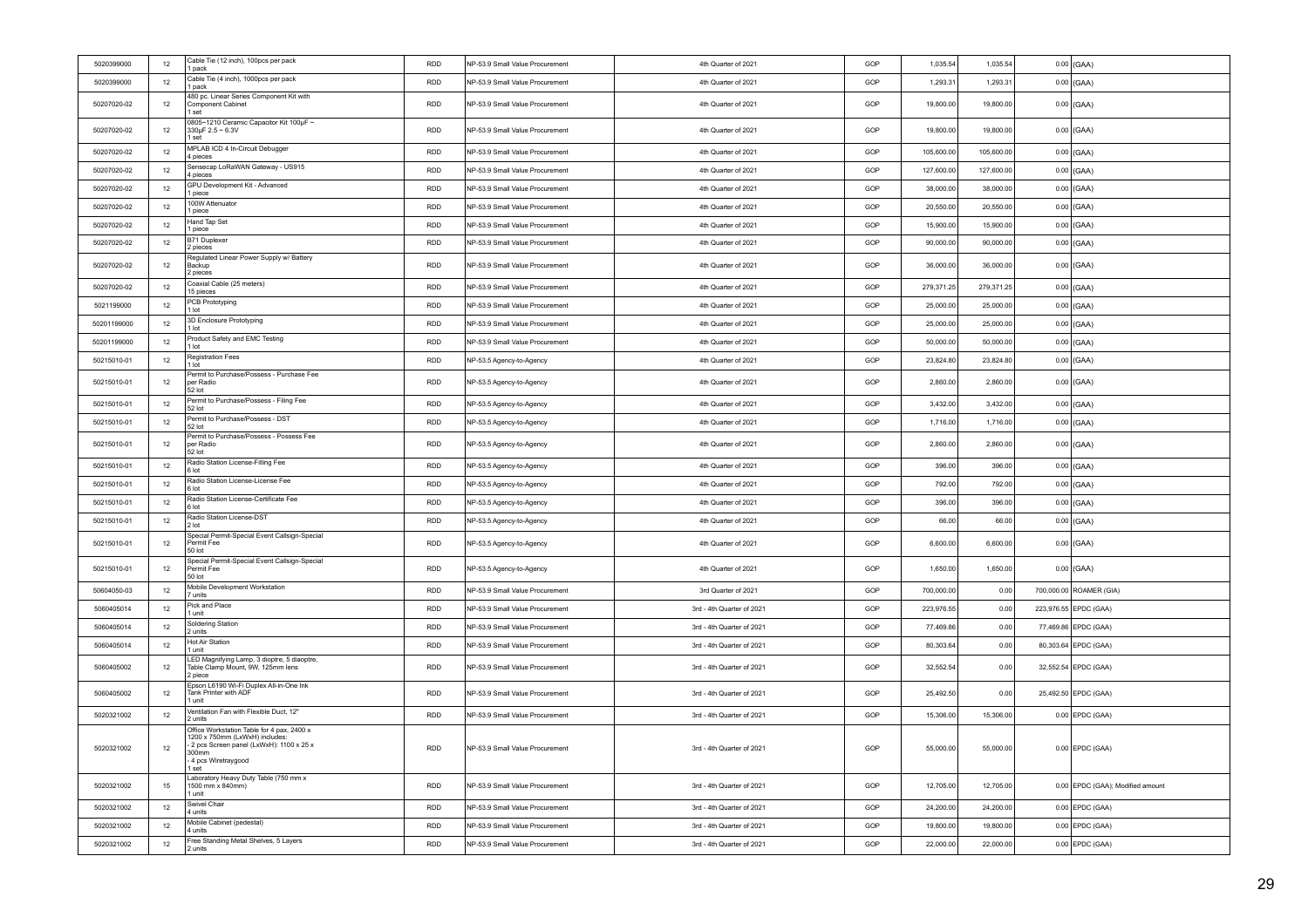| 5020402000 | 12 | Electricity - EPDC Building (10 months)<br>- Jan 16 to Feb 15 (P100,168.05)<br>Feb 16 to Mar 15 (P104.589.13)<br>Mar 16 to Apr 15 (P128,349.94)<br>Jun 16 onwards (P150,000/month)<br>I lot | <b>RDD</b> | Renewal of WETI                 | 3rd - 4th Quarter of 2021 | GOP | 1,383,107.12 | 1,383,107.12 | $0.00$ EPDC (GAA)                |
|------------|----|---------------------------------------------------------------------------------------------------------------------------------------------------------------------------------------------|------------|---------------------------------|---------------------------|-----|--------------|--------------|----------------------------------|
| 5020401000 | 12 | Water - EPDC Building (9 months)<br>Mar 16 to Apr (P4867.54)<br>May 16 to Jun 15 (P904 00)<br>- Jun 16 onwards (P5,000/month)<br>1 lot                                                      | <b>RDD</b> | Renewal of WFTI                 | 3rd - 4th Quarter of 2021 | GOP | 40.771.54    | 40.771.54    | $0.00$ EPDC (GAA)                |
| 5020301002 | 12 | Tissue, Interfolded Paper Towel<br>20 packs                                                                                                                                                 | <b>RDD</b> | Shopping (b)                    | 3rd - 4th Quarter of 2021 | GOP | 766.48       | 766.48       | 0.00 EPDC (GAA)                  |
| 5020301002 | 12 | Tape Dispenser, Table Top<br>2 pieces                                                                                                                                                       | <b>RDD</b> | Shopping (b)                    | 3rd - 4th Quarter of 2021 | GOP | 154.08       | 154.08       | $0.00$ EPDC (GAA)                |
| 5020301002 | 12 | Toilet Paper Holder, Stainless Steel<br>pieces                                                                                                                                              | <b>RDD</b> | Shopping (b)                    | 3rd - 4th Quarter of 2021 | GOP | 3.164.78     | 3.164.78     | $0.00$ EPDC (GAA)                |
| 5020301002 | 12 | Isopropyl Alcohol, 70%, Gallon<br>6 pieces                                                                                                                                                  | RDD        | Shopping (b)                    | 3rd - 4th Quarter of 2021 | GOP | 3,024.00     | 3,024.00     | $0.00$ EPDC (GAA)                |
| 5020301002 | 12 | Dishwashing Liquid Refill, 580mL,<br>Antibacterial<br>5 pieces                                                                                                                              | RDD        | Shopping (b)                    | 3rd - 4th Quarter of 2021 | GOP | 868.50       | 868.50       | $0.00$ EPDC (GAA)                |
| 5020301002 | 12 | Hand Soap, Gallon<br>5 pieces                                                                                                                                                               | <b>RDD</b> | Shopping (b)                    | 3rd - 4th Quarter of 2021 | GOP | 2.100.00     | 2.100.00     | $0.00$ EPDC (GAA)                |
| 5020301002 | 12 | Plastic Serving Tray, Rectangular, Anti-slip,<br>Scratch-resistant<br>2 pieces                                                                                                              | RDD        | Shopping (b)                    | 3rd - 4th Quarter of 2021 | GOP | 1,341.00     | 1,341.00     | $0.00$ EPDC (GAA)                |
| 5020399000 | 12 | AA Rechargeable Battery, 1.2V<br>10 packs                                                                                                                                                   | <b>RDD</b> | Shopping (b)                    | 3rd - 4th Quarter of 2021 | GOP | 8,190.00     | 8,190.00     | $0.00$ EPDC (GAA)                |
| 5020301002 | 12 | Beige Masking Tape, 38mm x 50m<br>10 pieces                                                                                                                                                 | RDD        | Shopping (b)                    | 3rd - 4th Quarter of 2021 | GOP | 2,739.24     | 2,739.24     | $0.00$ EPDC (GAA)                |
| 5020301002 | 12 | 3-Hole Puncher<br>I niece                                                                                                                                                                   | <b>RDD</b> | Shopping (b)                    | 3rd - 4th Quarter of 2021 | GOP | 477.60       | 477.60       | $0.00$ EPDC (GAA)                |
| 5020301002 | 12 | Wooden Popsicle Stick, Big<br>12 packs                                                                                                                                                      | RDD        | Shopping (b)                    | 3rd - 4th Quarter of 2021 | GOP | 705.60       | 705.60       | $0.00$ EPDC (GAA)                |
| 5020301002 | 12 | Pointed Paint Brush (for PCB)<br>5 sets                                                                                                                                                     | <b>RDD</b> | Shopping (b)                    | 3rd - 4th Quarter of 2021 | GOP | 1,260.00     | 1.260.00     | $0.00$ EPDC (GAA)                |
| 5020301002 | 12 | Toner Cartridge Set, 215A Black, Cyan, Magenta & Yellow, compatible<br>with HPLaserJet printer<br>1 set                                                                                     | RDD        | Shopping (b)                    | 3rd - 4th Quarter of 2021 | GOP | 23,364.00    | 23,364.00    | $0.00$ EPDC (GAA)                |
| 5020321002 | 12 | 3' x 5' Magnetic Whiteboard, Wall Type with<br>Aluminum Frame<br>1 piece                                                                                                                    | <b>RDD</b> | Shopping (b)                    | 3rd - 4th Quarter of 2021 | GOP | 4,056.00     | 4,056.00     | $0.00$ EPDC (GAA)                |
| 5020399000 | 12 | Proto Board Copper Clad, 12 x 12 in<br>100 pieces                                                                                                                                           | <b>RDD</b> | NP-53.9 Small Value Procurement | 3rd - 4th Quarter of 2021 | GOP | 111,775.00   | 111,775.00   | $0.00$ EPDC (GAA)                |
| 5020399000 | 12 | OHP Film, 50pcs per box<br>6 boxes                                                                                                                                                          | <b>RDD</b> | NP-53.9 Small Value Procurement | 3rd - 4th Quarter of 2021 | GOP | 17.167.38    | 17,167.38    | $0.00$ EPDC (GAA)                |
| 5020399000 | 12 | Polyimide Film PIF125<br>roll                                                                                                                                                               | <b>RDD</b> | NP-53.9 Small Value Procurement | 3rd - 4th Quarter of 2021 | GOP | 32.559.53    | 32 559 53    | $0.00$ FPDC (GAA)                |
| 5020399000 | 12 | Solder Tip Tinner (Activator)<br>pieces                                                                                                                                                     | RDD        | NP-53.9 Small Value Procurement | 3rd - 4th Quarter of 2021 | GOP | 8,244.53     | 8,244.53     | $0.00$ EPDC (GAA)                |
| 5020399000 | 12 | Pocket Lens Magnifier (3X, 4.5 X, 6 X, 9X)<br>2 pieces                                                                                                                                      | RDD        | NP-53.9 Small Value Procurement | 3rd - 4th Quarter of 2021 | GOP | 1,512.22     | 1,512.22     | $0.00$ EPDC (GAA)                |
| 5020399000 | 12 | 1.5m Desoldering Braid (Lead Free)<br>10 packs                                                                                                                                              | <b>RDD</b> | NP-53.9 Small Value Procurement | 3rd - 4th Quarter of 2021 | GOP | 42,878.30    | 42,878.30    | $0.00$ EPDC (GAA)                |
| 5020321002 | 12 | Pocket Handheld Digital Multimeter<br>5 pieces                                                                                                                                              | <b>RDD</b> | NP-53.9 Small Value Procurement | 3rd - 4th Quarter of 2021 | GOP | 29,100.05    | 29.100.05    | $0.00$ EPDC (GAA)                |
| 5020399000 | 12 | Dissipative Bottles Pump Dispensers, 240ml<br>4 pieces                                                                                                                                      | <b>RDD</b> | NP-53.9 Small Value Procurement | 3rd - 4th Quarter of 2021 | GOP | 6.099.28     | 6,099.28     | $0.00$ EPDC (GAA)                |
| 5020399000 | 12 | Developer (Soda Ash), 1kg<br>bottles                                                                                                                                                        | <b>RDD</b> | NP-53.9 Small Value Procurement | 3rd - 4th Quarter of 2021 | GOP | 1,200.00     | 1,200.00     | $0.00$ EPDC (GAA)                |
| 5020399000 | 12 | Citric Acid Anhydrous, USP Grade, 1kg<br>bottles                                                                                                                                            | <b>RDD</b> | NP-53.9 Small Value Procurement | 3rd - 4th Quarter of 2021 | GOP | 1,425.00     | 1,425.00     | $0.00$ EPDC (GAA)                |
| 5020399000 | 12 | UV Ink for TX800 UV Printer (Hard)<br>2 bottles                                                                                                                                             | <b>RDD</b> | NP-53.9 Small Value Procurement | 3rd - 4th Quarter of 2021 | GOP | 7,934.40     | 7,934.40     | $0.00$ EPDC (GAA)                |
| 5020321002 | 15 | Universal Cutter 0.2-0.5mm (Orange)<br>30 pieces                                                                                                                                            | <b>RDD</b> | NP-53.9 Small Value Procurement | 3rd - 4th Quarter of 2021 | GOP | 23,760.00    | 23,760.00    | 0.00 EPDC (GAA); Modified amount |
| 5020321002 | 15 | Micro Cutter 0.1-0.15mm (Orange)<br>30 pieces                                                                                                                                               | RDD        | NP-53.9 Small Value Procurement | 3rd - 4th Quarter of 2021 | GOP | 29,700.00    | 29,700.00    | 0.00 EPDC (GAA); Modified amount |
| 5020399000 | 15 | End Mill 0.8mm (Violet)<br>30 pieces                                                                                                                                                        | RDD        | NP-53.9 Small Value Procurement | 3rd - 4th Quarter of 2021 | GOP | 21,780.00    | 21,780.00    | 0.00 EPDC (GAA); Modified amount |
| 5020399000 | 15 | End Mill 1.0mm (Violet)<br>30 piecs                                                                                                                                                         | <b>RDD</b> | NP-53.9 Small Value Procurement | 3rd - 4th Quarter of 2021 | GOP | 21,780.00    | 21,780.00    | 0.00 EPDC (GAA); Modified amount |
| 5020399000 | 15 | End Mill 2.0mm (Violet)<br>10 pieces                                                                                                                                                        | <b>RDD</b> | NP-53.9 Small Value Procurement | 3rd - 4th Quarter of 2021 | GOP | 7,260.00     | 7,260.00     | 0.00 EPDC (GAA); Modified amount |
| 5020399000 | 15 | Spiral Drill 0.4mm (Green)<br>10 pieces                                                                                                                                                     | <b>RDD</b> | NP-53.9 Small Value Procurement | 3rd - 4th Quarter of 2021 | GOP | 3,300.00     | 3.300.00     | 0.00 EPDC (GAA): Modified amount |
| 5020399000 | 15 | Spiral Drill 0.5mm (Green)<br>10 pieces                                                                                                                                                     | <b>RDD</b> | NP-53.9 Small Value Procurement | 3rd - 4th Quarter of 2021 | GOP | 3,300.00     | 3,300.00     | 0.00 EPDC (GAA); Modified amount |
| 5020399000 | 15 | Spiral Drill 0.6mm (Green)<br>10 pieces                                                                                                                                                     | <b>RDD</b> | NP-53.9 Small Value Procurement | 3rd - 4th Quarter of 2021 | GOP | 3,300.00     | 3,300.00     | 0.00 EPDC (GAA); Modified amount |
| 5020399000 | 15 | Spiral Drill 0.7mm (Green)<br>10 nieces                                                                                                                                                     | <b>RDD</b> | NP-53.9 Small Value Procurement | 3rd - 4th Quarter of 2021 | GOP | 3,300.00     | 3,300.00     | 0.00 EPDC (GAA); Modified amount |
| 5020399000 | 15 | Spiral Drill 0.8mm (Green)<br>10 pieces                                                                                                                                                     | RDD        | NP-53.9 Small Value Procurement | 3rd - 4th Quarter of 2021 | GOP | 3,300.00     | 3,300.00     | 0.00 EPDC (GAA); Modified amount |
| 5020399000 | 15 | Spiral Drill 0.9mm (Green)<br>10 pieces                                                                                                                                                     | <b>RDD</b> | NP-53.9 Small Value Procurement | 3rd - 4th Quarter of 2021 | GOP | 3.300.00     | 3.300.00     | 0.00 EPDC (GAA); Modified amount |
| 5020399000 | 15 | Spiral Drill 1.0mm (Green)<br>10 pieces                                                                                                                                                     | <b>RDD</b> | NP-53.9 Small Value Procurement | 3rd - 4th Quarter of 2021 | GOP | 3.300.00     | 3.300.00     | 0.00 EPDC (GAA); Modified amount |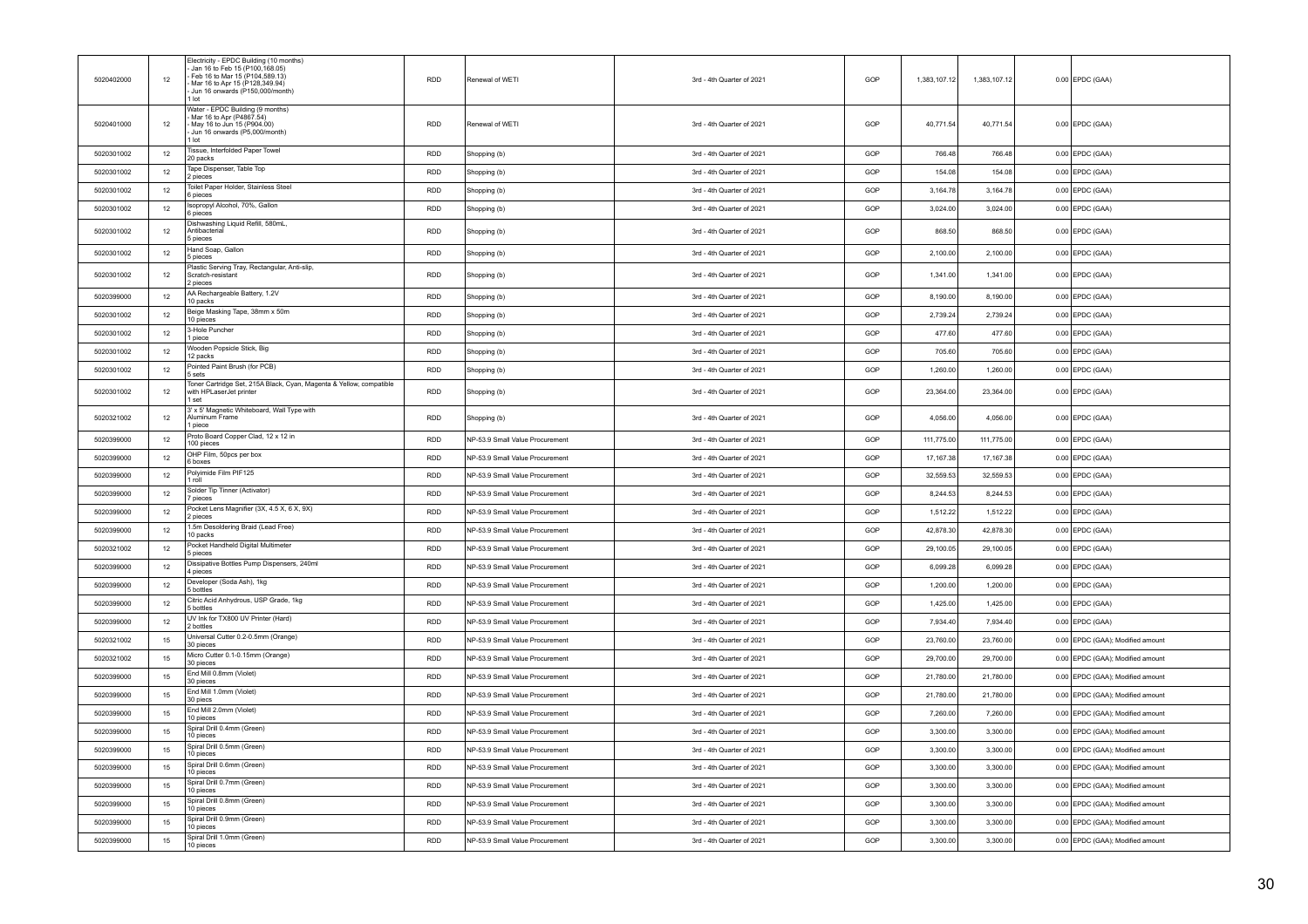| 5020399000 | 15 | Spiral Drill 1.2mm (Green)<br>10 pieces                                                           | <b>RDD</b> | NP-53.9 Small Value Procurement | 3rd - 4th Quarter of 2021 | GOP | 3,300.00  | 3.300.00  | 0.00 EPDC (GAA); Modified amount |
|------------|----|---------------------------------------------------------------------------------------------------|------------|---------------------------------|---------------------------|-----|-----------|-----------|----------------------------------|
| 5020399000 | 15 | Spiral Drill 1.4mm (Green)<br>10 pieces                                                           | RDD        | NP-53.9 Small Value Procurement | 3rd - 4th Quarter of 2021 | GOP | 3,300.00  | 3,300.00  | 0.00 EPDC (GAA); Modified amount |
| 5020399000 | 15 | Spiral Drill 1.5mm (Green)<br>10 pieces                                                           | RDD        | NP-53.9 Small Value Procurement | 3rd - 4th Quarter of 2021 | GOP | 3,300.00  | 3,300.00  | 0.00 EPDC (GAA); Modified amount |
| 5020399000 | 15 | Spiral Drill 1.6mm (Green)<br>10 pieces                                                           | RDD        | NP-53.9 Small Value Procurement | 3rd - 4th Quarter of 2021 | GOP | 3,300.00  | 3,300.00  | 0.00 EPDC (GAA); Modified amount |
| 5020399000 | 15 | Spiral Drill 1.8mm (Green)<br>10 pieces                                                           | <b>RDD</b> | NP-53.9 Small Value Procurement | 3rd - 4th Quarter of 2021 | GOP | 3,300.00  | 3,300.00  | 0.00 EPDC (GAA); Modified amount |
| 5020399000 | 15 | Spiral Drill 2.0mm (Green)<br>10 pieces                                                           | <b>RDD</b> | NP-53.9 Small Value Procurement | 3rd - 4th Quarter of 2021 | GOP | 3,300.00  | 3,300.00  | 0.00 EPDC (GAA): Modified amount |
| 5020399000 | 15 | Contour Router 1.0mm (Yellow)<br>10 pieces                                                        | <b>RDD</b> | NP-53.9 Small Value Procurement | 3rd - 4th Quarter of 2021 | GOP | 6,600.00  | 6,600.00  | 0.00 EPDC (GAA): Modified amount |
| 5020399000 | 15 | Contour Router 2.0mm (Yellow)<br>30 pieces                                                        | <b>RDD</b> | NP-53.9 Small Value Procurement | 3rd - 4th Quarter of 2021 | GOP | 19,800.00 | 19,800.00 | 0.00 EPDC (GAA); Modified amount |
| 5020399000 | 12 | Digital Hygrometer Thermometer<br>2 pieces                                                        | RDD        | NP-53.9 Small Value Procurement | 3rd - 4th Quarter of 2021 | GOP | 813.60    | 813.60    | $0.00$ EPDC (GAA)                |
| 5020399000 | 12 | Infrared Thermometer<br>1 piece                                                                   | <b>RDD</b> | NP-53.9 Small Value Procurement | 3rd - 4th Quarter of 2021 | GOP | 683.32    | 683.32    | $0.00$ EPDC (GAA)                |
| 5020321002 | 12 | 300 mm Digital Caliper<br>2 pieces                                                                | <b>RDD</b> | NP-53.9 Small Value Procurement | 3rd - 4th Quarter of 2021 | GOP | 22,100.64 | 22,100.64 | $0.00$ EPDC (GAA)                |
| 5020399000 | 12 | 7-piece Stainless Steel Tweezer Set<br>2 sets                                                     | <b>RDD</b> | NP-53.9 Small Value Procurement | 3rd - 4th Quarter of 2021 | GOP | 5,442.16  | 5,442.16  | $0.00$ EPDC (GAA)                |
| 5020321002 | 12 | 127mm ESD Side Cutters<br>2 pieces                                                                | RDD        | NP-53.9 Small Value Procurement | 3rd - 4th Quarter of 2021 | GOP | 2,304.00  | 2,304.00  | $0.00$ EPDC (GAA)                |
| 5020399000 | 12 | 0.3 Soldering Tip (T12-BCF3Z)<br>1 piece                                                          | <b>RDD</b> | NP-53.9 Small Value Procurement | 3rd - 4th Quarter of 2021 | GOP | 986.30    | 986.30    | $0.00$ EPDC (GAA)                |
| 5020399000 | 12 | 0.2 Soldering Tip (T12-BCF2Z)<br>1 piece                                                          | <b>RDD</b> | NP-53.9 Small Value Procurement | 3rd - 4th Quarter of 2021 | GOP | 986.30    | 986.30    | $0.00$ EPDC (GAA)                |
| 5020399000 | 12 | Breadboard Prototyping Board 240 x 195 x 21mm<br>1 piece                                          | <b>RDD</b> | NP-53.9 Small Value Procurement | 3rd - 4th Quarter of 2021 | GOP | 4.084.27  | 4.084.27  | $0.00$ EPDC (GAA)                |
| 5020399000 | 12 | ESD Sticky Mat, Blue (26 x 40in, 240 sheets)<br>1 set                                             | <b>RDD</b> | NP-53.9 Small Value Procurement | 3rd - 4th Quarter of 2021 | GOP | 4,620.00  | 4,620.00  | $0.00$ EPDC (GAA)                |
| 5020399000 | 12 | 500 RF Attenuator Straight N Connector N<br>Plug to N Socket 10dB, Operating Frequency<br>1 piece | <b>RDD</b> | NP-53.9 Small Value Procurement | 3rd - 4th Quarter of 2021 | GOP | 6.734.74  | 6,734.74  | $0.00$ EPDC (GAA)                |
| 5020399000 | 12 | 500 RF Attenuator N Connector N Plug to N<br>Socket 20dB, Operating Frequency 10GHz<br>1 piece    | RDD        | NP-53.9 Small Value Procurement | 3rd - 4th Quarter of 2021 | GOP | 10,581.62 | 10,581.62 | $0.00$ EPDC (GAA)                |
| 5020399000 | 12 | Electric Red Male Banana Plug - Screw<br>Termination, 15A<br>1 pack                               | RDD        | NP-53.9 Small Value Procurement | 3rd - 4th Quarter of 2021 | GOP | 2,129.60  | 2,129.60  | $0.00$ EPDC (GAA)                |
| 5020399000 | 12 | Electric Black Male Banana Plug - Screw<br>Termination, 15A<br>1 pack                             | <b>RDD</b> | NP-53.9 Small Value Procurement | 3rd - 4th Quarter of 2021 | GOP | 2.121.84  | 2.121.84  | $0.00$ EPDC (GAA)                |
| 5020399000 | 12 | 3.6V 1.5AH Li-ion Cordless Screwdriver Kit<br>1 set                                               | <b>RDD</b> | NP-53.9 Small Value Procurement | 3rd - 4th Quarter of 2021 | GOP | 3,058.80  | 3,058.80  | $0.00$ EPDC (GAA)                |
| 5020399000 | 12 | 25pcs 3 Inch Buffing Waxing Polishing<br>Sponge Pads Kit Set For Car Polisher Drill<br>1 set      | RDD        | NP-53.9 Small Value Procurement | 3rd - 4th Quarter of 2021 | GOP | 507.92    | 507.92    | $0.00$ EPDC (GAA)                |
| 5020399000 | 12 | 10 Sets 4mm Male Sheath Stackable Banana<br>Plug Wire Solder Connector<br>1 set                   | <b>RDD</b> | NP-53.9 Small Value Procurement | 3rd - 4th Quarter of 2021 | GOP | 235.20    | 235.20    | $0.00$ EPDC (GAA)                |
| 5020321002 | 12 | 94 Piece Mechanical Tool Kit with Case<br>1 set                                                   | <b>RDD</b> | NP-53.9 Small Value Procurement | 3rd - 4th Quarter of 2021 | GOP | 9,142.09  | 9,142.09  | $0.00$ EPDC (GAA)                |
| 5020321002 | 12 | 88 Piece Electricians Tool Kit with Case<br>1 set                                                 | <b>RDD</b> | NP-53.9 Small Value Procurement | 3rd - 4th Quarter of 2021 | GOP | 17,543.66 | 17,543.66 | $0.00$ EPDC (GAA)                |
| 5020399000 | 12 | Soldering Iron Tip Sleeve (Yellow)<br>5 pieces                                                    | <b>RDD</b> | NP-53.9 Small Value Procurement | 3rd - 4th Quarter of 2021 | GOP | 1,675.10  | 1,675.10  | $0.00$ EPDC (GAA)                |
| 5020399000 | 12 | Omnivise PCB Holder<br>4 pieces                                                                   | <b>RDD</b> | NP-53.9 Small Value Procurement | 3rd - 4th Quarter of 2021 | GOP | 14,997.40 | 14,997.40 | $0.00$ EPDC (GAA)                |
| 5020321002 | 12 | Multi-purpose Respirator<br>5 pieces                                                              | <b>RDD</b> | NP-53.9 Small Value Procurement | 3rd - 4th Quarter of 2021 | GOP | 17.174.70 | 17.174.70 | $0.00$ EPDC (GAA)                |
| 5020399000 | 15 | Roller Kit, 4"<br>10 sets                                                                         | <b>RDD</b> | NP-53.9 Small Value Procurement | 3rd - 4th Quarter of 2021 | GOP | 2,271.50  | 2,271.50  | 0.00 EPDC (GAA); Modified amount |
| 5020399000 | 15 | Foam Roller Refill, 4", 2ps per set<br>10 sets                                                    | RDD        | NP-53.9 Small Value Procurement | 3rd - 4th Quarter of 2021 | GOP | 2,095.50  | 2,095.50  | 0.00 EPDC (GAA); Modified amount |
| 5020321002 | 12 | 6 Gang Extension Cord with Switch<br>5 pieces                                                     | RDD        | NP-53.9 Small Value Procurement | 3rd - 4th Quarter of 2021 | GOP | 3,660.00  | 3,660.00  | $0.00$ EPDC (GAA)                |
| 5020399000 | 12 | Replacement Sponge Solder Fume Extractor<br>Accessory, 5pcs per set<br>15 sets                    | <b>RDD</b> | NP-53.9 Small Value Procurement | 3rd - 4th Quarter of 2021 | GOP | 50,453.25 | 50,453.25 | $0.00$ EPDC (GAA)                |
| 5020399000 | 12 | Solder Flux Gel, 10cm <sup>3</sup> Syringe<br>10 pieces                                           | <b>RDD</b> | NP-53.9 Small Value Procurement | 3rd - 4th Quarter of 2021 | GOP | 16,596.40 | 16,596.40 | $0.00$ EPDC (GAA)                |
| 5020399000 | 12 | Nitrile Gloves (Medium), 50 pairs<br>15 boxes                                                     | <b>RDD</b> | NP-53.9 Small Value Procurement | 3rd - 4th Quarter of 2021 | GOP | 8.100.00  | 8.100.00  | $0.00$ EPDC (GAA)                |
| 5020321002 | 12 | 2TB Harddisk Drive, Blue<br>3 pieces                                                              | RDD        | NP-53.9 Small Value Procurement | 3rd - 4th Quarter of 2021 | GOP | 11,142.00 | 11,142.00 | $0.00$ EPDC (GAA)                |
| 5020399000 | 12 | Rubber Tubing (For Flamehood)<br>5 rolls                                                          | <b>RDD</b> | NP-53.9 Small Value Procurement | 3rd - 4th Quarter of 2021 | GOP | 1,320.00  | 1,320.00  | $0.00$ EPDC (GAA)                |
| 5020399000 | 12 | Fluorescent Lamp, 28W/865 - Cool Daylight<br>50 pieces                                            | RDD        | NP-53.9 Small Value Procurement | 3rd - 4th Quarter of 2021 | GOP | 9,675.00  | 9,675.00  | $0.00$ EPDC (GAA)                |
| 5020399000 | 12 | LED Light Bulb, 10W - Cool Daylight<br>50 pieces                                                  | <b>RDD</b> | NP-53.9 Small Value Procurement | 3rd - 4th Quarter of 2021 | GOP | 14.231.50 | 14.231.50 | $0.00$ EPDC (GAA)                |
| 5020399000 | 12 | LED Light Bulb, 15W - Cool Daylight<br>3 pieces                                                   | RDD        | NP-53.9 Small Value Procurement | 3rd - 4th Quarter of 2021 | GOP | 882.00    | 882.00    | $0.00$ EPDC (GAA)                |
| 5021305014 | 15 | Contingency Equipment & Laptop Repair<br>1 lot                                                    | RDD        | Shopping A                      | 3rd - 4th Quarter of 2021 | GOP | 20,000.00 | 20,000.00 | 0.00 EPDC (GAA); Modified amount |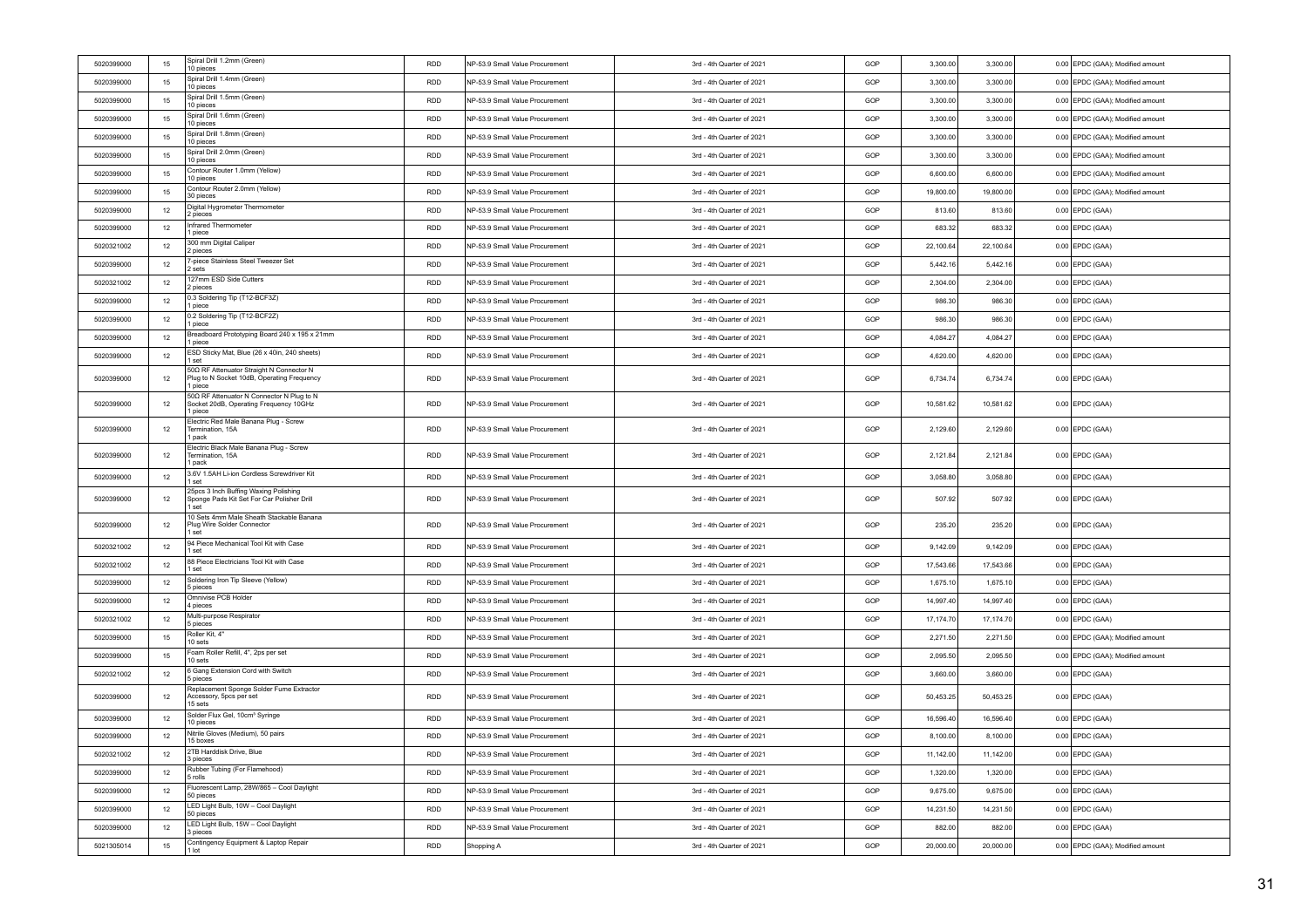| 5021305002  | 12      | 16GB RAM Module for design workstations<br>14 pieces                                                                                                                                                                                                                  | RDD        | NP-53.9 Small Value Procurement | 3rd - 4th Quarter of 2021 | GOP | 63,000.00    | 63,000.00    | $0.00$ EPDC (GAA)           |
|-------------|---------|-----------------------------------------------------------------------------------------------------------------------------------------------------------------------------------------------------------------------------------------------------------------------|------------|---------------------------------|---------------------------|-----|--------------|--------------|-----------------------------|
| 5029907001  | 12      | PCB Designer Commercial License (1 seat)<br>1 year subscription<br>Usage Type: Commercial Single Site<br>Includes subscription for updates,<br>upgrades and online software support<br>units                                                                          | <b>RDD</b> | Competitive Bidding             | 3rd - 4th Quarter of 2021 | GOP | 2.367.565.20 | 2.367.565.20 | $0.00$ EPDC (GAA)           |
| 5029907001  | 12      | PCB Design Tool Software Design and<br>Component Management Subscription<br>year subsrciption to:<br>Component Management<br>Supplier server<br>2 units                                                                                                               | <b>RDD</b> | <b>Competitive Bidding</b>      | 3rd - 4th Quarter of 2021 | GOP | 1,734,480.00 | 1,734,480.00 | $0.00$ EPDC (GAA)           |
| 5029907001  | 12      | Radiofrequency, microwave, high speed<br>digital, wireless Electronic Design<br>Automation (EDA) and Simulation Software<br>Subscription<br>- One (1) unit license with 12-month<br>subscription<br>includes Technical Support<br>includes Workshop/Training<br>l lot | <b>RDD</b> | Competitive Bidding             | 3rd - 4th Quarter of 2021 | GOP | 1 704 435 82 | 1 704 435 82 | $0.00$ EPDC (GAA)           |
| 5020321002  | 12      | Push Cart (300kg)<br>1 piece                                                                                                                                                                                                                                          | <b>RDD</b> | NP-53.9 Small Value Procurement | 3rd - 4th Quarter of 2021 | GOP | 12,239.70    | 12,239.70    | $0.00$ EPDC (GAA)           |
| 5020321002  | 12      | Floor Mop with spinner<br>2 pieces                                                                                                                                                                                                                                    | <b>RDD</b> | NP-53.9 Small Value Procurement | 3rd - 4th Quarter of 2021 | GOP | 2.999.4      | 2,999.40     | $0.00$ EPDC (GAA)           |
| 5020321002  | 12      | Fire Extinguisher (10lbs)<br>2 pieces                                                                                                                                                                                                                                 | <b>RDD</b> | NP-53.9 Small Value Procurement | 3rd - 4th Quarter of 2021 | GOP | 2,637.00     | 2,637.00     | $0.00$ EPDC (GAA)           |
| 5029904000  | 13      | Transportation and Delivery of 1 unit Laptop and 1 unit mobile phone<br>from ASTI Bldg., U.P Technology Park Complex, CP Garcia Ave.,<br>Diliman Quezon City to #127 National RD., Jurisdiction Camalaniugan<br>Cagayan<br>1 lot                                      | CSD        | NP-53.9 Small Value Procurement | 3rd Quarter of 2021       | GOP | 3,500.00     | 3,500.00     | 0.00 Kooha (GAA)            |
| 5029904000  | 13      | Transportation and Delivery of 1 unit Laptop from ASTI Bldg., U.P<br>Technology Park Complex, CP Garcia Ave., Diliman Quezon City to<br>Zone 2, Itaran Polangui, Albay<br>1 lot                                                                                       | CSD        | NP-53.9 Small Value Procurement | 3rd Quarter of 2021       | GOP | 3,000.00     | 3.000.00     | 0.00 Kooha (GAA)            |
| 5029904000  | 13      | Transportation and Delivery of 1 unit Laptop and 1 unit mobile phone<br>from ASTI Bldg., U.P Technology Park Complex, CP Garcia Ave.,<br>Diliman Quezon City to California Avenue Canaoay, San Fernando La<br>Union<br>1 lot                                          | CSD        | NP-53.9 Small Value Procurement | 3rd Quarter of 2021       | GOP | 3,500.00     | 3,500.00     | 0.00 Kooha (GAA)            |
| 5029904000  | 13      | Transportation and Delivery of 1 unit Laptop from ASTI Bldg., U.P<br>Technology Park Complex, CP Garcia Ave., Diliman Quezon City to<br>Purok 6, Bacolod Street, Gajo, Tiwi, Albay<br>1 lot                                                                           | CSD        | NP-53.9 Small Value Procurement | 3rd Quarter of 2021       | GOP | 3,000.00     | 3,000.00     | 0.00 Gulai (GAA)            |
| 5029904000  | 13      | Transportation and Delivery of 1 unit Laptop from ASTI Bldg., U.P<br>Technology Park Complex, CP Garcia Ave., Diliman Quezon City to<br>Block 3 Lot 16 (No. 13), 2nd St., San Mateo Park Homes, Brgy.<br>Guitnangbayan II, San Mateo, Rizal<br>I lot                  | CSD        | NP-53.9 Small Value Procurement | 3rd Quarter of 2021       | GOP | 2,500.00     | 2,500.00     | 0.00 Gulai (GAA)            |
| 50203010-02 | 14      | ALCOHOL, ethyl, 68%-72%, scented, 3.785 liters<br>46 gals                                                                                                                                                                                                             | FAD        | Shopping (b)                    | 1st Quarter of 2021       | GOP | 17,844.32    | 17,844.32    | $0.00$ (GAA)                |
| 50203010-02 | 14      | ALCOHOL, ethyl, 68%-72%, scented, 3.785 liters<br>36 gals                                                                                                                                                                                                             | FAD        | Shopping (b)                    | 2nd Quarter of 2021       | GOP | 13.965.12    | 13.965.12    | $0.00$ (GAA)                |
| 50203010-02 | 14      | ALCOHOL, ethyl, 68%-72%, scented, 3.785 liters<br>72 gals                                                                                                                                                                                                             | FAD        | Shopping (b)                    | 3rd - 4th Quarter of 2021 | GOP | 32.947.20    | 32,947.20    | $0.00$ (GAA)                |
| 50203010-02 | 14      | ALCOHOL, isopropyl, 68%- 72%, 500ml (-5ml)<br>77 btls                                                                                                                                                                                                                 | FAD        | Shopping (b)                    | 1st Quarter of 2021       | GOP | 6,545.00     | 6,545.00     | $0.00$ (GAA)                |
| 50203010-02 | 14      | ALCOHOL, isopropyl, 68%- 72%, 500ml (-5ml)<br>43 btls                                                                                                                                                                                                                 | FAD        | Shopping (b)                    | 2nd Quarter of 2021       | GOP | 3,569.00     | 3,569.00     | $0.00$ (GAA)                |
| 50203010-02 | 14 & 18 | ALCOHOL, isopropyl, 68%- 72%, 500ml (-5ml)<br>246 btls                                                                                                                                                                                                                | FAD        | Shopping (b)                    | 3rd - 4th Quarter of 2021 | GOP | 25,584.00    | 25,584.00    | $0.00$ (GAA)                |
| 50203010-02 | 14      | STAMP PAD INK, purple or violet<br>3 btls                                                                                                                                                                                                                             | FAD        | Shopping (b)                    | 3rd Quarter of 2021       | GOP | 104.85       | 104.85       | $0.00$ (GAA)                |
| 50203990-00 | 14      | SURGICAL MASK, 3-ply<br>300 pcs                                                                                                                                                                                                                                       | <b>FAD</b> | Shopping (b)                    | 3rd Quarter of 2021       | GOP | 4.550.00     | 4.550.00     | $0.00$ (GAA)                |
| 50203010-02 | 14 & 18 | STAPLE REMOVER, PLIER-TYPE<br>pcs                                                                                                                                                                                                                                     | FAD        | Shopping (b)                    | 3rd Quarter of 2021       | GOP | 455.00       | 455.00       | $0.00$ (GAA)                |
| 50203010-02 | 14 & 18 | PHILIPPINE NATIONAL FLAG, 100% polyester, 3x6ft<br>4 pcs                                                                                                                                                                                                              | FAD        | Shopping (b)                    | 3rd - 4th Quarter of 2021 | GOP | 2,600.00     | 2,600.00     | $0.00$ (GAA)                |
| 50213050-03 | 14      | 30W USB-C Power Adapter<br>1 unit                                                                                                                                                                                                                                     | FAD        | NP-53.9 Small Value Procurement | 3rd Quarter of 2021       | GOP | 3,179.00     | 3,179.00     | $0.00$ (GAA)                |
| 50213050-03 | 14      | USB-C Charge Cable (2 m)<br>1 unit                                                                                                                                                                                                                                    | FAD        | NP-53.9 Small Value Procurement | 3rd Quarter of 2021       | GOP | 1,309.00     | 1,309.00     | $0.00$ (GAA)                |
| 5020399000  | 14 & 18 | Tripod microphone Stand for wirelss mic<br>bieces                                                                                                                                                                                                                     | KMD        | NP-53.9 Small Value Procurement | 3rd Quarter of 2021       | GOP | 1,200.00     | 1,200.00     | 0.00 (GAA); Modified amount |
| 5020399000  | 14 & 18 | DisplayPort cable to HDMI Cable<br>pieces                                                                                                                                                                                                                             | <b>KMD</b> | NP-53.9 Small Value Procurement | 3rd Quarter of 2021       | GOP | 1,153.50     | 1,153.50     | 0.00 (GAA); Modified amount |
| 5020399000  | 14 & 18 | IDMI Switcher 4 in 1 out<br>piece                                                                                                                                                                                                                                     | KMD        | NP-53.9 Small Value Procurement | 3rd Quarter of 2021       | GOP | 1,500.00     | 1,500.00     | $0.00$ (GAA)                |
| 5020399000  | 14 & 18 | UHF wireless lapel/lavalier microphone system<br>pieces                                                                                                                                                                                                               | KMD        | NP-53.9 Small Value Procurement | 3rd Quarter of 2021       | GOP | 9,250.00     | 9,250.00     | 0.00 (GAA); Modified amount |
| 50299070 99 | 14 & 18 | One (1) Year Subscription to PDF Editor<br>I lot                                                                                                                                                                                                                      | KMD        | NP-53.9 Small Value Procurement | 3rd Quarter of 2021       | GOP | 53,970.00    | 53,970.00    | 0.00 (GAA); Modified amount |
| 50203010-02 | 14      | INSECTICIDE, aerosol type, net content: 600ml min<br>30 cans                                                                                                                                                                                                          | FAD        | Shopping (b)                    | 3rd Quarter of 2021       | GOP | 12,050.00    | 12,050.00    | $0.00$ 3rd SAT (GIA)        |
| 50203010-02 | 14      | ALCOHOL, ethyl, 68%-72%, scented, 3.785 liters<br>66 gallons                                                                                                                                                                                                          | <b>FAD</b> | Shopping (b)                    | 3rd Quarter of 2021       | GOP | 32,820.00    | 32,820.00    | $0.00$ 3rd SAT (GIA)        |
| 50203010-02 | 14      | DISINFECTANT SPRAY, aerosol type, 400-550 grams<br>60 cans                                                                                                                                                                                                            | <b>FAD</b> | Shopping (b)                    | 3rd Quarter of 2021       | GOP | 38,900.00    | 38,900.00    | $0.00$ 3rd SAT (GIA)        |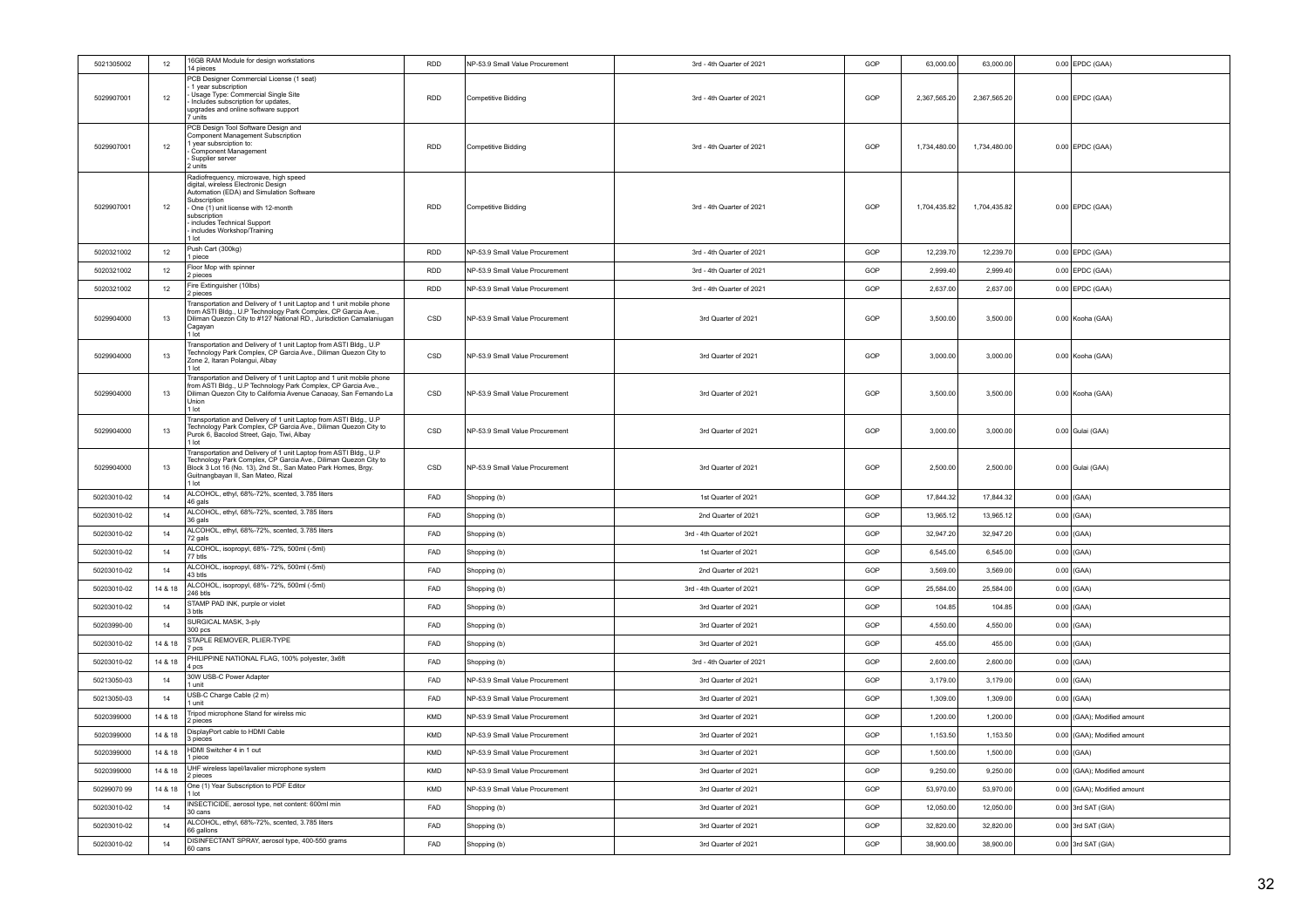| 50203010-02 | 14      | DATA FOLDER, made of chipboard, taglia lock, horizontal<br>60 pieces                                                                                                                                                                              | FAD        | Shopping (b)                    | 3rd Quarter of 2021 | GOP | 8,500.00     | 8,500.00     | $0.00$ 3rd SAT (GIA)                            |
|-------------|---------|---------------------------------------------------------------------------------------------------------------------------------------------------------------------------------------------------------------------------------------------------|------------|---------------------------------|---------------------|-----|--------------|--------------|-------------------------------------------------|
| 50203010-02 | 14      | PHILIPPINE NATIONAL FLAG, 3x6ft, Polyester<br>4 pieces                                                                                                                                                                                            | FAD        | Shopping (b)                    | 3rd Quarter of 2021 | GOP | 1,700.00     | 1,700.00     | $0.00$ 3rd SAT (GIA)                            |
| 50203010-02 | 14      | FOLDER, FANCY, for A4 size documents<br>1 bundle                                                                                                                                                                                                  | FAD        | Shopping (b)                    | 3rd Quarter of 2021 | GOP | 770.00       | 770.00       | $0.00$ 3rd SAT (GIA)                            |
| 50203010-02 | 14      | FOLDER, FANCY, for legal size documents<br>1 bundle                                                                                                                                                                                               | FAD        | Shopping (b)                    | 3rd Quarter of 2021 | GOP | 850.00       | 850.00       | $0.00$ 3rd SAT (GIA)                            |
| 50203010-02 | 14      | FOLDER, TAGBOARD, for legal size documents<br>1 pack                                                                                                                                                                                              | FAD        | Shopping (b)                    | 3rd Quarter of 2021 | GOP | 490.00       | 490.00       | $0.00$ 3rd SAT (GIA)                            |
| 50203010-02 | 14      | STAPLER, STANDARD TYPE, load cap: 200 staples min<br>3 pieces                                                                                                                                                                                     | FAD        | Shopping (b)                    | 3rd Quarter of 2021 | GOP | 850.00       | 850.00       | $0.00$ 3rd SAT (GIA)                            |
| 50203010-02 | 14      | TAPE DISPENSER, TABLE TOP, for 24mm width tape<br>1 piece                                                                                                                                                                                         | FAD        | Shopping (b)                    | 3rd Quarter of 2021 | GOP | 110.00       | 110.00       | $0.00$ 3rd SAT (GIA)                            |
| 50203010-02 | 14      | PAPER, PHOTO, glossy premium quality, A4<br>size, 4800dpi, 240 gsm, waterproof, 20 sheets<br>per pack<br>10 packs                                                                                                                                 | FAD        | Shopping (b)                    | 3rd Quarter of 2021 | GOP | 1,500.00     | 1,500.00     | $0.00$ 3rd SAT (GIA)                            |
| 50203010-02 | 14      | Battery AAA, rechargable<br>4 pieces                                                                                                                                                                                                              | FAD        | Shopping (b)                    | 3rd Quarter of 2021 | GOP | 1,300.00     | 1,300.00     | $0.00$ 3rd SAT (GIA)                            |
| 50203010-02 | 14      | Tape Flags, 5 Colors Regular, 44 X 12MM (55004)<br>2 packs                                                                                                                                                                                        | FAD        | Shopping (b)                    | 3rd Quarter of 2021 | GOP | 160.00       | 160.00       | $0.00$ 3rd SAT (GIA)                            |
| 50203010-01 | 14      | Headphone<br>6 units                                                                                                                                                                                                                              | CSD        | NP-53.9 Small Value Procurement | 3rd Quarter of 2021 | GOP | 52,000.00    | 52,000.00    | 0.00 Kooha (GAA)                                |
| 5021199000  | 14      | Fabrication and Installation of Base Tower<br>-including transportation to and from the site<br>Delivery/ Installation: last quarter of 2021 or 1st quarter of 2022 or upon<br>the advise of end-user/DOST-ASTI<br>TOR shall be provided<br>1 lot | RDD        | <b>Competitive Bidding</b>      | 4th Quarter of 2021 | GOP | 1,000,000.00 | 1,000,000.00 | 0.00 REIINN (GIA)                               |
| 5020399000  | 14      | RF Cables<br>RF Extension RG316 Cable<br>2 pieces                                                                                                                                                                                                 | RDD        | NP-53.9 Small Value Procurement | 3rd Quarter of 2021 | GOP | 507.00       | 507.00       | 0.00 REIINN (GIA)                               |
| 5020399000  | 14      | RF Flex Cable 5in<br>Wideband frequency coverage, DC to 18 GHz<br>10 pieces                                                                                                                                                                       | <b>RDD</b> | NP-53.9 Small Value Procurement | 3rd Quarter of 2021 | GOP | 7,753.00     | 7,753.00     | 0.00 REIINN (GIA)                               |
| 5020399000  | 14      | RF Flex Cable 10in<br>-Max Frequency: 18GHz<br>Length: 10 inches<br>4 pieces                                                                                                                                                                      | <b>RDD</b> | NP-53.9 Small Value Procurement | 3rd Quarter of 2021 | GOP | 3,100.00     | 3.100.00     | 0.00 REIINN (GIA)                               |
| 5020399000  | 14      | RF Flex Cable 24in<br>-Max Frequency: 18GHz<br>Length: 24 inches<br>2 pieces                                                                                                                                                                      | <b>RDD</b> | NP-53.9 Small Value Procurement | 3rd Quarter of 2021 | GOP | 2,567.00     | 2,567.00     | $0.00$ REIINN (GIA)                             |
| 5020399000  | 14      | RF Flex Cable 3in<br>-Max Frequency: 18GHz<br>Length: 3 inches<br>10 pieces                                                                                                                                                                       | RDD        | NP-53.9 Small Value Procurement | 3rd Quarter of 2021 | GOP | 7,753.00     | 7,753.00     | 0.00 REIINN (GIA)                               |
| 5020399000  | 14      | SMA Adapter F-F Right Angle<br>Impedance: 50 Ohms<br>Style: Right-Angle<br>10 pieces                                                                                                                                                              | RDD        | NP-53.9 Small Value Procurement | 3rd Quarter of 2021 | GOP | 6,280.00     | 6,280.00     | 0.00 REIINN (GIA)                               |
| 5020399000  | 14      | SMA Adapter F-F Straight<br>Impedance: 50 Ohms<br>Style: Right-Angle<br>10 pieces                                                                                                                                                                 | <b>RDD</b> | NP-53.9 Small Value Procurement | 3rd Quarter of 2021 | GOP | 3,975.00     | 3,975.00     | 0.00 REIINN (GIA)                               |
| 5020399000  | 14      | <b>BLANK SIM CARDS</b><br>-10pcs/lot Writable Programable Blank SIM<br>2 lots                                                                                                                                                                     | RDD        | NP-53.9 Small Value Procurement | 3rd Quarter of 2021 | GOP | 4,557.00     | 4,557.00     | $0.00$ REIINN (GIA)                             |
| 5020399000  | 14      | <b>SSD SATA</b><br>-Capacity: 240GB<br>3 pieces                                                                                                                                                                                                   | <b>RDD</b> | NP-53.9 Small Value Procurement | 3rd Quarter of 2021 | GOP | 8,977.00     | 8,977.00     | 0.00 REIINN (GIA)                               |
| 50203210-03 | 14      | Router<br>-Dual-band Gigabit Wireless Router<br>3 pieces                                                                                                                                                                                          | RDD        | NP-53.9 Small Value Procurement | 3rd Quarter of 2021 | GOP | 6,300.00     | 6,300.00     | 0.00 REIINN (GIA)                               |
| 50203210-03 | 14      | Sim card Writer/Reader<br>-LTE FDD WCDMA CCID SIM personalize tools USIM 4G Secure Card<br>Reader writer tool cloner programmer clone copy sim with Blank Card<br>1 piece                                                                         | <b>RDD</b> | NP-53.9 Small Value Procurement | 3rd Quarter of 2021 | GOP | 4,460.00     | 4,460.00     | 0.00 REIINN (GIA)                               |
| 50203210-03 | 14      | <b>External Hard Drive</b><br>$-1$ TB<br>-Water and Dust Resistant<br>3 pieces                                                                                                                                                                    | <b>RDD</b> | NP-53.9 Small Value Procurement | 3rd Quarter of 2021 | GOP | 14,340.00    | 14,340.00    | 0.00 REIINN (GIA)                               |
| 5020399000  | 14      | Extension cord<br>-6-Gang ; 5meter<br>Universal outlets<br>3 pieces                                                                                                                                                                               | <b>RDD</b> | NP-53.9 Small Value Procurement | 3rd Quarter of 2021 | GOP | 3,150.00     | 3,150.00     | 0.00 REIINN (GIA)                               |
| 5020399000  | $14$    | USB To GSM Serial Gprs Sim800C Module Bluetooth Computer Control<br>Antenna<br>2 pieces                                                                                                                                                           | <b>RDD</b> | NP-53.9 Small Value Procurement | 3rd Quarter of 2021 | GOP | 2,308.00     | 2,308.00     | 0.00 REIINN (GIA)                               |
| 5020399000  | 14      | 52Pi IoT Node(A) One of DockerPi Series Module Contain GSM, GPS<br>l ora<br>2 pieces                                                                                                                                                              | <b>RDD</b> | NP-53.9 Small Value Procurement | 3rd Quarter of 2021 | GOP | 8,558.00     | 8,558.00     | $0.00$ REIINN (GIA)                             |
| 5020399000  | 14      | SIM800L GPRS GSM Module Micro SIM Card Core Quad-band TTL<br>Serial Port Antenna PCB Wireless WIFI Board for Arduino Smart Phone<br>2 pieces                                                                                                      | <b>RDD</b> | NP-53.9 Small Value Procurement | 3rd Quarter of 2021 | GOP | 835.00       | 835.00       | 0.00 REIINN (GIA)                               |
| 5020399000  | 14 & 18 | RAK2247 LoRa Gateway - Concentrator Module<br>-LoRaWAN multichannel concentrator module with mPCle to USB Board<br>Purpose: for development and for comparison of set-top box<br>1 piece                                                          | RDD        | NP-53.9 Small Value Procurement | 4th Quarter of 2021 | GOP | 9,500.00     | 9,500.00     | 0.00 REIINN (GIA); Modified description, amount |
| 5020399000  | 14      | LoRa Module SX1278 Ai-Thinker 433M Wireless Spread Spectrum<br>Transmission Ra-01 DIY Kit for Smart Meter Reading<br>2 pieces                                                                                                                     | RDD        | NP-53.9 Small Value Procurement | 3rd Quarter of 2021 | GOP | 2,222.00     | 2,222.00     | 0.00 REIINN (GIA)                               |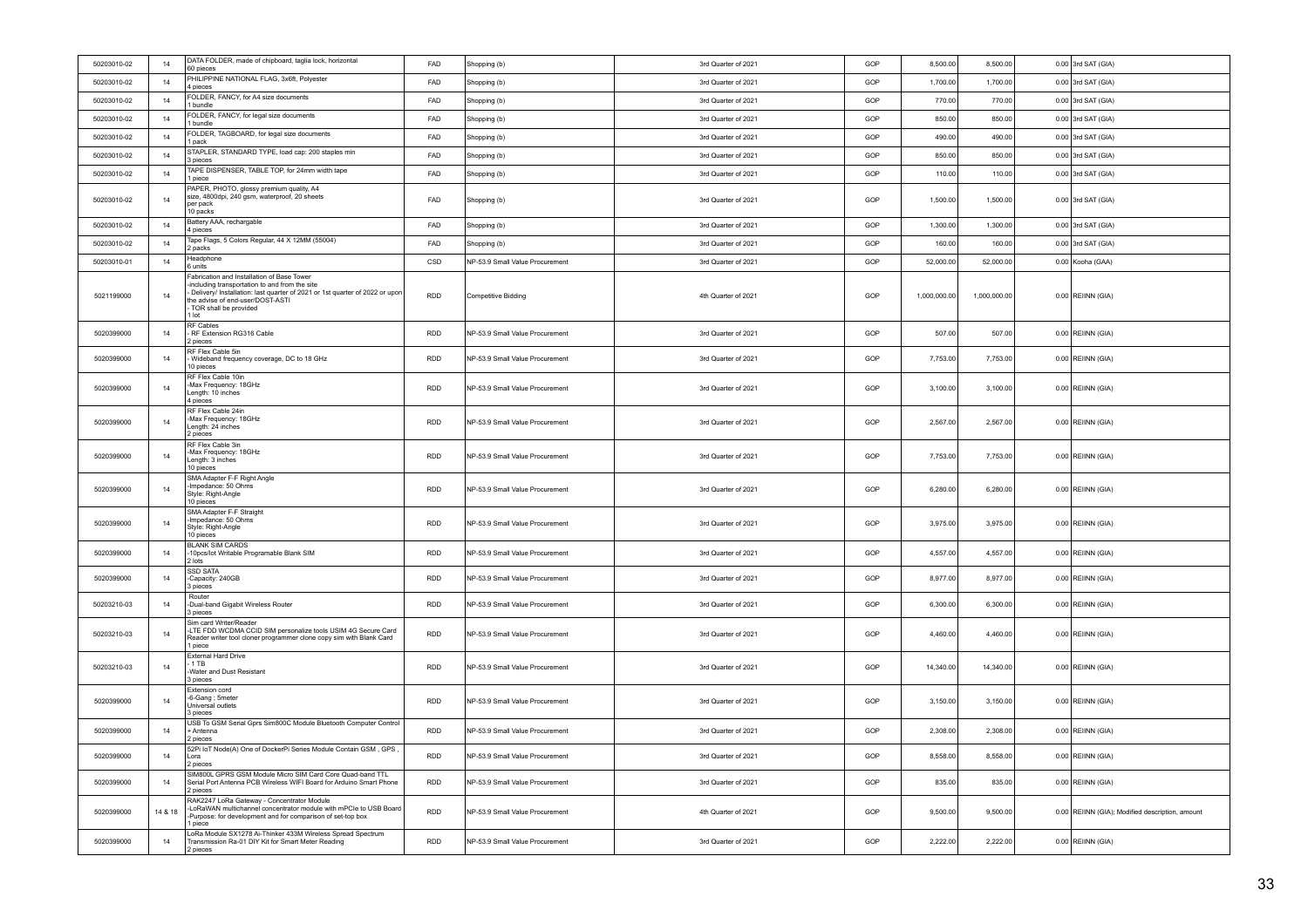| 5020399000  | 14   | Simcard<br>for testing purposes<br>4 pieces                                                                                                                                                                                                                                                 | <b>RDD</b> |                                 | 3rd Quarter of 2021 | GOP | 220.00    | 220.00    | 0.00 REIINN (GIA); Cash Advance    |
|-------------|------|---------------------------------------------------------------------------------------------------------------------------------------------------------------------------------------------------------------------------------------------------------------------------------------------|------------|---------------------------------|---------------------|-----|-----------|-----------|------------------------------------|
| 5020399000  | 14   | Single Board Computer 4GB<br>I piece                                                                                                                                                                                                                                                        | <b>RDD</b> | NP-53.9 Small Value Procurement | 3rd Quarter of 2021 | GOP | 10,920.00 | 10,920.00 | 0.00 REIINN (GIA)                  |
| 5020399000  | 14   | Single Board Computer 8GB<br>1 piece                                                                                                                                                                                                                                                        | <b>RDD</b> | NP-53.9 Small Value Procurement | 3rd Quarter of 2021 | GOP | 8,160.00  | 8,160.00  | 0.00 REIINN (GIA)                  |
| 5020399000  | $14$ | Single Board Computer Power Supply<br>2 pieces                                                                                                                                                                                                                                              | <b>RDD</b> | NP-53.9 Small Value Procurement | 3rd Quarter of 2021 | GOP | 2,758.00  | 2,758.00  | 0.00 REIINN (GIA)                  |
| 50203210-03 | 14   | Touch Screen Display for Single Board Computer<br>1 niece                                                                                                                                                                                                                                   | <b>RDD</b> | NP-53.9 Small Value Procurement | 3rd Quarter of 2021 | GOP | 2,340.00  | 2,340.00  | 0.00 REIINN (GIA)                  |
| 50203010-01 | 14   | 32 GB microSD Card Class 10<br>4 pieces                                                                                                                                                                                                                                                     | <b>RDD</b> | NP-53.9 Small Value Procurement | 3rd Quarter of 2021 | GOP | 2,878.00  | 2,878.00  | 0.00 REIINN (GIA)                  |
| 50203010-01 | 14   | USB 3.0 Flash Drive 64 GB<br>1 niece.                                                                                                                                                                                                                                                       | <b>RDD</b> | NP-53.9 Small Value Procurement | 3rd Quarter of 2021 | GOP | 750.00    | 750.00    | 0.00 REIINN (GIA)                  |
| 5020399000  | 14   | HDMI to Micro HDMI Cable<br>2 pieces                                                                                                                                                                                                                                                        | <b>RDD</b> | NP-53.9 Small Value Procurement | 3rd Quarter of 2021 | GOP | 150.00    | 150.00    | 0.00 REIINN (GIA)                  |
| 5020399000  | 14   | Aluminum Heatsink Case with Dual Fan<br>-3-in-1 design with the heatsink, dual cooling fans and case combined<br>2 units                                                                                                                                                                    | RDD        | NP-53.9 Small Value Procurement | 3rd Quarter of 2021 | GOP | 2,250.00  | 2,250.00  | 0.00 REIINN (GIA)                  |
| 5020399000  | 14   | Black Case with Fan<br>-Material: ABS Plastic<br>Color: Black<br>External Dimensions: 93.7 x 62.6 x 31.5mm<br>2 units                                                                                                                                                                       | RDD        | NP-53.9 Small Value Procurement | 3rd Quarter of 2021 | GOP | 750.00    | 750.00    | 0.00 REIINN (GIA)                  |
| 5020399000  | 14   | RF High-Power Splitter<br>Frequency: Includes 470-698MHz<br>2 pieces                                                                                                                                                                                                                        | <b>RDD</b> | NP-53.9 Small Value Procurement | 3rd Quarter of 2021 | GOP | 6.069.00  | 6,069.00  | $0.00$ REIINN (GIA)                |
| 5020399000  | 14   | 10dB High Power RF Attenuator<br>Frequency: DC-6GHz<br>2 pieces                                                                                                                                                                                                                             | <b>RDD</b> | NP-53.9 Small Value Procurement | 3rd Quarter of 2021 | GOP | 19,540.00 | 19,540.00 | 0.00 REIINN (GIA)                  |
| 5020399000  | $14$ | 30dB High Power RF Attenuator<br>Frequency: DC-6GHz<br>2 pieces                                                                                                                                                                                                                             | <b>RDD</b> | NP-53.9 Small Value Procurement | 3rd Quarter of 2021 | GOP | 19,540.00 | 19,540.00 | 0.00 REIINN (GIA)                  |
| 5020399000  | 14   | 40dB High Power RF Attenuator<br>Frequency: DC-6GHz<br>2 pieces                                                                                                                                                                                                                             | RDD        | NP-53.9 Small Value Procurement | 3rd Quarter of 2021 | GOP | 19,540.00 | 19,540.00 | 0.00 REIINN (GIA)                  |
| 5020399000  | 14   | ADC module<br>Supply Voltage (VCC): 3.3-5.0V<br>4 pieces                                                                                                                                                                                                                                    | <b>RDD</b> | NP-53.9 Small Value Procurement | 3rd Quarter of 2021 | GOP | 2,874.00  | 2,874.00  | $0.00$ REIINN (GIA)                |
| 5020399000  | 14   | Solid-State Relay<br>Mounting Type: Chassis Mount<br>2 pieces                                                                                                                                                                                                                               | RDD        | NP-53.9 Small Value Procurement | 3rd Quarter of 2021 | GOP | 6,720.00  | 6,720.00  | 0.00 REIINN (GIA)                  |
| 5020399000  | 14   | N-type to N-Type Connector<br>Gender: Male to Male<br>10 pieces                                                                                                                                                                                                                             | <b>RDD</b> | NP-53.9 Small Value Procurement | 3rd Quarter of 2021 | GOP | 4,500.00  | 4,500.00  | $0.00$ REIINN (GIA)                |
| 5020399000  | 14   | N-type to N-Type Connector<br>Gender: Female to Female<br>10 nieces                                                                                                                                                                                                                         | <b>RDD</b> | NP-53.9 Small Value Procurement | 3rd Quarter of 2021 | GOP | 4,500.00  | 4,500.00  | $0.00$ REIINN (GIA)                |
| 5020399000  | 14   | N-type to SMA Adaptor<br>Gender: N-type Female to SMA Female<br>5 pieces                                                                                                                                                                                                                    | <b>RDD</b> | NP-53.9 Small Value Procurement | 3rd Quarter of 2021 | GOP | 2,250.00  | 2,250.00  | $0.00$ REIINN (GIA)                |
| 5020399000  | 14   | N-type to SMA Adaptor<br>Gender: N-type Male to SMA Female<br>5 pieces                                                                                                                                                                                                                      | <b>RDD</b> | NP-53.9 Small Value Procurement | 3rd Quarter of 2021 | GOP | 2,250.00  | 2,250.00  | $0.00$ REIINN (GIA)                |
| 5020399000  | 14   | First Aid kit<br>inclusive of light weight carrying bag, with "FIRST AID" lettering on<br>front side<br>contents should be similar to Philippine Red Cross recommended<br>contents<br>includes, Adhesive strips, Triangular Bandage, Tweezer metal, Plastic<br>Bags, Gloves & etc.<br>1 bag | <b>RDD</b> | NP-53.9 Small Value Procurement | 3rd Quarter of 2021 | GOP | 4,840.00  | 4,840.00  | $0.00$ REIINN (GIA)                |
| 50203220-01 | 14   | Heavy Duty Portable Lightweight Folding Work Table<br>-Adiustable Height<br>with 2 Aluminum Stools<br>2 units                                                                                                                                                                               | <b>RDD</b> | NP-53.9 Small Value Procurement | 3rd Quarter of 2021 | GOP | 26,560.00 | 26,560.00 | 0.00 REIINN (GIA)                  |
| 50203220-01 | 14   | Retractable, Folding Stool<br>Portable, Sturdy Lightweight Stool<br>Holds up 330 Lbs.<br>for Outdoor use<br>10 units                                                                                                                                                                        | RDD        | NP-53.9 Small Value Procurement | 3rd Quarter of 2021 | GOP | 14,400.00 | 14,400.00 | 0.00 REIINN (GIA)                  |
| 50203210-99 | 14   | 3-in-1 Mobile Workcenter Tool Box Trolley Type<br>Includes detachable tool box unit + portable organizer + large bottom<br>hin<br>1 unit                                                                                                                                                    | <b>RDD</b> | NP-53.9 Small Value Procurement | 3rd Quarter of 2021 | GOP | 5,520.00  | 5,520.00  | 0.00 REIINN (GIA)                  |
| 5020399000  | 14   | High Impact Resistant Storage box with caster wheels<br>58 liters or higher capacity; Color blue or any dark color<br>10 units                                                                                                                                                              | <b>RDD</b> | NP-53.9 Small Value Procurement | 3rd Quarter of 2021 | GOP | 7,360.00  | 7,360.00  | $0.00$ REIINN (GIA)                |
| 5020399000  | 14   | Heavy Duty Components Storage Box<br>approximate size: (L) 22 x 15.6 x (W) 6 cm / 8.66" x (H) 6.14" x 2.36"<br>10 pieces                                                                                                                                                                    | <b>RDD</b> | NP-53.9 Small Value Procurement | 3rd Quarter of 2021 | GOP | 5,216.00  | 5,216.00  | 0.00 REIINN (GIA)                  |
| 50203210-99 | 14   | Collapsible Storage Box (55 Liters)<br>Approximate size: 53cm x 35cm x 29 cm (7cm after folding)<br>1 unit                                                                                                                                                                                  | <b>RDD</b> | NP-53.9 Small Value Procurement | 3rd Quarter of 2021 | GOP | 2,500.00  | 2,500.00  | 0.00 REIINN (GIA)                  |
| 50203210-99 | 14   | 10x10Ft 3x3M Folding Tent<br>collapsible & heavy duty<br>1 unit                                                                                                                                                                                                                             | <b>RDD</b> | NP-53.9 Small Value Procurement | 3rd Quarter of 2021 | GOP | 3,920.00  | 3,920.00  | $0.00$ REIINN (GIA)                |
| 50203210-13 | 18   | Hot Air Rework Station 2<br>large, easy to read LCD screen, heavy duty metal enclosure, portable,<br>powerful, beautiful.<br>1 unit                                                                                                                                                         | <b>RDD</b> | NP-53.9 Small Value Procurement | 3rd Quarter of 2021 | GOP | 8.250.00  | 8,250.00  | 0.00 REIINN (GIA); Modified amount |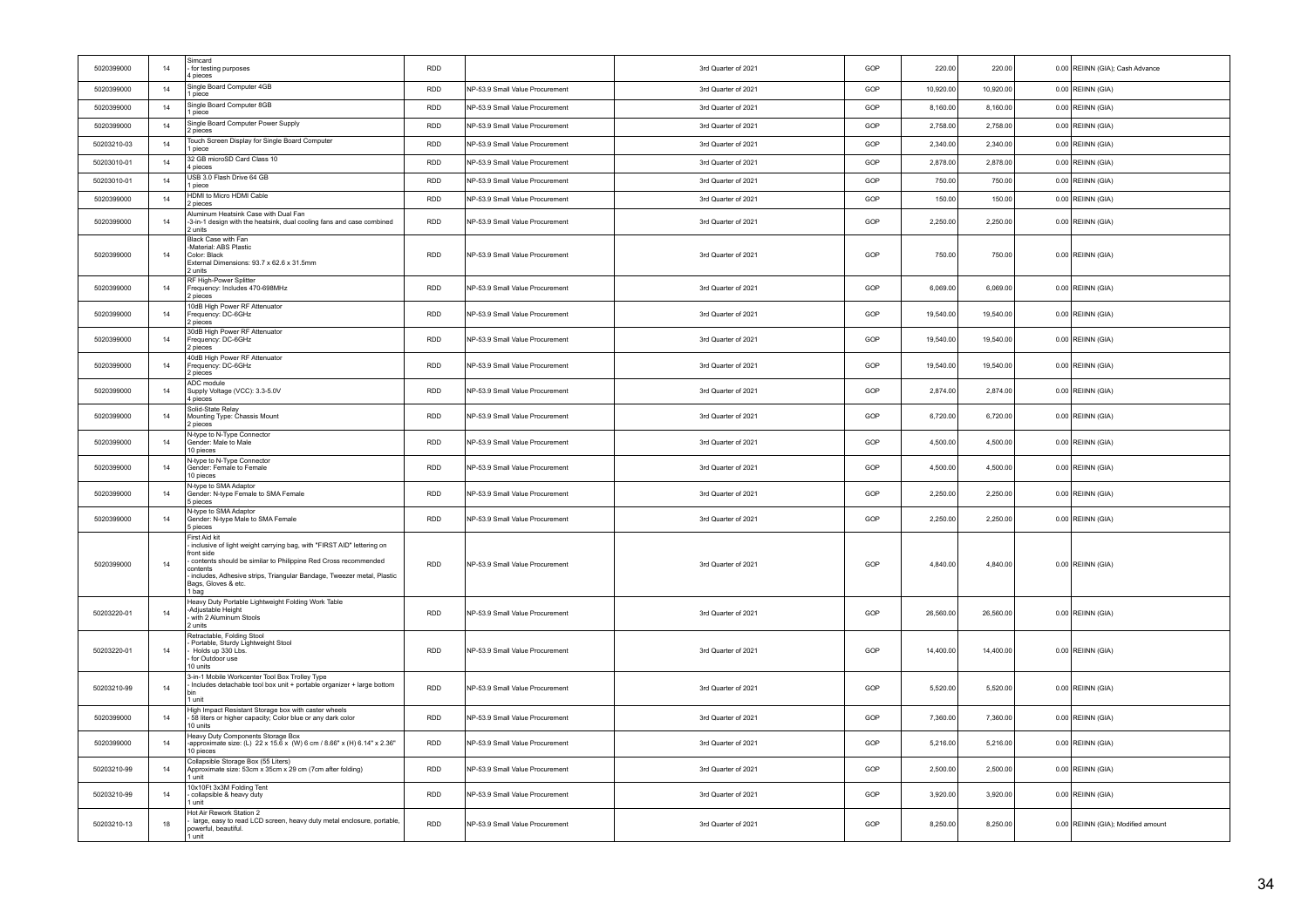| 50203210-13 | 14      | 230V ac Solder Fume Extractor<br>Main Filter, 22W, Type I - Australian plug<br>can be mounted horizontally or<br>vertically.<br>2 units                                          | <b>RDD</b> | NP-53.9 Small Value Procurement | 3rd Quarter of 2021       | GOP | 28,660,00  | 28,660.00  |                  | 0.00 REIINN (GIA)                               |
|-------------|---------|----------------------------------------------------------------------------------------------------------------------------------------------------------------------------------|------------|---------------------------------|---------------------------|-----|------------|------------|------------------|-------------------------------------------------|
| 5021199000  | 14 & 18 | Fabricated Signages (Government Warning Signs)<br>inclusive of fabrication and printing<br>Delivery: 30 days upon issuance of NTP<br>6 sets                                      | RDD        | NP-53.9 Small Value Procurement | 3rd Quarter of 2021       | GOP | 30,000.00  | 30,000.00  |                  | 0.00 REIINN (GIA); Modified description, amount |
| 5020504000  | 14      | VSAT Subscription<br>12 months<br>1 year                                                                                                                                         | <b>RDD</b> | NP-53.9 Small Value Procurement | 3rd Quarter of 2021       | GOP | 240,000.00 | 240,000.00 |                  | 0.00 REIINN (GIA)                               |
| 5021199000  | 14      | <b>VSAT Installation</b><br>12 months<br>1 year                                                                                                                                  | <b>RDD</b> | NP-53.9 Small Value Procurement | 3rd Quarter of 2021       | GOP | 100,000.00 | 100,000.00 |                  | $0.00$ REIINN (GIA)                             |
| 50213050-03 | 14      | Laptop screen replacement for Lenovo X260<br>End-user: RDD staff<br>Property No.: 7.1.434<br>1 lot                                                                               | KMD        | NP-53.9 Small Value Procurement | 3rd Quarter of 2021       | GOP | 5,300.00   | 5,300.00   |                  | $0.00$ (GAA)                                    |
| 50213050-03 | 14 & 18 | Laptop battery for Dell Inspiron 15<br>End-users: Marjon de Paz, Nash Prado, Jeanette Carlos<br>Property Nos.: 7.1.522, 7.1.517, 7.1.520<br>3 pieces                             | KMD        | NP-53.9 Small Value Procurement | 3rd Quarter of 2021       | GOP | 9,000.00   | 9,000.00   |                  | 0.00 (GAA); Modified amount                     |
| 50213050-03 | 14 & 18 | Laptop keyboard for HP Envy Touchsmart 15<br>End-user: RDD staff<br>Property No.: PDH-019<br>$1$ lot                                                                             | KMD        | NP-53.9 Small Value Procurement | 3rd Quarter of 2021       | GOP | 1,800.00   | 1,800.00   |                  | 0.00 (GAA); Modified amount                     |
| 50213050-03 | 14 & 18 | Laptop Battery for HP Envy Touchsmart<br>End-user: RDD staff<br>Property No.: PDH-019<br>1 piece                                                                                 | KMD        | NP-53.9 Small Value Procurement | 3rd Quarter of 2021       | GOP | 5,400.00   | 5,400.00   |                  | $0.00$ (GAA)                                    |
| 50213050-03 | 14 & 18 | Laptop Hinge Repair<br>End-user: EPDC staff<br>Property No.: PDH-018<br>$1$ Int                                                                                                  | KMD        | NP-53.9 Small Value Procurement | 3rd Quarter of 2021       | GOP | 1,600.00   | 1,600.00   |                  | 0.00 (GAA); Modified amount                     |
| 50213050-03 | 14 & 18 | Laptop charger for Acer Travelmate P2510<br>End-users: Lester Melendrez, Marylou Rubillos<br>Property Nos.: 07-19-605-030-00048, 07-19-605-030-00050<br>2 pieces                 | <b>KMD</b> | NP-53.9 Small Value Procurement | 3rd Quarter of 2021       | GOP | 3,600.00   | 3,600.00   |                  | 0.00 (GAA); Modified amount                     |
| 5020399000  | 14      | Stackable Bins Boxes Storage Organizer for Supplies, Tools, Medicines<br>& Hardware<br>1 lot                                                                                     | FAD        | NP-53.9 Small Value Procurement | 3rd Quarter of 2021       | GOP | 15,000.00  | 15,000.00  |                  | $0.00$ (GAA)                                    |
| 50604050-02 | 14.16   | High Speed Automatic Document Scanner<br>1 unit                                                                                                                                  | <b>FAD</b> | NP-53.9 Small Value Procurement | 3rd Quarter of 2021       | GOP | 57,000.00  | 0.00       |                  | 57,000.00 (GAA); Modified amount                |
| 50213050-02 | 14      | Supply, delivery and installation of Electronic Interface Module (EIM)<br>(Automatic Generator start controller)<br>For FG Wilson Generator Set with Prop. No. AWS-001<br>I unit | FAD        | NP-53.9 Small Value Procurement | 3rd Quarter of 2021       | GOP | 20,000.00  | 20,000.00  |                  | $0.00$ (GAA)                                    |
| 50213050-02 | 14      | Repair for Aircon (as contingency plan)<br>-Repair of Precision Air Conditioning Unit (PACU)<br>1 lot                                                                            | FAD        | Shopping A                      | 3rd Quarter of 2021       | GOP | 7,500.00   | 7,500.00   |                  | $0.00$ (GAA)                                    |
| 50213050-02 | 14      | Repair for Aircon (as contingency plan)<br>-Repair of Air conditioning units in RDC<br>$1$ Int                                                                                   | FAD        | Shopping A                      | 3rd Quarter of 2021       | GOP | 5,000.00   | 5,000.00   |                  | $0.00$ (GAA)                                    |
| 50213050-02 | 14      | Repair for Aircon (as contingency plan)<br>-Repair of Air conditioning units in RDC<br>1 lot                                                                                     | FAD        | Shopping A                      | 3rd Quarter of 2021       | GOP | 8,500.00   | 8,500.00   |                  | $0.00$ (GAA)                                    |
| 50604050.03 | 14      | Laptop<br>1 unit                                                                                                                                                                 | FAD        | <b>Competitive Bidding</b>      | 4th Quarter of 2021       | GOP | 120,000.00 | 0.00       | 120,000.00 (GAA) |                                                 |
| 50213050-03 | 14      | 4TB SAS Ent. Hard Disk 3.5" server grade<br>Capacity: 4TB<br>Interface: SAS 512n<br>Delivery: 7 days upon issuance of NTP<br>1 unit                                              | SSED       | NP-53.9 Small Value Procurement | 3rd Quarter of 2021       | GOP | 15,900.00  | 15,900.00  |                  | $0.00$ PEDRO (GAA)                              |
| 50203010-02 | 14 & 18 | DATA FOLDER, made of chipboard, taglia lock<br>140 pieces                                                                                                                        | FAD        | Shopping (b)                    | 1st - 3rd Quarter of 2021 | GOP | 11,900.00  | 11,900.00  |                  | 0.00 (GAA); Modified amount                     |
| 50203010-02 | 14 & 18 | ALCOHOL, ethyl, 68%-70%, scented, 500ml (-5ml)<br>19 bottles                                                                                                                     | FAD        | Shopping (b)                    | 3rd Quarter of 2021       | GOP | 1,235.00   | 1,235.00   |                  | 0.00 (GAA); Modified amount                     |
| 50203010-02 | 14      | ENVELOPE, MAILING, white, 70gsm (-5%), 500pcs/box<br>2 boxes                                                                                                                     | FAD        | Shopping (b)                    | 3rd Quarter of 2021       | GOP | 704.00     | 704.00     |                  | $0.00$ (GAA)                                    |
| 50604050-03 | 14      | Modem / Router<br>1 unit                                                                                                                                                         | CSD        | NP-53.9 Small Value Procurement | 3rd Quarter of 2021       | GOP | 50,000.00  | 0.00       |                  | 50,000.00 Gulai (GAA)                           |
| 5020399000  | 14      | Adhesive Glue for Acrylic Glass for<br>Prototyping<br>20 units                                                                                                                   | CSD        | NP-53.9 Small Value Procurement | 3rd Quarter of 2021       | GOP | 5,000.00   | 5,000.00   |                  | 0.00 Gulai (GAA)                                |
| 5020399000  | 14      | All Purpose Epoxy Kit for Prototyping<br>2 units                                                                                                                                 | CSD        | NP-53.9 Small Value Procurement | 3rd Quarter of 2021       | GOP | 3,600.00   | 3,600.00   |                  | 0.00 Gulai (GAA)                                |
| 5020399000  | 14      | Sandpaper for Prototyping<br>20 pieces                                                                                                                                           | CSD        | NP-53.9 Small Value Procurement | 3rd Quarter of 2021       | GOP | 2,000.00   | 2,000.00   |                  | 0.00 Gulai (GAA)                                |
| 5020399000  | 14      | One-pin Male to Female Terminal Socket for<br>Prototyping<br>50 pieces                                                                                                           | CSD        | NP-53.9 Small Value Procurement | 3rd Quarter of 2021       | GOP | 4.000.00   | 4.000.00   |                  | 0.00 Gulai (GAA)                                |
| 5020399000  | 14      | Two-pins Male to Female Terminal Socket<br>for Prototyping<br>50 pieces                                                                                                          | CSD        | NP-53.9 Small Value Procurement | 3rd Quarter of 2021       | GOP | 5,000.00   | 5,000.00   |                  | 0.00 Gulai (GAA)                                |
| 5020399000  | 14      | Three-pins Male to Female Terminal Socket<br>for Prototyping<br>50 pieces                                                                                                        | CSD        | NP-53.9 Small Value Procurement | 3rd Quarter of 2021       | GOP | 6,000.00   | 6,000.00   |                  | 0.00 Gulai (GAA)                                |
| 5020399000  | 14      | Four-pins Male to Female Terminal Socket<br>for Prototyping<br>50 pieces                                                                                                         | CSD        | NP-53.9 Small Value Procurement | 3rd Quarter of 2021       | GOP | 7,000.00   | 7,000.00   |                  | 0.00 Gulai (GAA)                                |
|             |         |                                                                                                                                                                                  |            |                                 |                           |     |            |            |                  |                                                 |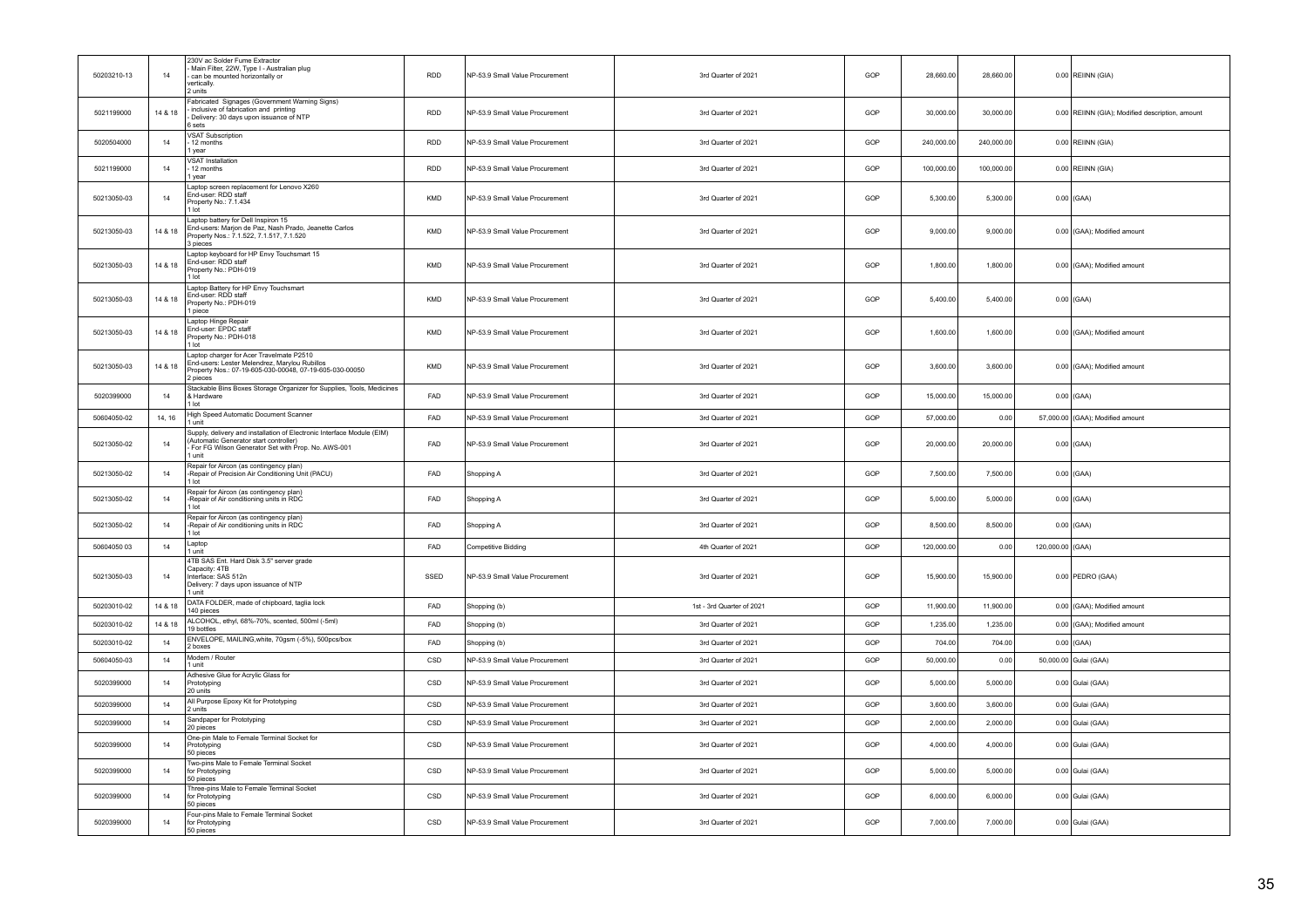| 5020399000  | 14      | Six-pins Male to Female Terminal Socket for<br>Prototyping<br>50 pieces             | CSD | NP-53.9 Small Value Procurement | 3rd Quarter of 2021 | GOP | 8,000.00  | 8.000.00  | 0.00 Gulai (GAA)                  |
|-------------|---------|-------------------------------------------------------------------------------------|-----|---------------------------------|---------------------|-----|-----------|-----------|-----------------------------------|
| 5020399000  | $14$    | Automotive Electrical Wire (Red) for<br>Prototyping<br>1 roll                       | CSD | NP-53.9 Small Value Procurement | 3rd Quarter of 2021 | GOP | 2,000.00  | 2,000.00  | 0.00 Gulai (GAA)                  |
| 5020399000  | 14      | Automotive Electrical Wire (Black) for<br>Prototyping<br>1 roll                     | CSD | NP-53.9 Small Value Procurement | 3rd Quarter of 2021 | GOP | 2,000.00  | 2,000.00  | 0.00 Gulai (GAA)                  |
| 5020399000  | 14      | Automotive Electrical Wire (White) for<br>Prototyping<br>1 roll                     | CSD | NP-53.9 Small Value Procurement | 3rd Quarter of 2021 | GOP | 2,000.00  | 2,000.00  | 0.00 Gulai (GAA)                  |
| 50203210-02 | 14      | Acrylic Plastic Cutter for Prototyping<br>2 units                                   | CSD | NP-53.9 Small Value Procurement | 3rd Quarter of 2021 | GOP | 1,000.00  | 1,000.00  | 0.00 Gulai (GAA)                  |
| 50203210-02 | 14      | Acrylic Plastic Cutter Spare Blade for<br>Prototyping<br>10 units                   | CSD | NP-53.9 Small Value Procurement | 3rd Quarter of 2021 | GOP | 3,000.00  | 3,000.00  | 0.00 Gulai (GAA)                  |
| 50203210-02 | 14      | Magnetic Flexible Bed for 3D Printer for<br>Prototyping<br>2 units                  | CSD | NP-53.9 Small Value Procurement | 3rd Quarter of 2021 | GOP | 4,000.00  | 4,000.00  | 0.00 Gulai (GAA)                  |
| 5020399000  | 14      | Drawer Slide Roller Set for Prototyping<br>6 units                                  | CSD | NP-53.9 Small Value Procurement | 3rd Quarter of 2021 | GOP | 3,000.00  | 3,000.00  | 0.00 Gulai (GAA)                  |
| 5020399000  | 14      | Waterproof Identification (White) Wire Tags<br>for Cable Label Printer<br>5 units   | CSD | NP-53.9 Small Value Procurement | 3rd Quarter of 2021 | GOP | 4.000.00  | 4,000.00  | 0.00 Gulai (GAA)                  |
| 5020399000  | 14      | Waterproof Identification (Yellow) Wire Tags<br>for Cable Label Printer<br>5 units  | CSD | NP-53.9 Small Value Procurement | 3rd Quarter of 2021 | GOP | 4,000.00  | 4,000.00  | 0.00 Gulai (GAA)                  |
| 5020399000  | 14      | Hydrophonics Nutrient Solution Set<br>10 units                                      | CSD | NP-53.9 Small Value Procurement | 3rd Quarter of 2021 | GOP | 11,000.00 | 11,000.00 | 0.00 Gulai (GAA)                  |
| 5020399000  | 14      | Dissolved Oxygen Sensor for Prototyping<br>2 units                                  | CSD | NP-53.9 Small Value Procurement | 3rd Quarter of 2021 | GOP | 25,200.00 | 25,200.00 | 0.00 Gulai (GAA)                  |
| 5020399000  | 14      | Water Misting System with Brass Type<br>Nozzle for Prototyping<br>3 units           | CSD | NP-53.9 Small Value Procurement | 3rd Quarter of 2021 | GOP | 7,500.00  | 7,500.00  | 0.00 Gulai (GAA)                  |
| 5020399000  | 14      | pH Level Four(4) Buffer Calibration Solution<br>for Prototyping<br>1 gallon         | CSD | NP-53.9 Small Value Procurement | 3rd Quarter of 2021 | GOP | 2,420.00  | 2,420.00  | 0.00 Gulai (GAA)                  |
| 5020399000  | 14      | pH Level Seven(7) Buffer Calibration Solution<br>for Prototyping<br>1 gallon        | CSD | NP-53.9 Small Value Procurement | 3rd Quarter of 2021 | GOP | 2,420.00  | 2,420.00  | 0.00 Gulai (GAA)                  |
| 5020399000  | 14      | pH Level Ten(10) Buffer Calibration Solution<br>for Prototyping<br>1 gallon         | CSD | NP-53.9 Small Value Procurement | 3rd Quarter of 2021 | GOP | 2,420.00  | 2,420.00  | 0.00 Gulai (GAA)                  |
| 5020399000  | 14 & 18 | Single Board Computer/Microcomputer for<br>Prototyping<br>4 units                   | CSD | NP-53.9 Small Value Procurement | 3rd Quarter of 2021 | GOP | 26,000.00 | 26,000.00 | 0.00 Gulai (GAA); Modified amount |
| 5020399000  | 14      | Electronic Conductivity (EC) Sensor for<br>Prototyping<br>2 units                   | CSD | NP-53.9 Small Value Procurement | 3rd Quarter of 2021 | GOP | 26,998.00 | 26,998.00 | 0.00 Gulai (GAA)                  |
| 5020399000  | 14 & 18 | PH Level Sensor Kit for Prototyping<br>3 units                                      | CSD | NP-53.9 Small Value Procurement | 3rd Quarter of 2021 | GOP | 10,500.00 | 10,500.00 | 0.00 Gulai (GAA); Modified amount |
| 5020399000  | 14      | High Dynamic Range Digital Light Sensor for<br>Prototyping<br>4 units               | CSD | NP-53.9 Small Value Procurement | 3rd Quarter of 2021 | GOP | 2,200.00  | 2,200.00  | 0.00 Gulai (GAA)                  |
| 5020399000  | 14      | Temperature and Humidity Sensor for<br>Prototyping<br>4 units                       | CSD | NP-53.9 Small Value Procurement | 3rd Quarter of 2021 | GOP | 1,600.00  | 1,600.00  | 0.00 Gulai (GAA)                  |
| 5020399000  | 14      | HDMI to Micro HDMI Cable for Prototyping<br>4 units                                 | CSD | NP-53.9 Small Value Procurement | 3rd Quarter of 2021 | GOP | 600.00    | 600.00    | 0.00 Gulai (GAA)                  |
| 5020399000  | 14      | Touchscreen Panel for Prototyping<br>3 units                                        | CSD | NP-53.9 Small Value Procurement | 3rd Quarter of 2021 | GOP | 13,500.00 | 13,500.00 | 0.00 Gulai (GAA)                  |
| 5020399000  | 14      | Night Vision USB Camera for Prototyping<br>10 units                                 | CSD | NP-53.9 Small Value Procurement | 3rd Quarter of 2021 | GOP | 30,000.00 | 30,000.00 | 0.00 Gulai (GAA)                  |
| 5020399000  | 14      | Male to Male Jumper/Connecting Wire for<br>Prototyping<br>10 units                  | CSD | NP-53.9 Small Value Procurement | 3rd Quarter of 2021 | GOP | 1,500.00  | 1,500.00  | 0.00 Gulai (GAA)                  |
| 5020399000  | 14      | Female to Female Jumper/Connecting Wire<br>for Prototyping<br>10 units              | CSD | NP-53.9 Small Value Procurement | 3rd Quarter of 2021 | GOP | 1,500.00  | 1,500.00  | 0.00 Gulai (GAA)                  |
| 5020399000  | 14      | Male to Female Jumper/Connecting Wire for<br>Prototyping<br>10 units                | CSD | NP-53.9 Small Value Procurement | 3rd Quarter of 2021 | GOP | 1,500.00  | 1,500.00  | 0.00 Gulai (GAA)                  |
| 5020399000  | 14      | Microcontroller Board for Prototyping<br>4 units                                    | CSD | NP-53.9 Small Value Procurement | 3rd Quarter of 2021 | GOP | 12,000.00 | 12,000.00 | 0.00 Gulai (GAA)                  |
| 5020399000  | 14      | DC to DC Power Converter Module for<br>Prototyping<br>4 units                       | CSD | NP-53.9 Small Value Procurement | 3rd Quarter of 2021 | GOP | 400.00    | 400.00    | 0.00 Gulai (GAA)                  |
| 5020399000  | 14      | Artificial Intelligence(AI) USB Stick for<br>Prototyping<br>4 units                 | CSD | NP-53.9 Small Value Procurement | 3rd Quarter of 2021 | GOP | 28,000.00 | 28,000.00 | 0.00 Gulai (GAA)                  |
| 5020399000  | 14 & 18 | Microcontroller with GPU for Computer Vision for Prototyping<br>1 unit              | CSD | NP-53.9 Small Value Procurement | 3rd Quarter of 2021 | GOP | 9,000.00  | 9.000.00  | 0.00 Gulai (GAA); Modified amount |
| 5020399000  | 14      | LoRA-Vision Shield for Microcontroller with<br><b>GPU</b> for Prototyping<br>1 unit | CSD | NP-53.9 Small Value Procurement | 3rd Quarter of 2021 | GOP | 6,000.00  | 6,000.00  | 0.00 Gulai (GAA)                  |
| 5020399000  | 14      | Ethernet-Vision Shield for Microcontroller<br>with GPU for Prototyping<br>1 unit    | CSD | NP-53.9 Small Value Procurement | 3rd Quarter of 2021 | GOP | 5,000.00  | 5,000.00  | 0.00 Gulai (GAA)                  |
| 5020399000  | 14      | Tilt Pan Kit or Machine Vision Camera for<br>Prototyping<br>2 units                 | CSD | NP-53.9 Small Value Procurement | 3rd Quarter of 2021 | GOP | 5,000.00  | 5,000.00  | 0.00 Gulai (GAA)                  |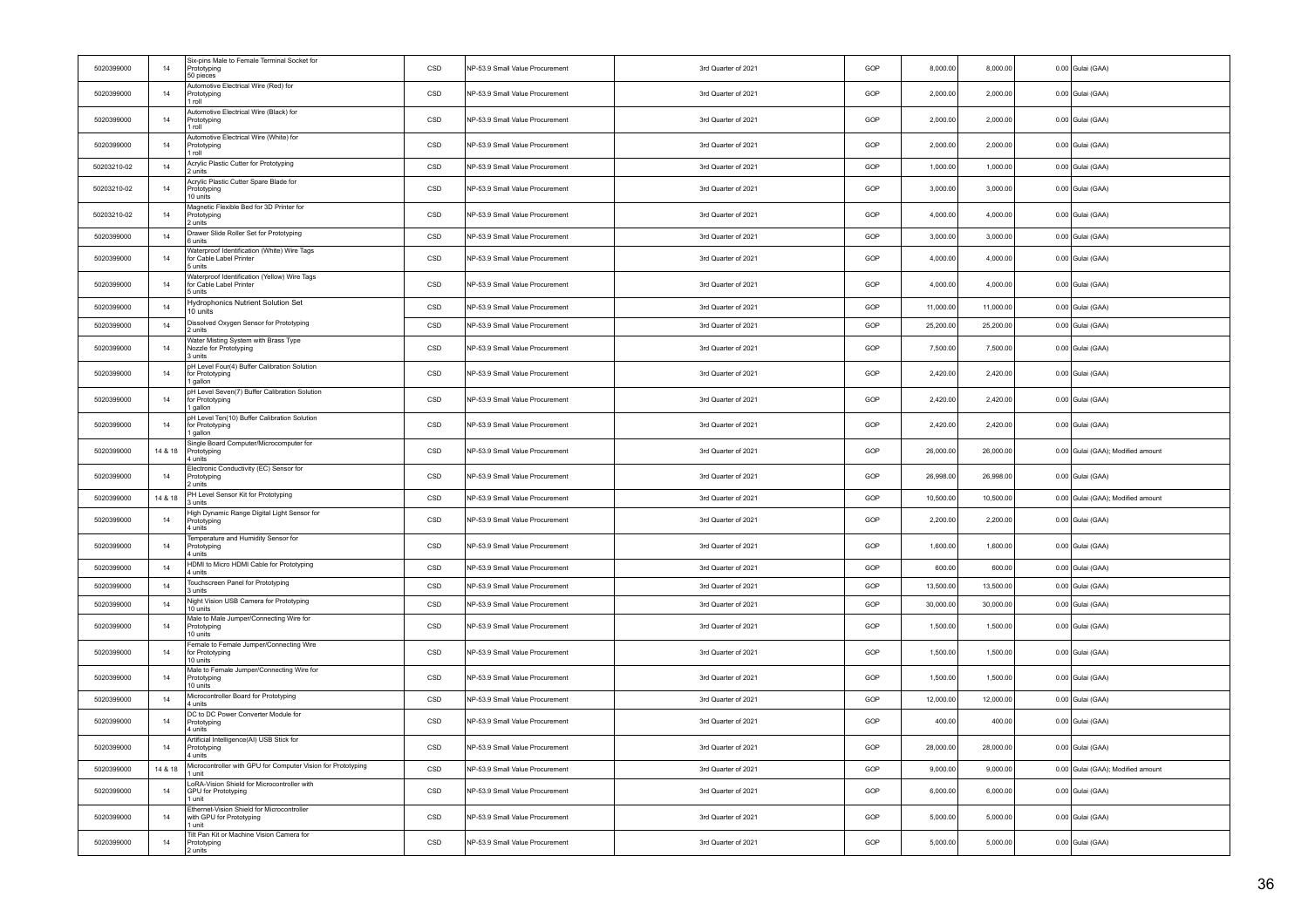| 5020399000  | 14      | Machine Vision Camera Module for<br>Prototyping<br>2 units                                                                                                                                                                                                                       | CSD          | NP-53.9 Small Value Procurement | 3rd Quarter of 2021 | GOP | 9,000.00  | 9,000.00  | 0.00 Gulai (GAA)                           |
|-------------|---------|----------------------------------------------------------------------------------------------------------------------------------------------------------------------------------------------------------------------------------------------------------------------------------|--------------|---------------------------------|---------------------|-----|-----------|-----------|--------------------------------------------|
| 5020399000  | 14      | MicroSD Card Storage for Prototyping<br>10 units                                                                                                                                                                                                                                 | CSD          | NP-53.9 Small Value Procurement | 3rd Quarter of 2021 | GOP | 10,000.00 | 10,000.00 | 0.00 Gulai (GAA)                           |
| 5020399000  | 14      | Adhesive Glue for Acrylic Glass for Prototyping<br>20 units                                                                                                                                                                                                                      | CSD          | NP-53.9 Small Value Procurement | 3rd Quarter of 2021 | GOP | 5,000.00  | 5,000.00  | 0.00 Gulai (GAA)                           |
| 5020399000  | 14      | All Purpose Epoxy Kit for Prototyping<br>2 units                                                                                                                                                                                                                                 | CSD          | NP-53.9 Small Value Procurement | 3rd Quarter of 2021 | GOP | 3,600.00  | 3,600.00  | 0.00 Gulai (GAA)                           |
| 5020399000  | 14 & 18 | Sealing Rubber Gasket Tape for Prototyping<br>5 units                                                                                                                                                                                                                            | CSD          | NP-53.9 Small Value Procurement | 3rd Quarter of 2021 | GOP | 7,000.00  | 7,000.00  | 0.00 Gulai (GAA); Modified amount          |
| 5020399000  | 15      | Sandpaper for Prototyping<br>20 pieces                                                                                                                                                                                                                                           | CSD          | NP-53.9 Small Value Procurement | 3rd Quarter of 2021 | GOP | 2,000.00  | 2,000.00  | 0.00 Gulai (GAA); Modified unit of measure |
| 5020399000  | $14\,$  | One-pin Male to Female Terminal Socket for<br>Prototyping<br>50 pieces                                                                                                                                                                                                           | CSD          | NP-53.9 Small Value Procurement | 3rd Quarter of 2021 | GOP | 4,000.00  | 4,000.00  | 0.00 Gulai (GAA)                           |
| 5020399000  | 14      | Two-pins Male to Female Terminal Socket for<br>Prototyping<br>50 pieces                                                                                                                                                                                                          | CSD          | NP-53.9 Small Value Procurement | 3rd Quarter of 2021 | GOP | 5,000.00  | 5,000.00  | 0.00 Gulai (GAA)                           |
| 5020399000  | 14      | Three-pins Male to Female Terminal Socket for<br>Prototyping<br>50 pieces                                                                                                                                                                                                        | CSD          | NP-53.9 Small Value Procurement | 3rd Quarter of 2021 | GOP | 6,000.00  | 6,000.00  | 0.00 Gulai (GAA)                           |
| 5020399000  | 14      | Four-pins Male to Female Terminal Socket for<br>Prototyping<br>50 pieces                                                                                                                                                                                                         | CSD          | NP-53.9 Small Value Procurement | 3rd Quarter of 2021 | GOP | 7,000.00  | 7,000.00  | 0.00 Gulai (GAA)                           |
| 5020399000  | 14      | Six-pins Male to Female Terminal Socket for<br>Prototyping<br>50 pieces                                                                                                                                                                                                          | CSD          | NP-53.9 Small Value Procurement | 3rd Quarter of 2021 | GOP | 8,000.00  | 8,000.00  | 0.00 Gulai (GAA)                           |
| 5020399000  | 14      | Automotive Electrical Wire (Red) for Prototyping<br>I roll                                                                                                                                                                                                                       | CSD          | NP-53.9 Small Value Procurement | 3rd Quarter of 2021 | GOP | 2,000.00  | 2,000.00  | 0.00 Gulai (GAA)                           |
| 5020399000  | 14      | Automotive Electrical Wire (Black) for Prototyping<br>I roll                                                                                                                                                                                                                     | $_{\tt CSD}$ | NP-53.9 Small Value Procurement | 3rd Quarter of 2021 | GOP | 2,000.00  | 2,000.00  | 0.00 Gulai (GAA)                           |
| 5020399000  | 14      | Automotive Electrical Wire (White) for<br>Prototyping<br>I roll                                                                                                                                                                                                                  | CSD          | NP-53.9 Small Value Procurement | 3rd Quarter of 2021 | GOP | 2,000.00  | 2,000.00  | 0.00 Gulai (GAA)                           |
| 5020399000  | 14      | Acrylic Plastic Cutter for Prototyping<br>2 units                                                                                                                                                                                                                                | CSD          | NP-53.9 Small Value Procurement | 3rd Quarter of 2021 | GOP | 1,000.00  | 1,000.00  | 0.00 Gulai (GAA)                           |
| 5020399000  | 14      | Acrylic Plastic Cutter Spare Blade for Prototyping<br>10 units                                                                                                                                                                                                                   | CSD          | NP-53.9 Small Value Procurement | 3rd Quarter of 2021 | GOP | 3,000.00  | 3,000.00  | 0.00 Gulai (GAA)                           |
| 5020399000  | 14      | Magnetic Flexible Bed for 3D Printer for<br>Prototyping<br>2 units                                                                                                                                                                                                               | CSD          | NP-53.9 Small Value Procurement | 3rd Quarter of 2021 | GOP | 4,000.00  | 4,000.00  | 0.00 Gulai (GAA)                           |
| 5020399000  | 14      | Drawer Slide Roller Set for Prototyping<br>4 units                                                                                                                                                                                                                               | CSD          | NP-53.9 Small Value Procurement | 3rd Quarter of 2021 | GOP | 2,000.00  | 2,000.00  | 0.00 Gulai (GAA)                           |
| 5020399000  | 14      | Portable Cable/Wire Label Printer<br>1 unit                                                                                                                                                                                                                                      | CSD          | NP-53.9 Small Value Procurement | 3rd Quarter of 2021 | GOP | 2,500.00  | 2,500.00  | 0.00 Gulai (GAA)                           |
| 5020399000  | 14      | Naterproof Identification (Yellow) Wire Tags for<br>Cable Label Printer<br>4 units                                                                                                                                                                                               | CSD          | NP-53.9 Small Value Procurement | 3rd Quarter of 2021 | GOP | 3,200.00  | 3,200.00  | 0.00 Gulai (GAA)                           |
| 50203220-02 | 14 & 18 | Technical Book: Quantum Computing in Practice<br>with Qiskit® and IBM Quantum Experience®:<br>Practical recipes for quantum computer coding at<br>the gate and algorithm level with Python<br>Author: Hassi Norlen.<br>ISBN-13: 978-1838828448<br>ISBN-10: 1838828443<br>l piece | CSD          | NP-53.9 Small Value Procurement | 3rd Quarter of 2021 | GOP | 4,500.00  | 4,500.00  | 0.00 Gulai (GAA)                           |
| 50203220-02 | 14 & 18 | Technical Book: Introducing Design Automation<br>for Quantum Computing<br>Author: Alwin Zulehner, Rober Wille,<br>ISBN-13: 978-3030417529<br>ISBN-10: 3030417522<br>l piece                                                                                                      | CSD          | NP-53.9 Small Value Procurement | 3rd Quarter of 2021 | GOP | 11,000.00 | 11,000.00 | 0.00 Gulai (GAA)                           |
| 5029904000  | 14      | Fransportation and Delivery of 1 unit Laptop and 1<br>unit mobile phone from ASTI Bldg., U.P Technology<br>Park Complex, CP Garcia Ave., Diliman Quezon City<br>to 54 Leones East, Tubao, La Union<br>1 lot                                                                      | CSD          | NP-53.9 Small Value Procurement | 3rd Quarter of 2021 | GOP | 3,500.00  | 3,500.00  | 0.00 Kooha (GAA)                           |
| 5029904000  | 14      | Transportation and Delivery of 1 unit Laptop stand<br>and Wireless keyboard from ASTI Bldg., U.P<br>Technology Park Complex, CP Garcia Ave., Diliman<br>Quezon City to Zone 2, Itaran Polangui, Albay<br>I lot                                                                   | CSD          | NP-53.9 Small Value Procurement | 3rd Quarter of 2021 | GOP | 1,000.00  | 1,000.00  | 0.00 Kooha (GAA)                           |
| 5029904000  | 14      | Transportation and Delivery of 1 unit Laptop and 1<br>unit mobile phone from ASTI Bldg., U.P Technology<br>Park Complex, CP Garcia Ave., Diliman Quezon City<br>to #0100, Zone 3, Brgy. Cristorey Bato Camarines<br>Sur<br>1 lot                                                 | CSD          | NP-53.9 Small Value Procurement | 3rd Quarter of 2021 | GOP | 3,500.00  | 3,500.00  | 0.00 Kooha (GAA)                           |
| 5029904000  | 14      | Fransportation and Delivery of 1 unit headphone and<br>powerbank from ASTI Bldg., U.P Technology Park<br>Complex, CP Garcia Ave., Diliman Quezon City to<br>Purok 6, Bacolod Street, Gajo, Tiwi, Albay<br>I lot                                                                  | CSD          | NP-53.9 Small Value Procurement | 3rd Quarter of 2021 | GOP | 1,500.00  | 1,500.00  | 0.00 Gulai (GAA)                           |
| 5029904000  | 14      | Fransportation and Delivery of 1 unit Laptop and 1<br>unit mobile phone from ASTI Bldg., UP Technology<br>Park Complex, CP Garcia Ave., Diliman Quezon City<br>to Block 1, Lot 10, Dona Maria Lourdes Village, San<br>Pedro ili, Alcala Pangasinan<br>1 lot                      | CSD          | NP-53.9 Small Value Procurement | 3rd Quarter of 2021 | GOP | 3.000.00  | 3,000.00  | 0.00 Gulai (GAA)                           |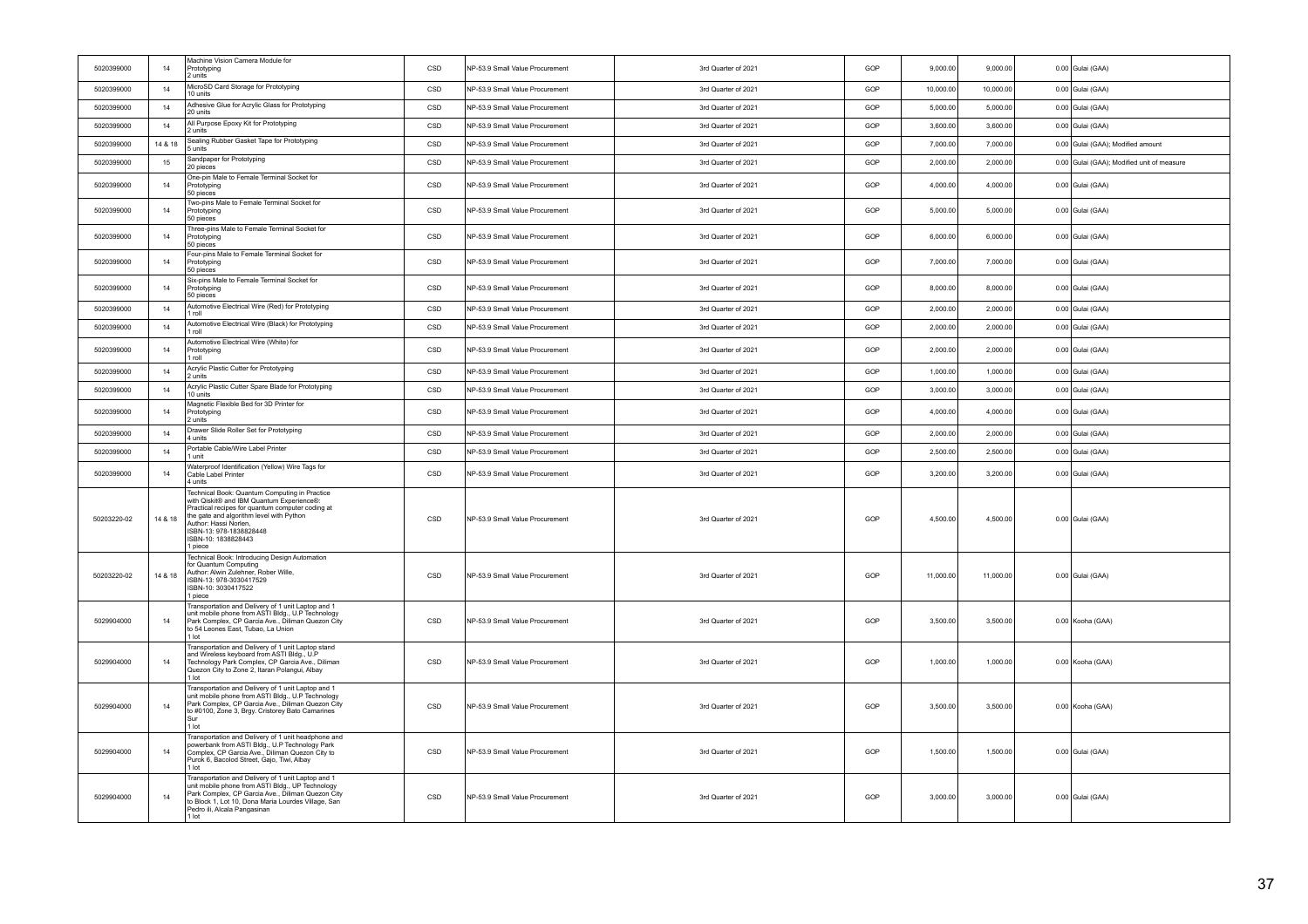| 50604050-03 | 15, 16  | Laptops<br>Processor: Intel Core i5-1135G7 processor or equivalent<br>Memory: at least 8GB DDR4<br>Storage: at least 512 GB, M.2 2280<br>Screen: 14" FHD (1920x1080)<br>Windows 10 Pro 64-bit operating system<br>2 units                                                              | KMD        | <b>Competitive Bidding</b>      | 3rd Quarter of 2021       | GOP | 184,000.00   | 0.00       |                  | 184,000.00 (GAA); Modified amount                |
|-------------|---------|----------------------------------------------------------------------------------------------------------------------------------------------------------------------------------------------------------------------------------------------------------------------------------------|------------|---------------------------------|---------------------------|-----|--------------|------------|------------------|--------------------------------------------------|
| 5020399000  | 15      | I anvard<br>400 pieces                                                                                                                                                                                                                                                                 | FAD        | NP-53.9 Small Value Procurement | 4th Quarter of 2021       | GOP | 26,000.00    | 26,000.00  |                  | $0.00$ (GAA)                                     |
| 5020399000  | 15      | Contactless Smartcard<br>400 pieces                                                                                                                                                                                                                                                    | <b>FAD</b> | NP-53.9 Small Value Procurement | 4th Quarter of 2021       | GOP | 12,000.00    | 12,000.00  |                  | $0.00$ (GAA)                                     |
| 5020399000  | 15      | Soft ID Card Holder Protector<br>400 pieces                                                                                                                                                                                                                                            | FAD        | NP-53.9 Small Value Procurement | 4th Quarter of 2021       | GOP | 6,000.00     | 6,000.00   |                  | $0.00$ (GAA)                                     |
| 5020301002  | 15      | Cartolina, assorted colors<br>pack                                                                                                                                                                                                                                                     | FAD        | Shopping (b)                    | 3rd Quarter of 2021       | GOP | 65.00        | 65.00      |                  | $0.00$ (GAA)                                     |
| 5020301002  | 15      | Insecticide, aerosol type, net content: 600ml min<br>l can                                                                                                                                                                                                                             | FAD        | NP-53.5 Agency-to-Agency        | 3rd Quarter of 2021       | GOP | 325.00       | 325.00     |                  | $0.00$ (GAA)                                     |
| 5060405003  | 15, 16  | Laptop<br><i>units</i>                                                                                                                                                                                                                                                                 | FAD        | Competitive Bidding             | 4th Quarter of 2021       | GOP | 644,000.00   | 0.00       |                  | 644,000.00 (GAA); Modified quantity/size, amount |
| 50604050-15 | 15      | Software License - CAD and Simulation Tool<br>Standalone Pernetual Commercial License.<br>inclusive of one (1) year initial subscription service<br>licenses                                                                                                                           | RDD        | Competitive Bidding             | 3rd - 4th Quarter of 2021 | GOP | 1,194,000.00 | 0.00       |                  | 1,194,000.00 EPIIC GARAGE (GAA)                  |
| 50606020000 | 15      | Software License - CAD and Simulation Tool<br>Standalone Perpetual Commercial License,<br>inclusive of one (1) year initial subscription service<br>2 licenses                                                                                                                         | <b>RDD</b> | Competitive Bidding             | 3rd - 4th Quarter of 2021 | GOP | 796,000.00   | 0.00       |                  | 796,000.00 EPDC (GAA)                            |
| 5021305002  | 15 & 18 | EPDC Preventive Maintenance for Generator Set<br>Monthly General Preventive Maintenance (3<br>months)<br>Preventive Maintenance of ATS and Synchro<br>Panel (1 time)<br>Change Oil, Coolant and Filters (1 time)<br>includes maintenance fee for the GenSet 6SMF<br>batteries<br>1 lot | <b>RDD</b> | NP-53.9 Small Value Procurement | 3rd - 4th Quarter of 2021 | GOP | 198,000.00   | 198,000.00 |                  | 0.00 EPDC (GAA); Modified description, amount    |
| 5021305002  | 15 & 18 | EPDC Preventive Maintenance for<br>Airconditioning units for 4th Qtr of CY 2021<br>41 pair of airconditioning units (indoor &<br>outdoor)<br>includes OT provision<br>l lot                                                                                                            | <b>RDD</b> | NP-53.9 Small Value Procurement | 3rd - 4th Quarter of 2021 | GOP | 45,100.00    | 45,100.00  |                  | 0.00 EPDC (GAA); Modified description, amount    |
| 5020399000  | 16      | 18650 Battery<br>Note: Component to be used for<br>development and/or prototyping.<br>100 pieces                                                                                                                                                                                       | <b>RDD</b> | NP-53.9 Small Value Procurement | 3rd Quarter of 2021       | GOP | 35,000.00    | 35,000.00  |                  | $0.00$ AUS (GAA)                                 |
| 5020399000  | 16      | 18650 Battery Holder<br>Note: Component to be used for<br>development and/or prototyping.<br>2 pack                                                                                                                                                                                    | <b>RDD</b> | NP-53.9 Small Value Procurement | 3rd Quarter of 2021       | GOP | 300.00       | 300.00     |                  | 0.00 AUS (GAA)                                   |
| 5020399000  | 16      | 18650 Battery Case - 3S7P<br>Note: Component to be used for<br>development and/or prototyping.<br>piece                                                                                                                                                                                | RDD        | NP-53.9 Small Value Procurement | 3rd Quarter of 2021       | GOP | 1,000.00     | 1,000.00   |                  | 0.00 AUS (GAA)                                   |
| 5020399000  | 16      | 18650 Battery Case - 63pc<br>Note: Component to be used for<br>development and/or prototyping.<br>piece                                                                                                                                                                                | <b>RDD</b> | NP-53.9 Small Value Procurement | 3rd Quarter of 2021       | GOP | 1.750.00     | 1,750.00   |                  | 0.00 AUS (GAA)                                   |
| 5020399000  | 16      | Grommet - 16mm<br>Note: Component to be used for<br>development and/or prototyping.<br>4 pack                                                                                                                                                                                          | <b>RDD</b> | NP-53.9 Small Value Procurement | 3rd Quarter of 2021       | GOP | 2,000.00     | 2,000.00   |                  | 0.00 AUS (GAA)                                   |
| 5020399000  | 16      | GPU Development Board<br>Note: Component to be used for<br>development and/or prototyping.<br>piece                                                                                                                                                                                    | <b>RDD</b> | NP-53.9 Small Value Procurement | 3rd Quarter of 2021       | GOP | 11,500.00    | 11,500.00  |                  | 0.00 AUS (GAA)                                   |
| 50604050-03 | 16      | CCTV cameras with installation<br>1 lot                                                                                                                                                                                                                                                | KMD        | NP-53.9 Small Value Procurement | 3rd Quarter of 2021       | GOP | 66,000.00    | 0.00       | 66,000.00 (GAA)  |                                                  |
| 50604050-03 | 16      | Uninterruptible Power Supply for CCTV System<br>3 units                                                                                                                                                                                                                                | KMD        | NP-53.9 Small Value Procurement | 3rd Quarter of 2021       | GOP | 121,366.00   | 0.00       | 121,366.00 (GAA) |                                                  |
| 50207020-02 | 16 & 18 | Photovoltaic Capture. Conversion, and Storage System<br>-Rate Voltage: 12V<br>Max. PV Charging Current: 10 A & 30A<br>-for R&D- to provide power source to the radio unit and RF-front end<br>component of LTE Base Station prototype<br>2 unit                                        | <b>RDD</b> | NP-53.9 Small Value Procurement | 3rd - 4th Quarter 2021    | GOP | 85,000.00    | 85,000.00  |                  | 0.00 REIINN (GIA); Modified description, amount  |
| 50207020-02 | 16      | 634.5 MHZ CAVITY BAND PASS FILTER (1dB)<br>-Center Frequency: 634.5 MHz<br>-BW: 35MHz<br>-Passband: 617-652 MHz<br>-IL in BW: 1 dB max<br>for LTE base station prototype<br>3 units                                                                                                    | <b>RDD</b> | NP-53.9 Small Value Procurement | 3rd - 4th Quarter 2021    | GOP | 219,000.00   | 219,000.00 |                  | 0.00 REIINN (GIA)                                |
| 50207020-02 | 16      | 680.5 MHZ CAVITY BAND PASS FILTER<br>Center Frequency: 680.5 Mhz<br>BW: 35MHz<br>Passband: 663-698 Mhz<br>IL in BW: 2.0 dB max<br>- for LTE base station prototype<br>2 units                                                                                                          | RDD        | NP-53.9 Small Value Procurement | 3rd - 4th Quarter 2021    | GOP | 96,750.00    | 96,750.00  |                  | 0.00 REIINN (GIA)                                |
| 5020399000  | 16      | <b>BLANK SIM CARDS</b><br>100pcs/lot Writable Programmable Blank SIM<br>set                                                                                                                                                                                                            | <b>RDD</b> | NP-53.9 Small Value Procurement | 3rd - 4th Quarter 2021    | GOP | 9,295.00     | 9,295.00   |                  | 0.00 REIINN (GIA)                                |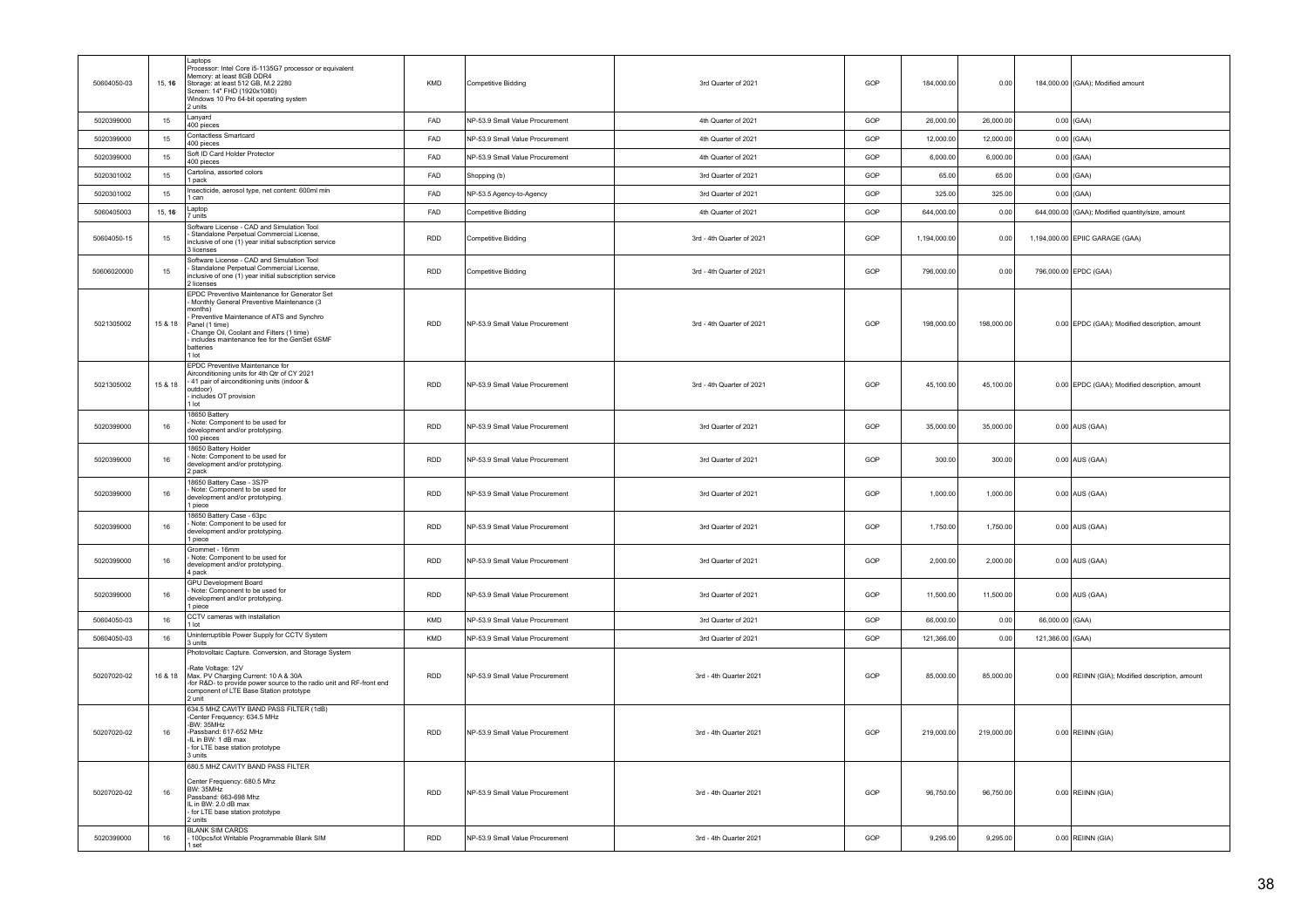| 50207020-02 | $16\,$ | Single Board Computer w/ Integrated Keyboard - USB 2.0 and USB 3.0<br>ports - micro HDMI port x 2 -for Prototyping of set-top box type<br>1 set                                                                                                                                                                                                                                                                                                                                                                                              | <b>RDD</b> | NP-53.9 Small Value Procurement | 3rd - 4th Quarter 2021    | GOP | 8.990.00     | 8.990.00     | 0.00 REIINN (GIA)                                 |
|-------------|--------|----------------------------------------------------------------------------------------------------------------------------------------------------------------------------------------------------------------------------------------------------------------------------------------------------------------------------------------------------------------------------------------------------------------------------------------------------------------------------------------------------------------------------------------------|------------|---------------------------------|---------------------------|-----|--------------|--------------|---------------------------------------------------|
| 50205020-01 | 16     | Prepaid Load Cards: Php100 denomination<br>-Required LTE Frequency Bands:<br>B1 (2100) B3 (1800 +) B5 (850)<br>-Required LTE Frequency Bands:<br>B3 (1800 +) B7 (2600) B41 (TD 2500)<br>20 cards                                                                                                                                                                                                                                                                                                                                             | RDD        | Shopping                        | 3rd - 4th Quarter of 2021 | GOP | 2,000.00     | 2,000.00     | 0.00 REIINN (GIA)                                 |
| 50203210-03 | 16     | Prepaid Pocket wifi LTE:<br>- Required LTE Frequency band:<br>$B3(1800+)$<br>B7 (2600)<br>B41 (TD 2500)<br>1 unit                                                                                                                                                                                                                                                                                                                                                                                                                            | <b>RDD</b> | Shopping                        | 3rd - 4th Quarter of 2021 | GOP | 1,500.00     | 1,500.00     | 0.00 REIINN (GIA)                                 |
| 50203210-03 | 16     | Prepaid Pocket wifi LTE:<br>Required LTE Frequency Bands:<br>B1 (2100)<br>B3 (1800+)<br>B5 (850)<br>1 unit                                                                                                                                                                                                                                                                                                                                                                                                                                   | <b>RDD</b> | Shopping                        | 3rd - 4th Quarter of 2021 | GOP | 1,500.00     | 1,500.00     | $0.00$ REIINN (GIA)                               |
| 50299050-03 | 16     | Truck Rental for REIINN Project Deployment Activities<br>-Target schedule of implementation:<br>October 2021-March 2022<br>*Region III- Bulacan, Zambales, Tarlac, Aurora, Bataan<br>*tentative no of days : not to exceed 3 days<br>*Region IV-A : Rizal, Batangas<br>*tentative no of days : 2 days<br>Types of vehicle: 4W- closed van; 20ft cargo truck<br>- Approximate cost: Php20,000-25,000/day/location<br>-Specific locations/destinations/final no of trips shall be provided by end-<br>user<br>$1$ lot                          | RDD        | NP-53.9 Small Value Procurement | 4th Quarter of 2021       | GOP | 100,000.00   | 100,000.00   | 0.00 REIINN (GIA)                                 |
| 5020399000  | 18     | Weatherproof Enclosure w/ Transparent Lid<br>$-200 \times 120 \times 75$ mm<br>- for R&D Prototyping - set-top box<br>enclosure 1<br>4 pcs                                                                                                                                                                                                                                                                                                                                                                                                   | <b>RDD</b> | NP-53.9 Small Value Procurement | 3rd - 4th Quarter of 2021 | GOP | 3,200.00     | 3,200.00     | 0.00 REIINN (GIA); Modified amount                |
| 5020399000  | 18     | Weatherproof Enclosure w/ Transparent Lid<br>$160 \times 160 \times 90$ mm<br>-for R&D Prototyping - set-top box<br>enclosure 2<br>4 DCS                                                                                                                                                                                                                                                                                                                                                                                                     | <b>RDD</b> | NP-53.9 Small Value Procurement | 3rd - 4th Quarter of 2021 | GOP | 3,200.00     | 3,200.00     | 0.00 REIINN (GIA); Modified amount                |
| 5020399000  | 18     | Cable Gland - M12<br>-for R&D Prototyping - set-top box<br>accessories 1<br>6 sets                                                                                                                                                                                                                                                                                                                                                                                                                                                           | <b>RDD</b> | NP-53.9 Small Value Procurement | 3rd - 4th Quarter of 2021 | GOP | 1.144.00     | 1,144.00     | 0.00 REIINN (GIA); Modified quantity/size, amount |
| 5021199000  | 16     | PCB Fabrication and Assembly of LTE Band 71 DL Band-Pass Filter<br>Board version 1, version 2 and full turnkey<br>. GENERAL: Supply, fabrication and assembly of PCB and testing<br>components<br>II. TECHNICAL SPECIFICATIONS:<br>For each PCB:<br>No. of unique parts: 2<br>No. of components: 3<br>No. of SMT pads: 13<br>No. of Through Hole pins: 0<br>*BOM and final details shall be provided by end-user<br>II. PACKAGE INCLUSION:<br>PCB fabrication services<br>supply of ceramic SMD/SMT filters, SMA connectors, etc.<br>$1$ lot | <b>RDD</b> | NP-53.9 Small Value Procurement | 3rd - 4th Quarter of 2021 | GOP | 500,000.00   | 500,000.00   | $0.00$ REIINN (GIA)                               |
| 5020399000  | 16     | Tripod Base Speaker Stand, 6ft<br>Adjustable height and tripod legs<br>Height can reach up to approx. 6ft<br>- Weight: 2.5 kg; Size: 10 x 10 x 98 cm<br>2 units                                                                                                                                                                                                                                                                                                                                                                              | <b>RDD</b> | NP-53.9 Small Value Procurement | 3rd - 4th Quarter of 2021 | GOP | 1,446.00     | 1,446.00     | 0.00 REIINN (GIA)                                 |
| 50207020-02 | 16     | 634.5 MHz Cavity BAND PASS FILTER (IL=0.9dB)<br>Center Frequency: 634.5 MHz<br>BW: 35MHz<br>Passband: 617-652 MHz<br>IL in BW: 0.9 dB max<br>- for LTE base station prototype<br>2 units                                                                                                                                                                                                                                                                                                                                                     | <b>RDD</b> | NP-53.9 Small Value Procurement | 3rd - 4th Quarter 2021    | GOP | 120,000.00   | 120,000.00   | 0.00 REIINN (GIA)                                 |
| 50207020-02 | 18     | 634.5 MHz Low Power Cavity BAND PASS FILTER (2 dB)<br>Center Frequency: 634.5 MHz<br>BW: Fc +-17.5MHz (617-652 MHz)<br>IL in BW: 2dB max<br>Return Loss in BW: 20dB min<br>-for R&D- Important Component for the LTE Base Station Prototype,<br>used for filtering of LTE Signals<br>2 units                                                                                                                                                                                                                                                 | <b>RDD</b> | NP-53.9 Small Value Procurement | 3rd - 4th Quarter 2021    | GOP | 98,430.00    | 98,430.00    | 0.00 REIINN (GIA); Modified description, amount   |
| 50207020-02 | 16     | 680.5 MHz Low Power Cavity BAND PASS FILTER<br>Center Frequency: 680.5 MHz<br>BW: Fc+-17.5MHz (663-698 MHz)<br>IL in BW: 2dB max<br>Return Loss in BW: 20dB min<br>-for R&D- Important Component for the LTE Base Station Prototype,<br>used for filtering of LTE Signals<br>2 units                                                                                                                                                                                                                                                         | <b>RDD</b> | NP-53.9 Small Value Procurement | 3rd - 4th Quarter 2021    | GOP | 67,500.00    | 67,500.00    | 0.00 REIINN (GIA)                                 |
| 5021199000  | 16     | <b>Fabrication and Installation of Base Tower</b><br>-including transportation to and from the site<br>- Delivery/ Installation: 1st quarter of 2022 or upon the advise of DOST-<br>ASTI<br>1 lot                                                                                                                                                                                                                                                                                                                                            | <b>RDD</b> | Competitive Bidding             | 3rd - 4th Quarter 2021    | GOP | 1,200,000.00 | 1,200,000.00 | 0.00 REIINN (GIA)                                 |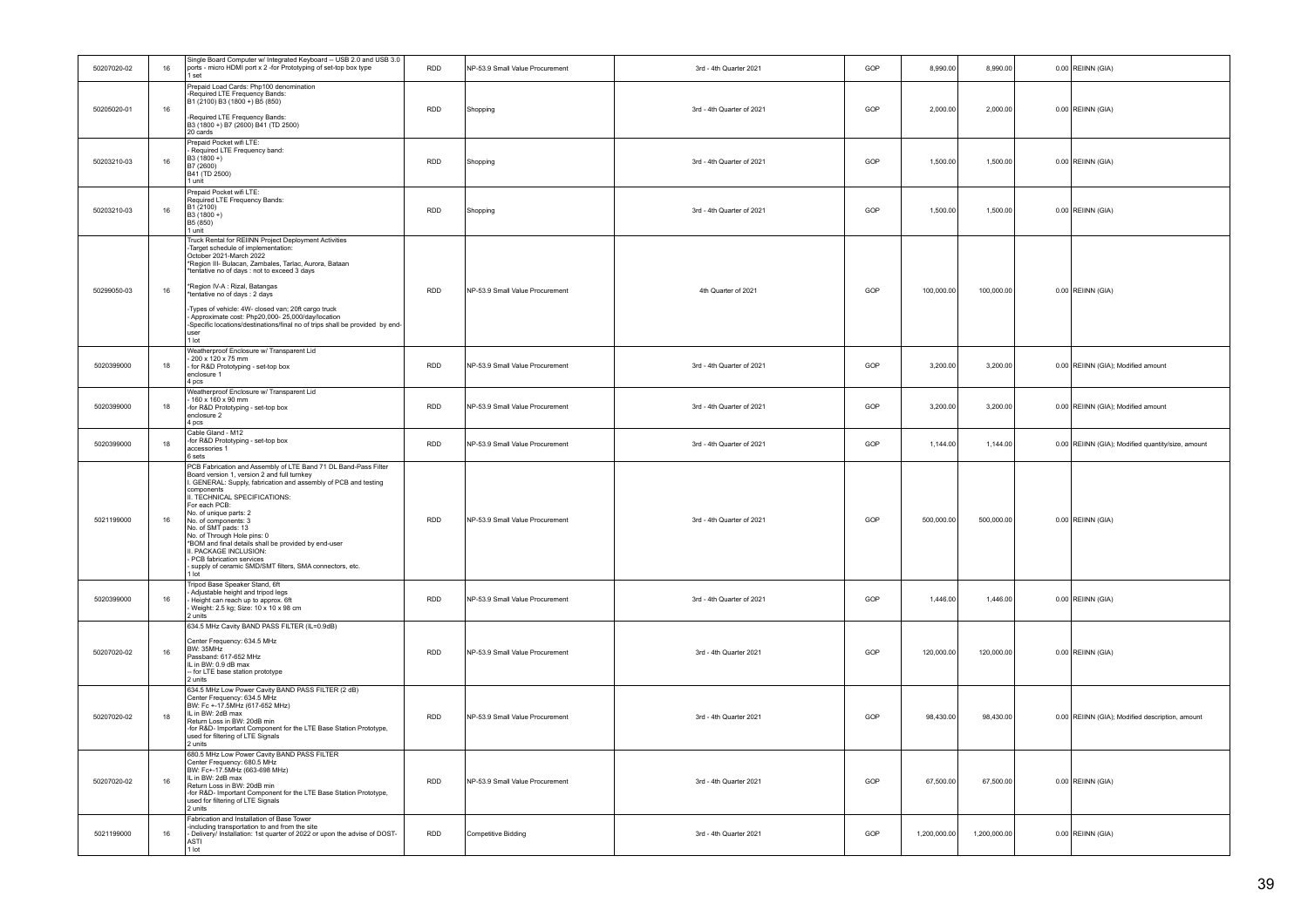| 5021503000  | 16 | GSIS Insurance for deployed equipment<br>-location and list of equipment to be provided by end-user<br>tentative : 1 year (January 2022-Dec. 2022)<br>1 lot                                                                                                                                                                                                                                                                                                                                                                                                                                       | <b>RDD</b> | NP-53.5 Agency-to-Agency        | 3rd - 4th Quarter 2021 | GOP | 200,000.00   | 200,000.00 |                         | 0.00 REIINN (GIA)                                                 |
|-------------|----|---------------------------------------------------------------------------------------------------------------------------------------------------------------------------------------------------------------------------------------------------------------------------------------------------------------------------------------------------------------------------------------------------------------------------------------------------------------------------------------------------------------------------------------------------------------------------------------------------|------------|---------------------------------|------------------------|-----|--------------|------------|-------------------------|-------------------------------------------------------------------|
| 5021199000  | 16 | Diesel fuel<br>- to power up generator which shall be used as a backup grid power at<br>the chosen deployment sites                                                                                                                                                                                                                                                                                                                                                                                                                                                                               | <b>RDD</b> | Shopping                        | 3rd - 4th Quarter 2021 | GOP | 10,000.00    | 10,000.00  |                         | 0.00 REIINN (GIA)                                                 |
| 5021199000  | 16 | Preliminary Engineering Design, Survey and Professional Consultations<br>include tower design preparations, soil boring test, structural and<br>design analysis and engineering consultations<br>sample Base tower design shall be provided by end-user for supplier's<br>reference<br>include payment/processing of government permits (e.g. NTC,<br>DILG/LGU etc.) for 2 sites<br>Submission of design: 45 Days upon the issuance of NTP<br>Execution: October- December 2021 (preliminary testing/design<br>preparation and permit processing); Jan-March 2022 (actual<br>deployment)<br>1 lot | <b>RDD</b> | NP-53.9 Small Value Procurement | 4th Quarter of 2021    | GOP | 329,000.00   | 329,000.00 |                         | 0.00 REIINN (GIA)                                                 |
| 5021199000  | 16 | Supply, Delivery and Construction of Base Tower Perimeter Fence and<br>Equipment storage Area<br>construction period: Jan. 2022 or upon the advise of DOST-ASTI<br>Supplier must provide temporary shelter of construction<br>No. of Sites: tentative 2 sites materials and manpower<br>1 lot                                                                                                                                                                                                                                                                                                     | <b>RDD</b> | NP-53.9 Small Value Procurement | 4th Quarter of 2021    | GOP | 393,000.00   | 393,000.00 |                         | 0.00 REIINN (GIA)                                                 |
| 50604050-03 | 16 | Video Monitoring and Surveillance System<br>Purpose: For remote monitoring and recording of video images at the<br>chosen sites for security purposes.<br>Delivery: 30 days upon issuance of NTP<br>1 lot                                                                                                                                                                                                                                                                                                                                                                                         | <b>RDD</b> | NP-53.9 Small Value Procurement | 4th Quarter of 2021    | GOP | 150,000.00   | 0.00       |                         | 150,000.00 REIINN (GIA)                                           |
| 50604050-14 | 16 | Connectorized RF Power<br>Connectorized<br>Amplifier for LTE Band 71<br>-Frequency Range: 600-2500MHz<br>-Amplifier Class: Class AB<br>-Gain: 50dB typical<br>Delivery: 30 days upon issuance of NTP<br>2 units                                                                                                                                                                                                                                                                                                                                                                                   | <b>RDD</b> | NP-53.9 Small Value Procurement | 4th Quarter of 2021    | GOP | 365,000.00   | 0.00       |                         | 365,000.00 REIINN (GIA)                                           |
| 50604050-14 | 16 | LTE Band 71 Duplexer<br>-Power Rating: 200W CW max. (1500W Peak Max)<br>-Impedance: 50 Ohms nominal<br>Delivery: 30 days upon issuance of NTP<br>2 units                                                                                                                                                                                                                                                                                                                                                                                                                                          | <b>RDD</b> | NP-53.9 Small Value Procurement | 4th Quarter of 2021    | GOP | 225,000.00   | 0.00       |                         | 225,000.00 REIINN (GIA)                                           |
| 5029902000  | 18 | Printing and Delivery of IEC Materials<br>- A5 size, back-to-back, matte finish, fullcolor (650 pcs)<br>- A4 size, back-to-back, matte finish, fullcolor (500 pcs)<br>- text & design to be provided by end-user<br>Delivery: 30 days upon issuance of NTP<br>1 lot                                                                                                                                                                                                                                                                                                                               | <b>RDD</b> | NP-53.9 Small Value Procurement | 4th Quarter of 2021    | GOP | 50,000.00    | 50,000.00  |                         | 0.00 REIINN (GIA); Modified description, quantity/size,<br>amount |
| 50604050-03 | 16 | Development Workstations<br>24 Units                                                                                                                                                                                                                                                                                                                                                                                                                                                                                                                                                              | CSD        | Competitive Bidding             | 4th Quarter of 2021    | GOP | 2,100,000.00 | 0.00       | 2,100,000.00 ALaM (GIA) |                                                                   |
| 50604070-01 | 16 | Office Furniture and Fixtures (24 Tables and 24 chairs)<br>1 lot                                                                                                                                                                                                                                                                                                                                                                                                                                                                                                                                  | CSD        | NP-53.9 Small Value Procurement | 4th Quarter of 2021    | GOP | 400,000.00   | 0.00       |                         | 400,000.00 ALaM (GIA)                                             |
| 50299070-01 | 19 | One (1) year subscription to issue tracking and agile project<br>management tool (50 users)<br>1 lot                                                                                                                                                                                                                                                                                                                                                                                                                                                                                              | CSD        | NP-53.9 Small Value Procurement | 4th Quarter of 2021    | GOP | 434,000.00   | 434,000.00 |                         | 0.00 ALaM (GIA); Modified amount                                  |
| 50299070-01 | 19 | One (1) year subscription to web-based test case management software<br>$(7-10$ users)<br>1 lot                                                                                                                                                                                                                                                                                                                                                                                                                                                                                                   | CSD        | NP-53.9 Small Value Procurement | 4th Quarter of 2021    | GOP | 231,000.00   | 231,000.00 |                         | 0.00 ALaM (GIA); Modified amount                                  |
| 50203210-03 | 16 | Laptop Stand with cooling fan<br>16 pcs                                                                                                                                                                                                                                                                                                                                                                                                                                                                                                                                                           | CSD        | NP-53.9 Small Value Procurement | 4th Quarter of 2021    | GOP | 27,200.00    | 27,200.00  |                         | $0.00$ ALaM (GIA)                                                 |
|             | 16 | Wireless Laptop Mouse<br>16 pcs                                                                                                                                                                                                                                                                                                                                                                                                                                                                                                                                                                   | CSD        | NP-53.9 Small Value Procurement | 4th Quarter of 2021    | GOP | 20,800.00    | 20,800.00  |                         | $0.00$ ALaM (GIA)                                                 |
| 50203010-01 | 16 | Wireless Laptop Chiclet Keyboard<br>16 pcs                                                                                                                                                                                                                                                                                                                                                                                                                                                                                                                                                        | CSD        | NP-53.9 Small Value Procurement | 4th Quarter of 2021    | GOP | 48,000.00    | 48,000.00  |                         | $0.00$ ALaM (GIA)                                                 |
| 50203210-03 | 16 | Headphone<br>7pcs                                                                                                                                                                                                                                                                                                                                                                                                                                                                                                                                                                                 | CSD        | NP-53.9 Small Value Procurement | 4th Quarter of 2021    | GOP | 56,000.00    | 56,000.00  |                         | $0.00$ ALaM (GIA)                                                 |
|             | 16 | Technical Book (Hardcopy)<br>Full Stack Python Security: Cryptography, TLS, and attack resistance<br>Author: Dennis Byrne<br>ISBN: 978-1617298820<br>1nc.                                                                                                                                                                                                                                                                                                                                                                                                                                         | CSD        | NP-53.9 Small Value Procurement | 4th Quarter of 2021    | GOP | 6,480.00     | 6,480.00   |                         | $0.00$ ALaM (GIA)                                                 |
|             | 16 | Technical Book (Hardcopy)<br>Software Telemetry: Reliable logging and monitoring<br>Author: Jamie Riedesel<br>ISBN: 978-1617298141<br>1 <sub>pc</sub>                                                                                                                                                                                                                                                                                                                                                                                                                                             | CSD        | NP-53.9 Small Value Procurement | 4th Quarter of 2021    | GOP | 6,480.00     | 6,480.00   |                         | $0.00$ ALaM (GIA)                                                 |
|             | 16 | Technical Book (Hardcopy)<br>Advanced Python Programming: Build high performance, concurrent,<br>and multi-threaded apps with Python using proven design patterns<br>Author: Dr. Gabriele Lanaro, Quan Nguyen, Sakis Kasampalis<br>ISBN: 978-1838551216<br>1pc                                                                                                                                                                                                                                                                                                                                    | CSD        | NP-53.9 Small Value Procurement | 4th Quarter of 2021    | GOP | 6,700.00     | 6,700.00   |                         | 0.00 ALaM (GIA)                                                   |
| 50203220-02 | 16 | Technical Book (Hardcopy)<br>CPython Internals: Your Guide to the Python 3 Interpreter<br>Author: Anthony Shaw<br>ISBN: 978-1775093343<br>1pc                                                                                                                                                                                                                                                                                                                                                                                                                                                     | CSD        | NP-53.9 Small Value Procurement | 4th Quarter of 2021    | GOP | 3,900.00     | 3,900.00   |                         | 0.00 ALaM (GIA)                                                   |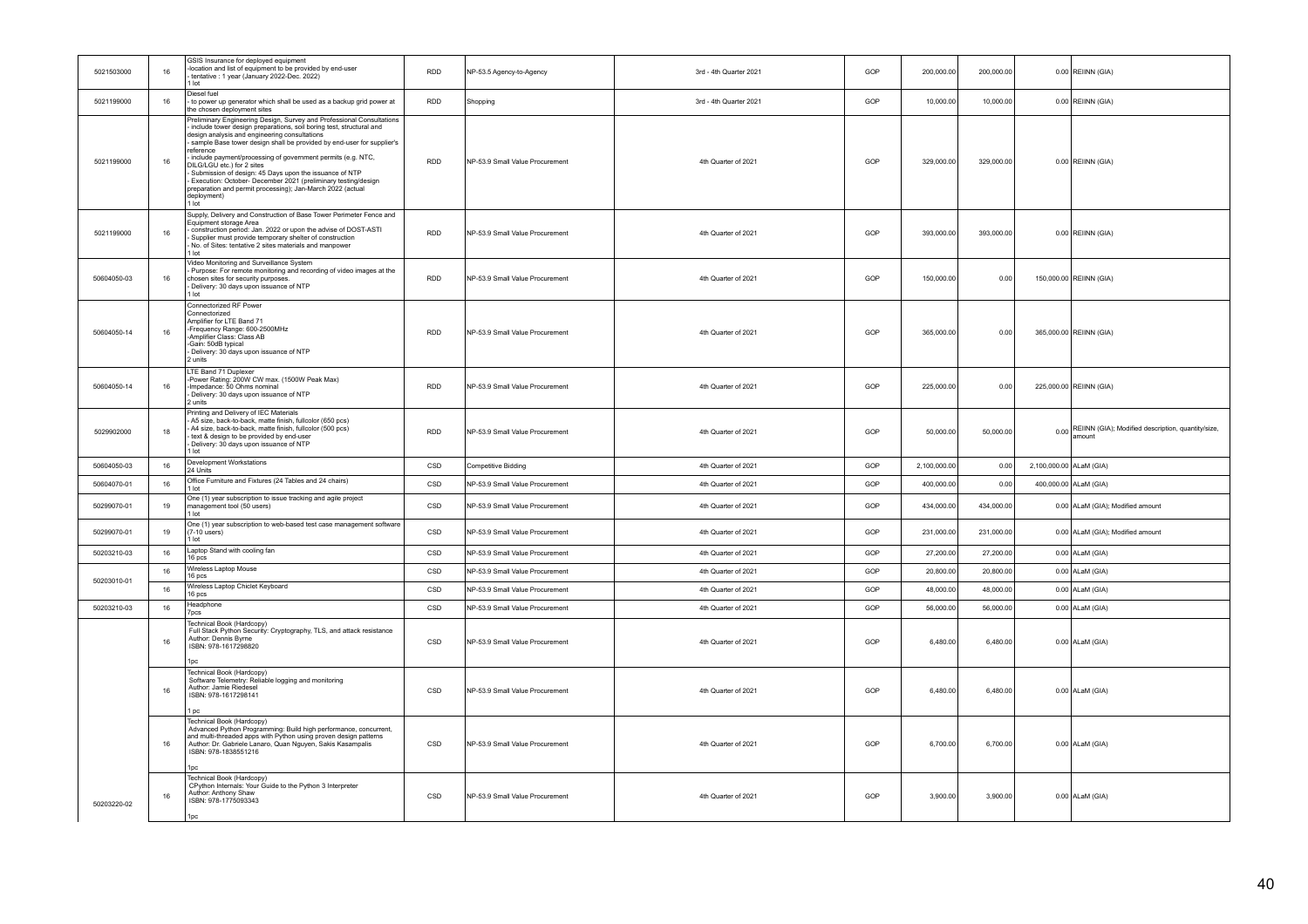|             | 16     | Fechnical Book (Hardcopy)<br>Software Architect's Handbook<br>Author: Joseph Ingeno<br>ISBN: 978-1788624060<br>lpc                                                                                                                                                                                                                                                                                                                                                                                                                                                                                                                                                                                                                                            | CSD  | NP-53.9 Small Value Procurement | 4th Quarter of 2021 | GOP | 6,700.00   | 6,700.00  | $0.00$ ALaM (GIA)        |
|-------------|--------|---------------------------------------------------------------------------------------------------------------------------------------------------------------------------------------------------------------------------------------------------------------------------------------------------------------------------------------------------------------------------------------------------------------------------------------------------------------------------------------------------------------------------------------------------------------------------------------------------------------------------------------------------------------------------------------------------------------------------------------------------------------|------|---------------------------------|---------------------|-----|------------|-----------|--------------------------|
|             | 16     | Technical Book (Hardcopy)<br>Solutions Architect's Handbook: Kick-start your solutions architect<br>career by learning architecture design principles and strategies<br>Author: Saurabh Shrivastava, Neelanjali Srivastav<br>ISBN: 978-1838645649<br>1pc                                                                                                                                                                                                                                                                                                                                                                                                                                                                                                      | CSD  | NP-53.9 Small Value Procurement | 4th Quarter of 2021 | GOP | 5.360.00   | 5,360.00  | $0.00$ ALaM (GIA)        |
|             | 16     | Technical Book (Hardcopy)<br>Agile Model-Based Systems Engineering Cookbook: Improve system<br>development by applying proven recipes for effective agile systems<br>engineering<br>Author: Bruce Powel Douglass<br>ISBN:<br>l pc                                                                                                                                                                                                                                                                                                                                                                                                                                                                                                                             | CSD  | NP-53.9 Small Value Procurement | 4th Quarter of 2021 | GOP | 9,380.00   | 9,380.00  | 0.00 ALaM (GIA)          |
| 50604050-03 | 16     | Mobile Transciever with Programming Software and USB Cable<br>Description: Dual Receive on the same Band (UHF/VHF), 1,000<br>Multifunction Memory Channels<br>APRS Capable, Invertible Front Panel<br>Multiple Scan, Wide reception:118-524 MHz, 800-1300 MHz<br>Delivery: 60 calendar days upon NTP<br>1 set                                                                                                                                                                                                                                                                                                                                                                                                                                                 | SSED | NP-53.9 Small Value Procurement | 4th Quarter of 2021 | GOP | 70,000.00  | 0.00      | 70,000.00 GRASPED (GIA)  |
| 50604050-03 | 16     | Software Define Radio<br>Description: Open-source hardware platform that can be programmed<br>for stand-alone operation<br>Delivery: 60 calendar days upon NTP<br>2 set                                                                                                                                                                                                                                                                                                                                                                                                                                                                                                                                                                                       | SSED | NP-53.9 Small Value Procurement | 4th Quarter of 2021 | GOP | 60,000.00  | 0.00      | 60,000.00 GRASPED (GIA)  |
| 50604050-03 | 16     | Cognitive radio with enclosure<br>Description:<br>Operating Frequency range: at least 70 MHz to 6 GHz<br>Instantaneous Bandwidth: up to 56 MHz<br>Power Output: at least 10 dBm<br>RX NF: at least 8B<br>Delivery: 60 calendar days upon NTP<br>2 set                                                                                                                                                                                                                                                                                                                                                                                                                                                                                                         | SSED | NP-53.9 Small Value Procurement | 4th Quarter of 2021 | GOP | 182,000.00 | 0.00      | 182,000.00 GRASPED (GIA) |
| 50604050-03 | $16\,$ | UHF/VHF Eggbeater antenna system with cross boom arm<br>Description:<br>besouponting range = 135 to 150 MHz<br>Frequency range = 135 to 150 MHz<br>Overhead gain = 5.5 dBic<br>Impedance = 50 ohms<br>VSWR = at least 2.0:1<br>Pattern = Omnidirectional<br>Polarity: RH circular overhead<br>Power handling: at least 500W<br>Sustainable wind: at least 100 MPH<br>Delivery: 60 calendar days upon NTP                                                                                                                                                                                                                                                                                                                                                      | SSED | NP-53.9 Small Value Procurement | 4th Quarter of 2021 | GOP | 60,000.00  | 0.00      | 60,000.00 GRASPED (GIA)  |
| 50604050-03 | 16     | I set<br>Handheld Radios (APRS Capable)<br>Description:<br>· Wide-range RX coverage with continuous reception from 0.5MHz -<br>999.99MHz (A Band) (USA Cellular Blocked)/ 108MHz - 580MHz (B<br>Band)<br>- Built-in high-sensitivity 66 channel GPS receiver<br>• 1200/9600bps APRS Data modem<br>• Real Dual Band Operations (V+V, U+U, V+U, U+V) are available with<br>two independent receivers and supports simultaneous C4FM digital<br>monitoring for both the A and B bands (C4FM/C4FM standby).<br>• A built-in Bluetooth unit is installed in the new FT3DR. Users can<br>enjoy the Hands-Free Operation using the optional YAESU Bluetooth<br>headset SSM-BT10 or a commercially available product.<br>Delivery: 60 calendar days upon NTP<br>2 set | SSED | NP-53.9 Small Value Procurement | 4th Quarter of 2021 | GOP | 70,380.00  | 0.00      | 70,380.00 GRASPED (GIA)  |
| 50604050-03 | $16\,$ | Power Amplifier<br>Description:<br>· Radio Frequency VHF Amplifier for extending the communication<br>ange<br>· Portable, lightweight, wide coverage RF power amplifier for handheld<br>radio equipment and<br>is equally capable of amplifying both analog and digital signals.<br>• Kit Includes the necessary cables and interface connectors<br>Delivery: 60 calendar days upon NTP<br>$2$ set                                                                                                                                                                                                                                                                                                                                                            | SSED | NP-53.9 Small Value Procurement | 4th Quarter of 2021 | GOP | 30,000.00  | 0.00      | 30,000.00 GRASPED (GIA)  |
| 5021199000  | 16     | Professional Electronics Engineer (PECE)Services for Iloilo GRS NTC<br>Permit Application<br>Description: Professional Services - Consultation and Signature for<br>Documentary Requirements needed to apply for NTC Iloilo Permit<br>Delivery: 30 Calendar days upon NTP<br>1 lot                                                                                                                                                                                                                                                                                                                                                                                                                                                                            | SSED | NP-53.9 Small Value Procurement | 4th Quarter of 2021 | GOP | 20,000.00  | 20,000.00 | 0.00 GRASPED (GIA)       |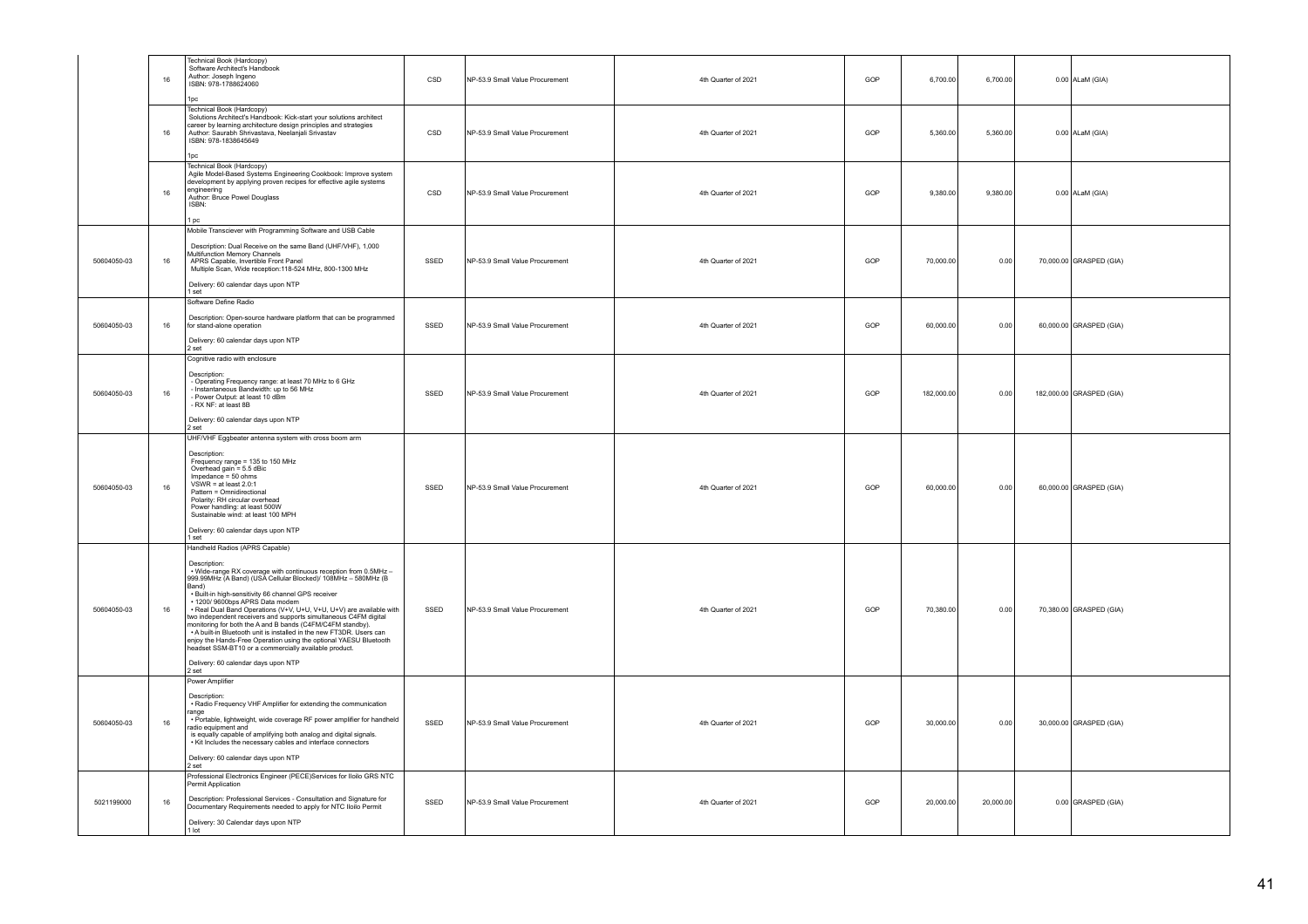| 50299050-01 | 16     | Renewal of Lease of Room Space in a Data Center Facility and<br>Services, including Rack cabinet rental from Oct 1 - 31, 2021<br>1 month                                                                                                                                                                                                                                                                                                                                                                                                                                                                                                                                                                                                                                                                                                                                                                                                                                                                                                                                                                                                                                                                                                                                                                                                                                                                                                                   | SSED | GPPB Resolution 06-2018 - Renewal of Contract<br>of Lease of Real Property | 4th Quarter of 2021 | GOP | 1,849,000.00 | 1,849,000.00 | 0.00 SAR with AIS (GIA)       |
|-------------|--------|------------------------------------------------------------------------------------------------------------------------------------------------------------------------------------------------------------------------------------------------------------------------------------------------------------------------------------------------------------------------------------------------------------------------------------------------------------------------------------------------------------------------------------------------------------------------------------------------------------------------------------------------------------------------------------------------------------------------------------------------------------------------------------------------------------------------------------------------------------------------------------------------------------------------------------------------------------------------------------------------------------------------------------------------------------------------------------------------------------------------------------------------------------------------------------------------------------------------------------------------------------------------------------------------------------------------------------------------------------------------------------------------------------------------------------------------------------|------|----------------------------------------------------------------------------|---------------------|-----|--------------|--------------|-------------------------------|
| 5021199000  | 16     | Fabrication of Corner Reflectors<br>For supply, delivery, and installation of 3 units of movable platform for<br>corner reflectors<br>Description:<br>Each platform should have:<br>- 1 platform (2"x3"x1/8" Rectangular Tube)<br>at least 3 Washer A<br>- at least 3 Heavy Helical Spring Lock Washers (Inch Series)<br>- at least 3 HexNuts (InchSeries)<br>Must be compatible with existing corner reflectors in ASTI<br>Must be finish painted with anti-fouling paint and silver<br>*Blueprints attached<br>Delivery: 60 calendar days upon NTP. Platforms must be tested with<br>existing corner reflectors<br>1 lot                                                                                                                                                                                                                                                                                                                                                                                                                                                                                                                                                                                                                                                                                                                                                                                                                                 | SSED | NP-53.9 Small Value Procurement                                            | 4th Quarter of 2021 | GOP | 195,100.00   | 195,100.00   | 0.00 SAR with AIS (GIA)       |
| 50604050-14 | 16     | Programmable Power Distribution Unit<br>Description:<br>3pcs Programmable Power Distribution Units with the following<br>specifications:<br>* Power Cable Variant: UK Type G<br>* Power input: 1x IEC320 C14, 110/230V (10A)<br>• Power output: 4x IEC-320 C13 (max 10A)<br>Switching element: 4x SPST-NO relay, ZCS<br>. IOC (output state independent on FW updates): Yes<br>· ZCS (Zero Current Switching): Yes<br>· Configurable default state of each output: On / Off / LAST state<br>SPD – surge protection: Yes, type 3<br>· LAN: 2x RJ45 (built-in switch)<br>RS-232: Yes (3-pin)<br>· Web: Built-in web server<br>Mobile app: Yes (iOS / Android)<br>.<br>NED indicators: Yes (for each output)<br>NET MED APP protocols: SNMP v1/v3, Telnet, Modbus/TCP, SIP VoIP<br>· M2M API - HTTP(s): XML, JSON, URL API (http get)<br>· M2M API - Cloud: MQTT<br>· Lua support: Yes (user scripts)<br>Control of outputs via RS-232: Yes, using a Lua script - NETIO AN18<br>· Scheduler function: Yes<br>· IP WatchDog function: Yes<br>· Sending e-mails: Yes (TLS)<br>· Enhanced security: Several password levels, HTTPS, IP filtering<br>· Energy metering: Yes, 18 parameters (2 + 4x4)<br>· Measured parameters: Grid frequency [Hz], Voltage [V] + for each<br>output: Current [A] / Energy [kWh] / Input power [W] / TruePF [-]<br>· Measurement accuracy: <1%<br>• Internal consumption: 2 to 5W<br>Delivery: 30 calendar days upon NTP<br>1 lot | SSED | NP-53.9 Small Value Procurement                                            | 4th Quarter of 2021 | GOP | 100,000.00   | 0.00         | 100,000.00 SAR with AIS (GIA) |
| 5020503000  | $16\,$ | Connectivity Subscription (including Membership) to SGIX<br>Description:<br>- Includes membership to Singapore IX (SGIX)<br>- Duration: within September - December 2021<br>1 lot                                                                                                                                                                                                                                                                                                                                                                                                                                                                                                                                                                                                                                                                                                                                                                                                                                                                                                                                                                                                                                                                                                                                                                                                                                                                          | SSED | NP-53.9 Small Value Procurement                                            | 4th Quarter of 2021 | GOP | 540,000.00   | 540,000.00   | 0.00 InNOVATE (GAA)           |
| 50207020-02 | 16     | Lightning Detecting Sensor for prototyping<br>Lightning Detection: Cloud-to-cloud, cloud-to-ground, and intra-cloud<br>lightning discharges<br>Lightning Detection Range: 35km (22 miles)<br>Range resolution: 1km<br>Must include the following:<br>- BTD-200 Direction Finder with mounting arm<br>- 3 pcs of BTD-200 Power Cable (20m)<br>- 3 pcs of BTD-200 Data Cable (20m)<br>- 3 pcs of BTD-200 Mounting Pole (1.5m)<br>Universal mains voltage adapter<br>Serial Communications Interface<br>Compatible software<br>Spare Kit<br>Manual<br>I lot                                                                                                                                                                                                                                                                                                                                                                                                                                                                                                                                                                                                                                                                                                                                                                                                                                                                                                   | SSED | NP-53.9 Small Value Procurement                                            | 4th Quarter of 2021 | GOP | 968,000.00   | 968,000.00   | $0.00$ ULAT (GIA)             |
| 5020399000  | 16     | RS422 to 2-wired RS485 Converter<br>Standards: 2-wire RS-485 and 4-wire RS-422<br>Baud Rates: from 300 bps to 115,200 bps<br>Connector Type:<br>RS485/RS422 Side: either DB9 Male. RJ45 or 5-way Terminal Block<br>Distance:<br>RS485/RS422: at least up to 4000 ft. (1.2km)<br>Max. Number of Connections: 128 Connection Drops<br>5 units                                                                                                                                                                                                                                                                                                                                                                                                                                                                                                                                                                                                                                                                                                                                                                                                                                                                                                                                                                                                                                                                                                                | SSED | NP-53.9 Small Value Procurement                                            | 4th Quarter of 2021 | GOP | 34,375.00    | 34,375.00    | $0.00$ ULAT (GIA)             |
| 5020399000  | 16     | RS232 to RS485/RS422 Data Converter Adapter<br>Input Voltage: 9 V<br>Baud Rate: up to 115.2 Kbps<br>Distance: at least 4000 ft (1.2 km)<br>5 units                                                                                                                                                                                                                                                                                                                                                                                                                                                                                                                                                                                                                                                                                                                                                                                                                                                                                                                                                                                                                                                                                                                                                                                                                                                                                                         | SSED | NP-53.9 Small Value Procurement                                            | 4th Quarter of 2021 | GOP | 19,525.00    | 19,525.00    | $0.00$ ULAT (GIA)             |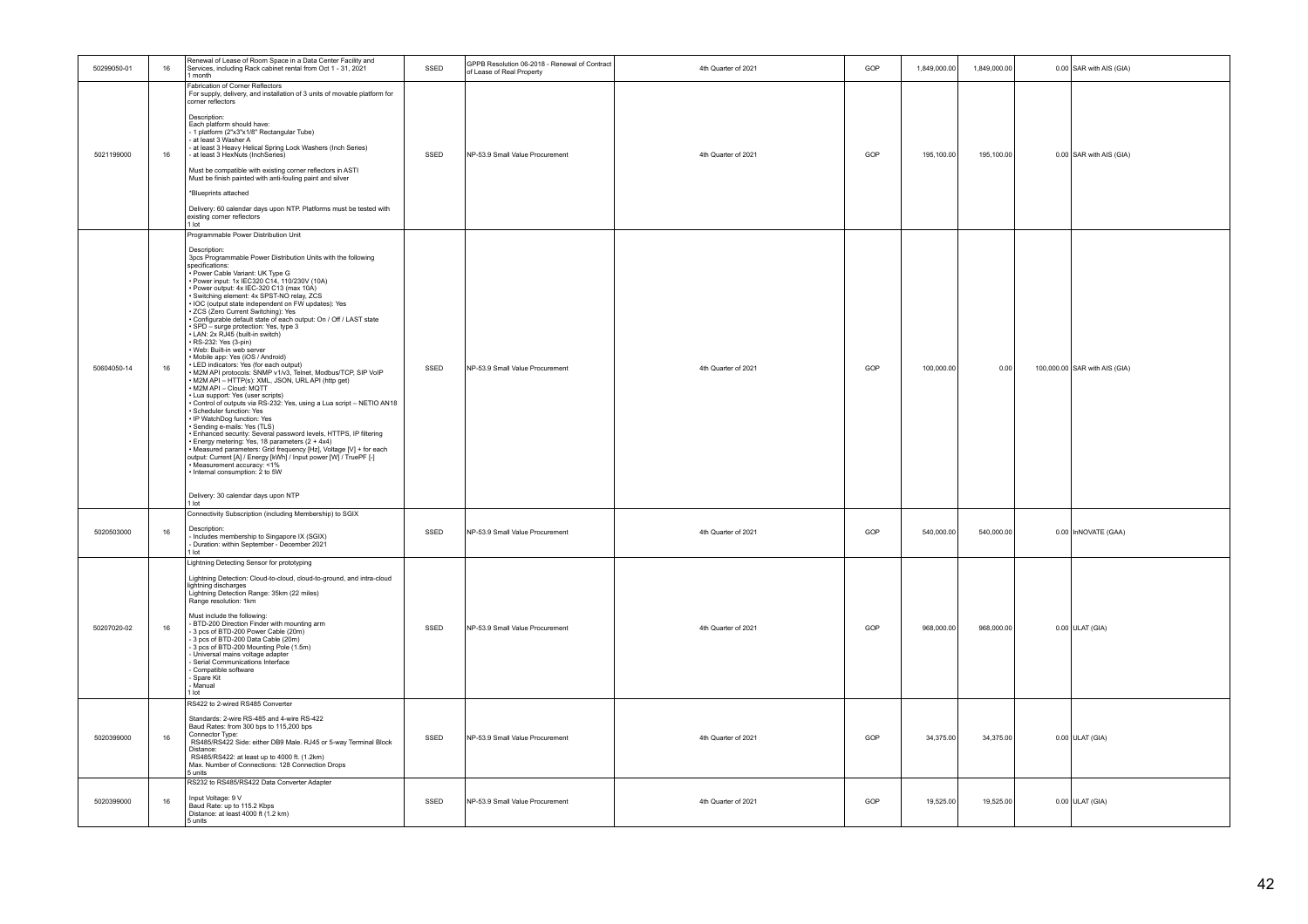|             |    | RS232 to RS422 Network Adapter                                                                                                                                                                                                                                                                                                                                                                                                                                                                                                                                                                                                                  |      |                                 |                     |     |            |           |                              |
|-------------|----|-------------------------------------------------------------------------------------------------------------------------------------------------------------------------------------------------------------------------------------------------------------------------------------------------------------------------------------------------------------------------------------------------------------------------------------------------------------------------------------------------------------------------------------------------------------------------------------------------------------------------------------------------|------|---------------------------------|---------------------|-----|------------|-----------|------------------------------|
| 5020399000  | 16 | Connector A type is D-sub, 25-pin (serial)<br>Connector B type is D-sub, 9-pin (serial)<br>Inclusions:<br>· USB power supply cable<br>· DB25M - DB9F mini adapter<br>5 units                                                                                                                                                                                                                                                                                                                                                                                                                                                                    | SSED | NP-53.9 Small Value Procurement | 4th Quarter of 2021 | GOP | 63,800.00  | 63,800.00 | $0.00$ ULAT (GIA)            |
| 5020399000  | 16 | Serial (RS232/RS422/RS485) to Ethernet TCP/IP Server<br>· Must Support DHCP/DNS<br>· Must Support built-in webpage<br>5 units                                                                                                                                                                                                                                                                                                                                                                                                                                                                                                                   | SSED | NP-53.9 Small Value Procurement | 4th Quarter of 2021 | GOP | 25,712.00  | 25,712.00 | $0.00$ ULAT (GIA)            |
| 5020399000  | 16 | 2-wired RS485 to Ethernet Converter<br><b>Ethernet Specification</b><br>Connector: 4-pin RJ45<br>Protocols: IP, TCP, UDP, ARP, ICMP, DHCP, DNS, HTTPD Client<br>RS485 Specification<br>Connection: screw terminal (A+, B-, GND)<br>5 units                                                                                                                                                                                                                                                                                                                                                                                                      | SSED | NP-53.9 Small Value Procurement | 4th Quarter of 2021 | GOP | 14,712.00  | 14,712.00 | $0.00$ ULAT (GIA)            |
| 5020399000  | 16 | Waterproof Rain Boots<br>Size: At least 14 inches tall<br>15 pairs                                                                                                                                                                                                                                                                                                                                                                                                                                                                                                                                                                              | SSED | NP-53.9 Small Value Procurement | 4th Quarter of 2021 | GOP | 8,250.00   | 8,250.00  | $0.00$ ULAT (GIA)            |
| 5020399000  | 16 | Rain Coat<br>Material: PVC<br>Thickness: Must be at least 0.32mm<br>15 pcs                                                                                                                                                                                                                                                                                                                                                                                                                                                                                                                                                                      | SSED | NP-53.9 Small Value Procurement | 4th Quarter of 2021 | GOP | 10,725.00  | 10,725.00 | $0.00$ ULAT (GIA)            |
| 5020399000  | 16 | Mechanical Gloves<br>Material: Leather<br>15 pairs                                                                                                                                                                                                                                                                                                                                                                                                                                                                                                                                                                                              | SSED | NP-53.9 Small Value Procurement | 4th Quarter of 2021 | GOP | 10.725.00  | 10.725.00 | $0.00$ ULAT (GIA)            |
| 5020399000  | 16 | Sun Cap with removable flaps<br>15 pcs                                                                                                                                                                                                                                                                                                                                                                                                                                                                                                                                                                                                          | SSED | NP-53.9 Small Value Procurement | 4th Quarter of 2021 | GOP | 8,250.00   | 8,250.00  | $0.00$ ULAT (GIA)            |
| 50203210-13 | 16 | Lockable Heavy Duty Tool Box<br>Dimensions must be at least:<br>Height: 9 in.<br>Length: 19 in.<br>Width: 10.5 in.<br>pcs                                                                                                                                                                                                                                                                                                                                                                                                                                                                                                                       | SSED | NP-53.9 Small Value Procurement | 4th Quarter of 2021 | GOP | 6,050.00   | 6,050.00  | $0.00$ ULAT (GIA)            |
| 5020399000  | 16 | Heavy Duty Umbrella<br>Diameter: At least 60 inches<br>Material: Metal Frame<br>5 pcs                                                                                                                                                                                                                                                                                                                                                                                                                                                                                                                                                           | SSED | NP-53.9 Small Value Procurement | 4th Quarter of 2021 | GOP | 6,875.00   | 6,875.00  | 0.00 ULAT (GIA)              |
| 50299020-03 | 16 | Vehicle Rental for the maintenance of V-POTEKA stations<br>Regular airconditioned van<br>Destinations: Dagupan, Pangasinan and Muñoz, Nueva Ecija<br>1 lot                                                                                                                                                                                                                                                                                                                                                                                                                                                                                      | SSED | NP-53.9 Small Value Procurement | 4th Quarter of 2021 | GOP | 30,800.00  | 30,800.00 | 0.00 ULAT (GIA)              |
| 50299020-03 | 16 | Vehicle Rental for the project's deployment activities for the P-POTEKA<br>stations<br>Regular airconditioned van<br>Destinations: Within Metro Manila, Cavite, Taytay and Antipolo<br>1 lot                                                                                                                                                                                                                                                                                                                                                                                                                                                    | SSED | NP-53.9 Small Value Procurement | 4th Quarter of 2021 | GOP | 79,200.00  | 79,200.00 | $0.00$ ULAT (GIA)            |
| 50604050-03 | 16 | Server<br>- Processor is Four-core Intel Xeon Processor E5-2637 v4 3.5.3 7GHz<br>Turbo or equivalent<br>Memory is 4 x 64GB DDR4 ECC LRDIMM 2666, 1.2V, corrects single-<br>bit errors and detect double-bit errors (using ECC memory)<br>Disk is 2 x 1.92TB or larger SATA Enterprise 2.5" SSD 6.0Gb/s<br>Drive Bays: 2x 2.5" Fixed Drive Bays<br>Network is Dual Port Gigabit Ethernet<br>USB Disk for Linux: Include 128Gb USB 3.0 Flashdisk<br>Warranty: 3 years Manufacturer's Warranty (Parts and labor)<br>Delivery: 60 Calendar days upon NTP<br>1 unit                                                                                  | SSED | NP-53.9 Small Value Procurement | 4th Quarter of 2021 | GOP | 550,000.00 | 0.00      | 550,000.00 NTC Reg. 8 (GIA)  |
| 50604050-03 | 16 | Server<br>- Processor is Four-core Intel Xeon Processor E5-2637 v4 3.5.3 7GHz<br>Turbo or equivalent<br>Memory is 4 x 64GB DDR4 ECC LRDIMM 2666, 1.2V, corrects single-<br>bit errors and detect double-bit errors (using ECC memory)<br>Disk is 2 x 1.92TB or larger SATA Enterprise 2.5" SSD 6.0Gb/s<br>Drive Bays: 2x 2.5" Fixed Drive Bays<br>Network is Dual Port Gigabit Ethernet<br>USB Disk for Linux: Include 128Gb USB 3.0 Flashdisk<br>Warranty: 3 years Manufacturer's Warranty (Parts and labor)<br>Supplier will install the latest Ubuntu Server OS<br>Delivery: 60 Calendar days upon NTP<br>1 unit                             | SSED | NP-53.9 Small Value Procurement | 4th Quarter of 2021 | GOP | 550,000.00 | 0.00      | 550,000.00 NTC Reg. 11 (GIA) |
| 50604050-03 | 16 | Laptops for development<br>- Processor: Intel Core i7-1165G7 (4C / 8T, 2.8 / 4.7Ghz, 12MB) or<br>equivalent<br>Display: 14" FHD (1920x1080) IPS 300nits Anti-glare<br>Memory: 16GB DDR4 (8 GB Soldered DDR4-3200 + 8GB SO-DIMM<br>DDR4-3200)<br>Storage: 1TB SSD M.2 2280 PCIe x4 NVMe Opal2<br>Graphics: Integrated Intel Iris Xe Graphics or equivalent<br>Camera: 720p with Privacy shutter + 2x, Array Microphone<br>Audio: High Definition (HD) Audio, ALC3287 codec+ Stereo Speakers,<br>$2W \times 2$<br>Operating System: Dual Boot (1) Windows 10 Pro 64 and (2) latest<br>Ubuntu OS<br>Delivery: 60 Calendar days upon NTP<br>4 units | SSED | NP-53.9 Small Value Procurement | 4th Quarter of 2021 | GOP | 506,000.00 | 0.00      | 506,000.00 NTC Reg. 8 (GIA)  |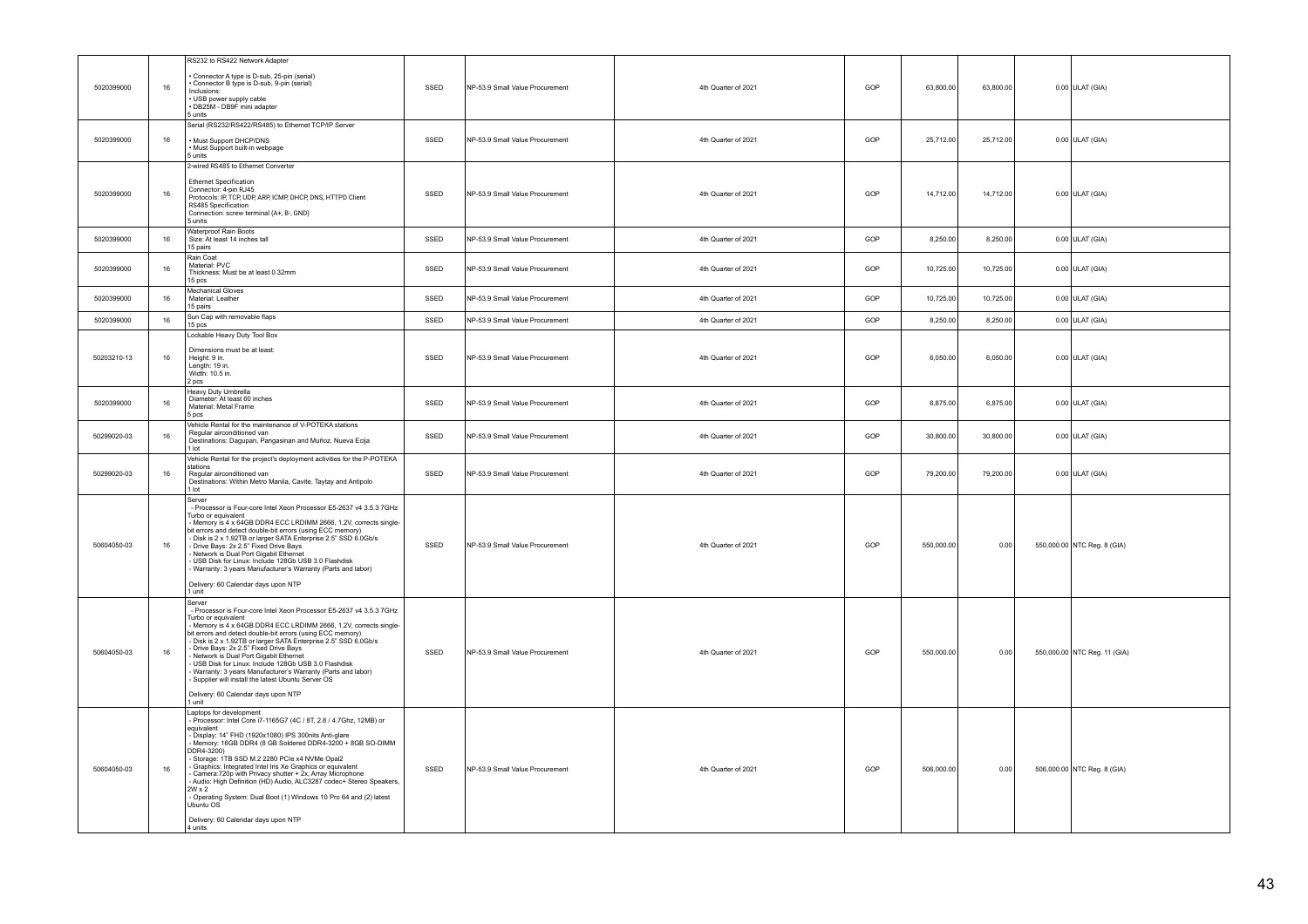| 50604050-03 | 16      | Laptops for testing<br>Hardware specs for 1 unit @ Php126,500<br>- Processor: Intel Core i7-1165G7 (4C / 8T, 2.8 / 4.7Ghz, 12MB) or<br>equivalent<br>- Display: 14" FHD (1920x1080) IPS 300nits Anti-glare<br>Memory: 16GB DDR4 (8 GB Soldered DDR4-3200 + 8GB SO-DIMM<br>DDR4-3200)<br>Storage: 1TB SSD M.2 2280 PCIe x4 NVMe Opal2<br>- Graphics: Integrated Intel Iris Xe Graphics or equivalent<br>- Camera: 720p with Privacy shutter + 2x, Array Microphone<br>- Audio: High Definition (HD) Audio, ALC3287 codec+ Stereo Speakers,<br>2W x 2<br>- Operating System: Dual Boot (1) Windows 10 Pro 64 and (2) latest<br>Ubuntu OS<br>Hardware specs for 1 unit @ Php99,000<br>- Processor: M1 Chip with 8-core CPU, 8-core GPU, and 16-core Neural<br>Engine<br>- Display: 13" Retina Display with True Tone (2560 x 1600)<br>- Memory: 8 GB unified Memory<br>- Storage: 256GB SSD Storage<br>Camera: 720p HD Camera<br>- Audio: Stereo speakers with high dynamic range, wide stereo sound<br>- Operating System:<br>Delivery: 60 Calendar days upon NTP<br>2 units | SSED | NP-53.9 Small Value Procurement | 4th Quarter of 2021 | GOP | 225,000.00   | 0.00      | 225,000.00 NTC Reg. 11 (GIA)                |
|-------------|---------|----------------------------------------------------------------------------------------------------------------------------------------------------------------------------------------------------------------------------------------------------------------------------------------------------------------------------------------------------------------------------------------------------------------------------------------------------------------------------------------------------------------------------------------------------------------------------------------------------------------------------------------------------------------------------------------------------------------------------------------------------------------------------------------------------------------------------------------------------------------------------------------------------------------------------------------------------------------------------------------------------------------------------------------------------------------------------|------|---------------------------------|---------------------|-----|--------------|-----------|---------------------------------------------|
| 50604050-03 | 16      | Router<br>Form Factor: 2 RU<br>- Redundant AC Power Supply Unit with C13 power cables rated for<br>220v/30A<br>- Supplier warranty for 1 year<br>Switching: 120Gbps<br>Integrated Route Switch Processor<br>High-capacity full-duplex integrated dual switch fabric<br>- Processor: 4 cores. 2.4Ghz Intel CPU or equivalent<br>32-GB ECC-protected DRAM<br>Memory external: USB 2.0 Type A receptacle<br>- IPv4 Routing (BGP, Intermediate System-to-Intermediate System [IS-<br>IS], and Open Shortest Path First [OSPF]), Hot Standby Router Protocol<br>(HSRP), Virtual Router Redundancy Protocol (VRRP), and IPv6 routing<br>(OSPF v3 and ISIS)<br>Delivery: 60 Calendar days upon NTP<br>1 unit                                                                                                                                                                                                                                                                                                                                                                      | SSED | NP-53.9 Small Value Procurement | 4th Quarter of 2021 | GOP | 4,400,000.00 | 0.00      | 4,400,000.00 NTC Reg. 3 (GIA)               |
| 50604050-03 | 16 & 18 | Network Switch 1<br>- Form Factor: 1 RU<br>- 24x 100/1000 Ethernet Ports, 4 x SFP+ Ethernet Ports<br>- CPU: SIngle Core, 32bit Architecture<br>- Dual boot opertating system<br>- 512MB RAM<br>PoE Out Ports: Ether 1 to Ether 24<br>- Single Power, AC Input (1) One<br>Delivery: 60 Calendar days upon NTP<br>1 pc                                                                                                                                                                                                                                                                                                                                                                                                                                                                                                                                                                                                                                                                                                                                                       | SSED | NP-53.9 Small Value Procurement | 4th Quarter of 2021 | GOP | 40,000.00    | 0.00      | 40,000.00 NTC CARAGA (GIA); Modified amount |
| 50203210-03 | 16 & 18 | Network Switch 1 SFP<br>- Connector: Dual LC PPC<br>Data Rate: 1.25G<br>- Mode: Single Mode<br>- Wavelenght: 1310nm<br>-MTBF: Approximately 100'000 hours at 25C<br>Delivery: 60 Calendar days upon NTP<br>2 pcs                                                                                                                                                                                                                                                                                                                                                                                                                                                                                                                                                                                                                                                                                                                                                                                                                                                           | SSED | NP-53.9 Small Value Procurement | 4th Quarter of 2021 | GOP | 24,000.00    | 24,000.00 | 0.00 NTC CARAGA (GIA); Modified amount      |
| 50203210-03 | 16      | Network Switch 1 SFP+<br>- Connector: Dual LC PPC<br>Data Rate: 1/10G<br>- Mode: Single Mode<br>- Wavelenght: 1310nm<br>-MTBF: Approximately 100'000 hours at 25C<br>Delivery: 60 Calendar days upon NTP<br>2 pcs                                                                                                                                                                                                                                                                                                                                                                                                                                                                                                                                                                                                                                                                                                                                                                                                                                                          | SSED | NP-53.9 Small Value Procurement | 4th Quarter of 2021 | GOP | 22,000.00    | 22,000.00 | 0.00 NTC CARAGA (GIA)                       |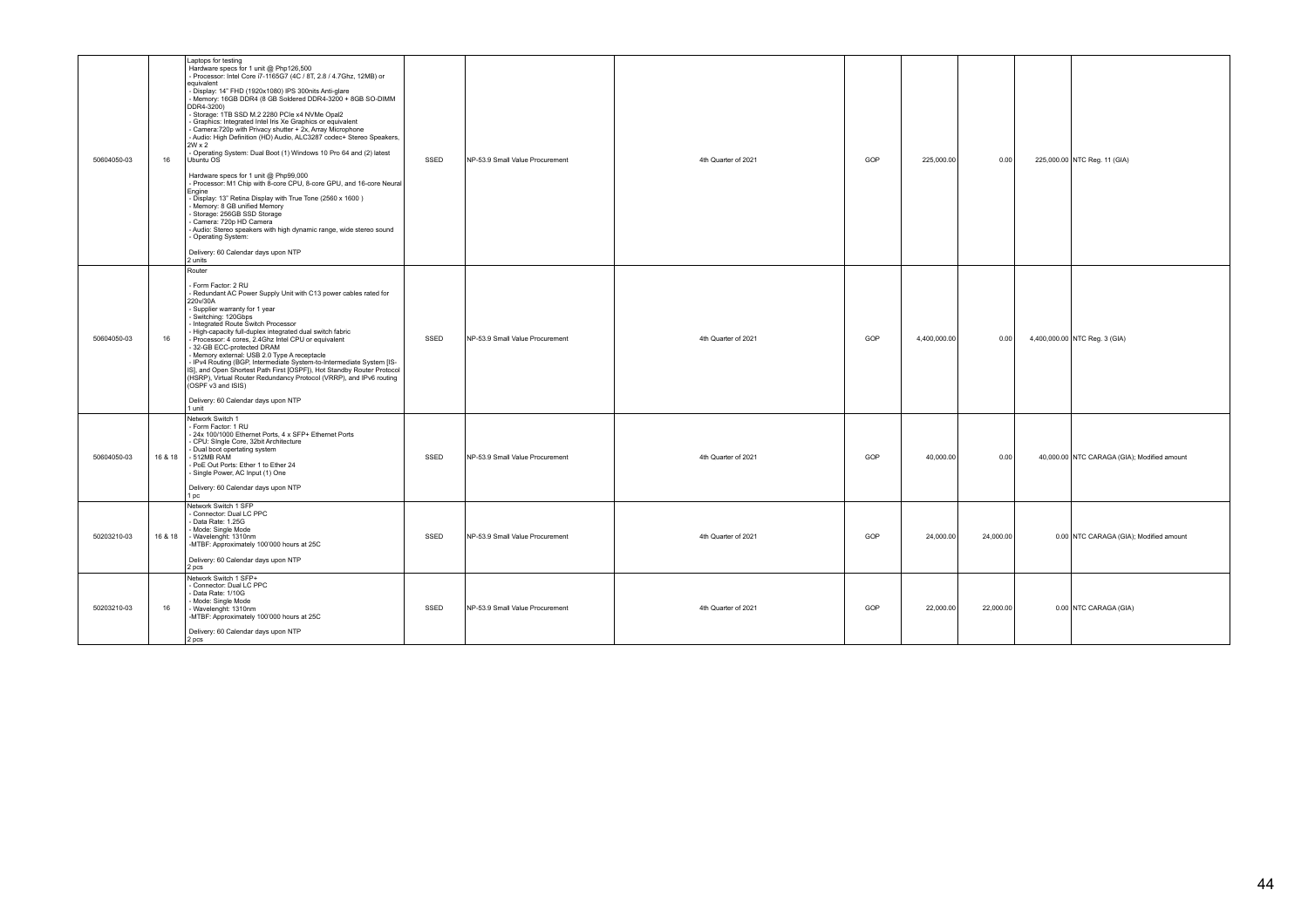| 50203210-03<br>16 & 18 | WiFi Indoor<br>Architecture: ARM 32bit<br>CPU: IPQ-4018, 4 Core, 716MHz<br>Dimensions: Round case: 136mm, height: 30mm; or Square case:<br>145mm ax 145mm x 30mm<br>OS License: 4<br><b>RAM: 128MB</b><br>Storage: 16MB, FLASH<br>Tested Ambient Temperature: -40°C to 50°C<br>MTBF: Approximately 100'000 hours at 25C<br>Wireless 2.4 GHz Max data rate: 300 Mbit/s<br>Wireless 2.4 GHz Number of chains: 2<br>Wireless 2.4 GHz standards: 802.11b/g/n<br>Antenna gain dBi for 2.4 GHz: 2<br>Wireless 2.4 GHz chip model: IPQ-4018<br>Wireless 2.4 GHz generation: 2<br>Wireless 5 GHz Max data rate: 876 Mbit/s<br>Wireless 5 GHz number of chains: 2<br>Wireless 5 GHz standards: 802.11 a/n/ac<br>Antenna gain dBi for 5 GHz: 2.5<br>Wireless 5 GHz chip model: IPQ-4018<br>Wireless 5 GHz Generation: 2<br>PoE in: 802.3 af/at<br>PoE in input Voltage: 17-57 V<br>Number of DC inputs: 1 (PoE-IN)<br>Max Power Consumption: 24 W<br>Max Power Consumption with attachments: 13W<br>FAN Count: Passive<br>PoE-out Ports: Ether2<br>PoE out: Passive PoE up to 57V<br>Max out per port output (input < 30 V): 500mA<br>Max out per port output (input > 30 V): 400mA<br>Max total out (A): 500mA<br>Delivery: 60 Calendar days upon NTP<br>2 pcs                                          | SSED | NP-53.9 Small Value Procurement | 4th Quarter of 2021 | GOP | 12,000.00    | 12,000.00 | 0.00 NTC CARAGA (GIA); Modified amount |
|------------------------|------------------------------------------------------------------------------------------------------------------------------------------------------------------------------------------------------------------------------------------------------------------------------------------------------------------------------------------------------------------------------------------------------------------------------------------------------------------------------------------------------------------------------------------------------------------------------------------------------------------------------------------------------------------------------------------------------------------------------------------------------------------------------------------------------------------------------------------------------------------------------------------------------------------------------------------------------------------------------------------------------------------------------------------------------------------------------------------------------------------------------------------------------------------------------------------------------------------------------------------------------------------------------------------------|------|---------------------------------|---------------------|-----|--------------|-----------|----------------------------------------|
| 50203210-03<br>16      | WiFi Outdoor<br>Architecture: ARM 32bit<br>CPU: IPQ-4018, 4 Core<br>Dimensions: 185 x 85 x 30 mm<br>OS License: 4<br><b>RAM: 128 MB</b><br>Normal 25<br>MITHE: Approximately 100'000 hours at 25C<br>MITHE: Approximately 100'000 hours at 25C<br>Wireless 2.4 GHz Max data rate: 300 Mbit/s<br>Wireless 2.4 GHz Number of chain: 2<br>Wireless 2.4 GHz Standards: 802.11b/g/n<br>Antenna gain dBi for 2.4 GHz: 2.5<br>Wireless 2.4 GHz chip model: IPQ-4018<br>Wireless 2.4 GHz generation: Wi-Fi 4<br>Wireless 5 GHz Max data rate: 867 Mbit/s<br>Wireless 5 GHZ number of chain: 2<br>Wireless 5 GHz standards: 802.11a/n/ac<br>Antenna gain dBi for 5GHz: 2.5<br>Wireless 5 GHz chip model: IPQ-4018<br>Wireless 5 GHz generation: Wi-Fi 5<br>AC speed: AC1200<br>Ports: 2x 10/100/1000 Ethernet ports<br>PoE in: 802.3af/at<br>PoE in input Voltage: 18-57 V<br>Number of DC inputs: 2 (DC jack, PoE-IN)<br>DC jack input voltage: 10-57V<br>Max power consumption: 10 W<br>Max power consumption: 10 W<br>Max power consumption without attachments: 9 W<br>Fan count: Passive<br>Certification: CE,FCC,IC,EAC,RoHS<br>PCB temperature monitor: Yes<br>Voltage Monitor: Yes<br>Warranty: 1 Year Manufacturer's warranty (Parts and labor)<br>Delivery: 60 Calendar days upon NTP<br>1 pc | SSED | NP-53.9 Small Value Procurement | 4th Quarter of 2021 | GOP | 7,700.00     | 7,700.00  | 0.00 NTC CARAGA (GIA)                  |
| $16\,$<br>50604050-03  | Network Switch 2<br>Form Factor: 2 RU<br>- Form Fractor. 2 RD<br>- Throughput (Tbps): 7.2<br>- Ports: 96x 100M/ 1GE/ 10GE Copper Ports / SFP / SFP+<br>- 40 GE / 100GE Ports: 12<br>Latency (microseconds): ~1<br>Buffer (MB): 40<br>Power supply (watts): 2 per switch, dual power at 1200 watts<br>Typical Power (watts): 21<br>Delivery: 60 Calendar days upon NTP<br>1 unit                                                                                                                                                                                                                                                                                                                                                                                                                                                                                                                                                                                                                                                                                                                                                                                                                                                                                                                | SSED | Competitive Bidding             | 4th Quarter of 2021 | GOP | 2,200,000.00 | 0.00      | 2,200,000.00 NTC CARAGA (GIA)          |
| 50203210-03<br>$16\,$  | Mobile Phone for Testing<br>Android phone, low end<br>Min. specs:<br>Display:6.2 inches<br>Android 8.0 (Oreo), upgradable to Android 10, One UI 2.5<br>Octa-core (4x2.7 GHz)<br>Delivery: 60 Calendar days upon NTP<br>1 pc                                                                                                                                                                                                                                                                                                                                                                                                                                                                                                                                                                                                                                                                                                                                                                                                                                                                                                                                                                                                                                                                    | SSED | NP-53.9 Small Value Procurement | 4th Quarter of 2021 | GOP | 11,000.00    | 11,000.00 | 0.00 NTC Reg. 8 (GIA)                  |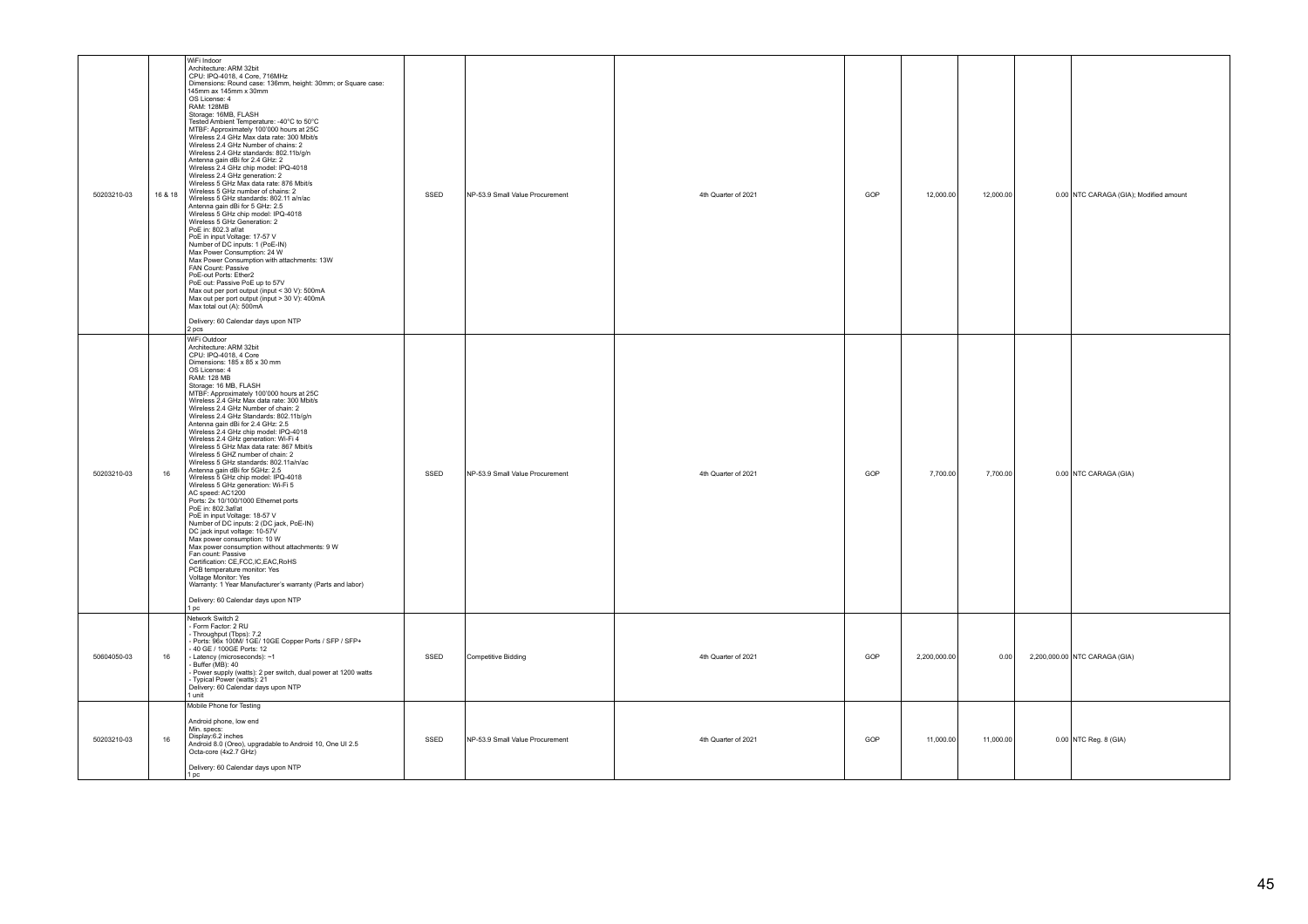|             |         | Mobile Phones for Testing<br>Breakdown:                                                                                                                                                                                                                                                                                                                                                                                                                                                                                                                                                                                                                                                                                                                                                                          |            |                                 |                     |     |            |           |                                                           |
|-------------|---------|------------------------------------------------------------------------------------------------------------------------------------------------------------------------------------------------------------------------------------------------------------------------------------------------------------------------------------------------------------------------------------------------------------------------------------------------------------------------------------------------------------------------------------------------------------------------------------------------------------------------------------------------------------------------------------------------------------------------------------------------------------------------------------------------------------------|------------|---------------------------------|---------------------|-----|------------|-----------|-----------------------------------------------------------|
| 50604050-03 | 16 & 18 | Android phone, middle end - 1 pc @ Php45,000<br>8GB ram 512GB internal storage<br>Memory: 8GB Storage: 512GB MicroSD storage:<br>Up to 512GB Screen size: 6.4 inches Resolution: 2960 x 1440<br>Connectivity<br>Bluetooth 5, NFC Battery: 4,000mAh<br>Size: 161.9 x 76.4 x 8.8 mm Weight: 201 g (7.09 oz)<br>Operating system: Android 8.1 Oreo<br>Android phone, high end - 1 pc @ Php55,000<br>Android 11<br>CPU : Octa-core (1x2.4 GHz Kryo 475 Prime & 1x2.2 GHz Kryo 475<br>Gold & 6x1.8 GHz Kryo 475 Silver)<br>GPU : Adreno 620                                                                                                                                                                                                                                                                           | SSED       | NP-53.9 Small Value Procurement | 4th Quarter of 2021 | GOP | 166,000.00 | 0.00      | 166,000.00 NTC Reg. 8 (GIA); Modified description, amount |
|             |         | iOs Phone - 1 pc @ Php66,000<br>OS: iOS 14.1, upgradable to iOS 14.7<br>CPU: Hexa-core (2x3.1 GHz Firestorm + 4x1.8 GHz Icestorm)<br>Memory: 64GB 4GB RAM<br>Delivery: 60 Calendar days upon NTP<br>1 lot                                                                                                                                                                                                                                                                                                                                                                                                                                                                                                                                                                                                        |            |                                 |                     |     |            |           |                                                           |
| 5021321000  | 16      | 8D Gen Set Battery<br>Supply, Delivery, Installation, Testing and Commissioning of 8D Battery<br>piece                                                                                                                                                                                                                                                                                                                                                                                                                                                                                                                                                                                                                                                                                                           | FAD        | NP-53.9 Small Value Procurement | 3rd Quarter of 2021 | GOP | 32,450.00  | 32,450.00 | $0.00$ (GAA)                                              |
| 5020321002  | 19      | Earphones<br>6 units                                                                                                                                                                                                                                                                                                                                                                                                                                                                                                                                                                                                                                                                                                                                                                                             | FAD        | Shopping (b)                    | 4th Quarter of 2021 | GOP | 20,621.70  | 20,621.70 | 0.00 (GAA); Modified mode of procurement                  |
| 5020321002  | 19      | Headphones<br>5 units                                                                                                                                                                                                                                                                                                                                                                                                                                                                                                                                                                                                                                                                                                                                                                                            | FAD        | Shopping (b)                    | 4th Quarter of 2021 | GOP | 15,655.00  | 15,655.00 | 0.00 (GAA); Modified mode of procurement                  |
| 5020321002  | 19      | Wireless Headphones<br>2 units                                                                                                                                                                                                                                                                                                                                                                                                                                                                                                                                                                                                                                                                                                                                                                                   | FAD        | Shopping (b)                    | 4th Quarter of 2021 | GOP | 8,724.44   | 8,724.44  | 0.00 (GAA); Modified mode of procurement                  |
|             | 16      | <b>Executive Chair</b><br>Mid Back<br>Material: Leatherette, Chrome Leg                                                                                                                                                                                                                                                                                                                                                                                                                                                                                                                                                                                                                                                                                                                                          | FAD        | NP-53.9 Small Value Procurement |                     | GOP |            |           |                                                           |
| 50203220-01 |         | Color: Black<br>1 unit                                                                                                                                                                                                                                                                                                                                                                                                                                                                                                                                                                                                                                                                                                                                                                                           |            |                                 | 4th Quarter of 2021 |     | 4,730.00   | 4,730.00  | 0.00 (GAA); Modified amount                               |
| 5020321002  | 16      | 3 Seater Stainless Steel Waiting Chair<br>Dimensions: 175 x 65 x 78 cm<br>1 unit                                                                                                                                                                                                                                                                                                                                                                                                                                                                                                                                                                                                                                                                                                                                 | FAD        | NP-53.9 Small Value Procurement | 3rd Quarter of 2021 | GOP | 8,751.88   | 8,751.88  | $0.00$ (GAA)                                              |
| 5020321002  | 16      | Bar Stool swivel Chair with back rest<br>black cloth rotated office chair middle back<br>Plastic fixed armrest<br>Est. Size: W61 XD 61 X H113-124.5 CM<br>1 unit                                                                                                                                                                                                                                                                                                                                                                                                                                                                                                                                                                                                                                                 | FAD        | NP-53.9 Small Value Procurement | 4th Quarter of 2021 | GOP | 3,822.13   | 3,822.13  | $0.00$ (GAA)                                              |
| 5020321002  | 16      | ALCOHOL DISPENSER<br>For Alcohol/Gel Hand Sanitizer - when the infrared smart sensor<br>detected the hand beneath the sprayer within around 3" (7.6cm), the<br>spray<br>automatically turned on, and auto turned off after certain dosage<br>- Visible window - Semi transparent window allows you easily see how<br>much volume left<br>Convenient battery cell for 4*AA battery power supply<br>Auto spray once when detect hands beneath, super useful for public<br>places<br>Firm Stand but not too heavy, easy to install and remove<br>Material: ABS Alloy<br>Working mode: Automatic<br>Capacity: 500 ml(17oz)<br>Sensor distance: 8 cm<br>Dispenser size: 14x14x29cm<br>Size of Stand: 120cm (approx)<br>Package includes:<br>1x Auto alcohol/gel sanitizer dispenser<br>1x Dispenser stand<br>20 units | <b>FAD</b> | NP-53.9 Small Value Procurement | 4th Quarter of 2021 | GOP | 53,408.67  | 53,408.67 | $0.00$ (GAA)                                              |
| 5020321002  | 16      | THERMAL SCANNER (indoor)<br>Specification<br>Theory: F and C degrees (Fehrenheit and Certigrade)<br>Accuracy tolerance: $+/- 0.2$ (34 ~ 45 degree C)<br>With voice broadcast function<br>- Automatic alarm for abnormal temperature: Red light flashes,<br>continuous<br>alarm sound<br>Distance: $5 \sim 10$ cm<br>Display: Digital display<br>Measuring temperature: 0 ~ 80 degree C<br>Ambient temperature: 5 ~ 45 degree C<br>Response time: 500 ms<br>Standby: 5 s<br>Automatic Alarm: Flashing red light and audible alarm for 10 seconds<br>Charging Method: USB charging or Portable chargers<br>colour:white<br>product features:<br>. Non-contact, no need to hold hands to avoid cross infection.<br>units                                                                                            | FAD        | NP-53.9 Small Value Procurement | 4th Quarter of 2021 | GOP | 4,730.00   | 4,730.00  | $0.00$ (GAA)                                              |
| 5020321002  | 16      | Aluminum Rack with Sink<br>*SIZE: 39 x 43 x 83 cm (LWH)<br>* MATERIAL: Aluminum PVC, Aluminum coated<br>1 unit                                                                                                                                                                                                                                                                                                                                                                                                                                                                                                                                                                                                                                                                                                   | FAD        | NP-53.9 Small Value Procurement | 4th Quarter of 2021 | GOP | 3,582.70   | 3,582.70  | $0.00$ (GAA)                                              |
| 5020321002  | 16      | Aluminum Rack with Sink<br>SIZE: 84 x 45 x 83 cm (LWH)<br>MATERIAL: Aluminum PVC, Aluminum coated                                                                                                                                                                                                                                                                                                                                                                                                                                                                                                                                                                                                                                                                                                                | FAD        | NP-53.9 Small Value Procurement |                     | GOP | 11,446.60  | 11,446.60 | $0.00$ (GAA)                                              |
|             |         | 2 units                                                                                                                                                                                                                                                                                                                                                                                                                                                                                                                                                                                                                                                                                                                                                                                                          |            |                                 | 4th Quarter of 2021 |     |            |           |                                                           |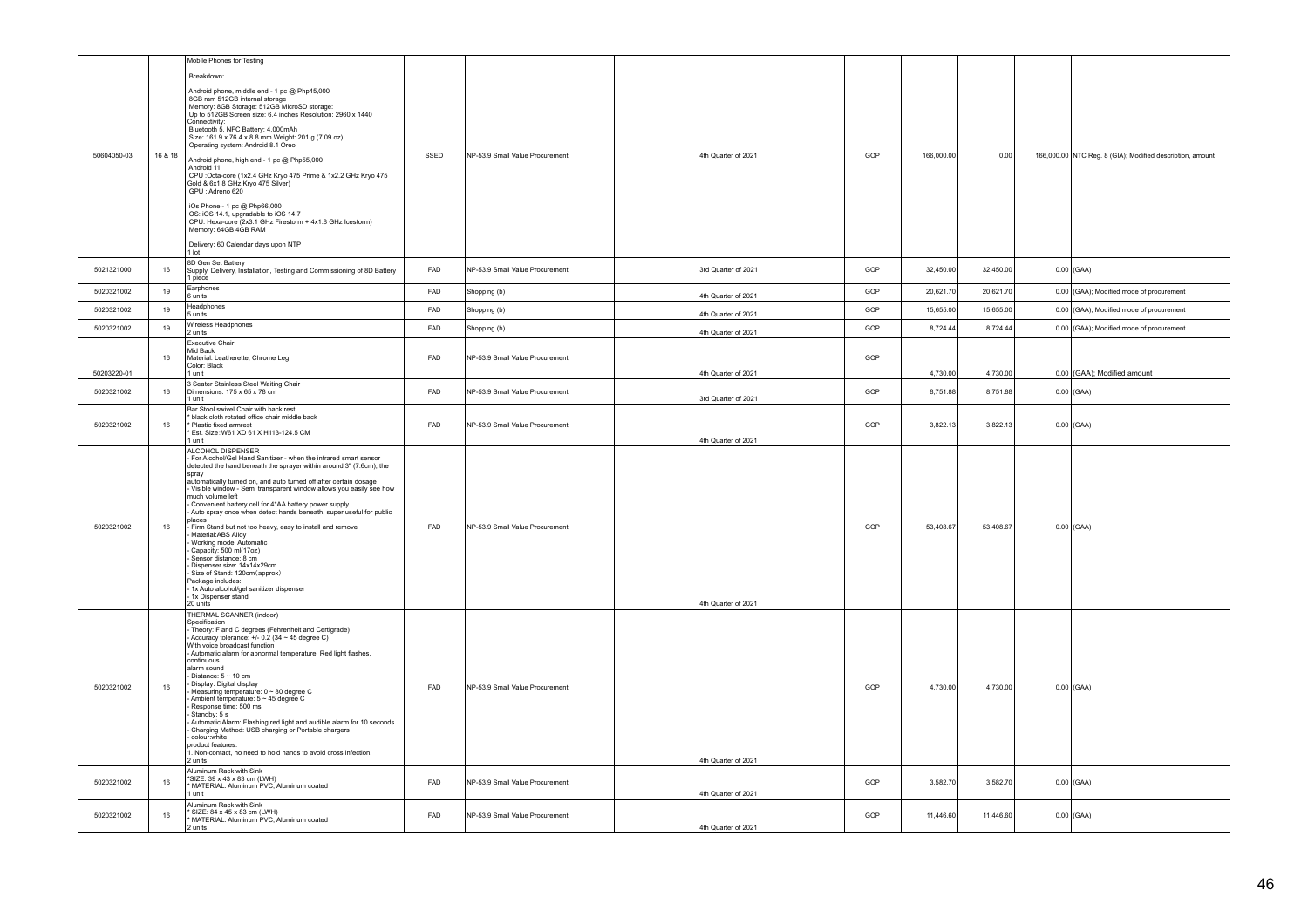| 5020399000  | 16      | Automatic Soap Dispenser<br>DIMENSIONS: 8cm L x 10cm W x 21cm H<br>MATERIAL: ABS Plastic<br><b>RATED POWER: 5W</b><br>VOLTAGE: 4 5V<br>POWER: 3 AA Batteries<br>TANK VOLUME: 300 ml<br>2 units                                                                                                                                                | FAD        | NP-53.9 Small Value Procurement | 4th Quarter of 2021 | GOP | 2,359.13   | 2,359.13   | $0.00$ (GAA)                                                                     |
|-------------|---------|-----------------------------------------------------------------------------------------------------------------------------------------------------------------------------------------------------------------------------------------------------------------------------------------------------------------------------------------------|------------|---------------------------------|---------------------|-----|------------|------------|----------------------------------------------------------------------------------|
| 5020321002  | 16      | Air Purifier)<br>Color: White<br>Applicable Room Area: 41sqm<br>Air Purification: 13.2m2 purified in approx. 11 min.)<br>Power Supply: 1 Phase, 220-240/220-230V, 50/60Hz<br>Mode: Quiet / Low / Standard / Turbo<br>Dimensions: H500 X W270 X D270<br>Weight (kg): 6.8<br>Dust collection filter: Electrostatic HEPA filter<br>36 units      | FAD        | NP-53.9 Small Value Procurement | 4th Quarter of 2021 | GOP | 522,000.00 | 522,000.00 | $0.00$ (GAA)                                                                     |
| 5020321002  | 16      | Air Purifier<br>-Color: White<br>-Applicable Room Area: 31sqm<br>-Air Purification: 13.2m2 purified in approx. 15 min<br>-Power Supply: 1 Phase, 220-240/220-230V, 50/60Hz<br>-Mode: Quiet / Low / Standard / Turbo<br>-Dimensions: H500 X W270 X D270<br>-Weight (kg): 6.8<br>-Dust collection filter: Electrostatic HEPA filter<br>13 units | FAD        | NP-53.9 Small Value Procurement | 4th Quarter of 2021 | GOP | 162,162.00 | 162,162.00 | $0.00$ (GAA)                                                                     |
| 5060405002  | 16 & 18 | Lobby Couch<br>Sofa, 3-seater leatherette<br>color: Black<br>1 unit                                                                                                                                                                                                                                                                           | FAD        | NP-53.9 Small Value Procurement | 4th Quarter of 2021 | GOP | 30,000.00  | 0.00       | 30,000.00 2020 Continuing - R&D Support (GAA); Modified<br>quantity/size, amount |
| 50207020-02 | 16      | Depth Camera<br>Note1: to be used for development and prototyping<br>- Note2: to be integrated with other components<br>1 pc                                                                                                                                                                                                                  | <b>RDD</b> | NP-53.9 Small Value Procurement | 4th Quarter of 2021 | GOP | 25,000.00  | 25,000.00  | $0.00$ ROAMER (GIA)                                                              |
| 50207020-02 | 16      | Water Pump - 10 Bar<br>Note1: to be used for development and prototyping<br>Note2: to be integrated with other components<br>1 pc                                                                                                                                                                                                             | RDD        | NP-53.9 Small Value Procurement | 4th Quarter of 2021 | GOP | 29,500.00  | 29,500.00  | 0.00 ROAMER (GIA)                                                                |
| 50207020-02 | 16      | Autonomous Machine Developer Kit - Advanced<br>Note1: to be used for development and prototyping<br>Note2: to be integrated with other components<br>l pc                                                                                                                                                                                     | <b>RDD</b> | NP-53.9 Small Value Procurement | 4th Quarter of 2021 | GOP | 70,000.00  | 70,000.00  | 0.00 ROAMER (GIA)                                                                |
| 50207020-02 | 16      | GPS-RTK-SMA Breakout<br>Note1: to be used for development and prototyping<br>Note2: to be integrated with other components<br>l pc                                                                                                                                                                                                            | <b>RDD</b> | NP-53.9 Small Value Procurement | 4th Quarter of 2021 | GOP | 28,000.00  | 28,000.00  | 0.00 ROAMER (GIA)                                                                |
| 5020399000  | 16      | Autonomous Machine Developer Kit - Basic<br>Note 1: to be used for prototyping<br>Note 2: to be integrated with other components<br>5 pcs                                                                                                                                                                                                     | <b>RDD</b> | NP-53.9 Small Value Procurement | 4th Quarter of 2021 | GOP | 60,000.00  | 60,000.00  | 0.00 ROAMER (GIA)                                                                |
| 50203010-01 | 16      | WiFi Wireless Bluetooth Nano USB Adapter<br>Note 1: to be used for prototyping<br>Note 2: to be integrated with other components<br>6 pcs                                                                                                                                                                                                     | <b>RDD</b> | NP-53.9 Small Value Procurement | 4th Quarter of 2021 | GOP | 8,100.00   | 8,100.00   | 0.00 ROAMER (GIA)                                                                |
| 5020399000  | 16      | Power Supply - Compatible with Basic Autonomous Machine Developer I<br>Note 1: to be used for prototyping<br>Note 2: to be integrated with other components<br>5 pcs                                                                                                                                                                          | <b>RDD</b> | NP-53.9 Small Value Procurement | 4th Quarter of 2021 | GOP | 5,000.00   | 5,000.00   | 0.00 ROAMER (GIA)                                                                |
| 5020399000  | 16      | Water Pump - 12V<br>- Note 1: to be used for prototyping<br>- Note 2: to be integrated with other components<br>2 pcs                                                                                                                                                                                                                         | <b>RDD</b> | NP-53.9 Small Value Procurement | 4th Quarter of 2021 | GOP | 550.00     | 550.00     | 0.00 ROAMER (GIA)                                                                |
| 5020399000  | 16      | Motor Driver Module - L298N<br>Note 1: to be used for prototyping<br>Note 2: to be integrated with other components<br>4 pcs                                                                                                                                                                                                                  | <b>RDD</b> | NP-53.9 Small Value Procurement | 4th Quarter of 2021 | GOP | 600.00     | 600.00     | 0.00 ROAMER (GIA)                                                                |
| 5020399000  | 16      | Silicone Tube - 5mm/8mm<br>Note 1: to be used for prototyping<br>Note 2: to be integrated with other components<br>4 pcs                                                                                                                                                                                                                      | <b>RDD</b> | NP-53.9 Small Value Procurement | 4th Quarter of 2021 | GOP | 2,000.00   | 2,000.00   | 0.00 ROAMER (GIA)                                                                |
| 5020399000  | 16      | DC Gear Motor<br>- Note 1: to be used for prototyping<br>- Note 2: to be integrated with other components<br>1 pcs                                                                                                                                                                                                                            | <b>RDD</b> | NP-53.9 Small Value Procurement | 4th Quarter of 2021 | GOP | 5,400.00   | 5,400.00   | 0.00 ROAMER (GIA)                                                                |
| 5020399000  | 16      | Sprinkler - 1/2"<br>Note 1: to be used for prototyping<br>Note 2: to be integrated with other components<br>2 pcs                                                                                                                                                                                                                             | <b>RDD</b> | NP-53.9 Small Value Procurement | 4th Quarter of 2021 | GOP | 550.00     | 550.00     | $0.00$ ROAMER (GIA)                                                              |
| 5020399000  | 16      | Compression Fitting - 1/2" to 8mm<br>Note 1: to be used for prototyping<br>Note2: to be integrated with other components<br>4 pcs                                                                                                                                                                                                             | <b>RDD</b> | NP-53.9 Small Value Procurement | 4th Quarter of 2021 | GOP | 1,400.00   | 1,400.00   | 0.00 ROAMER (GIA)                                                                |
| 5020399000  | 16      | Gear Set<br>Note 1: to be used for prototyping<br>Note2: to be integrated with other components<br>3 pcs                                                                                                                                                                                                                                      | <b>RDD</b> | NP-53.9 Small Value Procurement | 4th Quarter of 2021 | GOP | 12.000.00  | 12,000.00  | 0.00 ROAMER (GIA)                                                                |
| 5020399000  | 16      | Brushless DC Motor Controller<br>Note 1: to be used for prototyping<br>- Note2: to be integrated with other components<br>2 pcs                                                                                                                                                                                                               | RDD        | NP-53.9 Small Value Procurement | 4th Quarter of 2021 | GOP | 19,000.00  | 19,000.00  | 0.00 ROAMER (GIA)                                                                |
| 5020399000  | 16      | GNSS Multi-Band Magnetic Mount Antenna - 5m (SMA)<br>- Note 1: to be used for prototyping<br>- Note2: to be integrated with other components<br>1 pc                                                                                                                                                                                          | <b>RDD</b> | NP-53.9 Small Value Procurement | 4th Quarter of 2021 | GOP | 7,500.00   | 7,500.00   | 0.00 ROAMER (GIA)                                                                |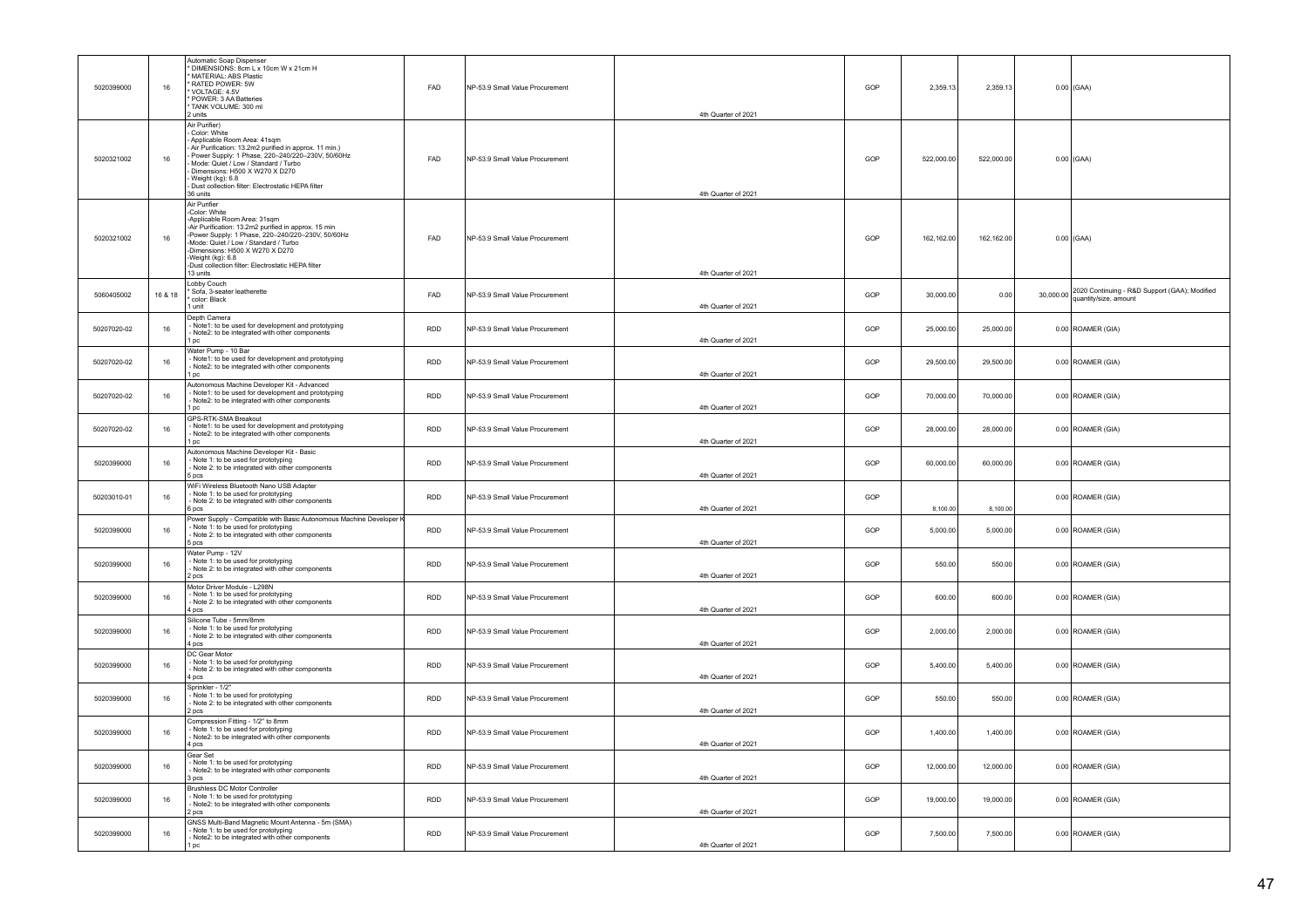| 50203010-01 | $16\,$ | Wireless Mouse<br>Note: to be used for daily work<br>6 pcs                                                                                                                                                                                                                                                        | RDD        | NP-53.9 Small Value Procurement | 4th Quarter of 2021 | GOP | 6,900.00     | 6,900.00   |                  | 0.00 ROAMER (GIA)           |
|-------------|--------|-------------------------------------------------------------------------------------------------------------------------------------------------------------------------------------------------------------------------------------------------------------------------------------------------------------------|------------|---------------------------------|---------------------|-----|--------------|------------|------------------|-----------------------------|
| 50203210-03 | 16     | Headset<br>Note: to be used for daily work<br>DCS                                                                                                                                                                                                                                                                 | <b>RDD</b> | NP-53.9 Small Value Procurement | 4th Quarter of 2021 | GOP | 10,500.00    | 10,500.00  |                  | 0.00 ROAMER (GIA)           |
| 50203210-03 | $16\,$ | aptop Riser<br>Note: to be used for daily work<br>6 pcs                                                                                                                                                                                                                                                           | RDD        | NP-53.9 Small Value Procurement | 4th Quarter of 2021 | GOP | 11,400.00    | 11,400.00  |                  | 0.00 ROAMER (GIA)           |
| 5020399000  | 16     | Office Chair<br>Note: to be used for daily work<br>DCS                                                                                                                                                                                                                                                            | RDD        | NP-53.9 Small Value Procurement | 4th Quarter of 2021 | GOP | 29,750.00    | 29,750.00  |                  | 0.00 ROAMER (GIA)           |
| 5020399000  | 16     | Software License - Numeric Computing Platform<br>1 lot                                                                                                                                                                                                                                                            | RDD        | NP-53.9 Small Value Procurement | 4th Quarter of 2021 | GOP | 670,000.00   | 0.00       |                  | 670,000.00 ROAMER (GIA)     |
| 5020399000  | 16     | Mobile Robot Platform (including sensors and peripherals)<br>1 lot                                                                                                                                                                                                                                                | <b>RDD</b> | Competitive Bidding             | 4th Quarter of 2021 | GOP | 2,700,000.00 | 0.00       |                  | 2,700,000.00 ROAMER (GIA)   |
|             |        | Polo Shirts                                                                                                                                                                                                                                                                                                       |            |                                 |                     |     |              |            |                  |                             |
| 5020399000  | 17     | cotton, with embroidered logo/text (back and front)<br>design to be provided by end-user<br>- purpose: For project promotions, information campaigns, and<br>signing/turnover activities with partners/stakeholders<br>42 pcs                                                                                     | RDD        | NP-53.9 Small Value Procurement | 4th Quarter of 2021 | GOP | 25,200.00    | 25,200.00  |                  | $0.00$ REIINN (GIA)         |
| 5020399000  | 17     | Water-resistant Jackets<br>-Details: with text and logo (front and back)<br>-Material: lightweight, water-resistant, with detachable hood<br>deisgn to be provided by end-user<br>Purpose:For project promotions, information campaigns, and<br>signing/turnover activities with partners/stakeholders<br>40 pcs. | <b>RDD</b> | NP-53.9 Small Value Procurement | 4th Quarter of 2021 | GOP | 68,000.00    | 68,000.00  |                  | $0.00$ REIINN (GIA)         |
| 50604050-03 | 17     | Mobile Workstation<br>Storage: at least 512 GB SSD M.2 2280 NVME or higher<br>Battery: at least 50Wh<br>set                                                                                                                                                                                                       | SSED       | Competitive Bidding             | 4th Quarter of 2021 | GOP | 100,000.00   | 0.00       | 100,000.00 (GAA) |                             |
| 50604050-03 | 17     | Mobile Workstation<br>Storage: at least 512 GB SSD M.2 2280 NVME or higher<br>Battery: at least 50Wh<br>3 sets                                                                                                                                                                                                    | SSED       | Competitive Bidding             | 4th Quarter of 2021 | GOP | 300,000.00   | 0.00       | 300,000.00 (GAA) |                             |
|             |        | Technical eBook: TinyML Machine Learning TensorFlow Lite on Arduino<br>and Ultra-Low-Power Microcontrollers                                                                                                                                                                                                       |            |                                 |                     |     |              |            |                  |                             |
| 5060699000  | 17     | Authors: Pete Warden, Daniel Situnayake<br>1 unit                                                                                                                                                                                                                                                                 | SSED       | NP-53.9 Small Value Procurement | 4th Quarter of 2021 | GOP | 2,000.00     | 0.00       |                  | 2,000.00 arQ v2 (GAA)       |
|             |        | Technical Book: Reusable Firmware Development: A Practical Approach<br>to APIs. HALs and Drivers                                                                                                                                                                                                                  |            |                                 |                     |     |              |            |                  |                             |
| 50203220-02 | 17     | ISBN-13: 978-1484232965<br>unit                                                                                                                                                                                                                                                                                   | SSED       | NP-53.9 Small Value Procurement | 4th Quarter of 2021 | GOP | 3,000.00     | 3,000.00   |                  | 0.00 arQ v2 (GAA)           |
| 50203220-02 | 17     | Technical Book: Field Expedient SDR: Basic Digital Communications<br>ISBN-13: 978-1537324494<br>1 unit                                                                                                                                                                                                            | SSED       | NP-53.9 Small Value Procurement | 4th Quarter of 2021 | GOP | 2,700.00     | 2,700.00   |                  | 0.00 arQ v2 (GAA)           |
| 50604050-99 | 17     | 100G Switches<br>Description: 48x10Gb SFP+, with 2 x 40Gb QSFP+ and 4 x 100Gb<br>QSFP28<br>Quantity: 6 units<br>Delivery: 45 Calendar days upon NTP<br>1 Int                                                                                                                                                      | SSED       | Competitive Bidding             | 4th Quarter of 2021 | GOP | 3,210,000.00 | 0.00       |                  | 3,210,000.00 InNOVATE (GAA) |
| 50604050-99 | 17     | Transceivers<br>Description:QSFP28, 1310nm, 10km, telecom<br>Quantity: 25 units<br>Delivery: 45 Calendar days upon NTP<br>1 lot                                                                                                                                                                                   | SSED       | Competitive Bidding             | 4th Quarter of 2021 | GOP | 2,450,000.00 | 0.00       |                  | 2,450,000.00 InNOVATE (GAA) |
| 5020399000  | 17     | <b>ISDBT Receiver</b><br>Input Terminal: 75 Ohm MCX Connector<br>Receive Frequency: TV 48.25 ~ 863.25 MHz<br>Fully ISDB-T FullSeg Compliant<br>2K to 8K FFT Size<br>Punctured Codes: 1/2, 2/3, 3/4 4/5, 5/6 and 7/8 Bandwidth: 6 MHz De-<br>Multiplexing<br>5 units                                               | SSED       | NP-53.9 Small Value Procurement | 4th Quarter of 2021 | GOP | 10,200.00    | 10,200.00  |                  | 0.00 RuralSync (GAA)        |
|             |        | ADC Module for VSWR monitoring<br>Supply Voltage (VCC): 3.3-5.0V                                                                                                                                                                                                                                                  |            |                                 |                     |     |              |            |                  |                             |
| 5020399000  | 17     | Analog Channels: 4<br>Analog Signal Detection Range: 0-VCC                                                                                                                                                                                                                                                        | SSED       | NP-53.9 Small Value Procurement | 4th Quarter of 2021 | GOP | 4,310.00     | 4,310.00   |                  |                             |
|             |        | 4 units<br>Hot Air and Soldering Rework Station for PCB Boards                                                                                                                                                                                                                                                    |            |                                 |                     |     |              |            |                  | 0.00 RuralSync (GAA)        |
|             |        | Hot Air Temperature range: 100-480 degC<br>Power consumption (hot air): 720W<br>Power consumption (iron): 60W                                                                                                                                                                                                     |            |                                 |                     |     |              |            |                  |                             |
| 5020399000  | 17     | 1 unit<br>Microcontrollers and Electronic Components                                                                                                                                                                                                                                                              | SSED       | NP-53.9 Small Value Procurement | 4th Quarter of 2021 | GOP | 7,125.00     | 7,125.00   |                  | 0.00 RuralSync (GAA)        |
|             |        | - Delivery: 30 days upon issuance of NTP<br>includes Microcontrollers, High Power Yagi Antenna, Open Caster<br>enabled ISDB-T Modulator, MCX to F-Female Adaptor, Coaxial<br>Matching pad for ISDB-T Tx, USRP B200 Mini etc.                                                                                      |            |                                 |                     |     |              |            |                  |                             |
| 5020399000  | 17     | $1$ lot                                                                                                                                                                                                                                                                                                           | SSED       | NP-53.9 Small Value Procurement | 4th Quarter of 2021 | GOP | 102,000.00   | 102,000.00 |                  | 0.00 RuralSync (GAA)        |
|             |        | Keyboard for ThinkPad T470P<br>must be genuine keyboard                                                                                                                                                                                                                                                           |            |                                 |                     |     |              |            |                  |                             |
| 50203010-01 | 17     | with backlit<br>1 unit                                                                                                                                                                                                                                                                                            | SSED       | NP-53.9 Small Value Procurement | 4th Quarter of 2021 | GOP | 8,000.00     | 8,000.00   |                  | 0.00 RuralSync (GAA)        |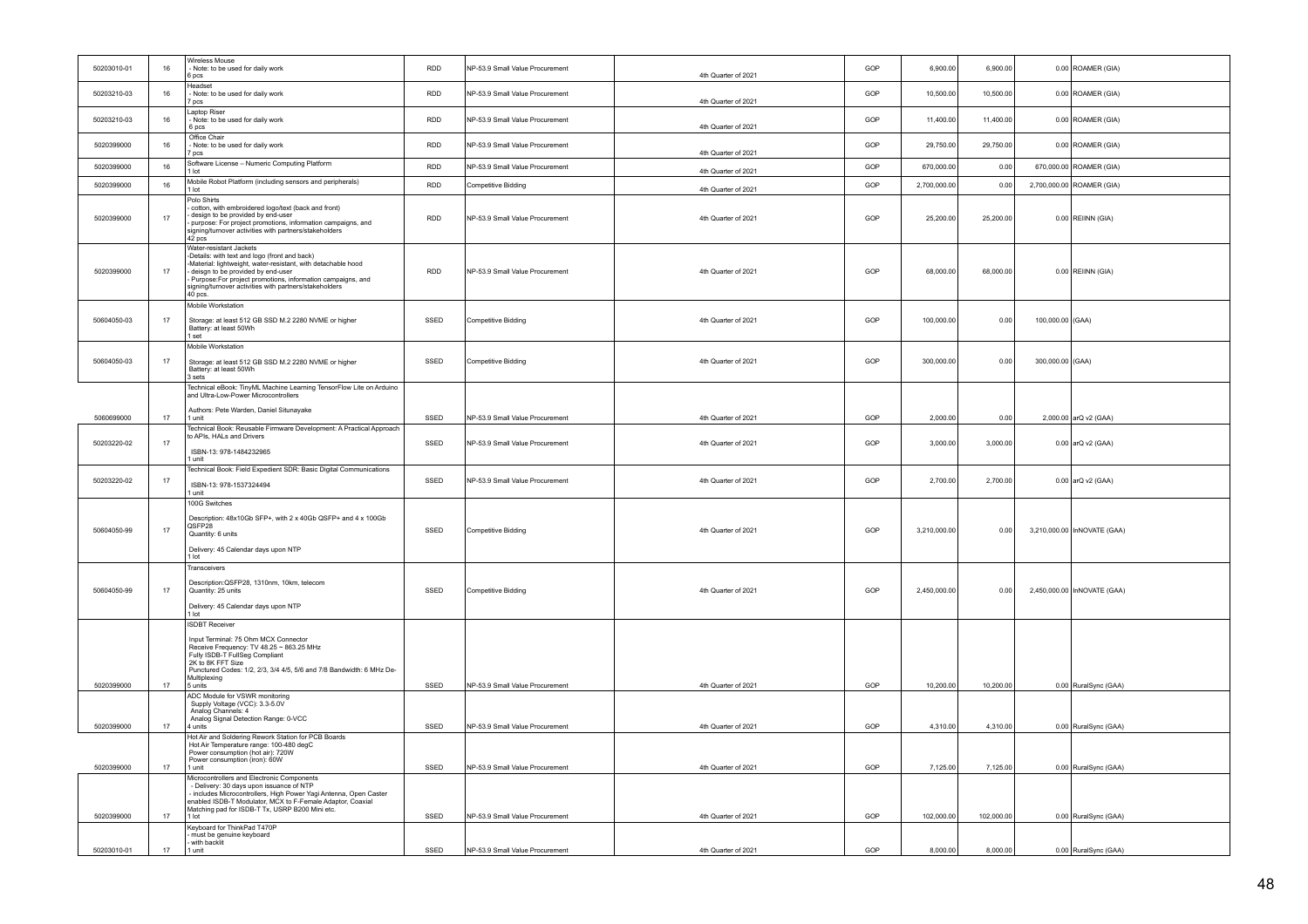| Audio Field Recorder - 6 Input<br>OD<br>5060405003<br>17<br>NP-53.9 Small Value Procurement<br>3rd Quarter of 2021<br>GOP<br>59,000.00<br>0.00<br>59,000.00 CorpComm (GAA)<br>1 unit<br>Microphone - Shotgun<br>5060405003<br>17<br>OD<br>NP-53.9 Small Value Procurement<br>4th Quarter of 2021<br>GOP<br>30,100.00<br>0.00<br>30,100.00 CorpComm (GAA)<br>1 unit<br>Microphone Boom<br>OD<br>17<br>4th Quarter of 2021<br>GOP<br>22,500.00<br>0.00<br>5060405003<br>NP-53.9 Small Value Procurement<br>22,500.00 CorpComm (GAA)<br>1 unit<br>Battery Charger 2 Bay Kit - Lithium-Ion, V-Mount, with Two<br>5060405003<br>17<br>OD<br>NP-53.9 Small Value Procurement<br>4th Quarter of 2021<br>GOP<br>45,000.00<br>0.00<br>45,000.00 CorpComm (GAA)<br>(2) 98Wh Batteries<br>1 unit<br>Battery Mount Plate - V-Mount with 15mm Rod Mount<br>17<br>OD<br>4th Quarter of 2021<br>GOP<br>0.00<br>17,000.00 CorpComm (GAA)<br>5060405003<br>NP-53.9 Small Value Procurement<br>17,000.00<br>1 unit<br>Digital Film Video Camera - 6K, Super35 sensor, EF Mount,<br>HDMI (Body)<br>OD<br>GOP<br>155,590.00<br>5060405003<br>17<br>NP-53.9 Small Value Procurement<br>4th Quarter of 2021<br>0.00<br>155,590.00 CorpComm (GAA)<br>1 unit<br>Camera Cage Rig Kit - For Digital Film Video Camera - For<br>6K, Super35 sensor, EF Mount, HDMI (Body)<br>OD<br>5060405099<br>NP-53.9 Small Value Procurement<br>4th Quarter of 2021<br>GOP<br>39,525.00<br>0.00<br>39,525.00 CorpComm (GAA)<br>17<br>1 unit<br>Cine Lens - 24mm T1.5, EF Mount<br>17<br>OD<br>5060405099<br>NP-53.9 Small Value Procurement<br>4th Quarter of 2021<br>GOP<br>50,900.00<br>0.00<br>50,900.00 CorpComm (GAA)<br>1 unit<br>Cine Lens - 50mm T1.5, EF Mount<br>OD<br>17<br>GOP<br>37,100.00<br>0.00<br>5060405099<br>NP-53.9 Small Value Procurement<br>4th Quarter of 2021<br>37,100.00 CorpComm (GAA)<br>1 unit<br>Video Light - Point Source Bi-color LED - 200W<br>17<br>OD<br>GOP<br>28,500.00<br>0.00<br>5060405099<br>NP-53.9 Small Value Procurement<br>4th Quarter of 2021<br>28,500.00 CorpComm (GAA)<br>1 unit<br>Video Light - Panel Bi-color LED - 70W<br>OD<br>GOP<br>0.00<br>5060405099<br>17<br>NP-53.9 Small Value Procurement<br>4th Quarter of 2021<br>56,000.00<br>56,000.00 CorpComm (GAA)<br>2 units<br>Live Production Switcher - 8 Video Inputs / 4 Video Outputs,<br>OD<br>17<br>Інрмі<br>GOP<br>77,590.00<br>0.00<br>5060405003<br>NP-53.9 Small Value Procurement<br>4th Quarter of 2021<br>77,590.00 CorpComm (GAA)<br>1 unit<br>Software License - Perpetual - Live Video Streaming<br>OD<br>GOP<br>66,000.00<br>5060405015<br>17<br>Production<br>NP-53.9 Small Value Procurement<br>4th Quarter of 2021<br>0.00<br>66,000.00 CorpComm (GAA)<br>1 unit<br>Video Editing Software and Portable Editing Panel<br>OD<br>GOP<br>0.00<br>5060405003<br>17<br>NP-53.9 Small Value Procurement<br>4th Quarter of 2021<br>25,500.00<br>25,500.00 CorpComm (GAA)<br>1 unit<br>Video Assist Monitor - 7-inch - 3G-SDI / HDMI HD<br>17<br>OD<br>GOP<br>0.00<br>NP-53.9 Small Value Procurement<br>74,200.00<br>74,200.00 CorpComm (GAA)<br>5060405003<br>4th Quarter of 2021<br>2 units<br>Wireless Video Transmitter / Receiver - 400 ft - 3G-SDI /<br>HDMI<br>5060405003<br>17<br>OD<br>NP-53.9 Small Value Procurement<br>4th Quarter of 2021<br>GOP<br>46,500.00<br>0.00<br>46,500.00 CorpComm (GAA)<br>1 unit<br>Boom Stand with Wheels - Light Stand Base 170 - 250 cm,<br>OD<br>GOP<br>5060405003<br>17<br>Telescopic Crossarm 110 - 304 cm<br>NP-53.9 Small Value Procurement<br>4th Quarter of 2021<br>16,500.00<br>0.00<br>16,500.00 CorpComm (GAA)<br>1 unit<br>Video Camera Fluid Head - Flat Base, 8kg Payload<br>5060405003<br>17<br>OD<br>NP-53.9 Small Value Procurement<br>4th Quarter of 2021<br>GOP<br>28,750.00<br>0.00<br>28,750.00 CorpComm (GAA)<br>1 unit<br>Camera Tripod - Bowl Head, Single Tube, 20kg Payload<br>OD<br>5060405003<br>17<br>NP-53.9 Small Value Procurement<br>4th Quarter of 2021<br>GOP<br>58,000.00<br>0.00<br>58,000.00 CorpComm (GAA)<br>1 unit<br>Battery Power Station, 2-Bay, V-Mount - For Video Light -<br>Point Source Bi-color LED - 200W<br>5060405003<br>OD<br>NP-53.9 Small Value Procurement<br>4th Quarter of 2021<br>GOP<br>16,500.00<br>0.00<br>16,500.00 CorpComm (GAA)<br>17<br>1 unit<br>Timecode Generator Unit - Bluetooth<br>OD<br>GOP<br>17<br>NP-53.9 Small Value Procurement<br>16,000.00<br>0.00<br>16,000.00 CorpComm (GAA)<br>5060405003<br>4th Quarter of 2021<br>1 unit<br>Exhibit System - Monitor - 55-inch LED TV with Stand and Travel Case<br>OD<br>0.00<br>5060405003<br>17<br>NP-53.9 Small Value Procurement<br>4th Quarter of 2021<br>GOP<br>183,000.00<br>183,000.00 CorpComm (GAA)<br>2 units<br>PDF editor subscription (1 year)<br>18<br><b>RDD</b><br>4th Quarter of 2021<br>GOP<br>72,000.00<br>5029907001<br>NP-53.9 Small Value Procurement<br>72,000.00<br>$0.00$ (GAA)<br>8 units<br>Repair/Replacement of parts for Toyota Innova<br>FAD<br>50213060-01<br>18<br>NP-53.9 Small Value Procurement<br>4th Quarter of 2021<br>GOP<br>57,168.10<br>57,168.10<br>$0.00$ (GAA)<br>1 lot<br>Preventive Maintenance for Ford Ecosport for 20,000KM<br><b>FAD</b><br>GOP<br>50213060-01<br>18<br>NP-53.9 Small Value Procurement<br>2nd Quarter of 2021<br>14,200.00<br>14,200.00<br>$0.00$ (GAA)<br>$1$ lot<br>Preventive Maintenance for Ford Ecosport for 30,000KM<br>50213060-01<br>FAD<br>GOP<br>25,800.00<br>$0.00$ (GAA)<br>18<br>NP-53.9 Small Value Procurement<br>25,800.00<br>4th Quarter of 2021<br>1 lot<br>YMCKO 5 Panel Color Ribbon<br>300 prints/roll<br>FAD<br>GOP<br>50203010-02<br>NP-53.9 Small Value Procurement<br>4th Quarter of 2021<br>31,350.00<br>31,350.00<br>18<br>$0.00$ (GAA)<br>must be compatible with Seaory S22 Prime<br>5 rolls<br>Corner plate for slotted angle bar<br>50203990-00<br><b>FAD</b><br>GOP<br>18<br>NP-53.9 Small Value Procurement<br>4,800.00<br>4,800.00<br>$0.00$ (GAA)<br>160 pieces<br>4th Quarter of 2021<br>Footer for slotted angle bar<br>50203990-00<br><b>FAD</b><br>NP-53.9 Small Value Procurement<br>GOP<br>3,600.00<br>$0.00$ (GAA)<br>18<br>4th Quarter of 2021<br>3,600.00<br>20 pieces | 5020201002 | 17 & 18 | Procurement of Training Services on Risk Management using<br>ISO 31000:2018<br>Scope:<br>The training aims to enable participants:<br>1) To provide basic knowledge on risk, risk management, its concepts<br>and processes:<br>2) To learn the skills in conducting risk assessment so that solutions to<br>potential risks and problems are effectively prevented from<br>occurrence; and<br>3) To do improvements in their preventive action planning and<br>implement risk management process<br>1 lot | FAD | NP-53.9 Small Value Procurement | 4th Quarter of 2021 | GOP | 50,000.00 | 50,000.00 | 0.00 (GAA); Modified description |
|----------------------------------------------------------------------------------------------------------------------------------------------------------------------------------------------------------------------------------------------------------------------------------------------------------------------------------------------------------------------------------------------------------------------------------------------------------------------------------------------------------------------------------------------------------------------------------------------------------------------------------------------------------------------------------------------------------------------------------------------------------------------------------------------------------------------------------------------------------------------------------------------------------------------------------------------------------------------------------------------------------------------------------------------------------------------------------------------------------------------------------------------------------------------------------------------------------------------------------------------------------------------------------------------------------------------------------------------------------------------------------------------------------------------------------------------------------------------------------------------------------------------------------------------------------------------------------------------------------------------------------------------------------------------------------------------------------------------------------------------------------------------------------------------------------------------------------------------------------------------------------------------------------------------------------------------------------------------------------------------------------------------------------------------------------------------------------------------------------------------------------------------------------------------------------------------------------------------------------------------------------------------------------------------------------------------------------------------------------------------------------------------------------------------------------------------------------------------------------------------------------------------------------------------------------------------------------------------------------------------------------------------------------------------------------------------------------------------------------------------------------------------------------------------------------------------------------------------------------------------------------------------------------------------------------------------------------------------------------------------------------------------------------------------------------------------------------------------------------------------------------------------------------------------------------------------------------------------------------------------------------------------------------------------------------------------------------------------------------------------------------------------------------------------------------------------------------------------------------------------------------------------------------------------------------------------------------------------------------------------------------------------------------------------------------------------------------------------------------------------------------------------------------------------------------------------------------------------------------------------------------------------------------------------------------------------------------------------------------------------------------------------------------------------------------------------------------------------------------------------------------------------------------------------------------------------------------------------------------------------------------------------------------------------------------------------------------------------------------------------------------------------------------------------------------------------------------------------------------------------------------------------------------------------------------------------------------------------------------------------------------------------------------------------------------------------------------------------------------------------------------------------------------------------------------------------------------------------------------------------------------------------------------------------------------------------------------------------------------------------------------------------------------------------------------------------------------------------------------------------------------------------------------------------------------------------------------------------------------------------------------------------------------------------------------------------------------------------------------------------------------------------------------------------------------------------------------------------------------------------------------------------------------------------------------------------------------------------------------------------------------------------------------------------------------------------------------------------------------------------------------------------------------------------------------------------------------------------------------------------------------------------------------------------------------------------------------------------------------------------------------------------------------------------------------------------------------------------------------------------------------------------------------------------------------------------------------------------------------------------|------------|---------|------------------------------------------------------------------------------------------------------------------------------------------------------------------------------------------------------------------------------------------------------------------------------------------------------------------------------------------------------------------------------------------------------------------------------------------------------------------------------------------------------------|-----|---------------------------------|---------------------|-----|-----------|-----------|----------------------------------|
|                                                                                                                                                                                                                                                                                                                                                                                                                                                                                                                                                                                                                                                                                                                                                                                                                                                                                                                                                                                                                                                                                                                                                                                                                                                                                                                                                                                                                                                                                                                                                                                                                                                                                                                                                                                                                                                                                                                                                                                                                                                                                                                                                                                                                                                                                                                                                                                                                                                                                                                                                                                                                                                                                                                                                                                                                                                                                                                                                                                                                                                                                                                                                                                                                                                                                                                                                                                                                                                                                                                                                                                                                                                                                                                                                                                                                                                                                                                                                                                                                                                                                                                                                                                                                                                                                                                                                                                                                                                                                                                                                                                                                                                                                                                                                                                                                                                                                                                                                                                                                                                                                                                                                                                                                                                                                                                                                                                                                                                                                                                                                                                                                                                                                                                                                                                                                                                                                                                                                                                                                                                                                                                                                                                                                                              |            |         |                                                                                                                                                                                                                                                                                                                                                                                                                                                                                                            |     |                                 |                     |     |           |           |                                  |
|                                                                                                                                                                                                                                                                                                                                                                                                                                                                                                                                                                                                                                                                                                                                                                                                                                                                                                                                                                                                                                                                                                                                                                                                                                                                                                                                                                                                                                                                                                                                                                                                                                                                                                                                                                                                                                                                                                                                                                                                                                                                                                                                                                                                                                                                                                                                                                                                                                                                                                                                                                                                                                                                                                                                                                                                                                                                                                                                                                                                                                                                                                                                                                                                                                                                                                                                                                                                                                                                                                                                                                                                                                                                                                                                                                                                                                                                                                                                                                                                                                                                                                                                                                                                                                                                                                                                                                                                                                                                                                                                                                                                                                                                                                                                                                                                                                                                                                                                                                                                                                                                                                                                                                                                                                                                                                                                                                                                                                                                                                                                                                                                                                                                                                                                                                                                                                                                                                                                                                                                                                                                                                                                                                                                                                              |            |         |                                                                                                                                                                                                                                                                                                                                                                                                                                                                                                            |     |                                 |                     |     |           |           |                                  |
|                                                                                                                                                                                                                                                                                                                                                                                                                                                                                                                                                                                                                                                                                                                                                                                                                                                                                                                                                                                                                                                                                                                                                                                                                                                                                                                                                                                                                                                                                                                                                                                                                                                                                                                                                                                                                                                                                                                                                                                                                                                                                                                                                                                                                                                                                                                                                                                                                                                                                                                                                                                                                                                                                                                                                                                                                                                                                                                                                                                                                                                                                                                                                                                                                                                                                                                                                                                                                                                                                                                                                                                                                                                                                                                                                                                                                                                                                                                                                                                                                                                                                                                                                                                                                                                                                                                                                                                                                                                                                                                                                                                                                                                                                                                                                                                                                                                                                                                                                                                                                                                                                                                                                                                                                                                                                                                                                                                                                                                                                                                                                                                                                                                                                                                                                                                                                                                                                                                                                                                                                                                                                                                                                                                                                                              |            |         |                                                                                                                                                                                                                                                                                                                                                                                                                                                                                                            |     |                                 |                     |     |           |           |                                  |
|                                                                                                                                                                                                                                                                                                                                                                                                                                                                                                                                                                                                                                                                                                                                                                                                                                                                                                                                                                                                                                                                                                                                                                                                                                                                                                                                                                                                                                                                                                                                                                                                                                                                                                                                                                                                                                                                                                                                                                                                                                                                                                                                                                                                                                                                                                                                                                                                                                                                                                                                                                                                                                                                                                                                                                                                                                                                                                                                                                                                                                                                                                                                                                                                                                                                                                                                                                                                                                                                                                                                                                                                                                                                                                                                                                                                                                                                                                                                                                                                                                                                                                                                                                                                                                                                                                                                                                                                                                                                                                                                                                                                                                                                                                                                                                                                                                                                                                                                                                                                                                                                                                                                                                                                                                                                                                                                                                                                                                                                                                                                                                                                                                                                                                                                                                                                                                                                                                                                                                                                                                                                                                                                                                                                                                              |            |         |                                                                                                                                                                                                                                                                                                                                                                                                                                                                                                            |     |                                 |                     |     |           |           |                                  |
|                                                                                                                                                                                                                                                                                                                                                                                                                                                                                                                                                                                                                                                                                                                                                                                                                                                                                                                                                                                                                                                                                                                                                                                                                                                                                                                                                                                                                                                                                                                                                                                                                                                                                                                                                                                                                                                                                                                                                                                                                                                                                                                                                                                                                                                                                                                                                                                                                                                                                                                                                                                                                                                                                                                                                                                                                                                                                                                                                                                                                                                                                                                                                                                                                                                                                                                                                                                                                                                                                                                                                                                                                                                                                                                                                                                                                                                                                                                                                                                                                                                                                                                                                                                                                                                                                                                                                                                                                                                                                                                                                                                                                                                                                                                                                                                                                                                                                                                                                                                                                                                                                                                                                                                                                                                                                                                                                                                                                                                                                                                                                                                                                                                                                                                                                                                                                                                                                                                                                                                                                                                                                                                                                                                                                                              |            |         |                                                                                                                                                                                                                                                                                                                                                                                                                                                                                                            |     |                                 |                     |     |           |           |                                  |
|                                                                                                                                                                                                                                                                                                                                                                                                                                                                                                                                                                                                                                                                                                                                                                                                                                                                                                                                                                                                                                                                                                                                                                                                                                                                                                                                                                                                                                                                                                                                                                                                                                                                                                                                                                                                                                                                                                                                                                                                                                                                                                                                                                                                                                                                                                                                                                                                                                                                                                                                                                                                                                                                                                                                                                                                                                                                                                                                                                                                                                                                                                                                                                                                                                                                                                                                                                                                                                                                                                                                                                                                                                                                                                                                                                                                                                                                                                                                                                                                                                                                                                                                                                                                                                                                                                                                                                                                                                                                                                                                                                                                                                                                                                                                                                                                                                                                                                                                                                                                                                                                                                                                                                                                                                                                                                                                                                                                                                                                                                                                                                                                                                                                                                                                                                                                                                                                                                                                                                                                                                                                                                                                                                                                                                              |            |         |                                                                                                                                                                                                                                                                                                                                                                                                                                                                                                            |     |                                 |                     |     |           |           |                                  |
|                                                                                                                                                                                                                                                                                                                                                                                                                                                                                                                                                                                                                                                                                                                                                                                                                                                                                                                                                                                                                                                                                                                                                                                                                                                                                                                                                                                                                                                                                                                                                                                                                                                                                                                                                                                                                                                                                                                                                                                                                                                                                                                                                                                                                                                                                                                                                                                                                                                                                                                                                                                                                                                                                                                                                                                                                                                                                                                                                                                                                                                                                                                                                                                                                                                                                                                                                                                                                                                                                                                                                                                                                                                                                                                                                                                                                                                                                                                                                                                                                                                                                                                                                                                                                                                                                                                                                                                                                                                                                                                                                                                                                                                                                                                                                                                                                                                                                                                                                                                                                                                                                                                                                                                                                                                                                                                                                                                                                                                                                                                                                                                                                                                                                                                                                                                                                                                                                                                                                                                                                                                                                                                                                                                                                                              |            |         |                                                                                                                                                                                                                                                                                                                                                                                                                                                                                                            |     |                                 |                     |     |           |           |                                  |
|                                                                                                                                                                                                                                                                                                                                                                                                                                                                                                                                                                                                                                                                                                                                                                                                                                                                                                                                                                                                                                                                                                                                                                                                                                                                                                                                                                                                                                                                                                                                                                                                                                                                                                                                                                                                                                                                                                                                                                                                                                                                                                                                                                                                                                                                                                                                                                                                                                                                                                                                                                                                                                                                                                                                                                                                                                                                                                                                                                                                                                                                                                                                                                                                                                                                                                                                                                                                                                                                                                                                                                                                                                                                                                                                                                                                                                                                                                                                                                                                                                                                                                                                                                                                                                                                                                                                                                                                                                                                                                                                                                                                                                                                                                                                                                                                                                                                                                                                                                                                                                                                                                                                                                                                                                                                                                                                                                                                                                                                                                                                                                                                                                                                                                                                                                                                                                                                                                                                                                                                                                                                                                                                                                                                                                              |            |         |                                                                                                                                                                                                                                                                                                                                                                                                                                                                                                            |     |                                 |                     |     |           |           |                                  |
|                                                                                                                                                                                                                                                                                                                                                                                                                                                                                                                                                                                                                                                                                                                                                                                                                                                                                                                                                                                                                                                                                                                                                                                                                                                                                                                                                                                                                                                                                                                                                                                                                                                                                                                                                                                                                                                                                                                                                                                                                                                                                                                                                                                                                                                                                                                                                                                                                                                                                                                                                                                                                                                                                                                                                                                                                                                                                                                                                                                                                                                                                                                                                                                                                                                                                                                                                                                                                                                                                                                                                                                                                                                                                                                                                                                                                                                                                                                                                                                                                                                                                                                                                                                                                                                                                                                                                                                                                                                                                                                                                                                                                                                                                                                                                                                                                                                                                                                                                                                                                                                                                                                                                                                                                                                                                                                                                                                                                                                                                                                                                                                                                                                                                                                                                                                                                                                                                                                                                                                                                                                                                                                                                                                                                                              |            |         |                                                                                                                                                                                                                                                                                                                                                                                                                                                                                                            |     |                                 |                     |     |           |           |                                  |
|                                                                                                                                                                                                                                                                                                                                                                                                                                                                                                                                                                                                                                                                                                                                                                                                                                                                                                                                                                                                                                                                                                                                                                                                                                                                                                                                                                                                                                                                                                                                                                                                                                                                                                                                                                                                                                                                                                                                                                                                                                                                                                                                                                                                                                                                                                                                                                                                                                                                                                                                                                                                                                                                                                                                                                                                                                                                                                                                                                                                                                                                                                                                                                                                                                                                                                                                                                                                                                                                                                                                                                                                                                                                                                                                                                                                                                                                                                                                                                                                                                                                                                                                                                                                                                                                                                                                                                                                                                                                                                                                                                                                                                                                                                                                                                                                                                                                                                                                                                                                                                                                                                                                                                                                                                                                                                                                                                                                                                                                                                                                                                                                                                                                                                                                                                                                                                                                                                                                                                                                                                                                                                                                                                                                                                              |            |         |                                                                                                                                                                                                                                                                                                                                                                                                                                                                                                            |     |                                 |                     |     |           |           |                                  |
|                                                                                                                                                                                                                                                                                                                                                                                                                                                                                                                                                                                                                                                                                                                                                                                                                                                                                                                                                                                                                                                                                                                                                                                                                                                                                                                                                                                                                                                                                                                                                                                                                                                                                                                                                                                                                                                                                                                                                                                                                                                                                                                                                                                                                                                                                                                                                                                                                                                                                                                                                                                                                                                                                                                                                                                                                                                                                                                                                                                                                                                                                                                                                                                                                                                                                                                                                                                                                                                                                                                                                                                                                                                                                                                                                                                                                                                                                                                                                                                                                                                                                                                                                                                                                                                                                                                                                                                                                                                                                                                                                                                                                                                                                                                                                                                                                                                                                                                                                                                                                                                                                                                                                                                                                                                                                                                                                                                                                                                                                                                                                                                                                                                                                                                                                                                                                                                                                                                                                                                                                                                                                                                                                                                                                                              |            |         |                                                                                                                                                                                                                                                                                                                                                                                                                                                                                                            |     |                                 |                     |     |           |           |                                  |
|                                                                                                                                                                                                                                                                                                                                                                                                                                                                                                                                                                                                                                                                                                                                                                                                                                                                                                                                                                                                                                                                                                                                                                                                                                                                                                                                                                                                                                                                                                                                                                                                                                                                                                                                                                                                                                                                                                                                                                                                                                                                                                                                                                                                                                                                                                                                                                                                                                                                                                                                                                                                                                                                                                                                                                                                                                                                                                                                                                                                                                                                                                                                                                                                                                                                                                                                                                                                                                                                                                                                                                                                                                                                                                                                                                                                                                                                                                                                                                                                                                                                                                                                                                                                                                                                                                                                                                                                                                                                                                                                                                                                                                                                                                                                                                                                                                                                                                                                                                                                                                                                                                                                                                                                                                                                                                                                                                                                                                                                                                                                                                                                                                                                                                                                                                                                                                                                                                                                                                                                                                                                                                                                                                                                                                              |            |         |                                                                                                                                                                                                                                                                                                                                                                                                                                                                                                            |     |                                 |                     |     |           |           |                                  |
|                                                                                                                                                                                                                                                                                                                                                                                                                                                                                                                                                                                                                                                                                                                                                                                                                                                                                                                                                                                                                                                                                                                                                                                                                                                                                                                                                                                                                                                                                                                                                                                                                                                                                                                                                                                                                                                                                                                                                                                                                                                                                                                                                                                                                                                                                                                                                                                                                                                                                                                                                                                                                                                                                                                                                                                                                                                                                                                                                                                                                                                                                                                                                                                                                                                                                                                                                                                                                                                                                                                                                                                                                                                                                                                                                                                                                                                                                                                                                                                                                                                                                                                                                                                                                                                                                                                                                                                                                                                                                                                                                                                                                                                                                                                                                                                                                                                                                                                                                                                                                                                                                                                                                                                                                                                                                                                                                                                                                                                                                                                                                                                                                                                                                                                                                                                                                                                                                                                                                                                                                                                                                                                                                                                                                                              |            |         |                                                                                                                                                                                                                                                                                                                                                                                                                                                                                                            |     |                                 |                     |     |           |           |                                  |
|                                                                                                                                                                                                                                                                                                                                                                                                                                                                                                                                                                                                                                                                                                                                                                                                                                                                                                                                                                                                                                                                                                                                                                                                                                                                                                                                                                                                                                                                                                                                                                                                                                                                                                                                                                                                                                                                                                                                                                                                                                                                                                                                                                                                                                                                                                                                                                                                                                                                                                                                                                                                                                                                                                                                                                                                                                                                                                                                                                                                                                                                                                                                                                                                                                                                                                                                                                                                                                                                                                                                                                                                                                                                                                                                                                                                                                                                                                                                                                                                                                                                                                                                                                                                                                                                                                                                                                                                                                                                                                                                                                                                                                                                                                                                                                                                                                                                                                                                                                                                                                                                                                                                                                                                                                                                                                                                                                                                                                                                                                                                                                                                                                                                                                                                                                                                                                                                                                                                                                                                                                                                                                                                                                                                                                              |            |         |                                                                                                                                                                                                                                                                                                                                                                                                                                                                                                            |     |                                 |                     |     |           |           |                                  |
|                                                                                                                                                                                                                                                                                                                                                                                                                                                                                                                                                                                                                                                                                                                                                                                                                                                                                                                                                                                                                                                                                                                                                                                                                                                                                                                                                                                                                                                                                                                                                                                                                                                                                                                                                                                                                                                                                                                                                                                                                                                                                                                                                                                                                                                                                                                                                                                                                                                                                                                                                                                                                                                                                                                                                                                                                                                                                                                                                                                                                                                                                                                                                                                                                                                                                                                                                                                                                                                                                                                                                                                                                                                                                                                                                                                                                                                                                                                                                                                                                                                                                                                                                                                                                                                                                                                                                                                                                                                                                                                                                                                                                                                                                                                                                                                                                                                                                                                                                                                                                                                                                                                                                                                                                                                                                                                                                                                                                                                                                                                                                                                                                                                                                                                                                                                                                                                                                                                                                                                                                                                                                                                                                                                                                                              |            |         |                                                                                                                                                                                                                                                                                                                                                                                                                                                                                                            |     |                                 |                     |     |           |           |                                  |
|                                                                                                                                                                                                                                                                                                                                                                                                                                                                                                                                                                                                                                                                                                                                                                                                                                                                                                                                                                                                                                                                                                                                                                                                                                                                                                                                                                                                                                                                                                                                                                                                                                                                                                                                                                                                                                                                                                                                                                                                                                                                                                                                                                                                                                                                                                                                                                                                                                                                                                                                                                                                                                                                                                                                                                                                                                                                                                                                                                                                                                                                                                                                                                                                                                                                                                                                                                                                                                                                                                                                                                                                                                                                                                                                                                                                                                                                                                                                                                                                                                                                                                                                                                                                                                                                                                                                                                                                                                                                                                                                                                                                                                                                                                                                                                                                                                                                                                                                                                                                                                                                                                                                                                                                                                                                                                                                                                                                                                                                                                                                                                                                                                                                                                                                                                                                                                                                                                                                                                                                                                                                                                                                                                                                                                              |            |         |                                                                                                                                                                                                                                                                                                                                                                                                                                                                                                            |     |                                 |                     |     |           |           |                                  |
|                                                                                                                                                                                                                                                                                                                                                                                                                                                                                                                                                                                                                                                                                                                                                                                                                                                                                                                                                                                                                                                                                                                                                                                                                                                                                                                                                                                                                                                                                                                                                                                                                                                                                                                                                                                                                                                                                                                                                                                                                                                                                                                                                                                                                                                                                                                                                                                                                                                                                                                                                                                                                                                                                                                                                                                                                                                                                                                                                                                                                                                                                                                                                                                                                                                                                                                                                                                                                                                                                                                                                                                                                                                                                                                                                                                                                                                                                                                                                                                                                                                                                                                                                                                                                                                                                                                                                                                                                                                                                                                                                                                                                                                                                                                                                                                                                                                                                                                                                                                                                                                                                                                                                                                                                                                                                                                                                                                                                                                                                                                                                                                                                                                                                                                                                                                                                                                                                                                                                                                                                                                                                                                                                                                                                                              |            |         |                                                                                                                                                                                                                                                                                                                                                                                                                                                                                                            |     |                                 |                     |     |           |           |                                  |
|                                                                                                                                                                                                                                                                                                                                                                                                                                                                                                                                                                                                                                                                                                                                                                                                                                                                                                                                                                                                                                                                                                                                                                                                                                                                                                                                                                                                                                                                                                                                                                                                                                                                                                                                                                                                                                                                                                                                                                                                                                                                                                                                                                                                                                                                                                                                                                                                                                                                                                                                                                                                                                                                                                                                                                                                                                                                                                                                                                                                                                                                                                                                                                                                                                                                                                                                                                                                                                                                                                                                                                                                                                                                                                                                                                                                                                                                                                                                                                                                                                                                                                                                                                                                                                                                                                                                                                                                                                                                                                                                                                                                                                                                                                                                                                                                                                                                                                                                                                                                                                                                                                                                                                                                                                                                                                                                                                                                                                                                                                                                                                                                                                                                                                                                                                                                                                                                                                                                                                                                                                                                                                                                                                                                                                              |            |         |                                                                                                                                                                                                                                                                                                                                                                                                                                                                                                            |     |                                 |                     |     |           |           |                                  |
|                                                                                                                                                                                                                                                                                                                                                                                                                                                                                                                                                                                                                                                                                                                                                                                                                                                                                                                                                                                                                                                                                                                                                                                                                                                                                                                                                                                                                                                                                                                                                                                                                                                                                                                                                                                                                                                                                                                                                                                                                                                                                                                                                                                                                                                                                                                                                                                                                                                                                                                                                                                                                                                                                                                                                                                                                                                                                                                                                                                                                                                                                                                                                                                                                                                                                                                                                                                                                                                                                                                                                                                                                                                                                                                                                                                                                                                                                                                                                                                                                                                                                                                                                                                                                                                                                                                                                                                                                                                                                                                                                                                                                                                                                                                                                                                                                                                                                                                                                                                                                                                                                                                                                                                                                                                                                                                                                                                                                                                                                                                                                                                                                                                                                                                                                                                                                                                                                                                                                                                                                                                                                                                                                                                                                                              |            |         |                                                                                                                                                                                                                                                                                                                                                                                                                                                                                                            |     |                                 |                     |     |           |           |                                  |
|                                                                                                                                                                                                                                                                                                                                                                                                                                                                                                                                                                                                                                                                                                                                                                                                                                                                                                                                                                                                                                                                                                                                                                                                                                                                                                                                                                                                                                                                                                                                                                                                                                                                                                                                                                                                                                                                                                                                                                                                                                                                                                                                                                                                                                                                                                                                                                                                                                                                                                                                                                                                                                                                                                                                                                                                                                                                                                                                                                                                                                                                                                                                                                                                                                                                                                                                                                                                                                                                                                                                                                                                                                                                                                                                                                                                                                                                                                                                                                                                                                                                                                                                                                                                                                                                                                                                                                                                                                                                                                                                                                                                                                                                                                                                                                                                                                                                                                                                                                                                                                                                                                                                                                                                                                                                                                                                                                                                                                                                                                                                                                                                                                                                                                                                                                                                                                                                                                                                                                                                                                                                                                                                                                                                                                              |            |         |                                                                                                                                                                                                                                                                                                                                                                                                                                                                                                            |     |                                 |                     |     |           |           |                                  |
|                                                                                                                                                                                                                                                                                                                                                                                                                                                                                                                                                                                                                                                                                                                                                                                                                                                                                                                                                                                                                                                                                                                                                                                                                                                                                                                                                                                                                                                                                                                                                                                                                                                                                                                                                                                                                                                                                                                                                                                                                                                                                                                                                                                                                                                                                                                                                                                                                                                                                                                                                                                                                                                                                                                                                                                                                                                                                                                                                                                                                                                                                                                                                                                                                                                                                                                                                                                                                                                                                                                                                                                                                                                                                                                                                                                                                                                                                                                                                                                                                                                                                                                                                                                                                                                                                                                                                                                                                                                                                                                                                                                                                                                                                                                                                                                                                                                                                                                                                                                                                                                                                                                                                                                                                                                                                                                                                                                                                                                                                                                                                                                                                                                                                                                                                                                                                                                                                                                                                                                                                                                                                                                                                                                                                                              |            |         |                                                                                                                                                                                                                                                                                                                                                                                                                                                                                                            |     |                                 |                     |     |           |           |                                  |
|                                                                                                                                                                                                                                                                                                                                                                                                                                                                                                                                                                                                                                                                                                                                                                                                                                                                                                                                                                                                                                                                                                                                                                                                                                                                                                                                                                                                                                                                                                                                                                                                                                                                                                                                                                                                                                                                                                                                                                                                                                                                                                                                                                                                                                                                                                                                                                                                                                                                                                                                                                                                                                                                                                                                                                                                                                                                                                                                                                                                                                                                                                                                                                                                                                                                                                                                                                                                                                                                                                                                                                                                                                                                                                                                                                                                                                                                                                                                                                                                                                                                                                                                                                                                                                                                                                                                                                                                                                                                                                                                                                                                                                                                                                                                                                                                                                                                                                                                                                                                                                                                                                                                                                                                                                                                                                                                                                                                                                                                                                                                                                                                                                                                                                                                                                                                                                                                                                                                                                                                                                                                                                                                                                                                                                              |            |         |                                                                                                                                                                                                                                                                                                                                                                                                                                                                                                            |     |                                 |                     |     |           |           |                                  |
|                                                                                                                                                                                                                                                                                                                                                                                                                                                                                                                                                                                                                                                                                                                                                                                                                                                                                                                                                                                                                                                                                                                                                                                                                                                                                                                                                                                                                                                                                                                                                                                                                                                                                                                                                                                                                                                                                                                                                                                                                                                                                                                                                                                                                                                                                                                                                                                                                                                                                                                                                                                                                                                                                                                                                                                                                                                                                                                                                                                                                                                                                                                                                                                                                                                                                                                                                                                                                                                                                                                                                                                                                                                                                                                                                                                                                                                                                                                                                                                                                                                                                                                                                                                                                                                                                                                                                                                                                                                                                                                                                                                                                                                                                                                                                                                                                                                                                                                                                                                                                                                                                                                                                                                                                                                                                                                                                                                                                                                                                                                                                                                                                                                                                                                                                                                                                                                                                                                                                                                                                                                                                                                                                                                                                                              |            |         |                                                                                                                                                                                                                                                                                                                                                                                                                                                                                                            |     |                                 |                     |     |           |           |                                  |
|                                                                                                                                                                                                                                                                                                                                                                                                                                                                                                                                                                                                                                                                                                                                                                                                                                                                                                                                                                                                                                                                                                                                                                                                                                                                                                                                                                                                                                                                                                                                                                                                                                                                                                                                                                                                                                                                                                                                                                                                                                                                                                                                                                                                                                                                                                                                                                                                                                                                                                                                                                                                                                                                                                                                                                                                                                                                                                                                                                                                                                                                                                                                                                                                                                                                                                                                                                                                                                                                                                                                                                                                                                                                                                                                                                                                                                                                                                                                                                                                                                                                                                                                                                                                                                                                                                                                                                                                                                                                                                                                                                                                                                                                                                                                                                                                                                                                                                                                                                                                                                                                                                                                                                                                                                                                                                                                                                                                                                                                                                                                                                                                                                                                                                                                                                                                                                                                                                                                                                                                                                                                                                                                                                                                                                              |            |         |                                                                                                                                                                                                                                                                                                                                                                                                                                                                                                            |     |                                 |                     |     |           |           |                                  |
|                                                                                                                                                                                                                                                                                                                                                                                                                                                                                                                                                                                                                                                                                                                                                                                                                                                                                                                                                                                                                                                                                                                                                                                                                                                                                                                                                                                                                                                                                                                                                                                                                                                                                                                                                                                                                                                                                                                                                                                                                                                                                                                                                                                                                                                                                                                                                                                                                                                                                                                                                                                                                                                                                                                                                                                                                                                                                                                                                                                                                                                                                                                                                                                                                                                                                                                                                                                                                                                                                                                                                                                                                                                                                                                                                                                                                                                                                                                                                                                                                                                                                                                                                                                                                                                                                                                                                                                                                                                                                                                                                                                                                                                                                                                                                                                                                                                                                                                                                                                                                                                                                                                                                                                                                                                                                                                                                                                                                                                                                                                                                                                                                                                                                                                                                                                                                                                                                                                                                                                                                                                                                                                                                                                                                                              |            |         |                                                                                                                                                                                                                                                                                                                                                                                                                                                                                                            |     |                                 |                     |     |           |           |                                  |
|                                                                                                                                                                                                                                                                                                                                                                                                                                                                                                                                                                                                                                                                                                                                                                                                                                                                                                                                                                                                                                                                                                                                                                                                                                                                                                                                                                                                                                                                                                                                                                                                                                                                                                                                                                                                                                                                                                                                                                                                                                                                                                                                                                                                                                                                                                                                                                                                                                                                                                                                                                                                                                                                                                                                                                                                                                                                                                                                                                                                                                                                                                                                                                                                                                                                                                                                                                                                                                                                                                                                                                                                                                                                                                                                                                                                                                                                                                                                                                                                                                                                                                                                                                                                                                                                                                                                                                                                                                                                                                                                                                                                                                                                                                                                                                                                                                                                                                                                                                                                                                                                                                                                                                                                                                                                                                                                                                                                                                                                                                                                                                                                                                                                                                                                                                                                                                                                                                                                                                                                                                                                                                                                                                                                                                              |            |         |                                                                                                                                                                                                                                                                                                                                                                                                                                                                                                            |     |                                 |                     |     |           |           |                                  |
|                                                                                                                                                                                                                                                                                                                                                                                                                                                                                                                                                                                                                                                                                                                                                                                                                                                                                                                                                                                                                                                                                                                                                                                                                                                                                                                                                                                                                                                                                                                                                                                                                                                                                                                                                                                                                                                                                                                                                                                                                                                                                                                                                                                                                                                                                                                                                                                                                                                                                                                                                                                                                                                                                                                                                                                                                                                                                                                                                                                                                                                                                                                                                                                                                                                                                                                                                                                                                                                                                                                                                                                                                                                                                                                                                                                                                                                                                                                                                                                                                                                                                                                                                                                                                                                                                                                                                                                                                                                                                                                                                                                                                                                                                                                                                                                                                                                                                                                                                                                                                                                                                                                                                                                                                                                                                                                                                                                                                                                                                                                                                                                                                                                                                                                                                                                                                                                                                                                                                                                                                                                                                                                                                                                                                                              |            |         |                                                                                                                                                                                                                                                                                                                                                                                                                                                                                                            |     |                                 |                     |     |           |           |                                  |
|                                                                                                                                                                                                                                                                                                                                                                                                                                                                                                                                                                                                                                                                                                                                                                                                                                                                                                                                                                                                                                                                                                                                                                                                                                                                                                                                                                                                                                                                                                                                                                                                                                                                                                                                                                                                                                                                                                                                                                                                                                                                                                                                                                                                                                                                                                                                                                                                                                                                                                                                                                                                                                                                                                                                                                                                                                                                                                                                                                                                                                                                                                                                                                                                                                                                                                                                                                                                                                                                                                                                                                                                                                                                                                                                                                                                                                                                                                                                                                                                                                                                                                                                                                                                                                                                                                                                                                                                                                                                                                                                                                                                                                                                                                                                                                                                                                                                                                                                                                                                                                                                                                                                                                                                                                                                                                                                                                                                                                                                                                                                                                                                                                                                                                                                                                                                                                                                                                                                                                                                                                                                                                                                                                                                                                              |            |         |                                                                                                                                                                                                                                                                                                                                                                                                                                                                                                            |     |                                 |                     |     |           |           |                                  |
|                                                                                                                                                                                                                                                                                                                                                                                                                                                                                                                                                                                                                                                                                                                                                                                                                                                                                                                                                                                                                                                                                                                                                                                                                                                                                                                                                                                                                                                                                                                                                                                                                                                                                                                                                                                                                                                                                                                                                                                                                                                                                                                                                                                                                                                                                                                                                                                                                                                                                                                                                                                                                                                                                                                                                                                                                                                                                                                                                                                                                                                                                                                                                                                                                                                                                                                                                                                                                                                                                                                                                                                                                                                                                                                                                                                                                                                                                                                                                                                                                                                                                                                                                                                                                                                                                                                                                                                                                                                                                                                                                                                                                                                                                                                                                                                                                                                                                                                                                                                                                                                                                                                                                                                                                                                                                                                                                                                                                                                                                                                                                                                                                                                                                                                                                                                                                                                                                                                                                                                                                                                                                                                                                                                                                                              |            |         |                                                                                                                                                                                                                                                                                                                                                                                                                                                                                                            |     |                                 |                     |     |           |           |                                  |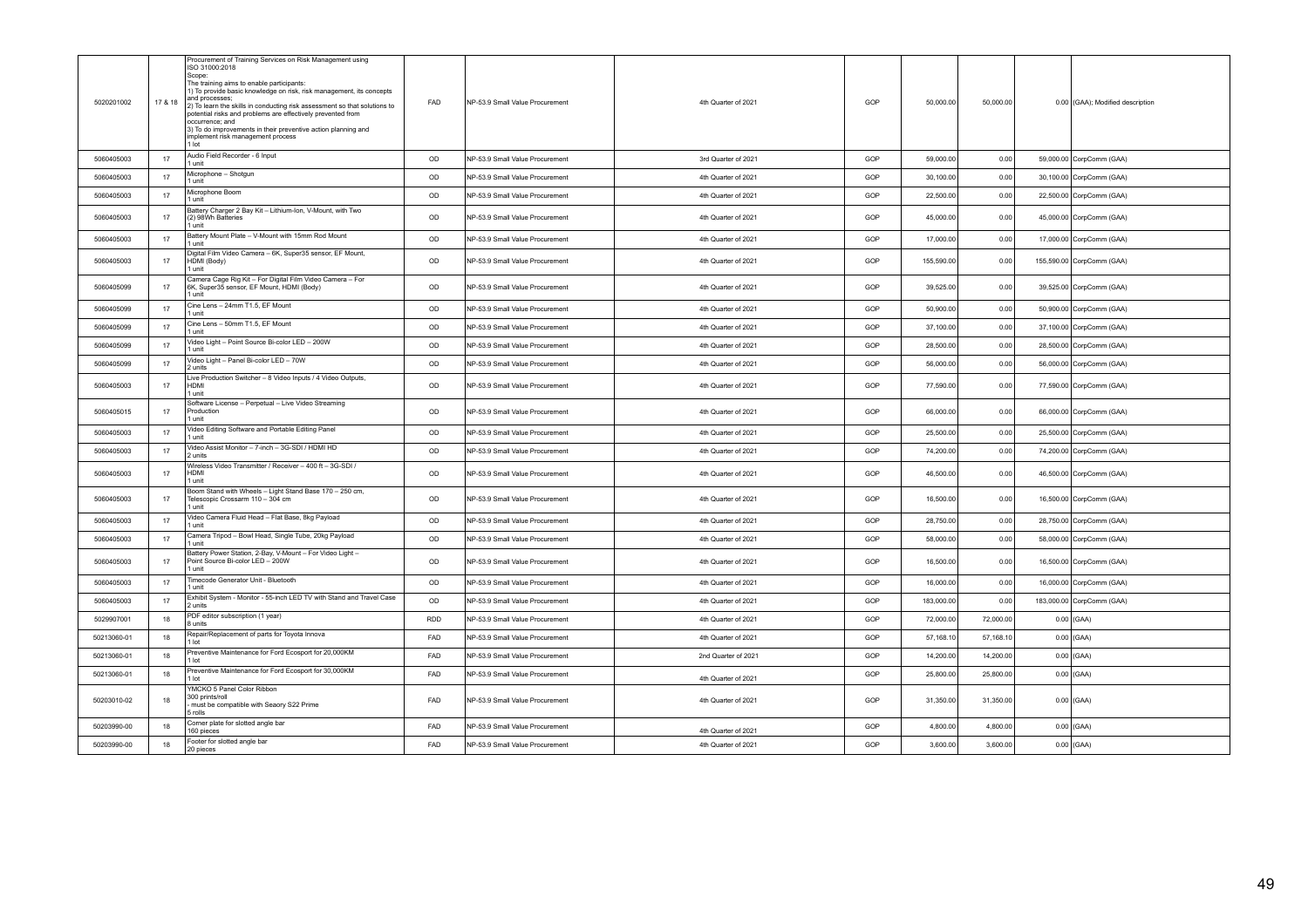| 50299050-03 | 18 | Vehicle Rental for REIINN Project Deployment Activities- Region 3<br>1. General Requirements<br>1.1 Estimated Duration: Total of 28 days Rental<br>1.1.1. Inclusive dates: November 2021 to April 2022 (see attached file<br>for the target [tentative] dates of travel)<br>1.1.2. Service Schedule: maximum of 12 hours per day (point to point-<br>single or multiple destination)<br>1.2. Destinations:<br>1.2.1. Region 3 Potential Site: Bulacan<br>1.3. Vehicle Type<br>1.3.1. 4x4 van with dual airconditioning and can carry at least 7<br>passengers<br>nassengers<br>1.3.2. 4x4 pick up type with airconditioning and can carry at least 3<br>passengers and can accommodate equipment for testing (possibility that<br>some chairs will be removed, if needed)<br>2. Schedule of trips shall be confirmed by the end-user, through the<br>Procurement Management Section at least three (3) days before the<br>actual travel<br>1 lot       | <b>RDD</b> | NP-53.9 Small Value Procurement | 4th Quarter of 2021 | GOP | 215,000.00 | 215,000.00 | $0.00$ REIINN (GIA) |
|-------------|----|--------------------------------------------------------------------------------------------------------------------------------------------------------------------------------------------------------------------------------------------------------------------------------------------------------------------------------------------------------------------------------------------------------------------------------------------------------------------------------------------------------------------------------------------------------------------------------------------------------------------------------------------------------------------------------------------------------------------------------------------------------------------------------------------------------------------------------------------------------------------------------------------------------------------------------------------------------|------------|---------------------------------|---------------------|-----|------------|------------|---------------------|
| 50299050-03 | 18 | Vehicle Rental for REIINN Project Deployment Activities- Region 4A<br>1. General Requirements<br>1.1. Estimated Duration: Total of 23 days Rental<br>1.1.1. Inclusive dates: November 2021 to April 2022 (see attached file<br>for the target [tentative] dates of travel)<br>1.1.2. Service Schedule: maximum of 12 hours per day (point to point-<br>single or multiple destination)<br>1.2. Destinations:<br>1.2.1 Region 4A Potential Site: Tanay, Rizal<br>1.3. Vehicle Type<br>1.3.1 4x4 van with dual airconditioning and can carry at least 7<br>passengers<br>passengers<br>1.3.2. 4x4 pick up type with airconditioning and can carry at least 3<br>passengers and can accommodate equipment for testing (possibility that<br>some chairs will be removed, if needed)<br>2. Schedule of trips shall be confirmed by the end-user, through the<br>Procurement Management Section at least three (3) days before the<br>actual travel<br>1 lot | <b>RDD</b> | NP-53.9 Small Value Procurement | 4th Quarter of 2021 | GOP | 185,000.00 | 185,000.00 | 0.00 REIINN (GIA)   |
| 5020399000  | 18 | Embedded Systems - LORA RF Platform Evaluation Expansion Board<br>Compatible as a Raspberry Pi Hat<br>Operating Voltage 5V<br>Power Interface<br>Purpose: Part of RuralCasting prototype - will be used to send data<br>back from end-user to backend<br>1 unit                                                                                                                                                                                                                                                                                                                                                                                                                                                                                                                                                                                                                                                                                        | <b>RDD</b> | NP-53.9 Small Value Procurement | 4th Quarter of 2021 | GOP | 2,052.00   | 2,052.00   | $0.00$ REIINN (GIA) |
| 50207020-01 | 18 | Embedded Systems - Single Board Computer x86- 64 GB eMMC<br>Architecture: x86, 64-bit<br>Intel HD Graphics @ 200-500 MHz<br>4 GB DDR3L<br>Inbuilt Storage 64 GB eMMC<br>Purpose: Will be used as SBC for set-top box (ruralcasting) prototype<br>unit                                                                                                                                                                                                                                                                                                                                                                                                                                                                                                                                                                                                                                                                                                  | <b>RDD</b> | NP-53.9 Small Value Procurement | 4th Quarter of 2021 | GOP | 23,445.00  | 23,445.00  | 0.00 REIINN (GIA)   |
| 50207020-01 | 18 | Embedded Systems - Single Board Computer x86 - 32 GB eMMC v5<br>Intel Celeron N4100 + Arduino Leonardo co-processor<br>Architecture: x86, 64-bit<br>Intel UHD Graphics 600<br>Memory: 4GB LPDDR4 2400MHz<br>Inbuilt Storage 32 GB eMMC v5<br>Purpose: Will be used as SBC for set-top box (ruralcasting) prototype<br>l unit                                                                                                                                                                                                                                                                                                                                                                                                                                                                                                                                                                                                                           | <b>RDD</b> | NP-53.9 Small Value Procurement | 4th Quarter of 2021 | GOP | 22,275.00  | 22,275.00  | 0.00 REIINN (GIA)   |
| 5020399000  | 18 | 3 IN 1 MINI WELDING MACHINE MIG TIG ARC 300A<br>- 3in1 Welding Machine Inverter MIG/TIG/MMA (GASLESS)300Amp<br>Delivery 45 calendar days upon receipt of NTP<br>1 set                                                                                                                                                                                                                                                                                                                                                                                                                                                                                                                                                                                                                                                                                                                                                                                  | SSED       | NP-53.9 Small Value Procurement | 4th Quarter of 2021 | GOP | 13,560.00  | 13,560.00  | 0.00 MASID (GAA)    |
| 5020399000  | 18 | AUTO DARKENING WELDING HELMET<br>Auto Darkening Welding Helmet with 4C Lens Technology, Black<br>Delivery 45 calendar days upon receipt of NTP<br>1 piece                                                                                                                                                                                                                                                                                                                                                                                                                                                                                                                                                                                                                                                                                                                                                                                              | SSED       | NP-53.9 Small Value Procurement | 4th Quarter of 2021 | GOP | 14,990.00  | 14,990.00  | 0.00 MASID (GAA)    |
| 5020399000  | 18 | WELDING ROD SPECIAL 6013<br>velding rod 6013 1-8-3.2 mm<br>Delivery 45 calendar days upon receipt of NTP<br>10 sets                                                                                                                                                                                                                                                                                                                                                                                                                                                                                                                                                                                                                                                                                                                                                                                                                                    | SSED       | NP-53.9 Small Value Procurement | 4th Quarter of 2021 | GOP | 4,200.00   | 4,200.00   | 0.00 MASID (GAA)    |
| 5020399000  | 18 | 0.8 MM MIG WELD ROD 10KG<br>Fluxcored MIG Welding Wire for stainless<br>Delivery 45 calendar days upon receipt of NTP<br>10 pieces                                                                                                                                                                                                                                                                                                                                                                                                                                                                                                                                                                                                                                                                                                                                                                                                                     | SSED       | NP-53.9 Small Value Procurement | 4th Quarter of 2021 | GOP | 11,700.00  | 11,700.00  | $0.00$ MASID (GAA)  |
| 5020399000  | 18 | 0.9 MM MIG WELD ROD 10KG<br>Gasless Fluxcored MIG Wire for Steel<br>Delivery 45 calendar days upon receipt of NTP<br>10 pieces                                                                                                                                                                                                                                                                                                                                                                                                                                                                                                                                                                                                                                                                                                                                                                                                                         | SSED       | NP-53.9 Small Value Procurement | 4th Quarter of 2021 | GOP | 9,100.00   | 9,100.00   | 0.00 MASID (GAA)    |
| 5020399000  | 18 | <b>WELDING GLOVES</b><br>Cowhide Welding Gloves<br>Delivery 45 calendar days upon receipt of NTP<br>2 sets                                                                                                                                                                                                                                                                                                                                                                                                                                                                                                                                                                                                                                                                                                                                                                                                                                             | SSED       | NP-53.9 Small Value Procurement | 4th Quarter of 2021 | GOP | 8,080.00   | 8,080.00   | 0.00 MASID (GAA)    |
| 5020399000  | 18 | ELECTRICAL TAPE<br>Electrical tape 19mm x 16m Big Black<br>Delivery 45 calendar days upon receipt of NTP<br>50 pieces                                                                                                                                                                                                                                                                                                                                                                                                                                                                                                                                                                                                                                                                                                                                                                                                                                  | SSED       | NP-53.9 Small Value Procurement | 4th Quarter of 2021 | GOP | 2,500.00   | 2,500.00   | $0.00$ MASID (GAA)  |
| 5020399000  | 18 | SOLDERING LEAD<br>1.27mm Wire Lead solder, 183°C Melting Point<br>Delivery 45 calendar days upon receipt of NTP<br>2 pieces                                                                                                                                                                                                                                                                                                                                                                                                                                                                                                                                                                                                                                                                                                                                                                                                                            | SSED       | NP-53.9 Small Value Procurement | 4th Quarter of 2021 | GOP | 14,620.00  | 14,620.00  | 0.00 MASID (GAA)    |
| 5020399000  | 18 | SOLDERING PASTE<br>Soldering Rosin Paste Flux -(2 oz)<br>Delivery 45 calendar days upon receipt of NTP<br>20 pieces                                                                                                                                                                                                                                                                                                                                                                                                                                                                                                                                                                                                                                                                                                                                                                                                                                    | SSED       | NP-53.9 Small Value Procurement | 4th Quarter of 2021 | GOP | 13,000.00  | 13,000.00  | 0.00 MASID (GAA)    |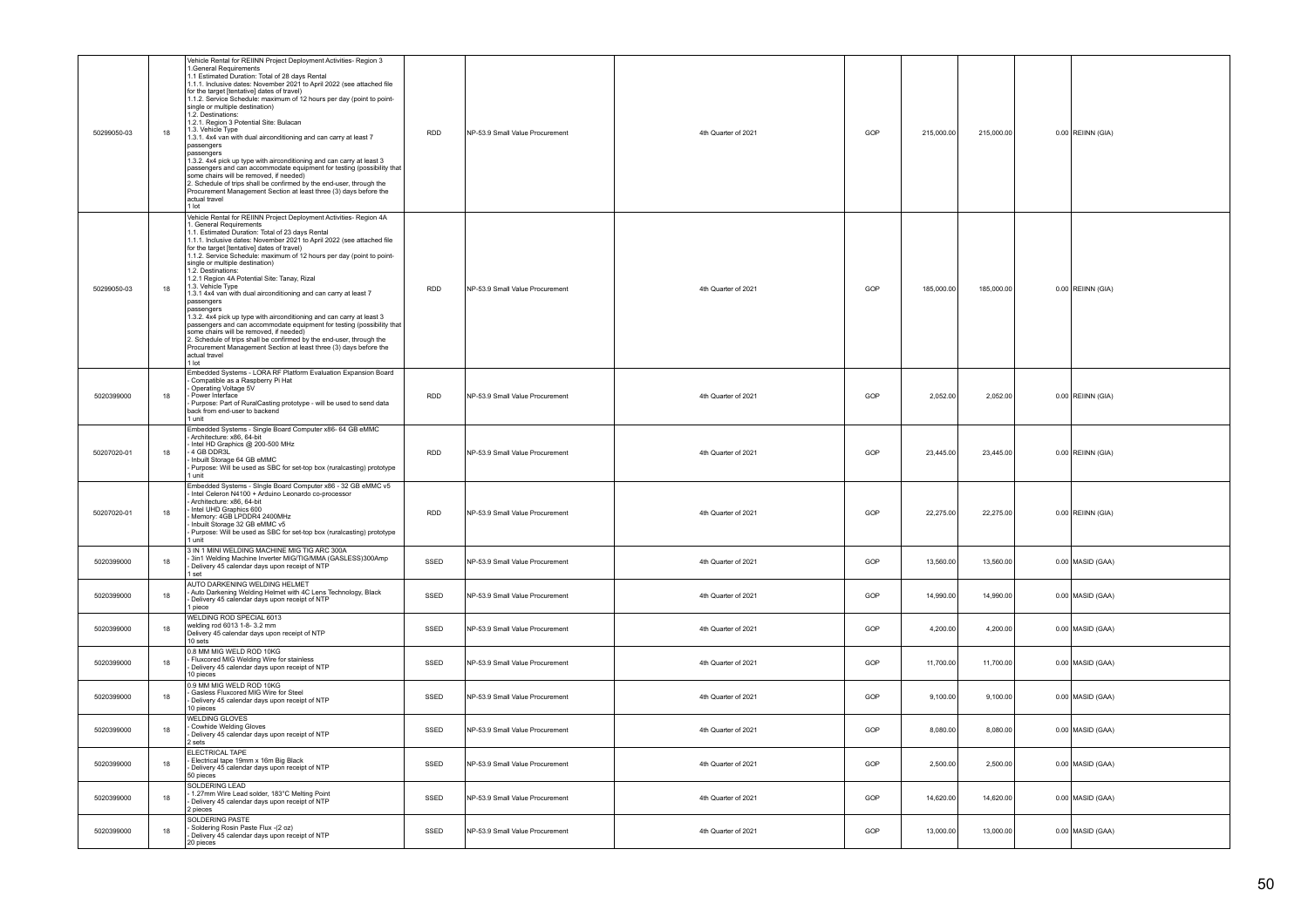| 5020399000 | 18 | PORTABLE SOLDERING IRON<br>Battery Soldering Iron, 12V, 25W<br>- Delivery 45 calendar days upon receipt of NTP<br>4 pieces                                                                                                    | SSED | NP-53.9 Small Value Procurement | 4th Quarter of 2021 | GOP | 13,280.00 | 13,280.00 | 0.00 MASID (GAA)   |
|------------|----|-------------------------------------------------------------------------------------------------------------------------------------------------------------------------------------------------------------------------------|------|---------------------------------|---------------------|-----|-----------|-----------|--------------------|
| 5020399000 | 18 | SAFETY HARNESS - WAIST<br>Safety Belt with Adjustable Lanyard<br>Delivery 45 calendar days upon receipt of NTP<br>4 pieces                                                                                                    | SSED | NP-53.9 Small Value Procurement | 4th Quarter of 2021 | GOP | 12,160.00 | 12,160.00 | $0.00$ MASID (GAA) |
| 5020399000 | 18 | WATERPROOF HAT<br>Waterproof Mountain Trekking Hat<br>- Delivery 45 calendar days upon receipt of NTP<br>6 pieces                                                                                                             | SSED | NP-53.9 Small Value Procurement | 4th Quarter of 2021 | GOP | 9,120.00  | 9,120.00  | 0.00 MASID (GAA)   |
| 5020399000 | 18 | <b>OUTDOOR PANTS</b><br>breathable pants. Comes with a zipper, this pants can be converted to<br>shorts<br>- Delivery 45 calendar days upon receipt of NTP<br>6 pieces                                                        | SSED | NP-53.9 Small Value Procurement | 4th Quarter of 2021 | GOP | 9,600.00  | 9,600.00  | $0.00$ MASID (GAA) |
| 5020399000 | 18 | <b>BENCH VISE</b><br>5-Inch Heavy-Duty Workshop Bench Vise with Swivel Base<br>- Delivery 45 calendar days upon receipt of NTP<br>1 niece                                                                                     | SSED | NP-53.9 Small Value Procurement | 4th Quarter of 2021 | GOP | 14,990.00 | 14,990.00 | $0.00$ MASID (GAA) |
| 5020399000 | 18 | <b>HACKSAW BLADE 12"</b><br>100PCS BI-METAL HACKSAW BLADE<br>Delivery 45 calendar days upon receipt of NTP<br>1 unit                                                                                                          | SSED | NP-53.9 Small Value Procurement | 4th Quarter of 2021 | GOP | 6,750.00  | 6,750.00  | 0.00 MASID (GAA)   |
| 5020399000 | 18 | HACKSAW BLADE FRAME<br>Square lacquered steel tube bow frame<br>· With aluminum handle<br>· Including 1pcs saw blade<br>Delivery 45 calendar days upon receipt of NTP<br>4 piecs                                              | SSED | NP-53.9 Small Value Procurement | 4th Quarter of 2021 | GOP | 1,960.00  | 1,960.00  | $0.00$ MASID (GAA) |
| 5020399000 | 18 | SILICON SEALANT - TUBE<br>White Elastomeric Door, Trim and Window Sealant 10.1 oz<br>- Delivery 45 calendar days upon receipt of NTP<br>20 pieces                                                                             | SSED | NP-53.9 Small Value Procurement | 4th Quarter of 2021 | GOP | 14,600.00 | 14,600.00 | $0.00$ MASID (GAA) |
| 5020399000 | 18 | SILICON SEALANT - PACK<br>Clear Silicone Window and Door Caulk Sealant 2.8 oz<br>- Delivery 45 calendar days upon receipt of NTP<br>20 pieces                                                                                 | SSED | NP-53.9 Small Value Procurement | 4th Quarter of 2021 | GOP | 9,800.00  | 9,800.00  | 0.00 MASID (GAA)   |
| 5020399000 | 18 | SHRINKABLE TUBE 2.4MM<br>Heat Shrink Tube, Black 2.4mm Sleeve Dia. x 25m Length<br>- Delivery 45 calendar days upon receipt of NTP<br>3 pieces                                                                                | SSED | NP-53.9 Small Value Procurement | 4th Quarter of 2021 | GOP | 11,310.00 | 11,310.00 | $0.00$ MASID (GAA) |
| 5020399000 | 18 | SHRINKABLE TUBE 4.8 MM<br>Heat Shrink Tube, Black 4.8mm Sleeve Dia. x 20m Length<br>Delivery 45 calendar days upon receipt of NTP<br>3 pieces                                                                                 | SSED | NP-53.9 Small Value Procurement | 4th Quarter of 2021 | GOP | 9,090.00  | 9,090.00  | $0.00$ MASID (GAA) |
| 5020399000 | 18 | SHRINKABLE TUBE 5 MM<br>Heat Shrink Tube, Black 6.4mm Sleeve Dia. x 15m Length<br>- Delivery 45 calendar days upon receipt of NTP<br>3 nieces                                                                                 | SSED | NP-53.9 Small Value Procurement | 4th Quarter of 2021 | GOP | 12,150.00 | 12,150.00 | $0.00$ MASID (GAA) |
| 5020399000 | 18 | SUPER GLUE<br>Superglue, 5 g, Cyanoacrylate, Humidity<br>Delivery 45 calendar days upon receipt of NTP<br>30 pieces                                                                                                           | SSED | NP-53.9 Small Value Procurement | 4th Quarter of 2021 | GOP | 5.400.00  | 5,400.00  | $0.00$ MASID (GAA) |
| 5020399000 | 18 | HEADLAMP LED/RECHARGABLE<br>Headlamp, High Lumen Ultra Bright 8Led Headlight Flashlight with<br>White<br>Red Lights, usb Rechargeable Head Lamp with 2 Batteries<br>Delivery 45 calendar days upon receipt of NTP<br>6 pieces | SSED | NP-53.9 Small Value Procurement | 4th Quarter of 2021 | GOP | 14,220.00 | 14,220.00 | $0.00$ MASID (GAA) |
| 5020399000 | 18 | <b>VISE GRIP</b><br>5-Pc. Torque Lock Locking Pliers Set<br>Delivery 45 calendar days upon receipt of NTP<br>2 pieces                                                                                                         | SSED | NP-53.9 Small Value Procurement | 4th Quarter of 2021 | GOP | 14.580.00 | 14.580.00 | $0.00$ MASID (GAA) |
| 5020399000 | 18 | <b>CROSS VISE</b><br>3.25" Compound Cross Slide Industrial Strength Benchtop and Drill<br>Press<br>Api<br>- Delivery 45 calendar days upon receipt of NTP<br>1 piece                                                          | SSED | NP-53.9 Small Value Procurement | 4th Quarter of 2021 | GOP | 10,160.00 | 10,160.00 | $0.00$ MASID (GAA) |
| 5020399000 | 18 | <b>BENCH DRILL PRESS</b><br>Bench Drill Press 16mm<br>Power Input: 550W(3/4HP)<br>Delivery 45 calendar days upon receipt of NTP<br>1 unit                                                                                     | SSED | NP-53.9 Small Value Procurement | 4th Quarter of 2021 | GOP | 13,600.00 | 13,600.00 | $0.00$ MASID (GAA) |
| 5020399000 | 18 | STEP DRILL<br>5pcs Hss Cobalt Multiple Hole 50 Sizes Step Drill Bit Set with<br>Aluminum<br>Case<br>- Delivery 45 calendar days upon receipt of NTP<br>2 sets                                                                 | SSED | NP-53.9 Small Value Procurement | 4th Quarter of 2021 | GOP | 6,300.00  | 6,300.00  | $0.00$ MASID (GAA) |
| 5020399000 | 18 | HEAVY DUTY GRINDER<br>Continuous rating input 840W<br>Wheel Diameter 100 mm (4")<br>No Load Speed (RPM) 11000<br>- Delivery 45 calendar days upon receipt of NTP<br>1 set                                                     | SSED | NP-53.9 Small Value Procurement | 4th Quarter of 2021 | GOP | 4,110.00  | 4,110.00  | $0.00$ MASID (GAA) |
| 5020399000 | 18 | <b>GRINDING DISC 4"</b><br>Depressed Center Wheel / Grinding Disc<br>Delivery 45 calendar days upon receipt of NTP<br>20 pieces                                                                                               | SSED | NP-53.9 Small Value Procurement | 4th Quarter of 2021 | GOP | 2,200.00  | 2,200.00  | $0.00$ MASID (GAA) |
| 5020399000 | 18 | CUTTING DISC - METAL 4"<br>Cut off Wheel / Cutting Disc<br>Delivery 45 calendar days upon receipt of NTP<br>20 pieces                                                                                                         | SSED | NP-53.9 Small Value Procurement | 4th Quarter of 2021 | GOP | 1,200.00  | 1,200.00  | 0.00 MASID (GAA)   |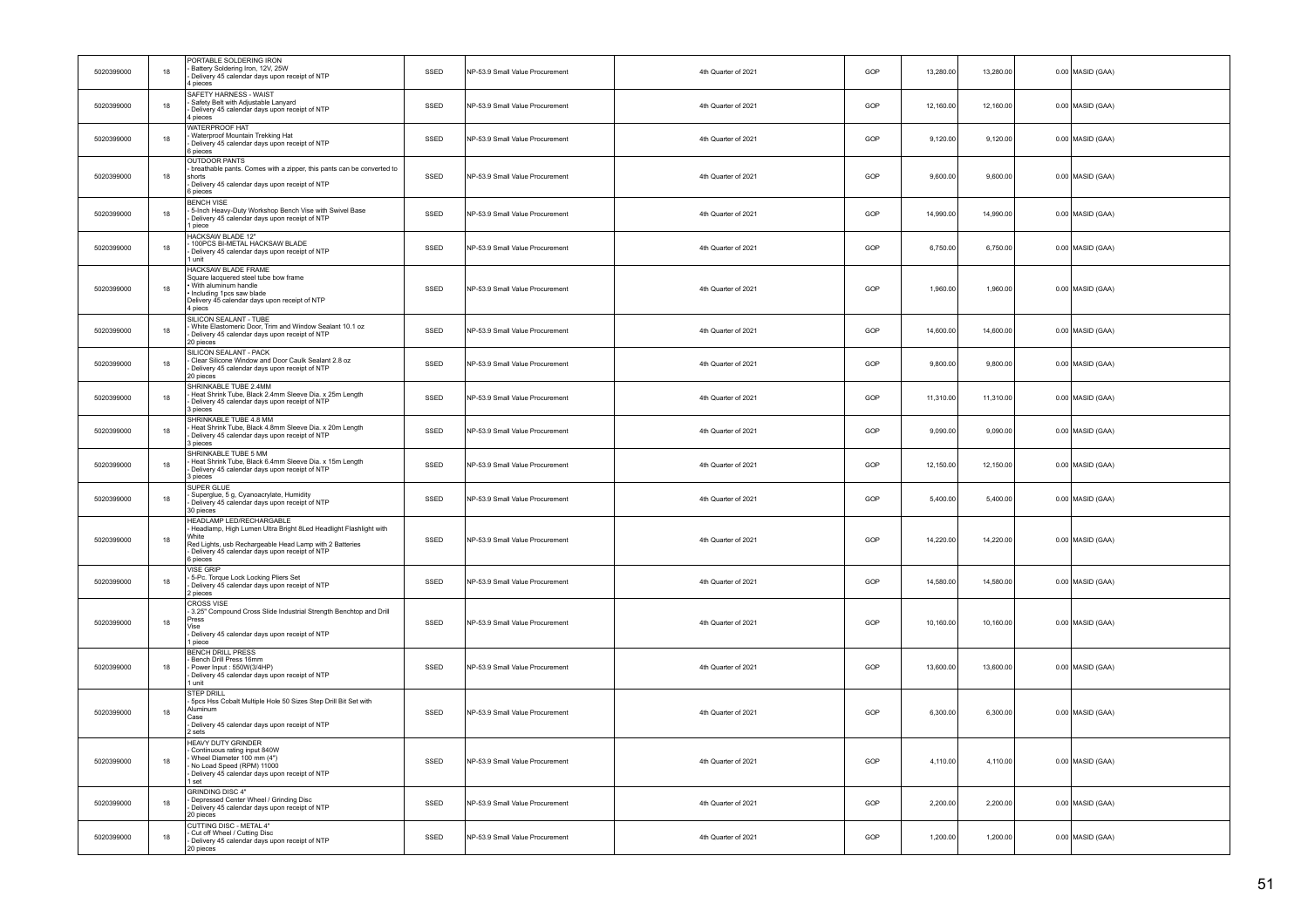| 5020399000  | 18     | CUTTING DISC - CONCRETE 4"<br>Diamond Cut Off Wheel 4" universal<br>Delivery 45 calendar days upon receipt of NTP<br>10 pieces                                                                                                                           | SSED | NP-53.9 Small Value Procurement | 4th Quarter of 2021 | GOP | 3,000.00  | 3,000.00  | $0.00$ MASID (GAA)  |
|-------------|--------|----------------------------------------------------------------------------------------------------------------------------------------------------------------------------------------------------------------------------------------------------------|------|---------------------------------|---------------------|-----|-----------|-----------|---------------------|
| 5020399000  | 18     | SANDING DISC<br>5 Inch Hook and Loop Backing Plate with 5/8-11 Threads Sanding Pad<br>Angle Grinder Accessories Sanding Buffing Polishing<br>Delivery 45 calendar days upon receipt of NTP<br>5 pieces                                                   | SSED | NP-53.9 Small Value Procurement | 4th Quarter of 2021 | GOP | 10,450.00 | 10,450.00 | 0.00 MASID (GAA)    |
| 5020399000  | 18     | SANDING PAD<br>5-Inch 8-Hole Hook and Loop Sanding Discs,<br>40/80/120/240/320/600/800<br>Assorted Grits Sandpaper<br>Delivery 45 calendar days upon receipt of NTP<br>5 sets                                                                            | SSED | NP-53.9 Small Value Procurement | 4th Quarter of 2021 | GOP | 11,000.00 | 11,000.00 | 0.00 MASID (GAA)    |
| 5020399000  | 18     | THERMAL WATER JUG<br>2-Gallon Insulated Water Cooler<br>Delivery 45 calendar days upon receipt of NTP<br>1 piece                                                                                                                                         | SSED | NP-53.9 Small Value Procurement | 4th Quarter of 2021 | GOP | 4,040.00  | 4,040.00  | 0.00 MASID (GAA)    |
| 5020399000  | 18     | <b>ARM SLEEVES</b><br>Arm Sleeves with UV Protection<br>Delivery 45 calendar days upon receipt of NTP<br>10 pieces                                                                                                                                       | SSED | NP-53.9 Small Value Procurement | 4th Quarter of 2021 | GOP | 5,600.00  | 5,600.00  | 0.00 MASID (GAA)    |
| 5020399000  | 18     | <b>UTILITY BELT</b><br>11-Pocket Multifunction Tool Belt, Heavy Duty Construction Tool Belts<br>Electrician Tool Pouches, Three Layer Waterproof<br>Delivery 45 calendar days upon receipt of NTP<br>3 pieces                                            | SSED | NP-53.9 Small Value Procurement | 4th Quarter of 2021 | GOP | 9,300.00  | 9,300.00  | $0.00$ MASID (GAA)  |
| 5020399000  | 18     | CABLE TIE 100MM<br>Black Cable Tie Nylon, 100mm x 2.5 mm<br>Delivery 45 calendar days upon receipt of NTP<br>1 piece                                                                                                                                     | SSED | NP-53.9 Small Value Procurement | 4th Quarter of 2021 | GOP | 2,110.00  | 2,110.00  | 0.00 MASID (GAA)    |
| 5020399000  | 18     | CABLE TIE 150MM<br>Black Cable Tie Nylon, 150mm x 3.6 mm<br>- Delivery 45 calendar days upon receipt of NTP<br>1 piece                                                                                                                                   | SSED | NP-53.9 Small Value Procurement | 4th Quarter of 2021 | GOP | 3,750.00  | 3,750.00  | 0.00 MASID (GAA)    |
| 5020399000  | 18     | CABLE TIE 203MM<br>Black Cable Tie Nylon, 203mm x 4.6 mm<br>Delivery 45 calendar days upon receipt of NTP<br>1 piece                                                                                                                                     | SSED | NP-53.9 Small Value Procurement | 4th Quarter of 2021 | GOP | 5,250.00  | 5,250.00  | 0.00 MASID (GAA)    |
| 5020399000  | 18     | CABLE TIE 12"<br>Black Cable Tie Nylon, 300mm x 4.8 mm<br>Delivery 45 calendar days upon receipt of NTP<br>5 pieces                                                                                                                                      | SSED | NP-53.9 Small Value Procurement | 4th Quarter of 2021 | GOP | 8,850.00  | 8,850.00  | 0.00 MASID (GAA)    |
| 5020399000  | 18     | AIR COMPRESSOR 1/2HP<br>- Air Compressor 1/2 HP Belt Driven<br>- Delivery 45 calendar days upon receipt of NTP<br>1 unit                                                                                                                                 | SSED | NP-53.9 Small Value Procurement | 4th Quarter of 2021 | GOP | 14,990.00 | 14,990.00 | 0.00 MASID (GAA)    |
| 5020399000  | 18     | FILE TOOL 1 SET<br>Metal & Wood File Rasp Set<br>Delivery 45 calendar days upon receipt of NTP<br>2 sets                                                                                                                                                 | SSED | NP-53.9 Small Value Procurement | 4th Quarter of 2021 | GOP | 7.660.00  | 7.660.00  | 0.00 MASID (GAA)    |
| 5020399000  | 18     | SEALANT DISPENSER GUN<br>Skeleton Caulk Gun Thrust<br>Delivery 45 calendar days upon receipt of NTP<br>pieces                                                                                                                                            | SSED | NP-53.9 Small Value Procurement | 4th Quarter of 2021 | GOP | 8,960.00  | 8,960.00  | $0.00$ MASID (GAA)  |
| 5020399000  | 18     | PORTABLE ANGLE GRINDER<br>18V Cordless 4-1/2 in. Angle Grinder Kit with battery and charger<br>Delivery 45 calendar days upon receipt of NTP<br>1 set                                                                                                    | SSED | NP-53.9 Small Value Procurement | 4th Quarter of 2021 | GOP | 12,650.00 | 12,650.00 | $0.00$ MASID (GAA)  |
| 5020399000  | $18\,$ | PORTABLE IMPACT DRILL<br>Impact Driver Kit, Power Cordless Impact Drill Set, 1/4" All-metal Hex<br>Chuck, 1 x 2.0Ah Battery and Fast Charger, 0-3000RPM Variable<br>Speed,<br><b>LED Light</b><br>Delivery 45 calendar days upon receipt of NTP<br>1 set | SSED | NP-53.9 Small Value Procurement | 4th Quarter of 2021 | GOP | 6,590.00  | 6,590.00  | 0.00 MASID (GAA)    |
| 5020399000  | 18     | PORTABLE IMPACT WRENCH<br>20V 2 In 1 Brushless Impact Wrench Cordless Drill Set with 4.0 Ah<br>Battery Delivers 300 Ft-Ibs Torque 2900 RPM, Impact Gun with battery<br>charger<br>Delivery 45 calendar days upon receipt of NTP<br>1 set                 | SSED | NP-53.9 Small Value Procurement | 4th Quarter of 2021 | GOP | 9,880.00  | 9,880.00  | 0.00 MASID (GAA)    |
| 50203220-02 | 18     | Technical Book: TinyML Machine Learning TensorFlow Lite on<br>Arduino and Ultra-Low-Power Microcontrollers<br>Authors: Pete Warden, Daniel Situnayake<br>Delivery 45 calendar days upon receipt of NTP<br>I unit                                         | SSED | NP-53.9 Small Value Procurement | 4th Quarter of 2021 | GOP | 9,700.00  | 9,700.00  | 0.00 arQ v2 (GAA)   |
| 5020399000  | 18     | Programmer accessory - TC2050-ARM2010<br>Adapter for the existing STLINK/V2 programmer<br>Delivery 45 calendar days upon receipt of NTP<br>3 units                                                                                                       | SSED | NP-53.9 Small Value Procurement | 4th Quarter of 2021 | GOP | 7,260.00  | 7,260.00  | $0.00$ arQ v2 (GAA) |
| 5020399000  | 18     | Programmer accessory - TC2050-CLIP-3PACK<br>Retaining clip board for the TC2050-IDC-NL compatible to the existing<br>STLINK/V2 programmer<br>Delivery 45 calendar days upon receipt of NTP<br>1 unit                                                     | SSED | NP-53.9 Small Value Procurement | 4th Quarter of 2021 | GOP | 1,460.00  | 1,460.00  | 0.00 arQ v2 (GAA)   |
| 5020399000  | 18     | Programmer accessory - TC2050-IDC-NL<br>Programming cable for the existing STLINK/V2 programmer<br>Delivery 45 calendar days upon receipt of NTP<br>5 units                                                                                              | SSED | NP-53.9 Small Value Procurement | 4th Quarter of 2021 | GOP | 15,750.00 | 15,750.00 | 0.00 arQ v2 (GAA)   |
| 5020399000  | 18     | Development Board - BLE<br>Demo board for Nordic nRF52805 chip-based BLE module<br>Delivery 45 calendar days upon receipt of NTP<br>2 units                                                                                                              | SSED | NP-53.9 Small Value Procurement | 4th Quarter of 2021 | GOP | 2,780.00  | 2,780.00  | 0.00 arQ v2 (GAA)   |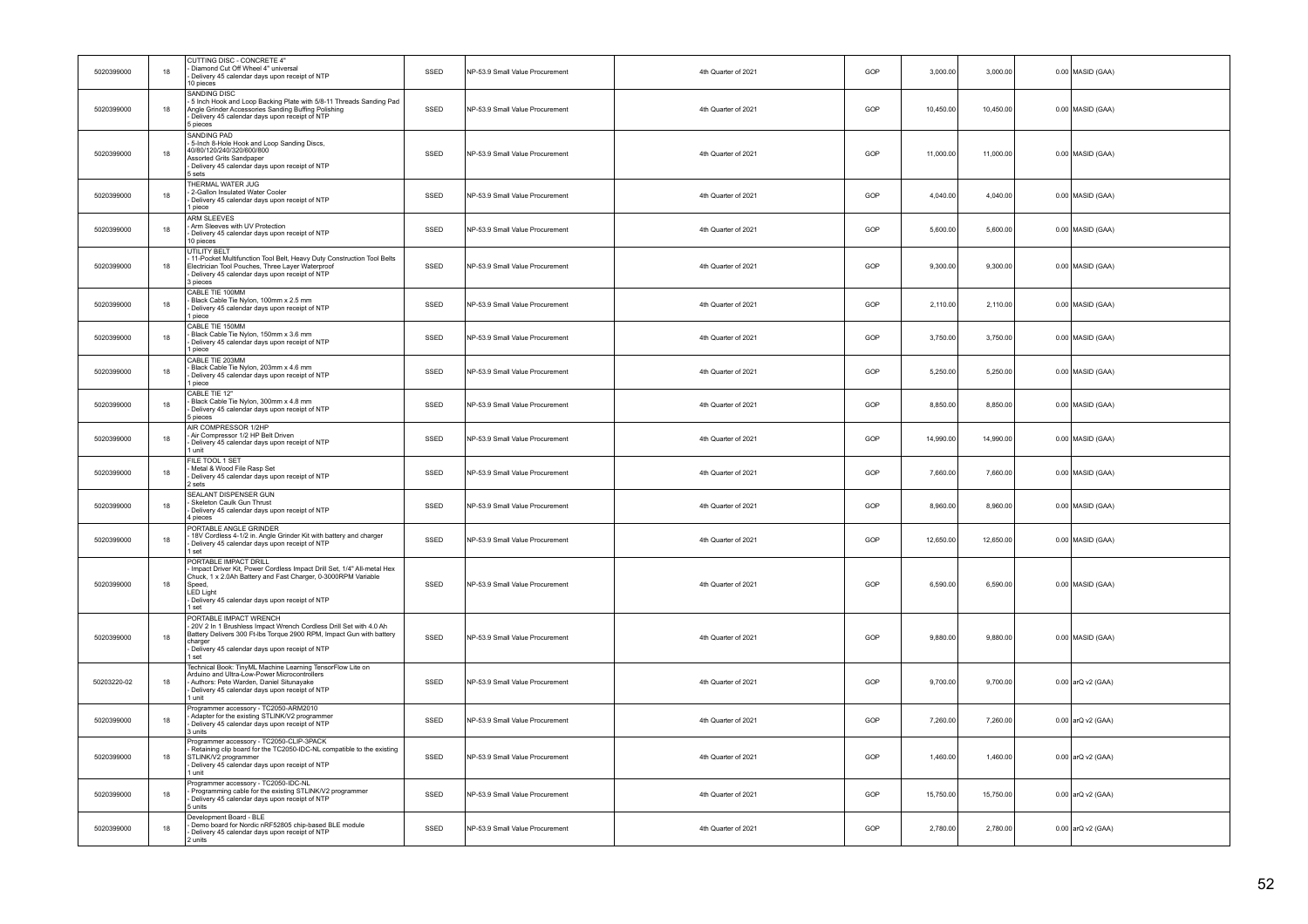| 5020399000  | 18     | Development Board - Power analyzer<br>Power profling kit for embedded development with sub-uA to 1A current<br>sensing capability<br>Delivery 45 calendar days upon receipt of NTP<br>2 units                                                                | SSED | NP-53.9 Small Value Procurement                                                              | 4th Quarter of 2021 | GOP | 14,940.00    | 14,940.00    | 0.00 arQ v2 (GAA)    |
|-------------|--------|--------------------------------------------------------------------------------------------------------------------------------------------------------------------------------------------------------------------------------------------------------------|------|----------------------------------------------------------------------------------------------|---------------------|-----|--------------|--------------|----------------------|
| 5020399000  | 18     | Development Board - Camera + LoRa<br>Vision shield for existing Portenta H7 Pro board<br>Delivery 45 calendar days upon receipt of NTP<br>2 units                                                                                                            | SSED | NP-53.9 Small Value Procurement                                                              | 4th Quarter of 2021 | GOP | 12.740.00    | 12,740.00    | 0.00 arQ v2 (GAA)    |
| 5020399000  | 18     | Gateway - LoRaWAN developer base<br>LoRa gateway designed for integration with desktop/mobile/embedded<br>systems that converts the mPCle LoRa concentrator modules into USB<br>Type C pluggable<br>Delivery 45 calendar days upon receipt of NTP<br>2 units | SSED | NP-53.9 Small Value Procurement                                                              | 4th Quarter of 2021 | GOP | 15,980.00    | 15,980.00    | $0.00$ arQ v2 (GAA)  |
| 5020399000  | 18     | Development Board - LoRA IoT Kit<br>Compose of modular development kit that features Wireless, Interface,<br>and Sensor modules for potential applications of IoT system<br>Delivery 45 calendar days upon receipt of NTP<br>1 unit                          | SSED | NP-53.9 Small Value Procurement                                                              | 4th Quarter of 2021 | GOP | 12,830.00    | 12,830.00    | 0.00 arQ v2 (GAA)    |
| 5020399000  | 18     | Tool - Torque wrench for SMA connector<br>Torque wrench specifically designed for driving SMA connector<br>Delivery 45 calendar days upon receipt of NTP<br>2 units                                                                                          | SSED | NP-53.9 Small Value Procurement                                                              | 4th Quarter of 2021 | GOP | 21,800.00    | 21,800.00    | 0.00 arQ v2 (GAA)    |
| 5020399000  | 18     | 3D Printer Accessory - Build plate<br>Magnetic PEI build plate for existing Ender 3 Pro 3D printers<br>Delivery 45 calendar days upon receipt of NTP<br>5 units                                                                                              | SSED | NP-53.9 Small Value Procurement                                                              | 4th Quarter of 2021 | GOP | 9,750.00     | 9,750.00     | 0.00 arQ v2 (GAA)    |
| 50203210-02 | 18     | Wireless Mouse<br>High precision and resolution wireless mouse<br>Delivery 45 calendar days upon receipt of NTP<br>2 units                                                                                                                                   | SSED | NP-53.9 Small Value Procurement                                                              | 4th Quarter of 2021 | GOP | 16,200.00    | 16,200.00    | 0.00 arQ v2 (GAA)    |
| 50203210-02 | 18     | Desktop riser<br>Adjustable riser for workstation<br>Delivery 45 calendar days upon receipt of NTP<br>2 units                                                                                                                                                | SSED | NP-53.9 Small Value Procurement                                                              | 4th Quarter of 2021 | GOP | 15,580.00    | 15,580.00    | 0.00 arQ v2 (GAA)    |
| 5021199000  | 18     | PCB FABRICATION AND ASSEMBLY OF ASTI-DESIGNED BOARDS<br>SIM7000e Cellular Daughter Board<br>PCB Specifications:<br>Dimension: 50mm x 38mm<br>Delivery 45 calendar days upon receipt of NTP<br>1 lot                                                          | SSED | NP-53.9 Small Value Procurement                                                              | 4th Quarter of 2021 | GOP | 150,000.00   | 150,000.00   | $0.00$ arQ v2 (GAA)  |
| 50207020-02 | 18     | Satellite Transceiver Board<br>Satellite module with carrier board supporting Short Burst Data(SBD)<br>compatible to existing Iridium subscriptions of ASTI<br>Delivery 45 calendar days upon receipt of NTP<br>2 units                                      | SSED | NP-53.9 Small Value Procurement                                                              | 4th Quarter of 2021 | GOP | 42,000.00    | 42,000.00    | 0.00 arQ v2 (GAA)    |
| 50207020-02 | 18     | Development Board - LoRA Concentrator with compatible enclosure<br>LoRa development board based on rasberry pi and SX1302 LoRa<br>concentrator chip<br>Delivery 45 calendar days upon receipt of NTP<br>2 units                                              | SSED | NP-53.9 Small Value Procurement                                                              | 4th Quarter of 2021 | GOP | 36,800.00    | 36,800.00    | 0.00 arQ v2 (GAA)    |
| 50203010-01 | 18     | Desktop Digital Microscope<br>digital portable microscope with adjustable metal stand<br>Images and videos may be easily transferred to PC via USB port<br>without driver installation<br>1 unit                                                             | SSED | NP-53.9 Small Value Procurement                                                              | 4th Quarter of 2021 | GOP | 9,735.00     | 9,735.00     | 0.00 RuralSync (GAA) |
| 5029901000  | 18     | Printing of Backdrop<br>full color<br>8 ft x 4 ft (2 pcs)<br>-4 ft x 4 ft (4 pcs)<br>2.5 ft x 2.5 ft (4 pcs)<br>design to be provided by end-user<br>1 lot                                                                                                   | SSED | NP-53.9 Small Value Procurement                                                              | 4th Quarter of 2021 | GOP | 10,000.00    | 10,000.00    | 0.00 RuralSync (GAA) |
| 50207020-02 | 18     | Embedded Systems - Single Board Computer x86 - 32 GB eMMC v5<br>- Intel Celeron N4100 + Arduino Leonardo co-processor<br>- Purpose: Will be used as SBC for set-top box (ruralsync) prototype<br>2 pieces                                                    | SSED | NP-53.9 Small Value Procurement                                                              | 4th Quarter of 2021 | GOP | 49,000.00    | 49,000.00    | 0.00 RuralSync (GAA) |
| 5029905001  | 18     | Renewal of Lease of Room Space in a Data Center Facility and<br>Services.<br>including Rack cabinet rental from Nov 1 - Dec 31, 2021<br>2 months                                                                                                             | SSED | Renewal of Contract of Lease of Real Property<br>per GPPB Resolution 06-2018 dd. 18 May 2018 | 4th Quarter of 2021 | GOP | 3,698,000.00 | 3,698,000.00 | 0.00 InNOVATE (GAA)  |
| 5020402000  | $18\,$ | Data Center Electricity Expense from November 1 - December 31, 2021<br>2 months                                                                                                                                                                              | SSED | Renewal of WETI                                                                              | 4th Quarter of 2021 | GOP | 800,000.00   | 800,000.00   | 0.00 InNOVATE (GAA)  |
| 5020503000  | 18     | Connectivity Subscription (including Membership) to Pacific Wave<br>(PacWave)<br>Description:<br>Includes membership to IX in Pacific Rim<br>Duration: within October - December 2021<br>1 lot                                                               | SSED |                                                                                              | 4th Quarter of 2021 | GOP | 200,000.00   | 200,000.00   | 0.00 InNOVATE (GAA)  |
| 5020501000  | 18     | Shipping of Equipment<br>Description:<br>Destination points: La Union and Tarlac<br>includes costs for courier and insurance<br>3 lots                                                                                                                       | SSED | NP-53.9 Small Value Procurement                                                              | 4th Quarter of 2021 | GOP | 20,000.00    | 20,000.00    | 0.00 InNOVATE (GAA)  |
| 5021199000  | 18     | Professional Service for Comprehensive Prior<br>Art Search of ASTI Technology for<br>Commercialization (Non-chemical)<br>1 lot                                                                                                                               | OD   | NP-53.9 Small Value Procurement                                                              | 4th Quarter of 2021 | GOP | 27,500.00    | 27,500.00    | $0.00$ TLO (GAA)     |
| 5021199000  | 18     | Professional Services for Patent/Utility Model<br>Drafting of ASTI Technology for<br>Commercialization (Non-chemical)<br>1 lot                                                                                                                               | OD   | NP-53.9 Small Value Procurement                                                              | 4th Quarter of 2021 | GOP | 50,000.00    | 50,000.00    | $0.00$ TLO (GAA)     |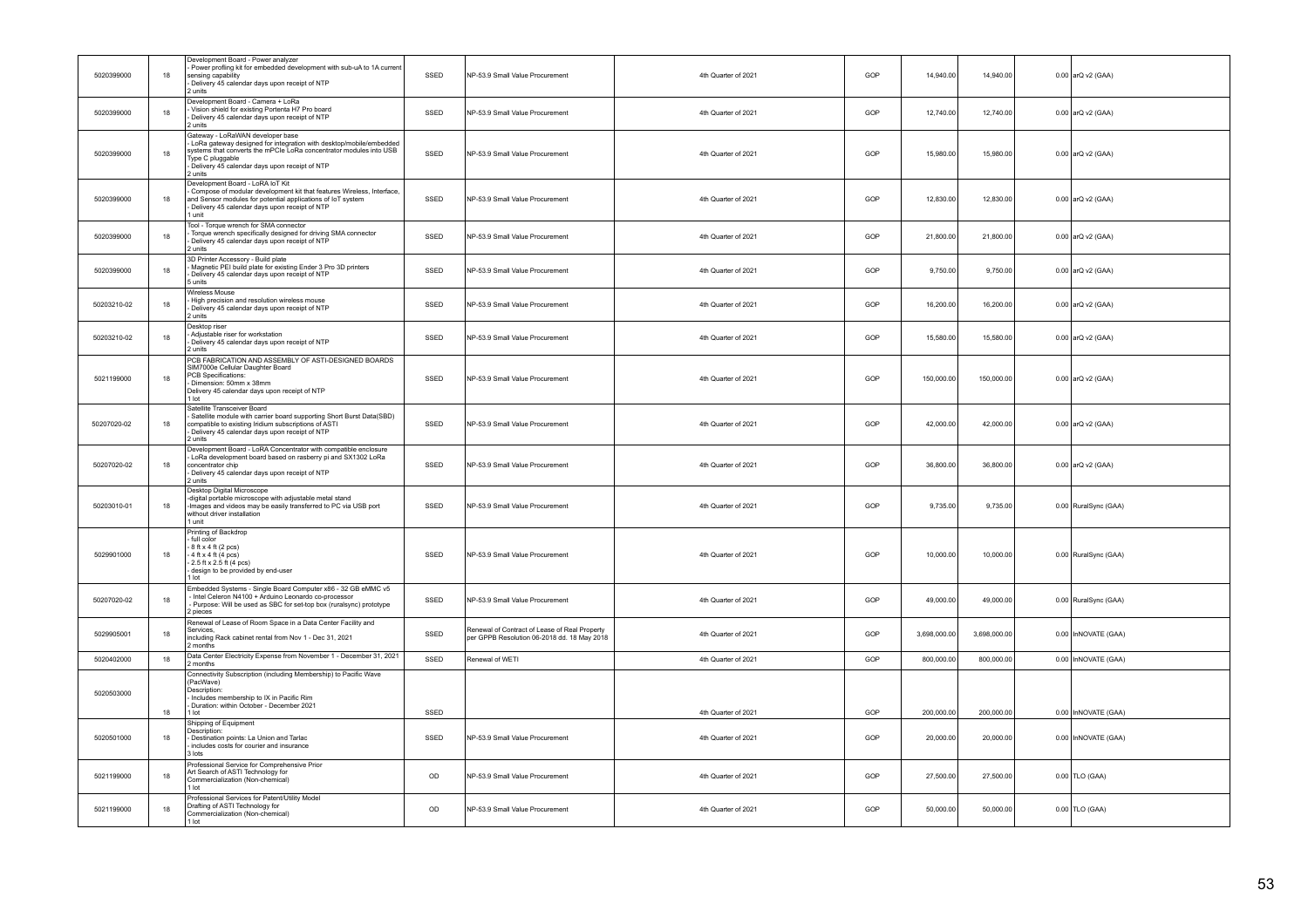| 5021199000  | 18 | Professional Service for Prosecution until Grant<br>of Patent/Utility Model Certificate of Registration<br>of ASTI Technology for Commercialization<br>1 lot                                                                                                                         | OD         | NP-53.9 Small Value Procurement | 4th Quarter of 2021 | GOP | 38,500.00     | 38,500.00     |                  | 0.00 TLO (GAA)                                          |
|-------------|----|--------------------------------------------------------------------------------------------------------------------------------------------------------------------------------------------------------------------------------------------------------------------------------------|------------|---------------------------------|---------------------|-----|---------------|---------------|------------------|---------------------------------------------------------|
| 50203010-02 | 18 | STAMP PAD INK, purple or violet<br>3 bottles                                                                                                                                                                                                                                         | FAD        | Shopping (b)                    | 3rd Quarter of 2021 | GOP | 45.00         | 45.00         |                  | $0.00$ (GAA)                                            |
| 50213060-01 | 19 | Replacement of Key Set Assembly and Conduct Pulldown of Front and<br>Rear Evaporator<br>(for Nissan Grey Van Property No. 1.1.5)<br>1 lot                                                                                                                                            | FAD        | NP-53.9 Small Value Procurement | 4th Quarter of 2021 | GOP | 30,000.00     | 30,000.00     |                  | 0.00 (GAA); Modified mode of procurement                |
| 50213060-01 | 19 | Replacement of Front and Rear Evaporator and Freon<br>(for Nissan Grey Van Property No. 1.1.5)<br>1 lot                                                                                                                                                                              | <b>FAD</b> | NP-53.9 Small Value Procurement | 4th Quarter of 2021 | GOP | 110.000.00    | 110.000.00    |                  | 0.00 (GAA); Modified mode of procurement                |
| 50203210-01 | 18 | Pressure Washer<br>1 unit                                                                                                                                                                                                                                                            | FAD        | NP-53.9 Small Value Procurement | 4th Quarter of 2021 | GOP | 8.000.00      | 8,000.00      |                  | $0.00$ (GAA)                                            |
| 50203010-02 | 19 | <b>Insect Killer</b><br>1 unit                                                                                                                                                                                                                                                       | <b>FAD</b> | NP-53.9 Small Value Procurement | 4th Quarter of 2021 | GOP | 2,500.00      | 2,500.00      |                  | 0.00 (GAA); Modified amount                             |
| 50203210-03 | 19 | <b>Tempered Glass</b><br>- for Samsung A7 Tablet<br>3 piece                                                                                                                                                                                                                          | FAD        | Shopping (b)                    | 4th Quarter of 2021 | GOP | 3.000.00      | 3,000.00      | 0.00             | (GAA); Modified unit of measure, mode of<br>procurement |
| 50203210-03 | 19 | <b>Book Cover</b><br>- for Samsung A7 Table<br>3 piece                                                                                                                                                                                                                               | FAD        | Shopping (b)                    | 4th Quarter of 2021 | GOP | 3,000.00      | 3,000.00      | 0.00             | (GAA); Modified unit of measure, mode of<br>procurement |
| 50604050-03 | 18 | Tablets<br>5 units                                                                                                                                                                                                                                                                   | FAD        | NP-53.9 Small Value Procurement | 4th Quarter of 2021 | GOP | 100,000.00    | 0.00          | 100,000.00 (GAA) |                                                         |
| 50604050-02 | 18 | Lobby Couch<br>Sofa, 3-seater leatherette<br>* color: Black<br>1 unit                                                                                                                                                                                                                | FAD        | NP-53.9 Small Value Procurement | 4th Quarter of 2021 | GOP | 30,000.00     | 0.00          |                  | 30,000.00 2020 Continuing - Tech Transfer Support (GAA) |
| 50604050-02 | 18 | Office Shredding Machine<br>1 unit                                                                                                                                                                                                                                                   | FAD        | NP-53.9 Small Value Procurement | 4th Quarter of 2021 | GOP | 26,000.00     | 0.00          | 26,000.00 (GAA)  |                                                         |
| 5020504000  | 18 | Optical Satellite Imagery Basemaps<br>Description: Basemaps from Optical Satellite Images<br>Delivery: December 2021<br>Payment Terms: Progress Billing<br>$1$ Int                                                                                                                   | SSED       | <b>Competitive Bidding</b>      | 4th Quarter of 2021 | GOP | 13,700,000.00 | 13,700,000.00 |                  | 0.00 PEDRO (GAA)                                        |
| 5020399000  | 18 | DC 0-60V 5A Laboratory Power Supply<br>- can power up to three devices simultaneously with CV and CC<br>protection<br>- can operate in voltage (CV) or current (CC) output mode<br>1 unit                                                                                            | SSED       | NP-53.9 Small Value Procurement | 4th Quarter of 2021 | GOP | 7,700.00      | 7,700.00      |                  | 0.00 RuralSync (GAA)                                    |
| 5020399000  | 18 | Outdoor Extension Cords<br>-3-Outlet Power Strip, Double Insulated, Grounded, Heavy Duty,<br>- for Outdoor use<br>3 units                                                                                                                                                            | SSED       | NP-53.9 Small Value Procurement | 4th Quarter of 2021 | GOP | 7.095.00      | 7.095.00      |                  | 0.00 RuralSync (GAA)                                    |
| 5020399000  | 18 | Nylon PCB Standoffs and Spacers<br>-Color: Black and White Material<br>Contains assorted Nylon M-F Hex Spacers Screw Nut<br>2 sets                                                                                                                                                   | SSED       | NP-53.9 Small Value Procurement | 4th Quarter of 2021 | GOP | 716.00        | 716.00        |                  | 0.00 RuralSync (GAA)                                    |
| 5020399000  | 18 | ESD High Temperature Mat<br>made of ESD-safe 2-ply rubber material<br>-Size: 18 inches x 30 inches x 0.08 inch<br>1 piece                                                                                                                                                            | SSED       | NP-53.9 Small Value Procurement | 4th Quarter of 2021 | GOP | 5,445.00      | 5,445.00      |                  | 0.00 RuralSync (GAA)                                    |
| 5020399000  | 18 | Heat Resistant Sllicon Insulation Mat<br>-made of high quality silicone, Non-toxic<br>-supports high temperature soldering work directly<br>1 piece                                                                                                                                  | SSED       | NP-53.9 Small Value Procurement | 4th Quarter of 2021 | GOP | 688.00        | 688.00        |                  | 0.00 RuralSync (GAA)                                    |
| 5020399000  | 18 | Double-Sided Poster Display Stand<br>can display 2 posters at the same time<br>with Adjustable Height<br>Heavy Duty<br>2 pieces                                                                                                                                                      | SSED       | NP-53.9 Small Value Procurement | 4th Quarter of 2021 | GOP | 3,476.00      | 3,476.00      |                  | 0.00 RuralSync (GAA)                                    |
| 5020399000  | 18 | ADC Module for VSWR monitoring<br>Supply Voltage (VCC): 3.3-5.0V<br>Analog Channels: 4<br>Analog Signal Detection Range: 0-VCC<br>4 units                                                                                                                                            | SSED       | NP-53.9 Small Value Procurement | 4th Quarter of 2021 | GOP | 2,640.00      | 2,640.00      |                  | 0.00 RuralSync (GAA)                                    |
| 5020399000  | 18 | Hot Air and Soldering Rework Station for PCB Boards<br>Hot Air Temperature range: 100-480 degC<br>Power consumption (hot air): 720W<br>Power consumption (iron): 60W<br>1 unit                                                                                                       | SSED       | NP-53.9 Small Value Procurement | 4th Quarter of 2021 | GOP | 5,225.00      | 5,225.00      |                  | 0.00 RuralSync (GAA)                                    |
| 5020399000  | 18 | Microcontrollers and Electronic Components<br>Delivery: 30 days upon issuance of NTP<br>includes Microcontrollers, High Power Yagi Antenna, Open Caster<br>enabled<br>ISDB-T Modulator, MCX to F-Female Adaptor, Coaxial Matching pad for<br>ISDB-T Tx, USRP B200 Mini etc.<br>1 lot | SSED       | NP-53.9 Small Value Procurement | 4th Quarter of 2021 | GOP | 100,012.00    | 100,012.00    |                  | 0.00 RuralSync (GAA)                                    |
| 50203010-01 | 18 | Keyboard for ThinkPad T470P<br>must be genuine keyboard<br>with backlit<br>1 unit                                                                                                                                                                                                    | SSED       | NP-53.9 Small Value Procurement | 4th Quarter of 2021 | GOP | 6,050.00      | 6,050.00      |                  | 0.00 RuralSync (GAA)                                    |
| 5020399000  | 18 | Acrylic Plastic Sheet for Prototyping<br>10 units                                                                                                                                                                                                                                    | CSD        | NP-53.9 Small Value Procurement | 3rd Quarter of 2021 | GOP | 100,000.00    | 100,000.00    |                  | 0.00 Gulai (GAA)                                        |
| 5029901000  | 19 | Digital Marketing<br>1 lot                                                                                                                                                                                                                                                           | OD         | NP-53.9 Small Value Procurement | 4th Quarter of 2021 | GOP | 100,000.00    | 100,000.00    |                  | 0.00 CorpComm (GAA)                                     |
| 5020322001  | 19 | <b>Filing Cabinets</b><br>4 units                                                                                                                                                                                                                                                    | OD         | NP-53.9 Small Value Procurement | 4th Quarter of 2021 | GOP | 43,200.00     | 43,200.00     |                  | 0.00 CorpComm (GAA)                                     |
| 50203990-00 | 19 | Jump Start Cable<br>2 sets                                                                                                                                                                                                                                                           | FAD        | NP-53.9 Small Value Procurement | 4th Quarter of 2021 | GOP | 6,580.00      | 6,580.00      |                  | $0.00$ (GAA)                                            |
| 50203990-00 | 19 | Spaghetti Coil Matting<br>(Matting for 4 vehicles of ASTI)<br>50 feet                                                                                                                                                                                                                | FAD        | NP-53.9 Small Value Procurement | 4th Quarter of 2021 | GOP | 30,250.00     | 30,250.00     |                  | $0.00$ (GAA)                                            |